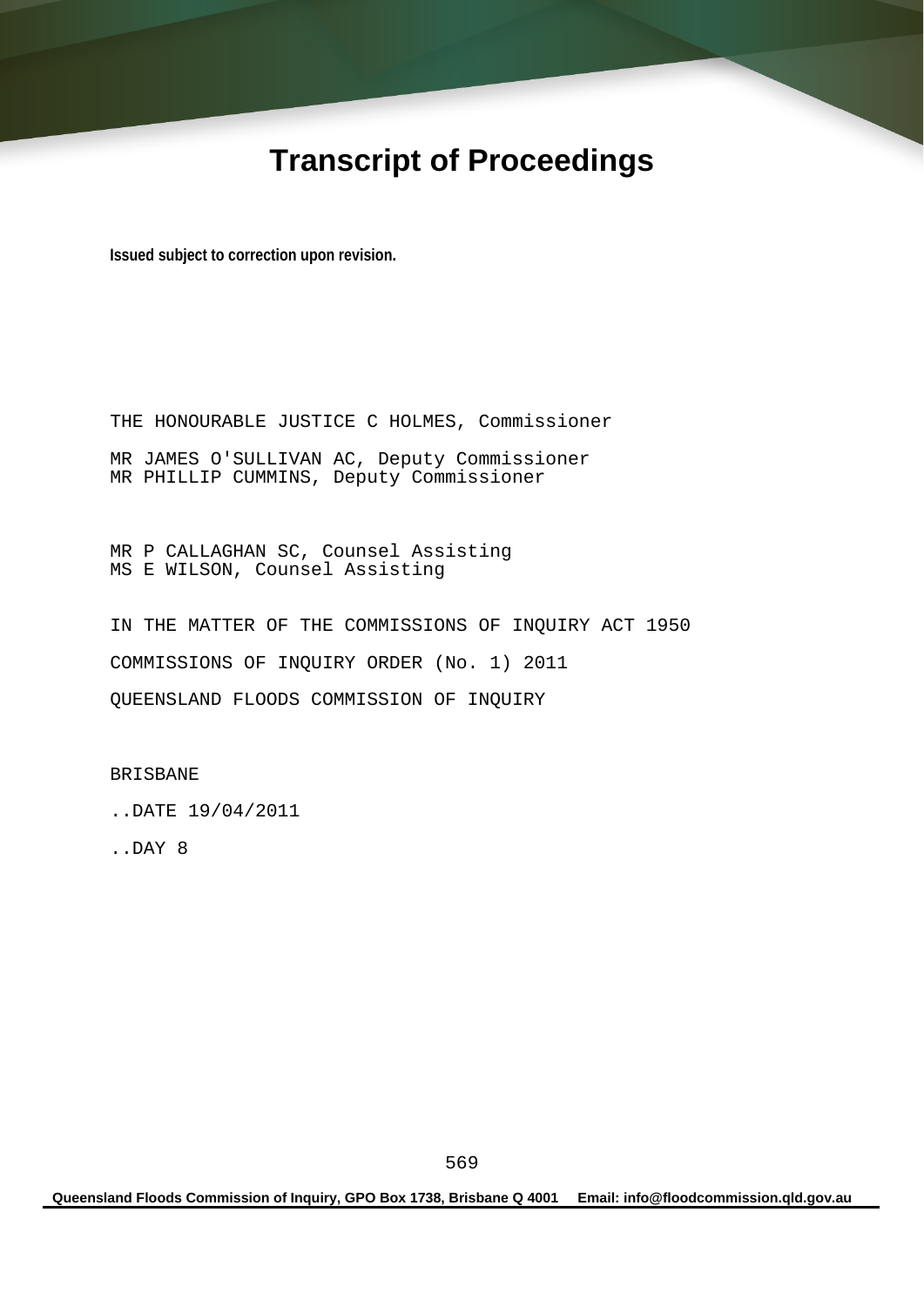THE COMMISSION RESUMED AT 9.30 A.M.

COMMISSIONER: Yes, Mr Callaghan.

MR CALLAGHAN: I call Neil Collins.

NEIL IAN COLLINS, SWORN AND EXAMINED:

MR CALLAGHAN: Would you tell the Commission your full name and occupation, please?-- Neil Ian Collins. I'm a civil engineering specialising in hydraulics, flooding and coastal engineering.

**20**  Mr Collins, you're the author of two documents which have been<br>supplied to the Oueensland Floods Commission of Inquiry. The supplied to the Queensland Floods Commission of Inquiry. first is a technical report on the Toowoomba flood of 10 January 2011; is that correct?-- Yes.

Yes, I tender that report. The second, while we're tendering, is a technical report on the Oakey flood of 10/11 January 2011. Is that correct?-- That's correct.

Yes, I tender that report also.

COMMISSIONER: The first will be Exhibit 75. The second will be Exhibit 76.

ADMITTED AND MARKED "EXHIBITS 75 AND 76"

**40**  MS WILSON: Mr Collins, would you mind just briefly explaining the nature of your brief in preparing those reports?-- The first one was prepared specifically in response to a request from the Commission for a report by the council into the nature and cause of the floods that occurred. And the second one, I guess, followed on from that, in that there was some specific concerns and comments in relation to Oakey that needed to be addressed.

**50**  The documents speak for themselves, I am not going to go through them. In them you refer to the very fact of the early settlement and development of Toowoomba and the way in which the CBD took shape where it did?-- Yes, it had a fairly major influence on the drainage system.

Look, it is probably an over simplification but is it fair to say that short of moving the entire CBD to higher ground, there is no absolute guarantee that something like the events of 10 January this year will not happen again?-- Well, I

**10**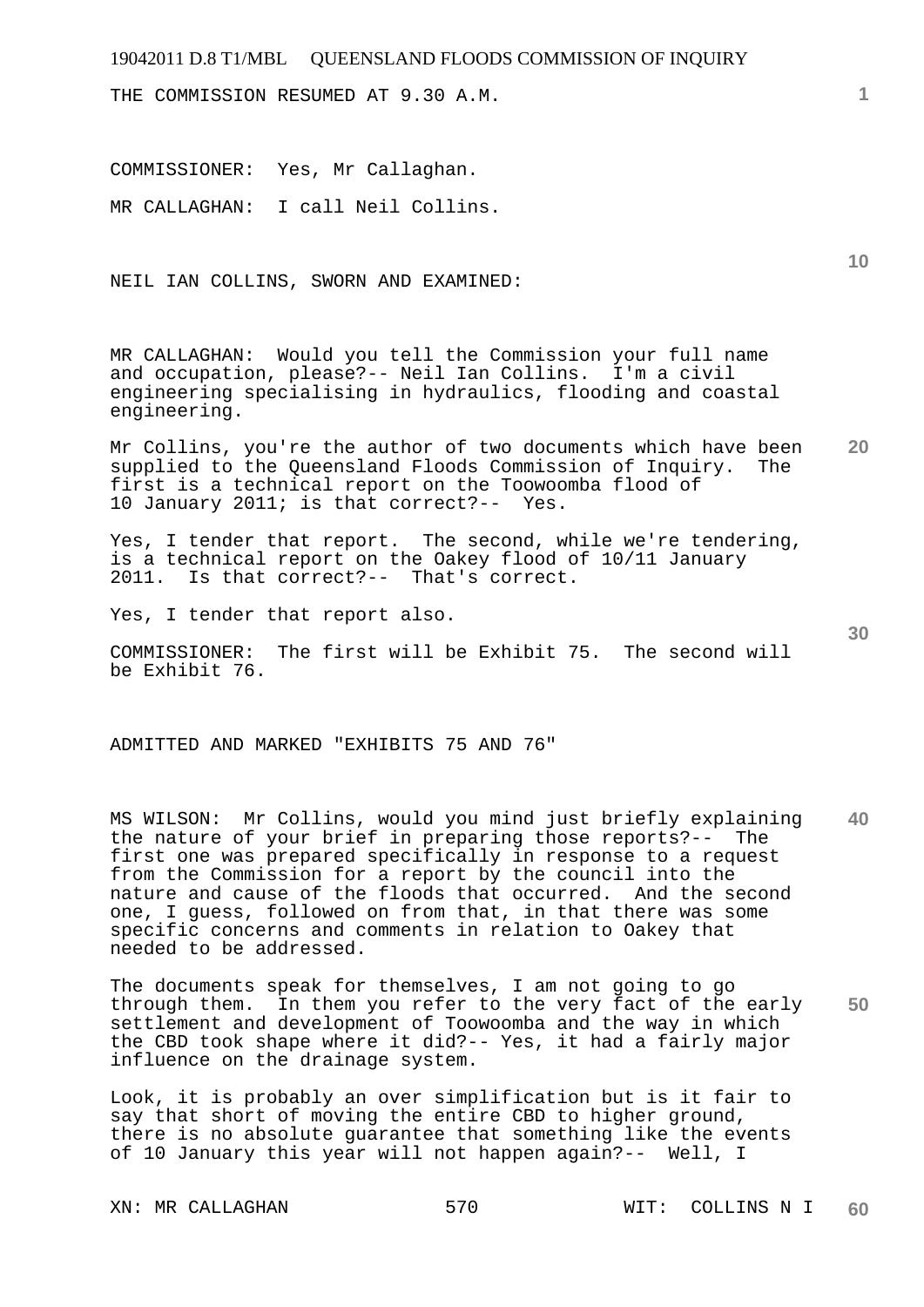agree with what you said about the constraints of the CBD. There is a program of flood mitigation works that are 80 per cent complete, but that's only taking the drainage system to the 100 year standard and this event was vastly more extreme than that.

Yes, I was going to ask you about that flood mitigation program because I think you conclude that even if that was completed, 100 per cent complete, there still, by your reckoning, would have been significant overtopping of bridges and so on?-- Yes, the event in terms of flow was in many places more than double the 100 year flow. It was just an extraordinary flow.

Just on that question of the completion of the flood mitigation program, I assume it would involve some considerable modelling but is it possible to quantify what difference that might have made, if it had been completed I mean?-- It does require additional analysis to see what effect that flood would have had if they had been completed. There<br>are models in existence that could be used for that. That are models in existence that could be used for that. hasn't been done yet, but my opinion is that it would have still overtopped all the crossings and by substantial amounts. That is, the crossings would still have been dangerous, the roadways still very dangerous.

The only other thing I think I might pick you up on is at 9.1 of your report in one of the dot points on that page, which is your summary of findings, you suggest that it is not feasible to install an early warning system which might have been relevant. I accept what you say and I think you expressed it earlier in your report as saying that would be extremely challenging. But, really, the question of whether it's feasible or not is probably a question better directed to those who deliver such services; would you agree with that?-- Well, there's certainly other evidence - sorry, other experts who have given evidence who have a lot of expertise in that area. I do design flood warning systems and flood emergency systems but primarily in association with private development as opposed to local authority or broader state schemes. I mean, with enough money you could get enough gauges in that you would have much quicker response time. But the reality was the rain started seriously at 1 p.m. and peak rainfall was at 1.30 and we had significant flooding by 2 o'clock and by 2.30 peak flooding. That's a fairly hard ask of any system to try and do anything other than warning in that period, but I accept what you're saying. There are others who design these systems with greater knowledge than me.

**50**  Yes, and don't think I'm challenging what you say when you say how difficult it is going to be. Thank you, Mr Collins. That's all I have.

COMMISSIONER: Mr MacSporran?

MR MacSPORRAN: I have nothing, thank you, your Honour.

COMMISSIONER: Ms McLeod.

**10** 

**1**

**20** 

**30**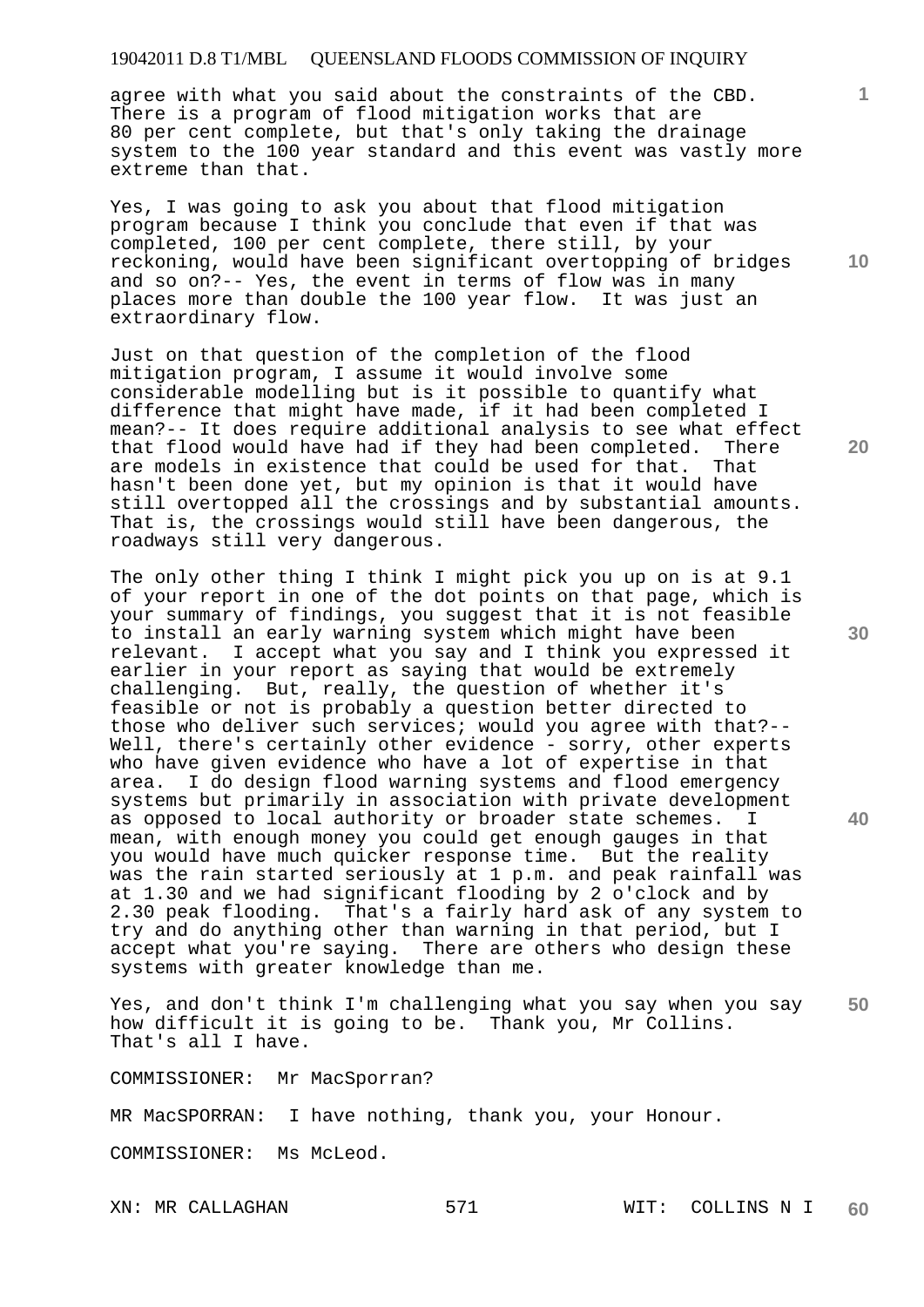MS McLEOD: No questions, thank you.

COMMISSIONER: Mr Gibson.

**10**  MR GIBSON: Thank you, Madam Commissioner. Very briefly, Mr Collins, do you have a copy of your report Exhibit 75 with you; that's the Toowoomba report?-- Yes, I do.

Could I draw your attention to page 5-2?-- Yes.

Below the table, in the second paragraph below the table there is a paragraph that commences, "For five of the nine gauges"?-- Yes.

Read that to yourself, please?-- Yes.

**20**  There is a reference in the second-last and last lines of that paragraph to, "The whole of the catchment with a magnitude of the order of 1 in 200 to 1 in 300 year ARI for a one-hour duration storm event"?-- Yes.

That accurately summarises your findings?-- Yes. I mean, it depends a little how you assess the data in that table but, generally, I believe that it is over the catchment for Gowrie Creek one in 200 to 300 years.

Thank you. Now, could I ask you to turn to page 9.1?-- Yes.

Under the heading "Summary of Findings", the first dot point, the last sentence substantially reproduces the sentence to which we've just referred?-- Yes.

It does, however, refer to, and I quote, "Catchment with the magnitude of 1 in 100 to 1 in 300 years". Is that simply a typographical error?-- Yes, it is.

**40**  Should the reference to "1 in one 100" in fact be a reference to "1 in 200"?-- Yes, it is.

Madam Commissioner, do you require the exhibit to be formally altered?

COMMISSIONER: Look, it might help. I would be sorry to think that somebody might come back to it and forget that amendment had been made. So that's Exhibit 75. If you would just make the change on the document, Mr Collins?-- On my copy?

MR GIBSON: No, I think the-----

COMMISSIONER: The one that was tendered.

MR GIBSON: You'll be provided with the exhibit in a moment?-- Shall I initial it?

COMMISSIONER: If you like.

**1**

**30**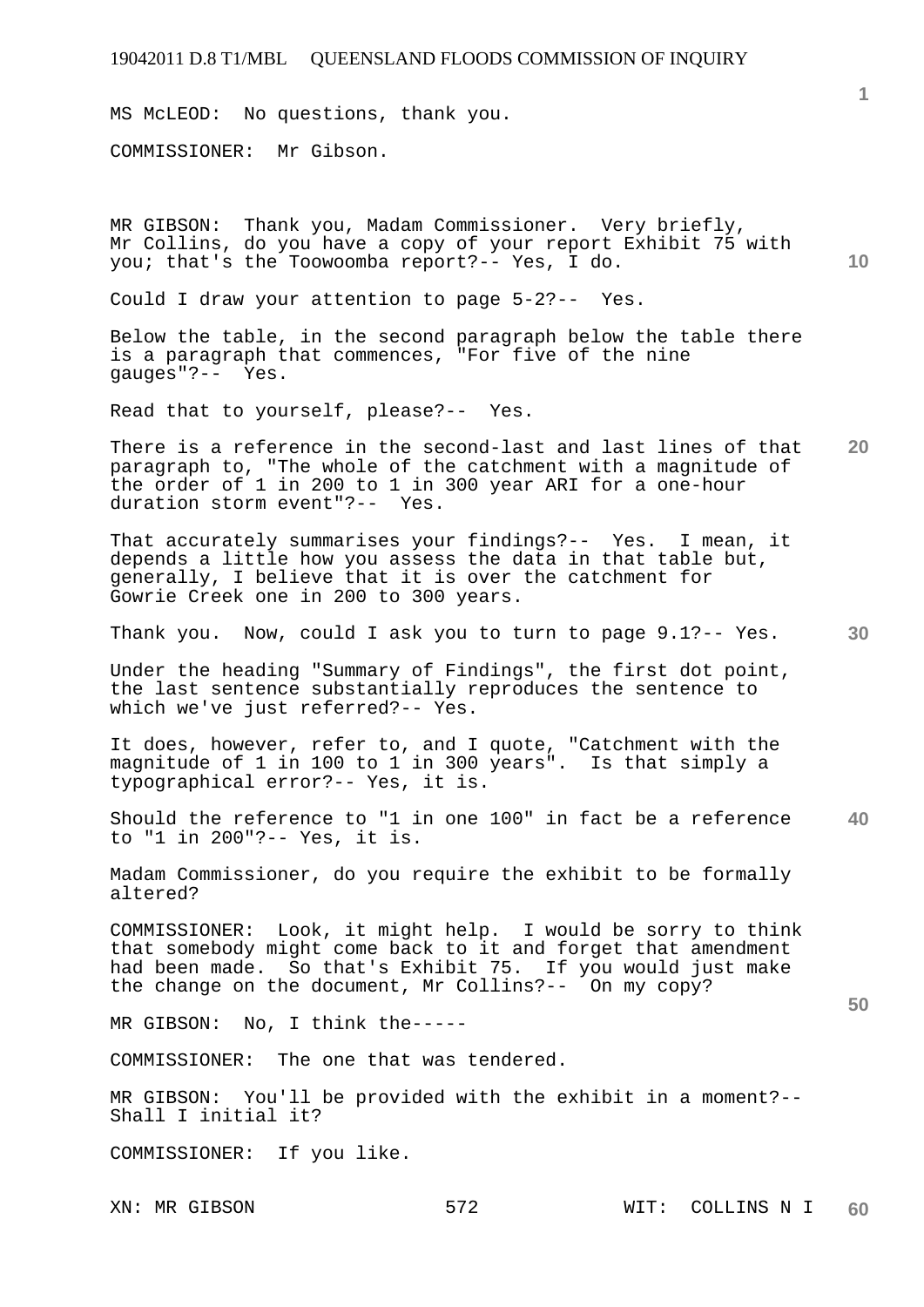MR GIBSON: Thank you. I have no further questions. COMMISSIONER: Thanks. Any re-examination, Mr Callaghan? MR CALLAGHAN: No, Madam Commissioner, may Mr Collins be excused? COMMISSIONER: Thank you, Mr Collins, you're excused.

WITNESS EXCUSED

MS WILSON: Madam Commissioner, I call Kenneth Gouldthorp.

**20** 

**1**

**10** 

**40**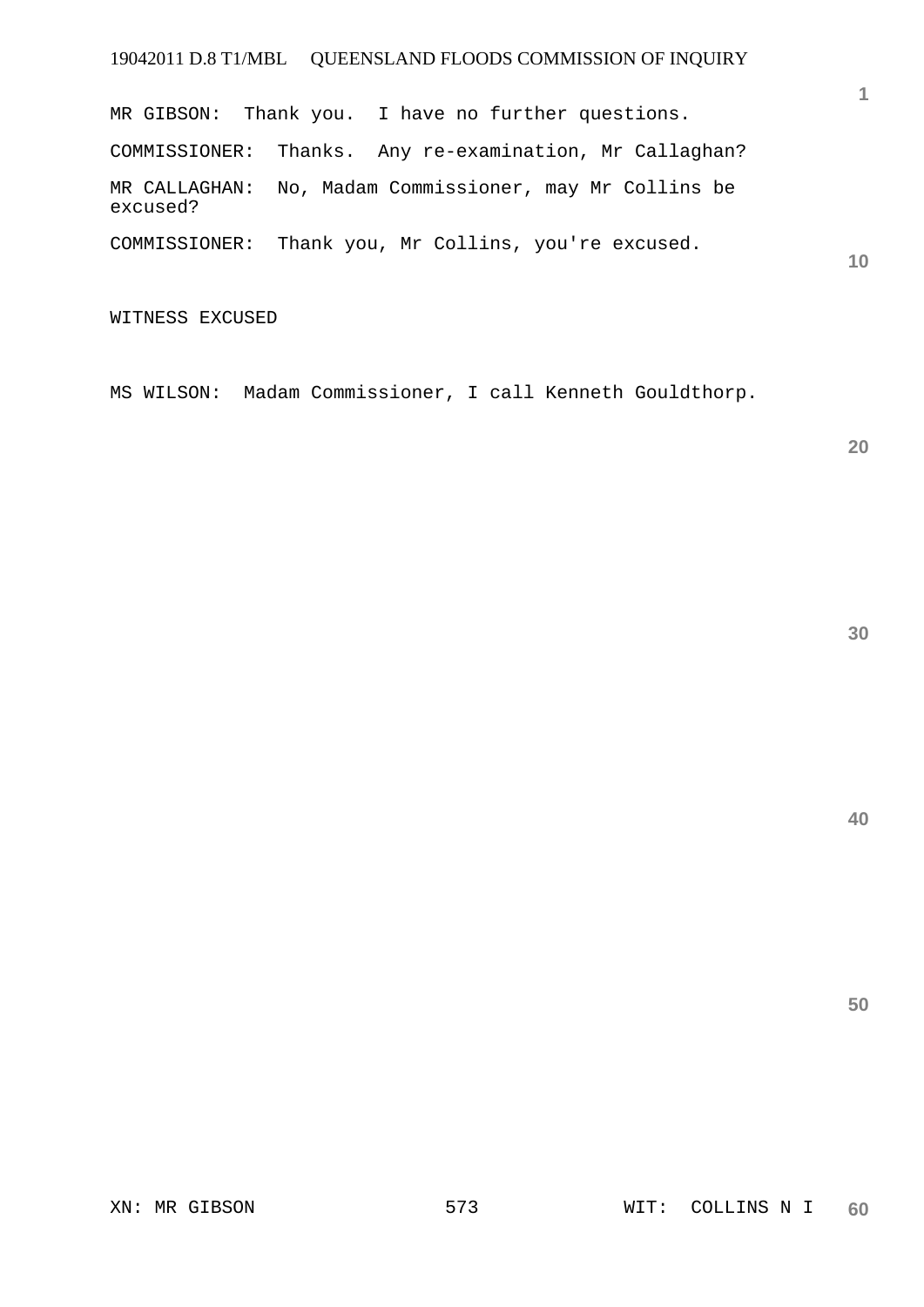| 19042011 D.8 T1/MBL  QUEENSLAND FLOODS COMMISSION OF INQUIRY                                                                                                                                                                                                                                                                                                                                                                                                            |                 |
|-------------------------------------------------------------------------------------------------------------------------------------------------------------------------------------------------------------------------------------------------------------------------------------------------------------------------------------------------------------------------------------------------------------------------------------------------------------------------|-----------------|
| KENNETH MAXWELL GOULDTHORP, SWORN AND EXAMINED:                                                                                                                                                                                                                                                                                                                                                                                                                         | 1               |
|                                                                                                                                                                                                                                                                                                                                                                                                                                                                         |                 |
| Is your name Kenneth Maxwell Gouldthorp?-- Yes.<br>MS WILSON:                                                                                                                                                                                                                                                                                                                                                                                                           |                 |
| Are you the Chief Executive Officer of the Toowoomba Regional<br>Council?-- Yes, I am.                                                                                                                                                                                                                                                                                                                                                                                  |                 |
| How long have you been in that position?-- I commenced with<br>Toowoomba Regional Council in - on the 27th of April 2009.                                                                                                                                                                                                                                                                                                                                               | 10 <sup>°</sup> |
| And you have completed two statements for this Inquiry?-- Yes.                                                                                                                                                                                                                                                                                                                                                                                                          |                 |
| The first statement is signed on the 1st of April 2011?-- I<br>expect so.                                                                                                                                                                                                                                                                                                                                                                                               |                 |
| I'll show you both of those. The second statement is signed<br>on the 17th of April 2011?-- Yes.                                                                                                                                                                                                                                                                                                                                                                        | 20              |
| I'll show you these statements. They are your statements?--<br>Yes, they are.                                                                                                                                                                                                                                                                                                                                                                                           |                 |
| Madam Commissioner, I tender those statements. They are two<br>statements by Mr Gouldthorp on the 1st of April 2011 and the<br>17th of April 2011.                                                                                                                                                                                                                                                                                                                      |                 |
| COMMISSIONER: The first will be Exhibit 77, the second<br>Exhibit 78.                                                                                                                                                                                                                                                                                                                                                                                                   |                 |
|                                                                                                                                                                                                                                                                                                                                                                                                                                                                         | 30              |
| ADMITTED AND MARKED "EXHIBITS 77 AND 78"                                                                                                                                                                                                                                                                                                                                                                                                                                |                 |
| MS WILSON: Now, the Toowoomba Regional Council has a Local<br>Disaster Management Plan?-- Yes.                                                                                                                                                                                                                                                                                                                                                                          |                 |
| That is dated the 29th of October 2009?-- Ah-----                                                                                                                                                                                                                                                                                                                                                                                                                       | 40              |
| I'll show you these documents. It also has an Evacuation and<br>Welfare Management Plan dated the 29th of September 2009, a<br>Disaster Coordination Centre Standing Operation Procedures<br>dated the 1st of July 2010. The Toowoomba Regional Council<br>had a confidential meeting on the 17th of January 2011 where<br>the events of the January flood event were discussed?-- We<br>had a normal meeting and we had a closed session to discuss<br>that item, yes. |                 |
| That closed session was documented?-- The report that was                                                                                                                                                                                                                                                                                                                                                                                                               | 50              |
| presented to the closed session was documented.                                                                                                                                                                                                                                                                                                                                                                                                                         |                 |
| I think we'll just take this slowly so we can make sure we<br>keep our documents under control. I'll show you the Disaster<br>Management Plan, the Evacuation and Welfare Management Plan<br>both dated the 29th of September 2009?-- Yes.                                                                                                                                                                                                                              |                 |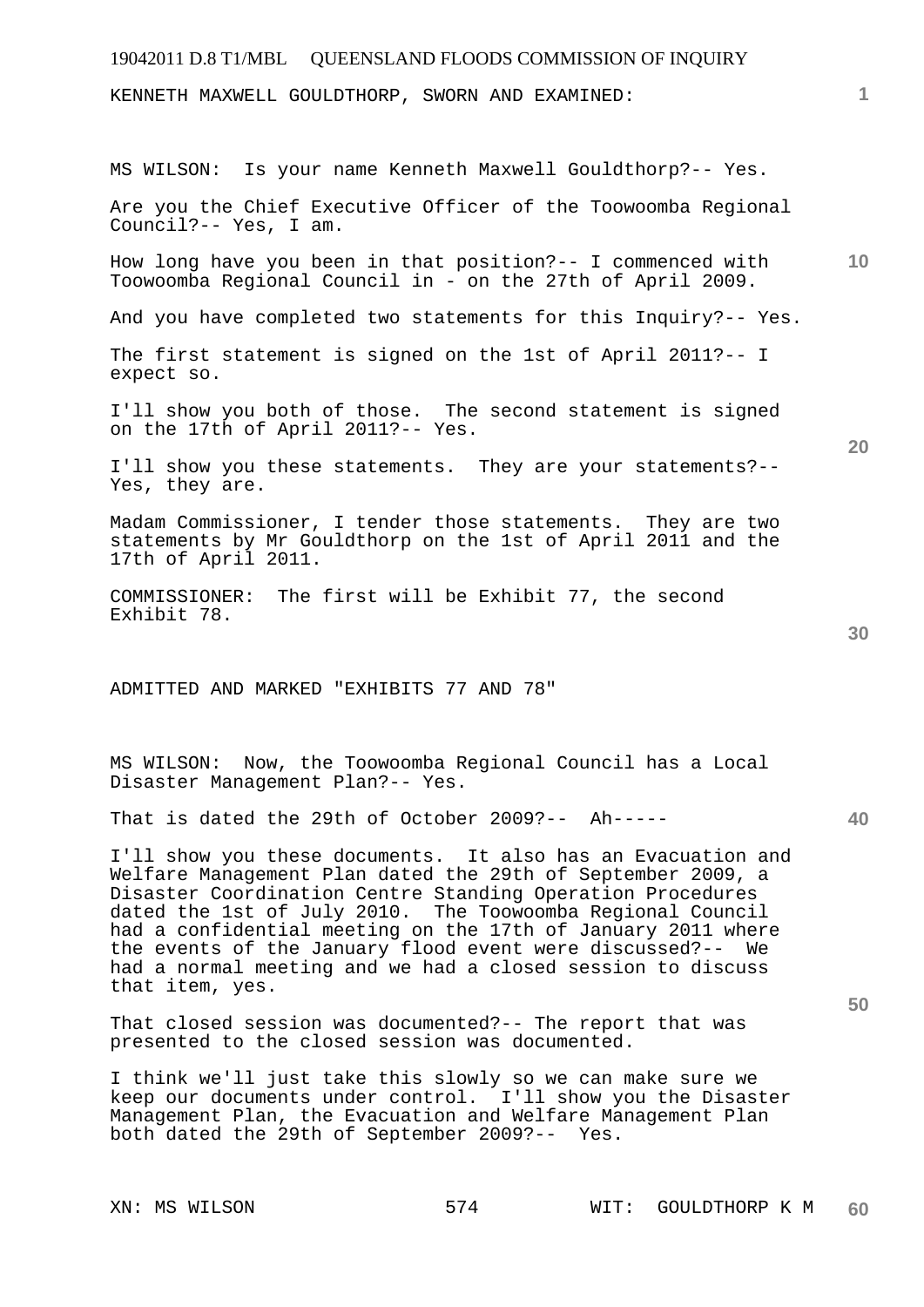19042011 D.8 T1/MBL QUEENSLAND FLOODS COMMISSION OF INQUIRY **1 10 20 30 40 50**  So we have one dated the - the Local Disaster Management Plan is October 2009?-- Yes. And the other one was September 2009?-- Yes, according to those documents, yes. I tender those documents. COMMISSIONER: They can be Exhibit 79 and 80 respectively. ADMITTED AND MARKED "EXHIBIT 79 AND 80 RESPECTIVELY" MS WILSON: Now I'll show you the Disaster Coordination Centre Standing Operation Procedures dated the 1st of July 2010 by the Toowoomba Regional Council?-- Yes. I tender that document. COMMISSIONER: Exhibit 81. ADMITTED AND MARKED "EXHIBIT 81" MS WILSON: I'll show you the documentation of the confidential meeting held by the council on the 25th of January 2011. COMMISSIONER: I thought Mr Gouldthorp called that a closed session. MS WILSON: Yes. COMMISSIONER: What is it, Mr Gouldthorp? Is it a set of minutes or a report on a meeting-----?-- No, it was the report that was presented to the council meeting at the time. I see. Thank you. MS WILSON: I tender that document. COMMISSIONER: Exhibit 82. ADMITTED AND MARKED "EXHIBIT 82" MS WILSON: The Toowoomba Regional Council owns and operates the Cooby Dam?-- Yes.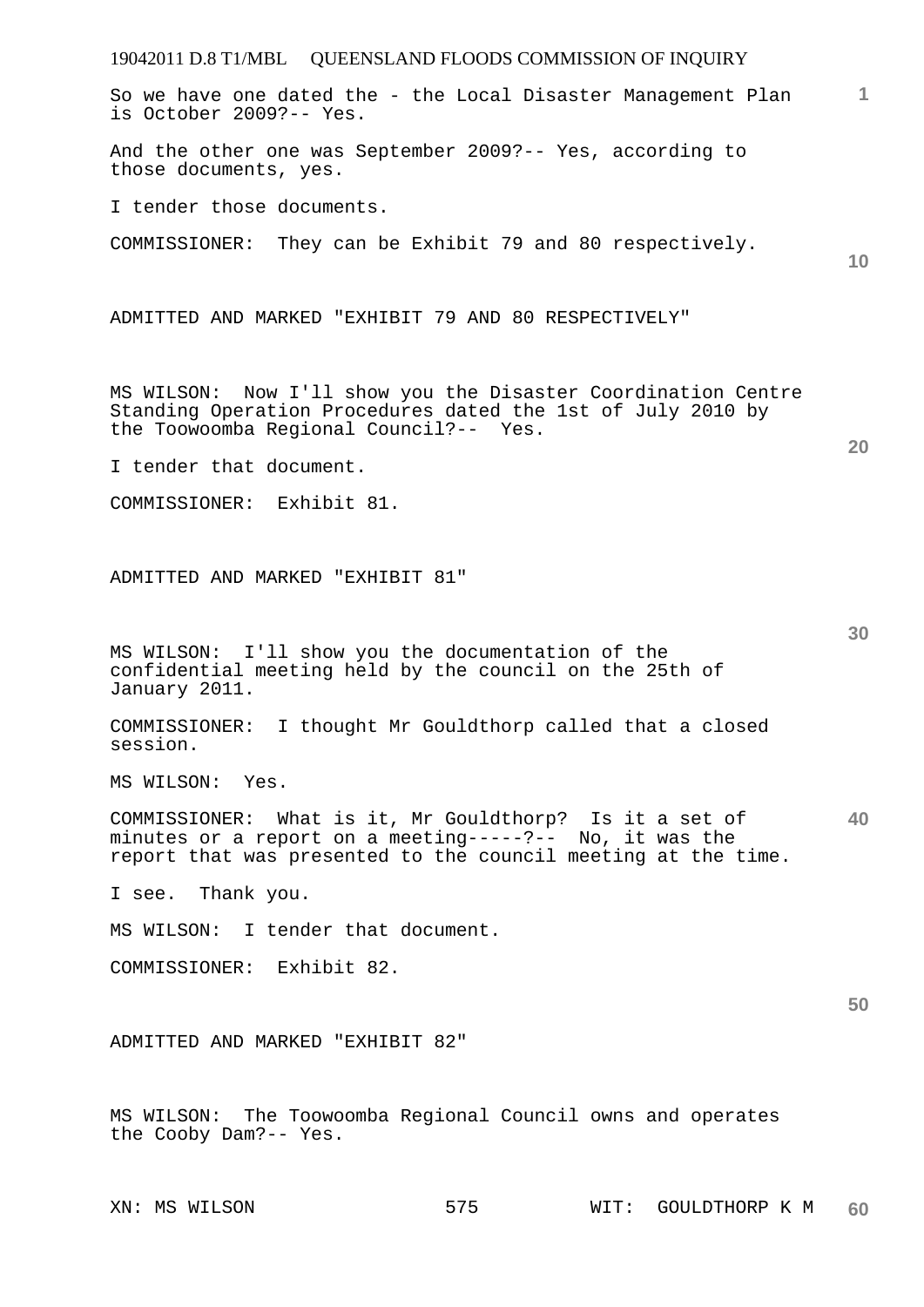## **1 10 20**  And the Cooby Dam has an emergency action plan?-- Yes. And that is documented?-- Yes, I'm not overly familiar with that document but, yes. Can you have a look at this document, please?-- It appears to be the document but it's not one that I'm familiar with. It's a document that is used by our engineers and others. I know of its existence. I don't know of its detail. I tender that document. There is no objection from the Toowoomba Regional Council legal representatives. COMMISSIONER: That will be Exhibit 83. ADMITTED AND MARKED "EXHIBIT 83" MS WILSON: The Toowoomba Regional Council, after the flood events, there was an emergency event report done on the Cressbrook, Perseverance and Cooby dams. Are you aware of that?-- If I could have a look at the document, it might assist. I expect that that's a document that we're required to lodge with DERM as the dam regulator. It is not a document

19042011 D.8 T1/MBL QUEENSLAND FLOODS COMMISSION OF INQUIRY

ADMITTED AND MARKED "EXHIBIT 84" MS WILSON: And the Toowoomba Regional Council also did a report for the Cooby Dam which was the special damage safety inspection following the January 2011 flood and a document was done?-- Again, this is a report that's generated following an

I've reviewed but I am aware of the need for it.

I tender that document. There is no objection.

COMMISSIONER: Exhibit 84.

event like this as part of the regulated dam operating procedures. It would be handled by our engineers. It is not - I am aware of the need for it and its existence but I am not overly familiar with the document.

Okay.

COMMISSIONER: Is that in the same category, Mr Gibson?

MR GIBSON: It is, your Honour, yes.

COMMISSIONER: You're happy for it to go in. And you want it made an exhibit, Ms Wilson?

MS WILSON: Yes.

**30** 

**40**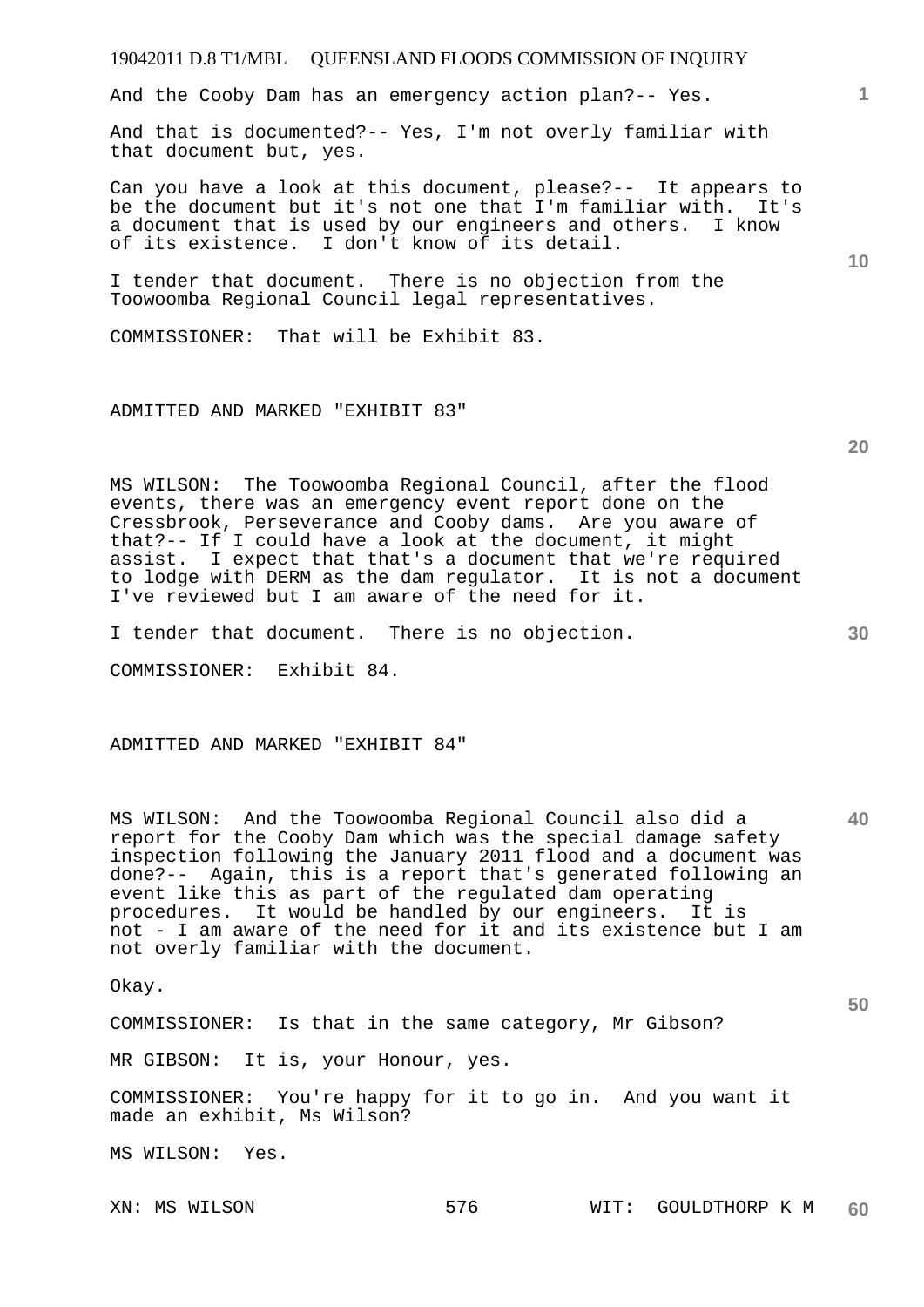COMMISSIONER: Exhibit 85.

ADMITTED AND MARKED "EXHIBIT 85"

**10**  MS WILSON: The Toowoomba Regional Council had a local disaster management group established during the flood event?-- Yes, the Local Disaster Management Group was actually meeting prior to - immediately prior and during the event on the 10th of January.

There have been various meetings of the Local Disaster Management Group from August 2010?-- And - and before, yes.

**20**  Well, I'll show you some minutes of meetings starting from the 19th of August 2010?-- They appear to be correct. I do notice that one or two are stamped "unconfirmed".

Well, I will tender those documents.

COMMISSIONER: When do they go up to?

MS WILSON: 16th of February.

COMMISSIONER: They'll be Exhibit 86.

ADMITTED AND MARKED "EXHIBIT 86"

MS WILSON: Mr Gouldthorp, you were in Court yesterday when you heard the evidence of Mr Davidson from the Bureau of Meteorology?-- Yes.

And you heard him talk about the ALERT system?-- Yes.

Are you aware of the ALERT system and the functions that it can perform?-- We don't have an ALERT system for flood. As far as the system of severe weather warnings and notification to local disaster management groups and local disaster coordinators, yes, I am aware of that.

**50**  Yesterday he gave evidence about the ALERT system for flood that it involved a council making an application to the Bureau and for that to be examined?-- No, I'm not-----

COMMISSIONER: I don't know that it was an application to the Bureau, Ms Wilson. Wasn't it to the National Disaster Resilience for funding?

MS WILSON: I apologise, yes?-- No, I'm not aware of a general system that's available for that. I heard the

XN: MS WILSON 577 WIT: GOULDTHORP K M **60**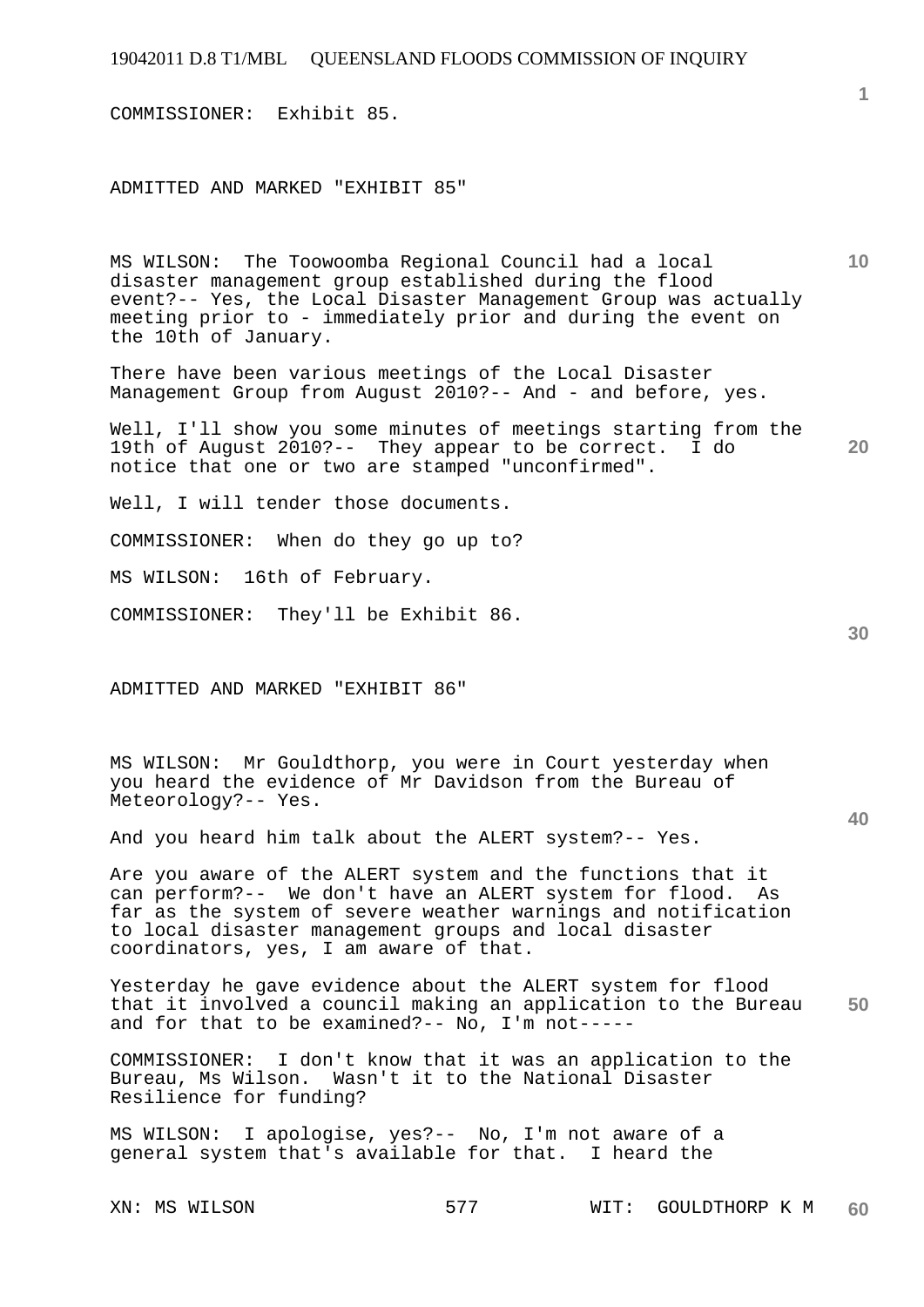reference yesterday to possibly up to seven local governments having such a system. I've been a local government CEO for in excess of 10 years. I believe what was probably being referred to may have been a pilot project that was run through - in south-east Queensland only under the South-East Queensland Committee of Mayors. I'm not aware of any widespread or capacity to apply for a specific system.

So the Toowoomba Regional Council, to your knowledge, has not made any inquiries about this system for it to be applied in your region?-- No. We are actually a member of the South-East Queensland Committee of Mayors and the discussion - the thing I believe it refers to, I'm not totally sure of the system that Mr Davidson was referring to, my best estimates of what he's referring to is there was a pilot project ran by the South-East Queensland Committee of Mayors of which Toowoomba Regional Council is a member. And I understand that that they were doing some work - it was a project which we partly funded and they were doing some work on trying to link information from a number of gauges along some river systems. It was predominantly, though, being done by Brisbane City Council and it was predominantly being done within the greater Brisbane metropolitan area. That is, from the bottom of the Range, in an around Wivenhoe and the link - and covering the area that's linked for water supply through the greater metropolitan area.

COMMISSIONER: My impression of what he was talking about was that if you wanted to try to set up a realtime gauge system, the ALERT system, you could apply for funding to the National Disaster Resilience?-- There is a system through the National Disaster Resilience to apply for any support that helps with disaster, not specifically for something like that.

Yes, my impression was it was one of those things that you might be able to get funding for if you applied and you came within the-----?-- If we considered that as one of the priorities over and above everything else, we could apply for funding for it and potentially get up to two-thirds funding. One-third would remain with us and the ongoing operational costs would remain with council.

Thank you.

MS WILSON: Is Toowoomba Regional Council, following the flooding events in January, considering to your knowledge to make such application or to make such inquiries about receiving the ALERT system?-- We will consider all options and we've already conducted a debrief of our Local Disaster Coordination Centre, an initial debrief, and we will conduct further debriefs with all the information that comes to hand in order to ensure that we are better prepared for any future event, and that is one item that may be - may be considered. But we certainly haven't made any decision at this stage as to whether that's the priority item or not. There's a whole range of things that will need to be considered out of that.

They are really policy matters for the council to consider, are they?-- Some of them will be policy matters but there

**10** 

**1**

**20** 

**30** 

**50**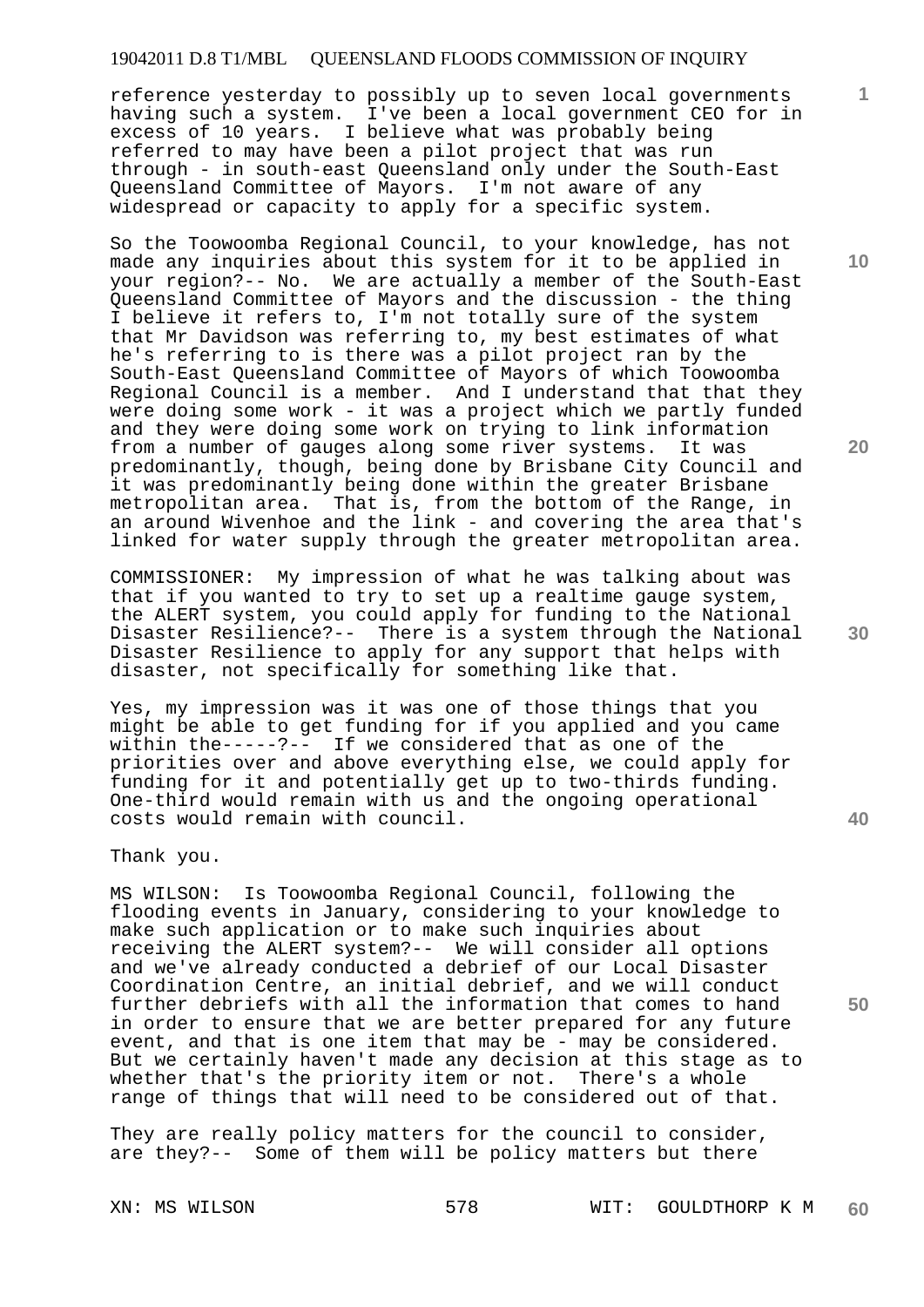will be a number of operational matters that will need to be considered. There's a whole host of learnings from this. The reality of it is, as we've heard throughout this Court about a one in 200 to 300 year event, all our feedback from locals is I'm not aware of anybody alive today that would say that they've witnessed anything like this in Toowoomba or in Oakey previously. So from - this has really set a new benchmark for us. We will consider the information and we will consider what options we have for responding to it and one of those might be considering a flood mechanism. But I also heard the comment from - a short while ago in that the reality in Toowoomba, and remember we had three quite different events and different - different timings of events through the Condamine River, Oakey system and Toowoomba itself. In looking at the Toowoomba situation, we're talking about an hour and a half, two-hour window from when that started to when it peaked to when it dropped down. Whether an early whether a system that would have given us 30 minutes or 40 minutes notice of what that peak might have been would be more value than other mechanisms that we might need to invest in to provide response is something that we'll have to work through.

But, Mr Gouldthorp, the Toowoomba Regional Council's focus is just not on the Toowoomba CBD. It also goes out to, as you said before, Oakey. That is a system that could assist the residents of Oakey?-- Potentially. Again, you've got three different river systems, three different catchment systems. So, you know, when you're asking me these questions I'm trying to interpret which system you're particularly referring to at the time and there may well be different answers for the different systems and the different events that occur.

Well, the starting position is that on each of these three river systems you have not got the ALERT system?-- That's right.

And are you looking at which river system may best benefit from having an ALERT system?-- I think you're taking it a step ahead of where we are, okay. We're not yet at the stage of saying that an ALERT system is the best answer following these events of what we need to invest in. We will explore all options. We'll explore all the matters relating to this event and look at every area that we can improve, and that will include considering the flood systems. But I'm not prepared to suggest to you that we've already made a decision that that is the-----

Oh, no-----?-- You know, that is the priority item. We have a got a way to before we get to that stage.

In terms of all early warnings systems, you're considering all options?-- Yes, we're considering all options with reacting to this event.

What options are on the table at the moment?-- We're looking forward to the outcome of this Inquiry and we are reliant in a large part to the Inquiry's findings. We knew this was going

**10** 

**1**

**20** 

**30** 

**40**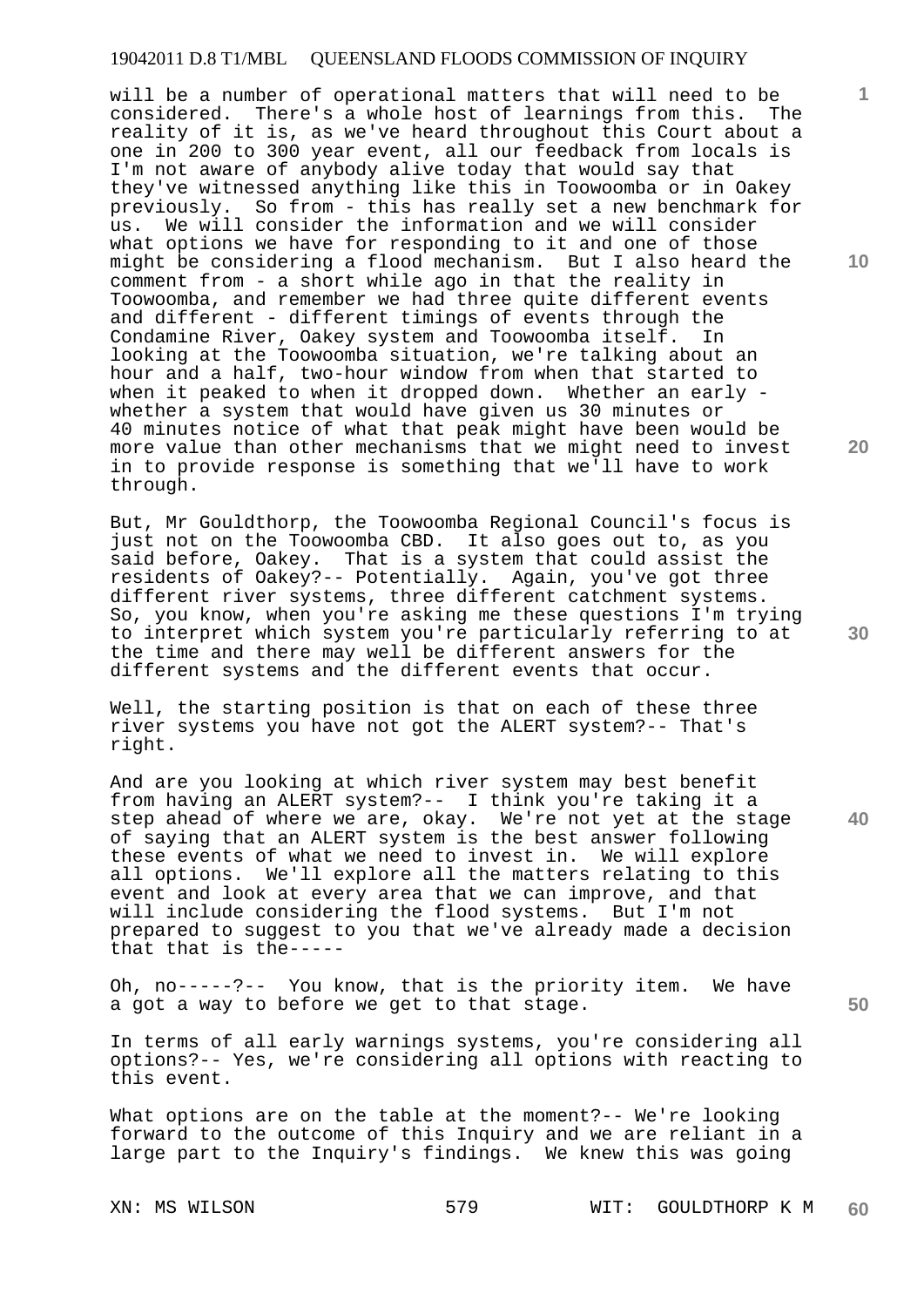on. So we're not trying to, you know, run our own in parallel to that. In addition to that, from our debrief that we've looked at, we're looking at a myriad of things from introducing VHF radios back into our vehicles, through to replacing or providing a better SES building here in Toowoomba. We'll also consider - there's a whole range of things.

Perhaps if I can just focus your attention on early warning systems and what the council is considering in relation to early warning systems, at this point in time?-- Yes. We're looking for the outcomes of this Inquiry. We haven't put a specific - haven't made a specific decision on where we might go with early warning systems, if at all, at this stage.

Now, Oakey got flooded on the 11th January-----

COMMISSIONER: Sorry, if I can stop you there. You see, it would assist the Inquiry if you would tell us what options you see for early warning systems. It is not much good if we say we're waiting for you to tell us and you say you're waiting for us?-- Sure, sure. Look, my personal view on that is I'm not sure of what the answer is. I have to say from my personal perspective I have seen a lot of emphasis on early warning systems and if we separate it here, if you look at Toowoomba situation separate from the others, I suppose from a practitioner's point of view I look at that and say, "Well, look, we're having a lot of debate as to whether there should have been early warning." The reality was there was some early warning. There was severe weather storm warnings out as there is on many days of the year, as there was yesterday. There was a severe weather warning out for Toowoomba and a potential flood warning for Toowoomba yesterday - in the Darling Downs yesterday. So there's a large number of those warnings. They're not discerning enough for us. They don't help us in actually making a decision do we start to evacuate people, do we start blocking off intersections, do we do anything else. So a lot of people when they're talking about early warning systems, they mean different things. So to me, a further advice as to what might happen as far as weather events and weather conditions isn't particularly helpful. In fact, if anything, we're already overwhelmed with the number of those that we get. The issue then comes into have we got something that could provide us early warning of what the impact of an event is and I think that's what - really what we're talking about. Have we got something that can tell us that in 40 minutes' time or an hour's time or two days' time we are going to have a metre of water flowing over the Margaret Street East Creek intersection. That would be useful to us, very useful to us but, again, the amount of practice that we can use that to would depend on the amount of warning. If we've only got 30 minutes' warning, there is very limited things that we can do. We might be able to get in there before other roads are cut off, because in this particular event the fact that we had widespread flooding meant access to everywhere was - was restricted. If you had early notice that that was going to happen, you might be able to get there and block it off. But an hour before the event, there - it

**10** 

**1**

**20** 

**30** 

**40**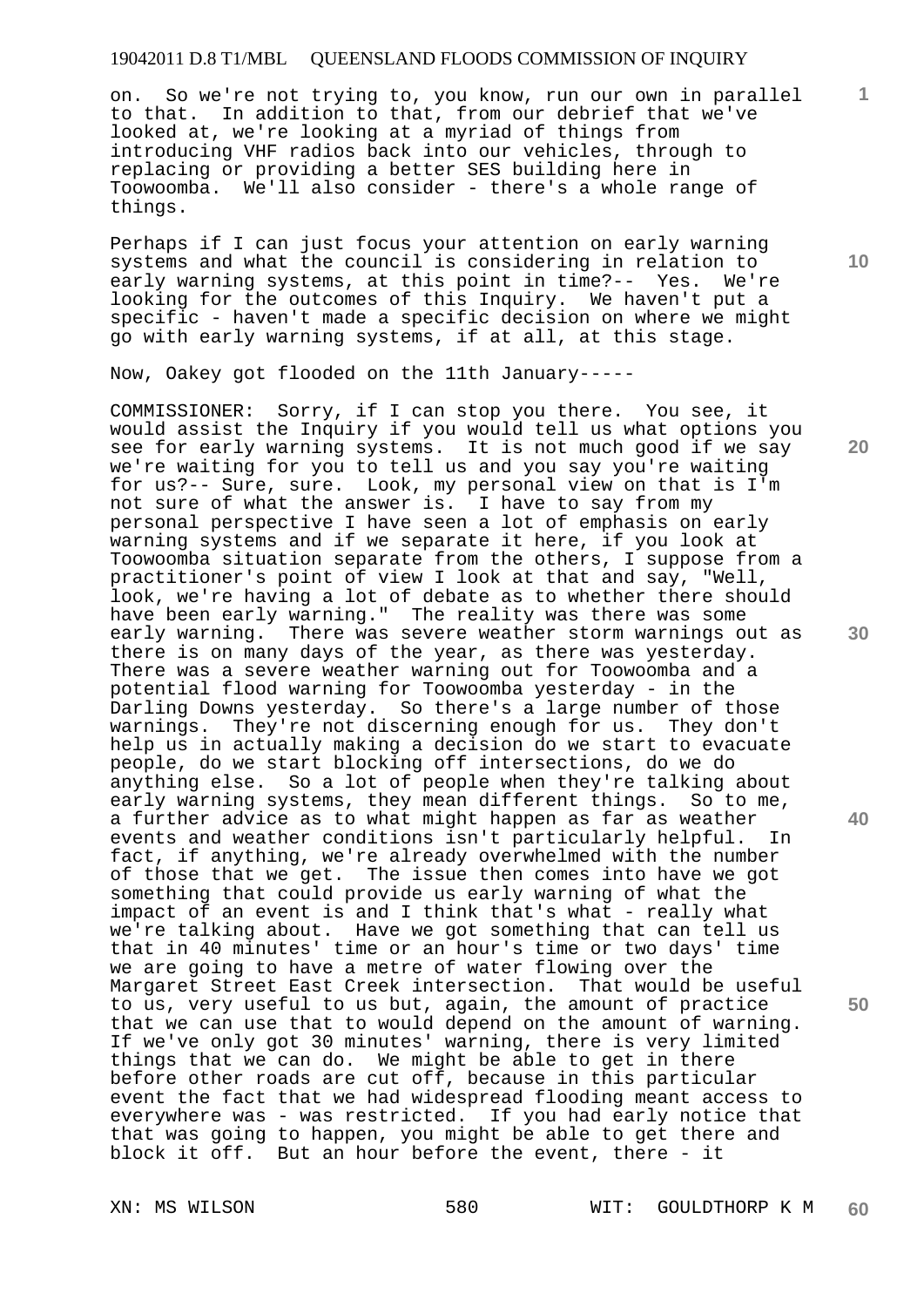**10**  becomes quite - you know, a lot of practical issues about what else you can do about it. Would you go out and put it on radio, for example, or others and tell everyone? You would have to question what you would tell them. I mean, would you be encouraging people to race home, to race and pick up their children from school, in which case you're putting more traffic out on the road, or would you be asking them to stay still and stay in their office blocks and office accommodation or where they happen to be. There's all those practical issues to consider. So, you know, we talk about early warning notices but what we're really talking about is the ability to predict what is going to happen. Not just - early warning that something might happen, there's plenty of that already there and more of it won't necessarily be of any practical use.

**20** 

**1**

**30** 

**40**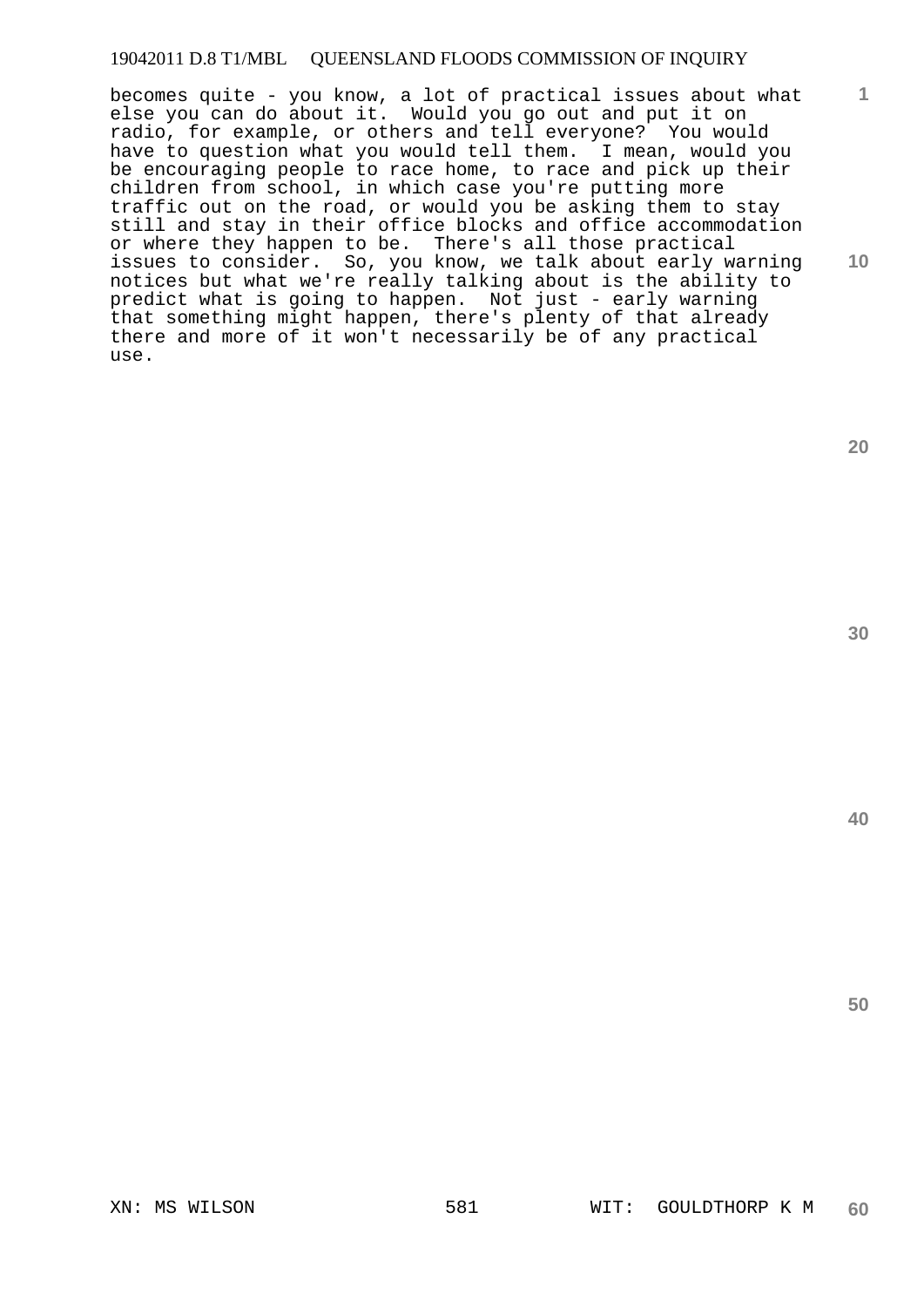All right. So, can I ask you one question arising out of that? Do you consider you got as much warning on that day from the Bureau of Meteorology as was useful? You heard the discussion, I think yesterday, about whether they could have rung you as well as the disaster management group?-- Look, in all honesty, I don't think a phone call from the Bureau of Meteorology would have added too much that we didn't already have, and we still would have been left in the delimma that something might happen, but what do we do about it, given that it's 40 minutes away. We were already - had our Local Disaster Management Group meeting, we already had our Local Disaster Control Centre on standby. We might have activated it 20 minutes earlier, but there was probably not a lot more that we would have been able to do.

The Fire and Rescue Services couldn't have been activated a bit earlier to get to some of these intersections?-- Potentially, but, again, you'd have to talk to the individual agencies as to what their level of alertness was. The Local Disaster Coordination Centre really trips in - if you have got enough notice, if it's something like a cyclone - I have had time as CEO in North Queensland - if it's something like a cyclone where you have got four or five days then you're out and you are getting everything set up. In something like this, individual agencies are responding and the Local Disaster Coordination Centre is kicking in to assist those agencies if and when they get overwhelmed and also to assist in the coordination between agencies where they might be doing their job and have to hand off to another agency, for example, under an evacuation situation where Fire and Rescue Services might be doing the evacuation and then handing the people across to us to accommodate and look after.

The next question is what about Oakey when you are talking about early warning systems? What do you see as the potential for advising the population of Oakey about water coming down the various creeks?-- Certainly any more knowledge that we can have of what is going to be the outcome of the event would be useful and to the extent that we can put that in place, I would encourage it.

That's not very concrete, though. What do you think could be put in place?-- My understanding is the catchment for the Oakey area - remember Oakey is a creek, it's not a major river system, and what we have got across our whole system is a lot of itinerant - intermittent creek systems. So, it's not like the Condamine River, which might flood on a regular basis, and my understanding, and it's limited, I am not a hydrologist, is there as a whole raft of areas that come into that catchment from overland flow. So, Cooby Dam, my understanding is contributes up to - around 28 per cent of the catchment. There's a very wide catchment. So, to the extent that we could have some sort of system across the broader catchment that could tell us in advance what was going to happen in Oakey, that would be very useful. How practical it is to put in place and how much warning it would give us, I don't know, and, again, I would say that as far as investing in the systems to help with disaster response and mitigation, I would

**10** 

**1**

**40**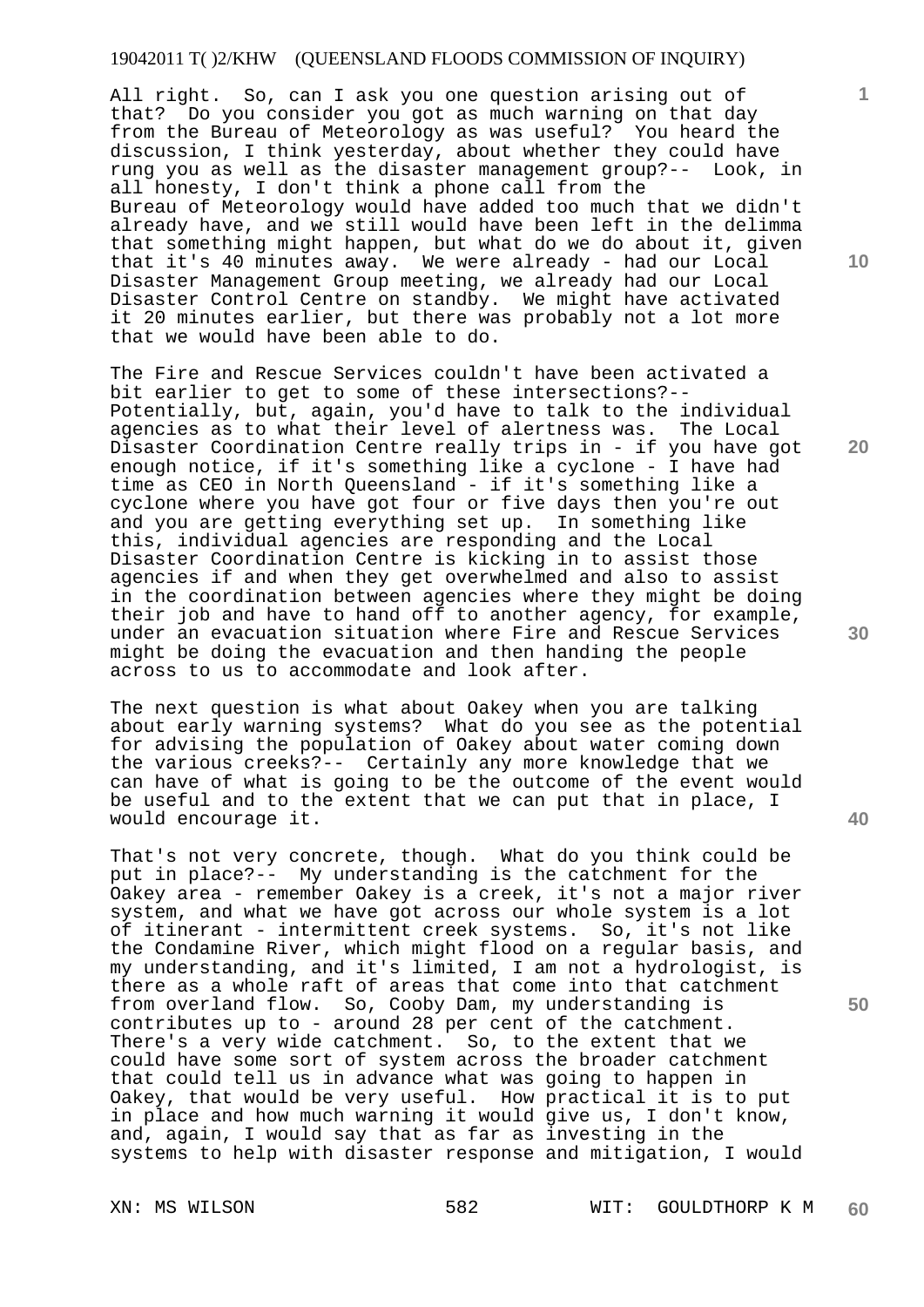be cautious at rushing to put a huge investment into something that might give you half an hour or an hour's notice. You might well be better off putting your money into something else.

Right. Thank you.

MS WILSON: A couple of matters arising from that. Did Toowoomba Regional Council engage in using SMS alerts during this flood event?-- No, we didn't.

Do you have access to using SMS alerts?-- Not that I'm aware of.

And is the Toowoomba Regional Council considering using SMS alerts in future for future disaster?-- We will certainly explore it.

Has it been explored before?-- At Toowoomba Regional Council, I can't remember specific exploration - specifically investigating SMS. That's not to say that some of the officers within our Local Disaster Management area haven't investigated it. I am aware of the broader policy issues with SMS and the debate as to where it may assist and where it may not.

What are those?-- My understanding with SMS is making sure it gets to everybody, there's technical issues in making sure you get it to everyone in a particular catchment. That's also the issue about - that - the amount of information that you can provide them. Again, one of the issues here that we're always conscious of in managing a local disaster is what the result of what you're going to do is going to be on human behaviour. You don't want to start a panic in the community. I mean, the last thing that would have been of any use to us necessarily on the Monday of the 10th would be to send out something that will get - that make everyone panic and rush out to their cars and try to drive home. That would put them into more danger. So, with any of those systems, the amount of information and the value of the information that you can get to them on how to react is important, not just a general alert.

In terms of local disaster management in relation to warnings, it can be separated into two parts. The first part is the information, the warning that the council gets?-- Yep.

And then how the community is then warned by the council. You understand?-- Yeah, I do. There's a step in between.

What would you say that step is?-- The step in between is understanding the probability of an event and what reaction you are going to do to it. See, getting a warning that something may happen then triggers a decision, "Okay, if this might happen, what do we do about it?"

Okay. Well-----?-- And that's an important point.

Well, let's use Oakey as an example. How much warning did the

**10** 

**1**

**30** 

**40** 

**50**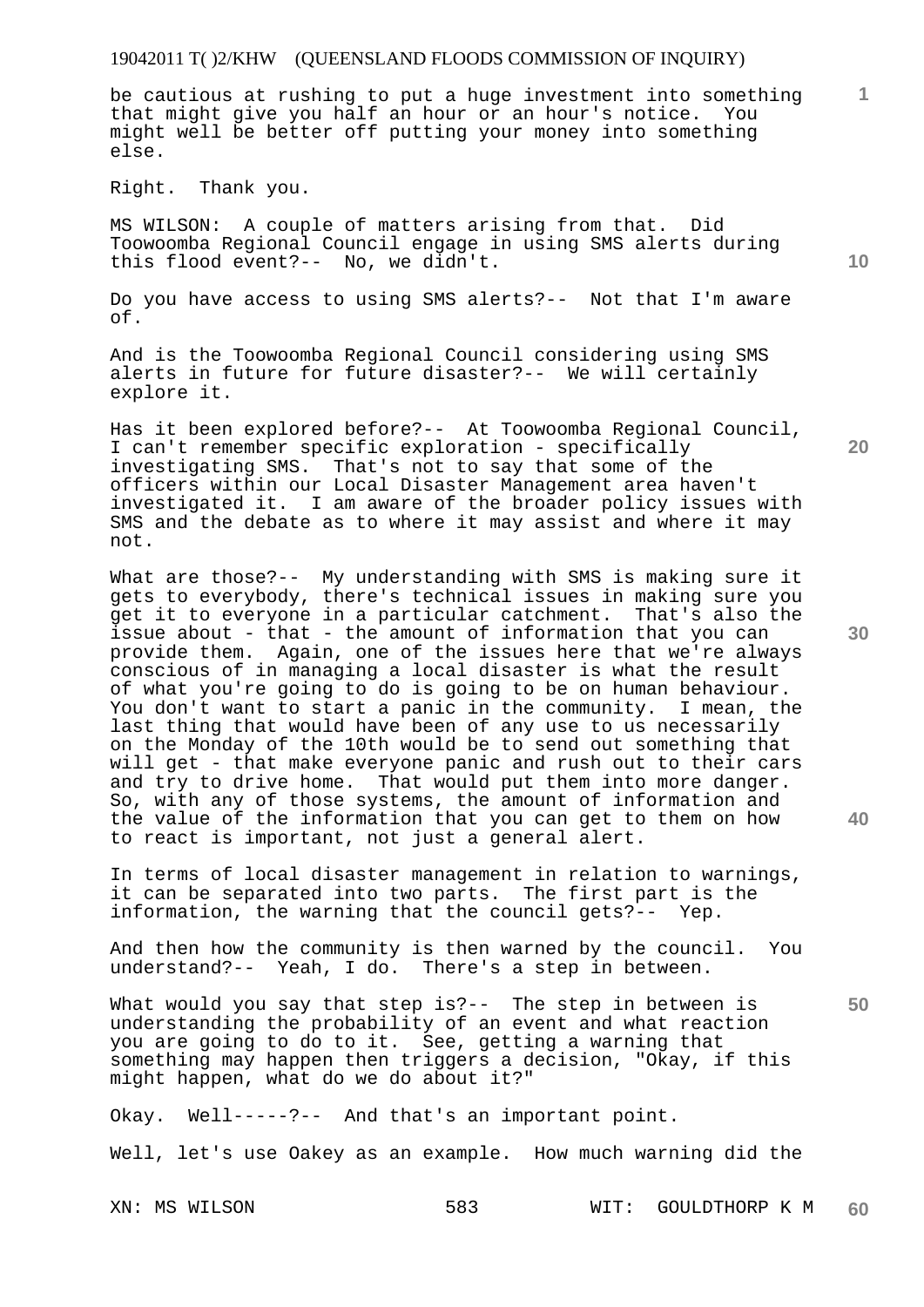Toowoomba Regional Council have that Oakey would be flooded?-- We had no warning or no prior knowledge of the extent of flooding that would occur in Oakey.

Okay. So, if you had that information, then you could convey that information to the public at an earlier stage?-- Yes.

And that information could be obtained through a greater network of rain gauges, which BOM could utilise, the Bureau of Meteorology?-- Or however it was provided, yes.

But if you get that information, then you can pass that on to the public earlier?-- Yes, we can do two things, we can pass it on to the public but, more particularly, we can also start planning what our response is to try to prevent any issue, but the answer again is knowing, with a reasonable degree of certainty, what the end impact is. A lot of what we refer to as warnings are warnings that something may happen. Like a severe weather warning, like the severe weather warning we had yesterday, you know, if you get a warning that something might happen, then it triggers a decision, "Okay, what's the probability it's going to happen? What should we do about it? Do we start closing streets? Do we start evacuating people? Do we - and that will all depend upon the possibility of it becoming a reality as opposed to a maybe.

Okay. Well, let's just focus our attention on Oakey, because if you had warning about the flooding in Oakey, then that is something that the Oakey residents could have evacuated?-- We were aware that there was an environment in - where flooding could occur and we had released a whole lot of notices to the general community about that on a wide basis across the region and also specifically for Oakey, there was a media release that went out, and our ability to communicate with the public is usually done through the media. A media release went out, I think, on the 10th to warn of possible flooding in Oakey. What we didn't know is what would ultimately eventuate.

The tools that the local regional council uses to warn the residents in the Toowoomba Regional Council is primarily media?-- Yes.

Any other tools?-- Yes, we use our - we use our own communications mechanisms, our own documents to provide advice to people about being - being - being aware or what they can do in the case of a disaster. We use our local disaster website, we actually used social media, Twitter and Facebook in this particular case as well, but the best means that we have to get information to a mass of people quickly is usually through the electronic media, through radio and - yes.

So, if I was a resident of Oakey and I was concerned about flooding, where am I going to get that information from that flooding could occur?-- From, the BOM site, from media releases that we have put - that we've put out. We have then got that information, through ringing - if we have got our Local Disaster Coordination Centre operating, depending on where we are at a stage of an event, through ringing them,

**40** 

**50** 

**1**

**20**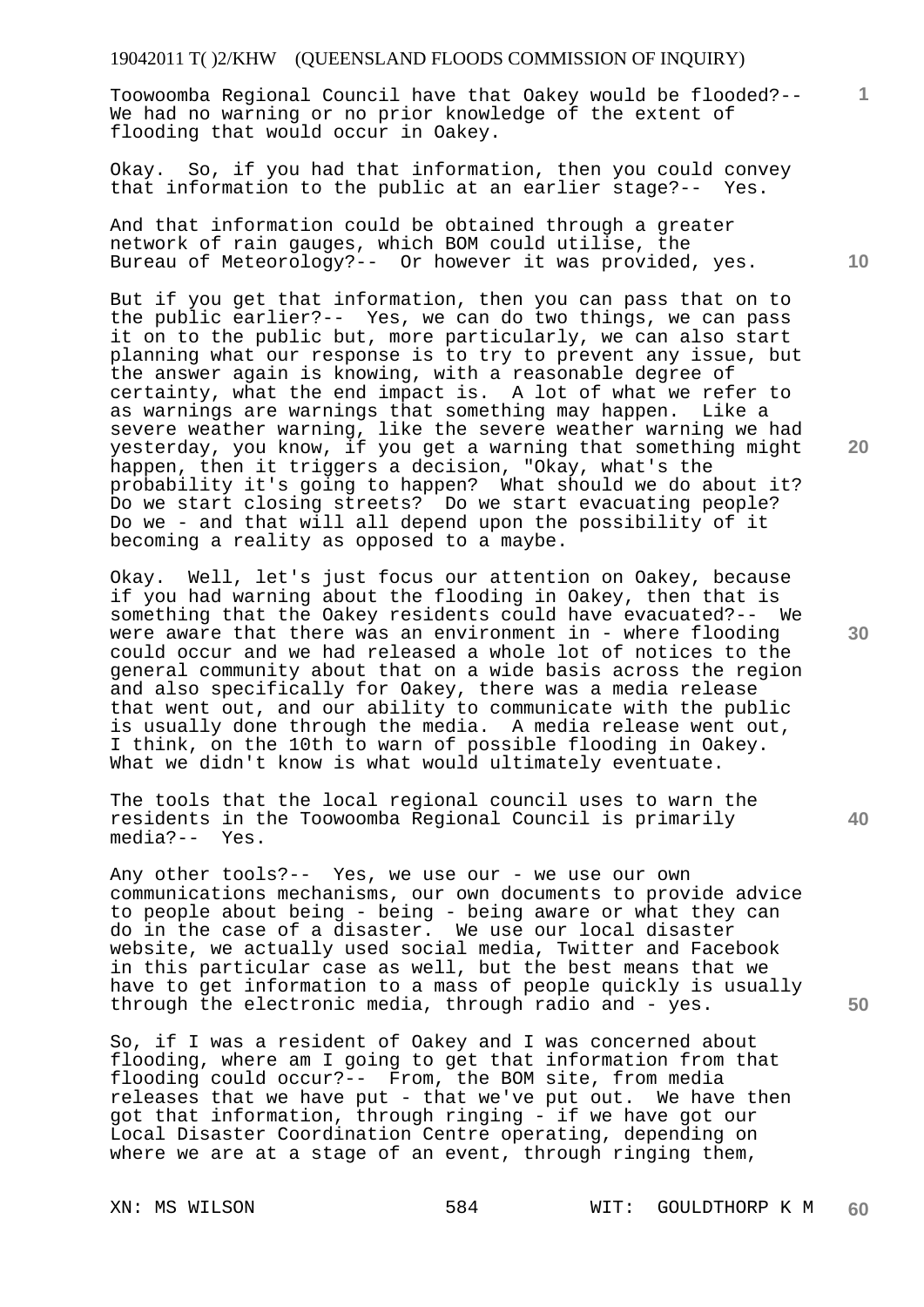there would be a myriad of mechanisms to try to get that information.

Well, let's just not talk a myriad of mechanisms, let's particularise them?-- Yep.

**10**  How is that information given to the residents, say, in the example of Oakey? We talked about the media. We could ring the Disaster Coordination Centre. How do the residents of Oakey know they could ring the Disaster Coordination Centre?-- Prior to the event occurring?

Prior to the event occurring?-- Prior to the event occurring, council have information on its website, council have information in what we call Council Connections, which is a document that we distribute to all of our residents across that - just under 13,000 square kilometres. That goes out quarterly, so we have a number of updates in that document. We also put on displays, particularly at all our local shows, and we advised residents through local shows about our Local Disaster Management website. We'd also done a number of community presentations and stuff through schools where we'd been advising people about our Local Disaster Management website, so that's available before the event to advise people what to do and where they can contact in the case of an event occurring. Once an event occurs, like happened here and we actually activate the LDCC, then we go out and promote the contacts that are available to people. So, here we were pushing in particular triple zero for life threatening incidents or events, our own 1300 655 - I'd need to check the number - number to contact the Local Disaster Coordination Centre, and we were also promoting the council number to ring for general inquiries including things like water and sewerage break and that that were occurring - there were issues after the event.

Now, Toowoomba Regional Council is now the amalgamation of eight smaller councils?-- Mmm.

**40**  Before the amalgamation, can you assist us in telling us what would have been the warning systems that these smaller councils could have had to warn their residents?-- Not specifically I can't. I'm not familiar. I can talk, I suppose, about what would normally happen in a local government sense, but I don't have specific knowledge of those individual councils.

Now, you have read statements and submissions from the Oakey residents that they got little warning, little or no warning?-- I have read some submissions, yes.

So, you are aware that that is a factor?-- Yes.

Yes? And what is the council doing to ensure that that won't happen again? Is the council exploring other means of warning?-- We will look at all options and we are very keen to talk to a lot - the residents that have raised these issues to find out the details of their experiences. We haven't had

**1**

**20**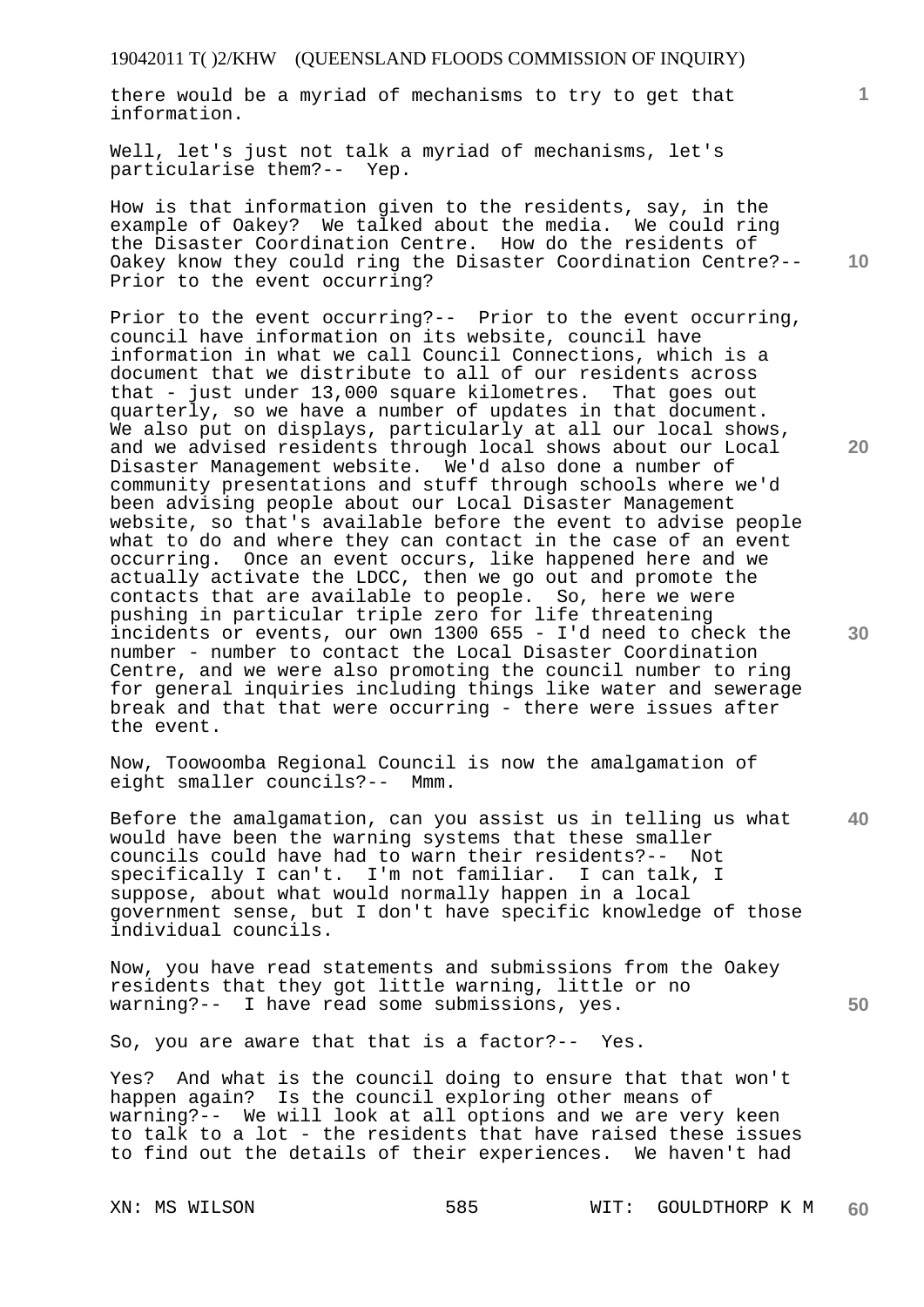- necessarily had the opportunity to talk to some of the individuals yet that are raising these concerns. We will be keen to do that as part of the debrief of this particular event, and we need to get the extra information before we can really ascertain what the best steps forward are.

And how long would that process take?-- We normally would have completed it by now. I think with the Flood Commission of Inquiry happening in parallel, it's probably extended the time for - you know, we will have that done in the next couple of months.

Could you advise us what options could be on the table in relation to warning residents in a town like Oakey?-- I don't have any preconceived ideas as to what those - what those results will - some of the issues, we will look at the effectiveness of the messages that we can get out there, you know, what radio or media will get the message to most - to most people. I expect in this particular situation that we're talking about getting a message out to 4,000 residents - up to 4,000 residents of Oakey, 110,000 people here in Toowoomba. People will have different mechanisms that might work for different individuals. So, we will need to explore what options we have got to get messages out that everyone will<br>hear. I don't know the answer, but I expect that if we we I don't know the answer, but I expect that if we went out and talked to community people now that people will have different levels of awareness of what was going to happen. Some will have very little knowledge, others might have said, "Well, I knew, because of this particular message that I happened to hear. I listen to ABC Radio, therefore I heard this message on the ABC." Others don't listen to ABC Radio. We need to find other mechanisms to get the message to them.

So, what you are saying is you are going to explore the options but at this point you can't tell us what the options are?-- No. The only one that I have a personal view on in respect to radio, in particular, I would - I would suggest that one of the things that we need to do is have a particular outlet where we can promote to the community that that's where the official messages are coming from. One of the things that I saw throughout this event is that we had mixed messages out in the community, and I'm referring to - some cases to what happened after in the recovery phase as well, particularly with what was happening in Ipswich and Brisbane. We had Ipswich and Brisbane making announcements relevant to Ipswich and Brisbane over radio stations that crossed both boundaries and we had our people listening to them and responding as if they were in Brisbane and vice versa. So, we had some problems with that. The other issue that we have is dealing with rumours and - rumours and misinformation. The same radio stations that provide our message also are very keen to hear from individuals and individuals' view of what is going on, and that includes the ABC Radio. So, one of the problems that we have in - as a Local Disaster Coordination Centre is making sure we're getting out a consistent, accurate message. If you have got a radio station that's getting out our message one minute and then is doing an interview with a member of the community in a particular location who's saying something with

**10** 

**1**

**20** 

**30** 

**40**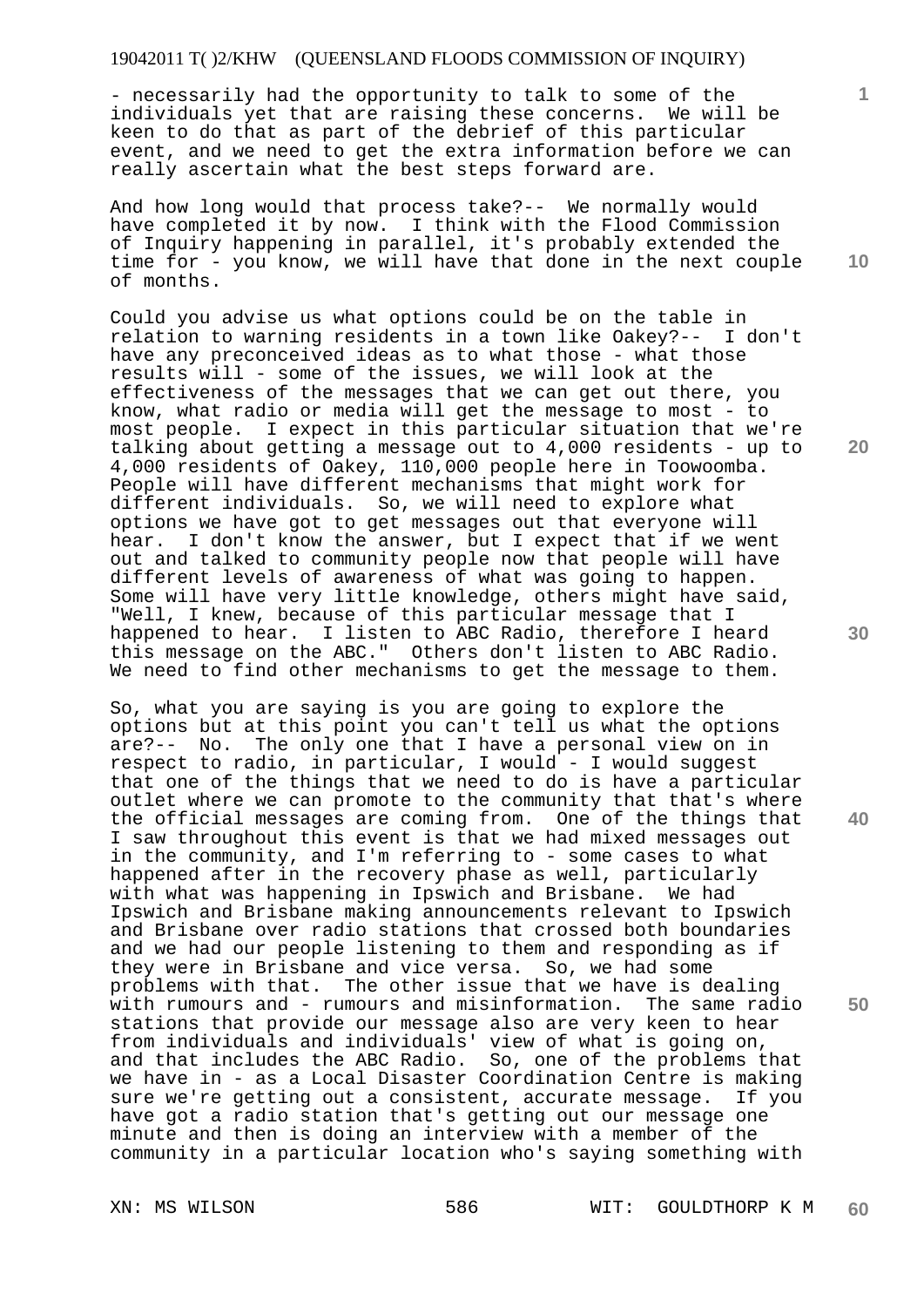their knowledge, which might be quite different to ours, you are getting mixed messages out to the community all the time. We need to find a mechanism where there is one place where the community can go, one radio station, preferably, where the community can go to that radio station and they know that all messages coming through that radio station will be the official messages.

Now, you have read the statement and submissions of David Totenhofer?-- Yes, I have.

And David Totenhofer is employed by the Toowoomba Regional Council as the community development officer in the Oakey district?-- Yes.

And perhaps I can get your comment, if I can, on some of the matters he raise. He states, "The emergency response at Oakey was not well coordinated: one, there was no clear understanding of who within council was responsible for coordinating a response and key personnel were on leave and were unable to get to Oakey due to being isolated on rural properties by flood waters." Or is that too much of a local level for you to be able to comment on, too much of a specific level for you to be able to comment on?-- I can comment on some - on some of that. My understanding is Mr Totenhofer is actually feeding back some of the information he got from the community.

Yes?-- He wasn't actually present, of course, at the time, so he had no first-hand knowledge of what was actually happening. I don't believe that is the correct - is a correct analysis of what actually occurred at the time. I think what we're seeing back is a person's view or concerns being raised from people that weren't actually activity involved in the Local Disaster Coordination Centre. So, for example, with the Local Disaster Coordination Centre, Mr Ian Stevenson was the acting manager of the Oakey Service Centre. He was certainly directly involved and fully informed at all times. All of the agencies, the Queensland Fire and Rescue Service, police, ambulance and others were all fully informed from the Local Disaster Coordination Centre and they had responsibility to making sure that they inform their people, including through the QFRS, their volunteers. So, there was - I believe that there was actually good coordination going on. What we have got is we have got people that weren't actively involved in that curious as to what was happening without having any particular knowledge of what was going on.

**50**  He says while flooding occurred at 11.30 on Tuesday, 11 January and evacuation began shortly before that, there was no meeting between Oakey/Toowoomba Regional Council staff and emergency services personnel until Wednesday afternoon. Can you comment on that?-- There was - those - Mr Totenhofer, I think, is coming from the view of prior to amalgamation. He's looking at the Oakey area as if it's a separate and discrete organisation, separate from the others. With the amalgamation of the eight councils into one, we now have a single regional organisation and our Local Disaster Coordination Centre is

**10** 

**20** 

**1**

**30**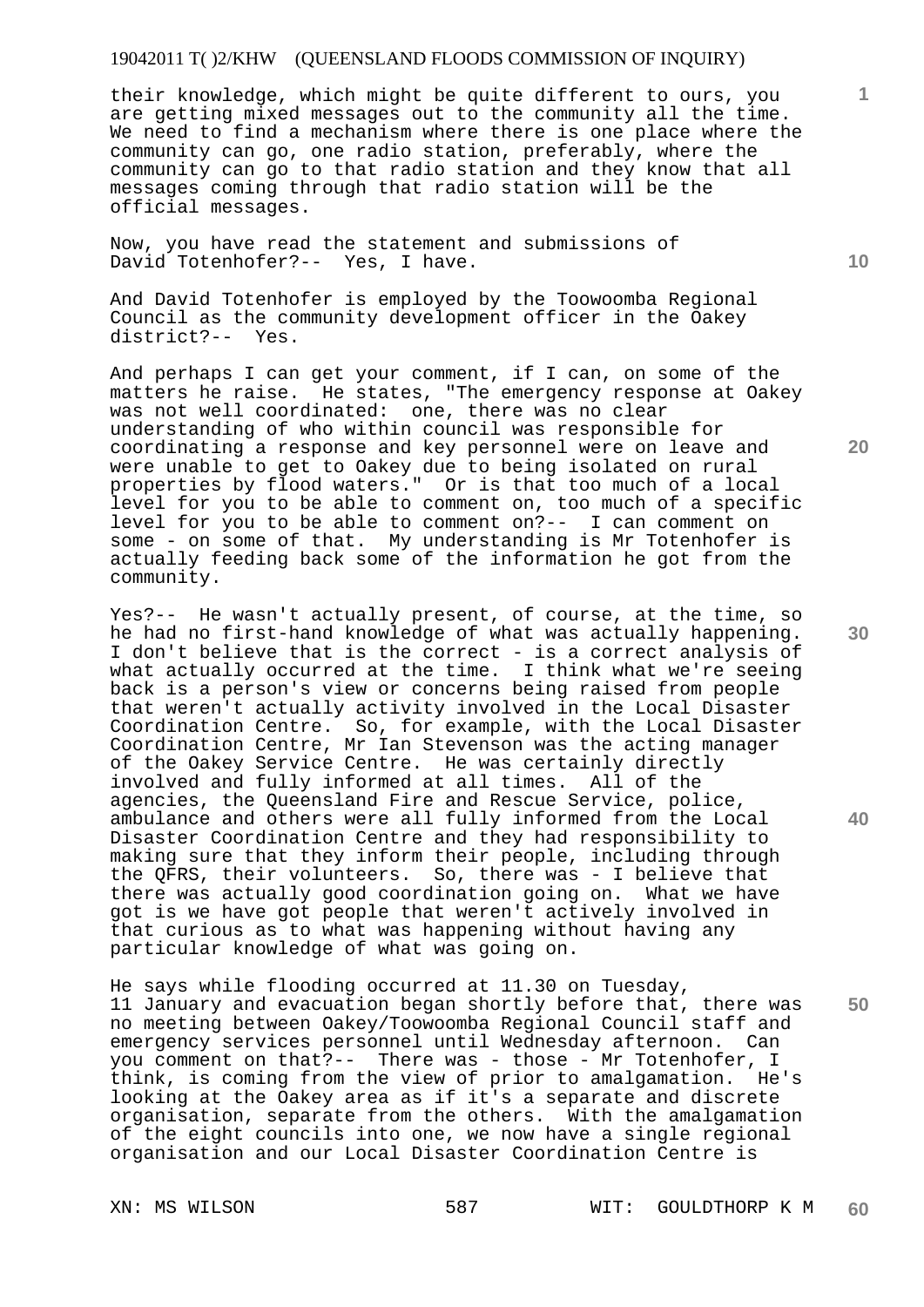operating as a single Local Disaster Coordination Centre. I think Mr Totenhofer is coming from a mindset of preamalgamation where Oakey would have been separate, would have been had its own Local Disaster Coordination Centre and the like. I think that's part of the issue. I don't think Mr Totenhofer actually realised that there was a Local Disaster Coordination Centre operating and running, there was coordination between all those agencies. That coordination was stepping across the entire region and it was happening to a single Local Disaster Coordination Centre covering the entire Toowoomba regional area. There was also through each of the agencies their own control mechanisms to talk to people in their agencies operating across the entire region, and that includes within Toowoomba Regional Council. We had direct links between council management, the service centre manager, Mr Stevenson. We also had a direct link with Mr Chris Ruby, who was the engineer at Oakey, and we were in fact providing a lot of services that Mr Totenhofer makes reference to. So, for example, the fact that Queensland Fire and Rescue Services after the event were out there cleaning houses, that was something that was coordinated through the Local Disaster Coordination Centre operating in Toowoomba. Mr Totenhofer didn't realise that. Likewise, the Department of Community Services personnel that went out to Oakey after the event and did door to doors, that was initiated through the Local Disaster Coordination Centre in Toowoomba, but Mr Totenhofer didn't realise that. He saw them arrive there, he saw them do their job, but he didn't know that that's what initiated it, and there's a raft of other examples, including, for example, on the evacuation. As part of the - that evacuation that you made reference to before, what actually happened, we didn't have prior warning of the need to evacuate people. So, it wasn't a disaster or emergency group initiated evacuation, it was - self-evacuation started to take place, people started to self-evacuate and Queensland Fire and Rescue Services, who were there on the ground, started to assist them. Queensland Fire and Rescue Services needed somewhere to take those people, so they consulted with the Local Disaster Coordination Centre and our service centre and they were taken to the Oakey Community Centre as an assembly point, and whilst they were assembling there, we needed to make decisions as to how we were going to house and look after them, how we were going to get bedding, food, and the logistic support for them. As part of that, and that was referred back to the Local Disaster Coordination Centre and I had a direct involvement in this decision, we consulted - I consulted with BOM, I rang Mr Ben Amants to find out what the expected further rainfall was that we could expect, because our concern was that the Oakey Community Centre was also at risk of being cut-off, so our ability to provide logistic support it would become more difficult. I also contacted Mr Chris Ruby, the local engineer out there to get some more local knowledge about what may or may happen and what our access capacities may be, and ultimately, as a result of all those things, we made a decision - a decision to get those people evacuated back here into Toowoomba, where we were able to provide them with good quality accommodation and food and the like for a period of time.

**1**

**10** 

**20** 

**30** 

**40**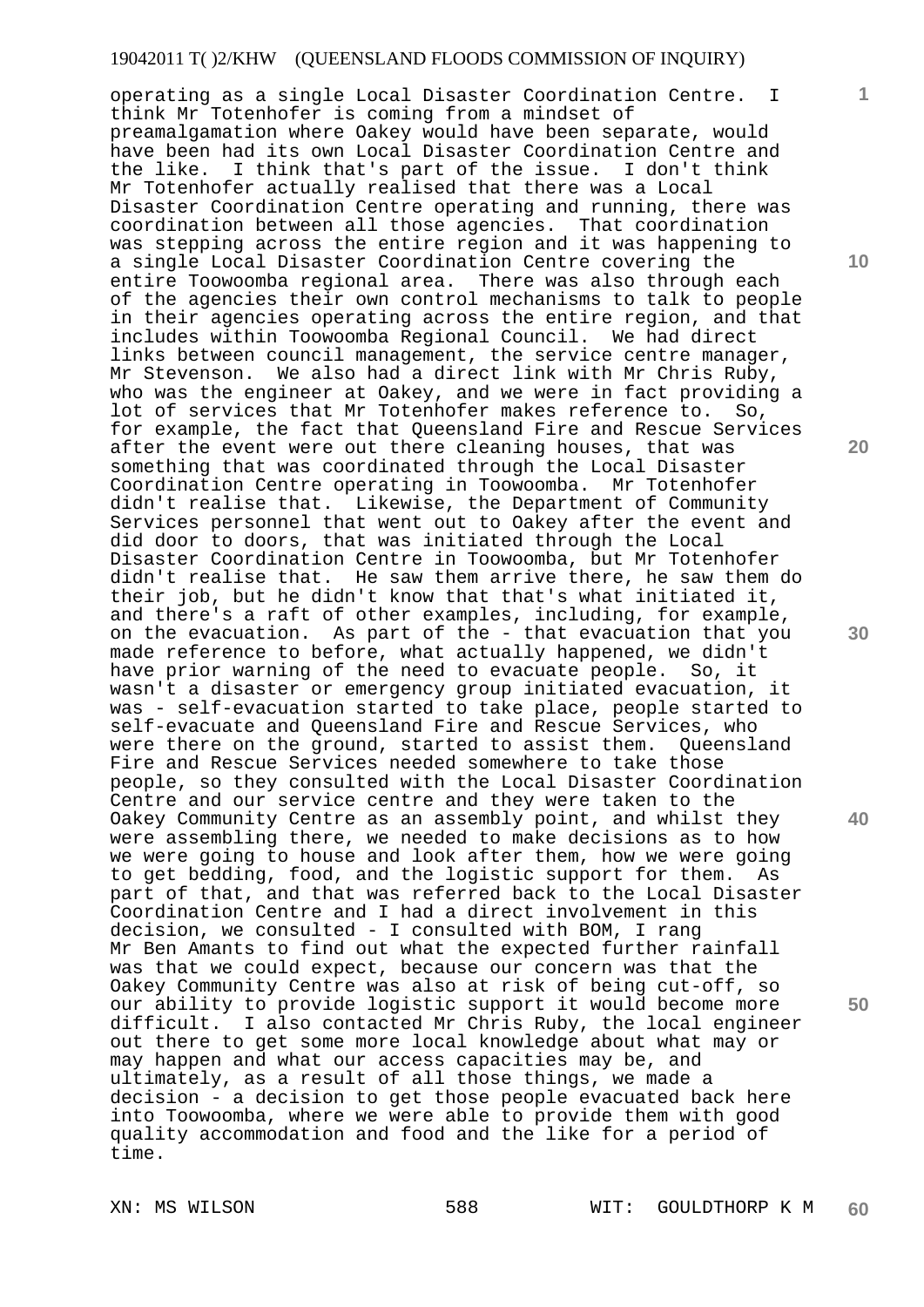Mr Totenhofer also says that there was no Oakey local emergency plan to follow. Can you assist us on that?-- The emergency plan that we have is for the entire region. Mr Totenhofer still is looking at this as if - as if Oakey was on its own, as if Oakey needed a Local Disaster Coordination Centre and an local disaster plan of its own. He is not looking at it on the understanding that Oakey is now part of Toowoomba Regional Council, and its planning and local disaster coordination is part of the Toowoomba Regional local distinct coordination.

But Oakey needed to have an evacuation plan where the residents would know what to do in an emergency?-- Could you explain?

Well, if you are a resident of Oakey and you are being flooded, you need to know where to go to an evacuation centre?-- We don't have any permanent evacuation centres throughout the Toowoomba region. So, there's a misconception there. There's this conception that we have got evacuation centres set up permanently which we can tell people in advance where to go to. We don't. And, in fact, very few local governments in Queensland do. So, there are no permanent local - no permanent evacuation centres. What we have is we have got a capacity to take a suitable building and make it into an evacuation centre. Now, in Oakey's case, we weren't aware and didn't anticipate that there was going to be a need to evacuate people. So, we hadn't activated an evacuation centre. When the need came to find or activate an evacuation centre, we then put the necessary actions in place, and we decided that we would utilise the Oakey Community Centre as an assembly point and that we'd moved them back to the Toowoomba Grammar School as an evacuation centre where they could stay.

But if I was an Oakey resident and I had no warning of floods and I had to self-evacuate, where do I go?-- At the moment, and this is consistent across the State, there isn't permanent evacuation centres in place. So, what we have, what the Local Disaster Coordination Centre has is that we have a list of buildings or facilities that might be able to be utilised as an evacuation centre in various circumstances. Now, we don't promote them because we don't want people self-evacuating and going to facilities that at the end of the day don't become evacuation centres. So, that's one of the issues that we have. There isn't evacuation centres that are permanently there that we can go out and advertise to people, "That is an evacuation centre. If this happens go to that place." We don't have that capability.

Why don't you have that capability?-- Because there's no permanent evacuation centres.

COMMISSIONER: If you have prospective evacuation centres, is it a problem to let the local community know what they are so that if push comes to shove they know where they will be heading?-- Yeah, it becomes problematic for two reasons - for a number of reasons. One is depending on the circumstance -

**1**

**20** 

**10** 

**30** 

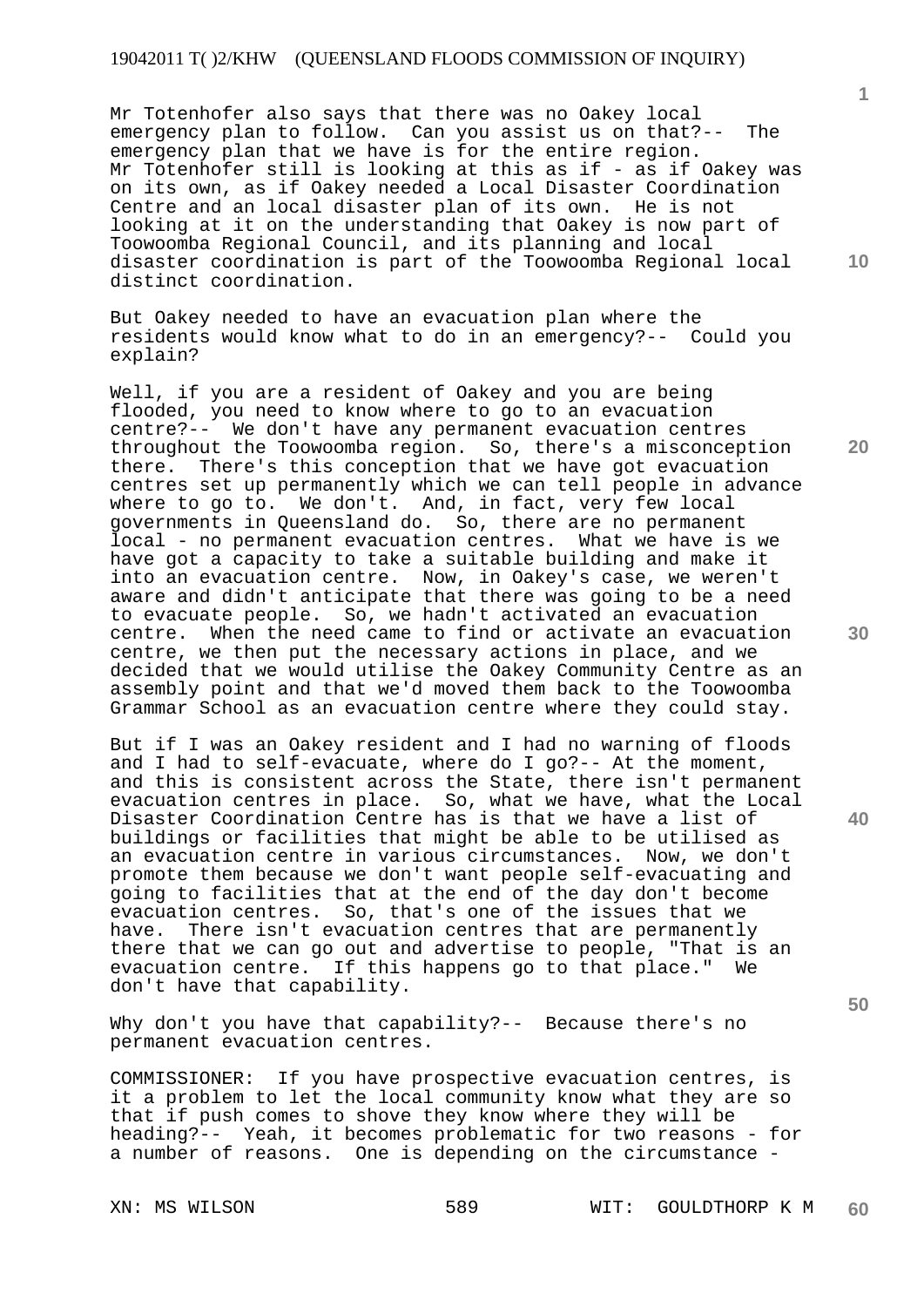one of the reasons why we activate evacuation centres depending on the circumstances is you don't want people moving themselves into danger. So, for example, sometimes you are selecting an evacuation centre because of its structural soundness, okay, in the event of a storm or a cyclone and you might be encouraging people to go to that evacuation centre. But in the other case, in other cases, for a bushfire or something like that, that evacuation centre might be in a place of danger. You don't want them going there. So, the difficulty you have - we have 32 identified buildings around the Toowoomba Regional Council which potentially could be used as an evacuation centre.

How many in Oakey?-- There is one identified, but on top of that, we're not limited to that list. So, for example, the Toowoomba Grammar School wasn't actually on the list.

In a town like Oakey, imagine that you're flooded, clearly the water is coming up around your house, you have lost network access, so you can't get on the net and find out anything, you may not have a battery operated radio, you may have lost electricity and you need to leave but you have no clue where it is?-- Let me give you a specific example for Oakey. A number of the houses that were flooded in Oakey were on the other side of the creek from the Oakey Community Centre, so we're hypothesising here, but, you know, you wouldn't necessarily want to encourage people to go from their homes across - across the creek.

You don't seem to give people a lot of credit, though, Mr Gouldthorp, for intelligence, and the counterside of it is that you have people driving around wondering where it is that they can go to?-- Most - most of the time in a disaster remember a local disaster plan is a framework. It's set up to provide a mechanism of leadership and coordination and it's set up to provide you with a list of resources that you might utilise when you are reacting to a certain set of circumstances. Okay. We don't know for any certainty about what those circumstances are going to be. In our case, flood is not one of our higher risk areas, our high risks are bushfire and storm.

Is that true of Oakey?-- To my knowledge, yes. So, trying to set all those things in place becomes very difficult. One of the things - even with evacuation centres, one you have got them up and running, even in a disaster situation when you have got an evacuation centre up and running, other than, say, in a cyclone where you are encouraging people before the event to get to a safe building, that's, you know, strictly sound, other than that you are getting people back to an evacuation centre to look after them. Usually you don't necessarily want the people just turning up at the evacuation centre, you

**10** 

**1**

**30** 

**20** 

**40**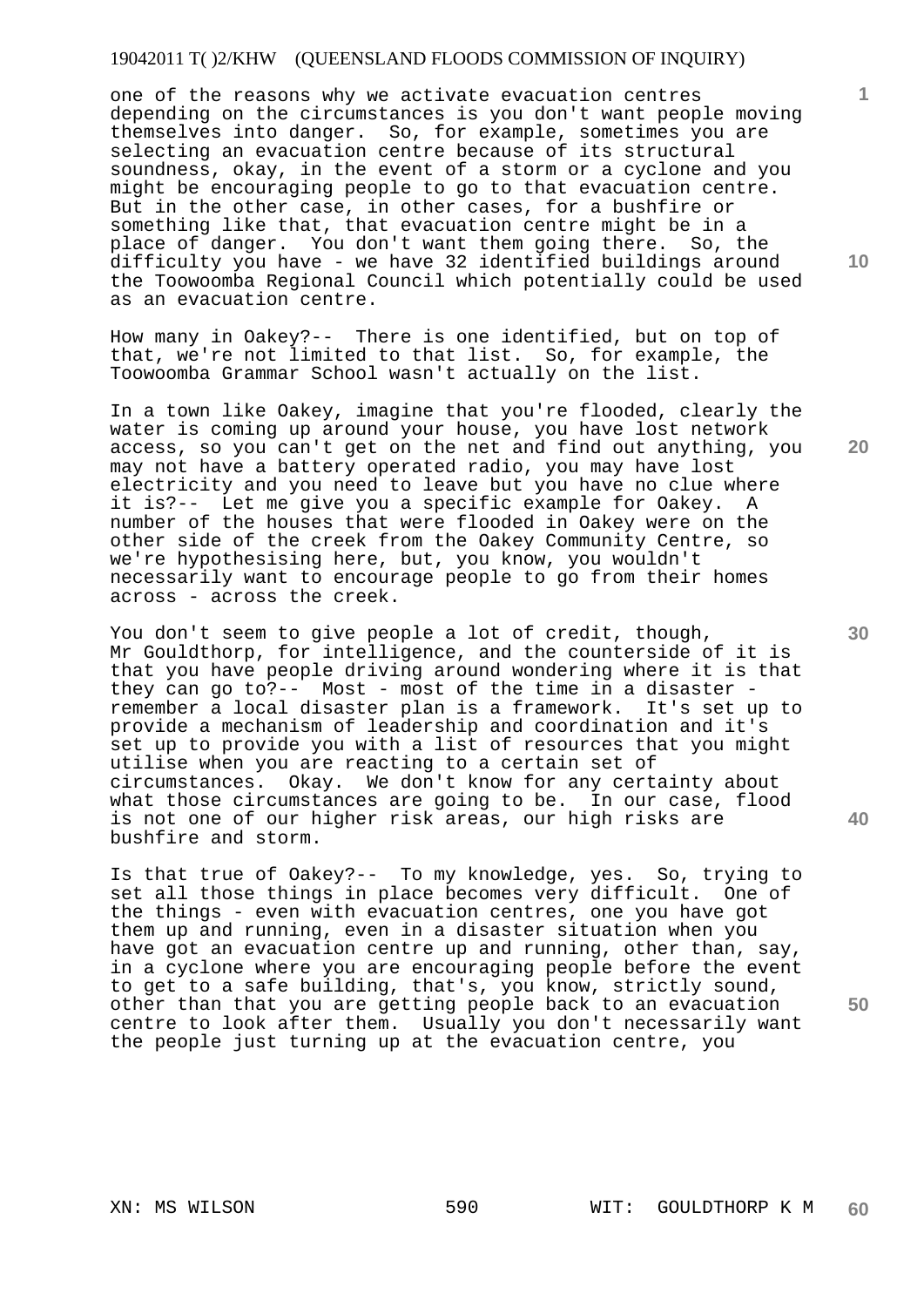normally want to control the people that are coming in so you can manage it and look after them and you can move them to the appropriate location. So, you know, even - and I'm giving my experience here from other events, as well as this one. You will usual try to go to a mechanism where you're getting people to an evacuation centre, you are not necessarily advertising it for people to actually automatically go there.

**10** 

**1**

**20** 

**30**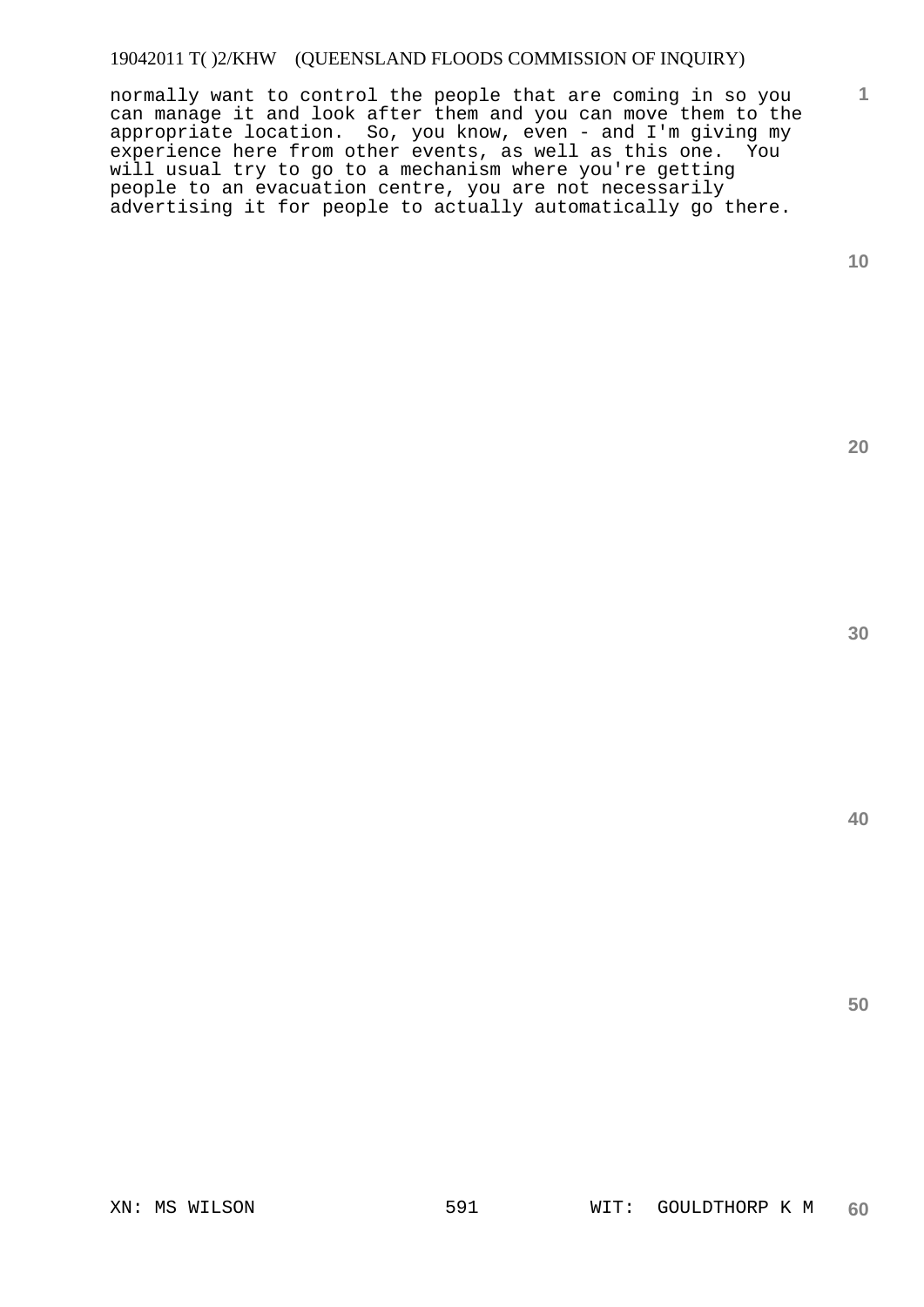Yes-----?-- Because if you do that, you don't know how many are going to turn up and what you can cater for and you're usually using volunteers and others to provide that support to an evacuation system.

Yes, but it is not really desirable to limit the numbers for convenience if people are out there on the roads trying to find out where to go?-- No, true, but if that's the thing to do. I mean, again, in most disaster situations you're encouraging people to stay where they are. You're not encouraging people to get out on the roads. Normally, the safest thing to do is actually to get people to stay where they are.

Yes, but if people have no alternative but to leave their premises and they have no clue where they might go, that in itself presents a problem; do you not agree?-- Yes, certainly. I don't have an answer for-----

**20**  I understand that there are competing considerations here?-- Yes.

I'm just suggesting that that's one of them?-- Sure, sure.

All right. Thanks.

MS WILSON: Considering the events that occurred in Oakey and the issues that are raised with evacuation systems, is the Toowoomba Regional Council exploring that and to set up a different evacuation strategy?-- We certainly will. We will look at all this event. We will look at how people reacted, what reactions. Obviously flood is now going to become one of the things that we will focus on for the future whereas previously more of our focus may have been on bushfire and storm damage. We have heard today, you know, this has been an extraordinary event, one in 250, one in 300. It is not necessarily, you know, something that we necessarily saw as a really high risk item.

In terms of the warning that residents get, you're aware, obviously, that the Cooby Dam overspilled?-- Yes.

And that the emergency action plan in relation to the Cooby Dam says that residents within five kilometres of the Cooby Dam should be notified of that when it reaches a trigger event of a flood event stage 1?-- I'm advised of that, yes.

What about the residents downstream from that, from the five kilometre zone? What strategies are in place to warn those residents of rising waters?-- Beyond the people in - my understanding is that the people in the immediate five kilometres are notified because of the direct impact of the overflow from Cooby and possibly fast flowing water coming down, you know, within that five kilometre distance. Beyond that, we need to take into consideration what might happen not just from Cooby but from other areas. I mean, if Cooby was spilling, for example, without major - major flooding occurring in the rest of the catchment, it would probably have

**10** 

**1**

**30**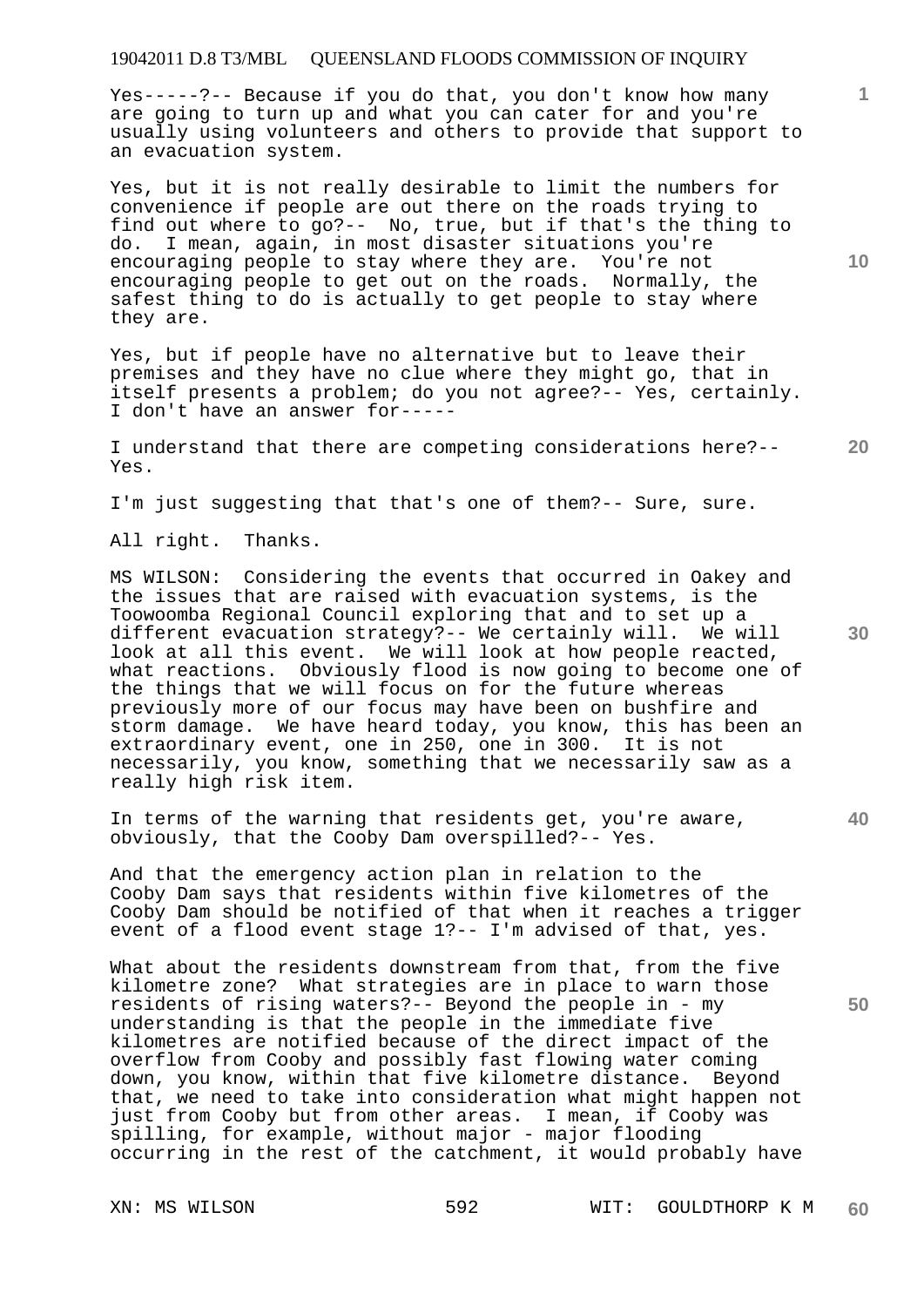no - no impact or minimal impact further downstream than that five kilometres but, look, you'd have to - you would need a hydrologist to give you the answer to that. So for those people elsewhere, we take into consideration that Cooby Dam is spilling, we look at all the other information that we have to try to provide advice to people and that's what happened in this particular case. We were aware that Cooby Dam was spilling. As a result of that we notified all agencies, so all agencies were aware of that. Our local disaster coordinator Mr Wruck, once he became aware of the fact that Cooby had now filled rapidly and was spilling, when he became aware of that late on the Sunday night along with the other information he had, he called a Local Disaster Management Group meeting for the Monday morning, which - which occurred. The people - I was advised by Mr Kev Flanagan, who is the director of Water and Waste Services, that he had enacted the dam emergency - emergency action plan for the dams. I had been advised that he had taken the necessary action to notify those people in accordance to the emergency action plan, those people within that - the distance that you mentioned previously. And the people at the Oakey Service Centre I understand were notified as well.

So if you have a property on six kilometres outside the zone of the Cooby Dam, you don't receive any special notification from the Toowoomba Regional Council?-- Under the plan, under the emergency action plan for the - for the dam, no.

What about the Toowoomba Regional Council? Does the Toowoomba Regional Council take that extra step and say, "Well, look, there is not much difference between five kilometres and six kilometres. We should be warning residents a bit further downstream"?-- No, I'm not aware of a plan for specific one-on-one notice to anyone outside of that five kilometres range.

It used to be the case in previous years the local ranger utilised a phone warning system. Were you aware of that?-- And that's what occurred this time.

It occurred this time?-- My understanding - my understanding, and this is from after the event, was that a Marcus Boyd contacted the people immediately down - downstream. And I believe what occurred before, and I'm only taking this from what others have said, I believe what occurred before was that we commenced that process, we told the farmers within five kilometres and I think then the comment was that those farmers then passed it on. So the process was started exactly the same: our people notified the farmers immediately downstream within that five kilometres. Whether or not they passed it on as had happened in the past according to some witness statements, I don't know.

Is that good enough, that you're just relying on hoping that farmers will pass it on?-- It depends, I suppose, on what the impact is going to be. And I - I don't know what the impact is going to be more than five kilometres downstream, okay. My understanding is the plans have been written because it's

XN: MS WILSON 593 WIT: GOULDTHORP K M **60** 

**30** 

**20** 

**40** 

**50** 

**10**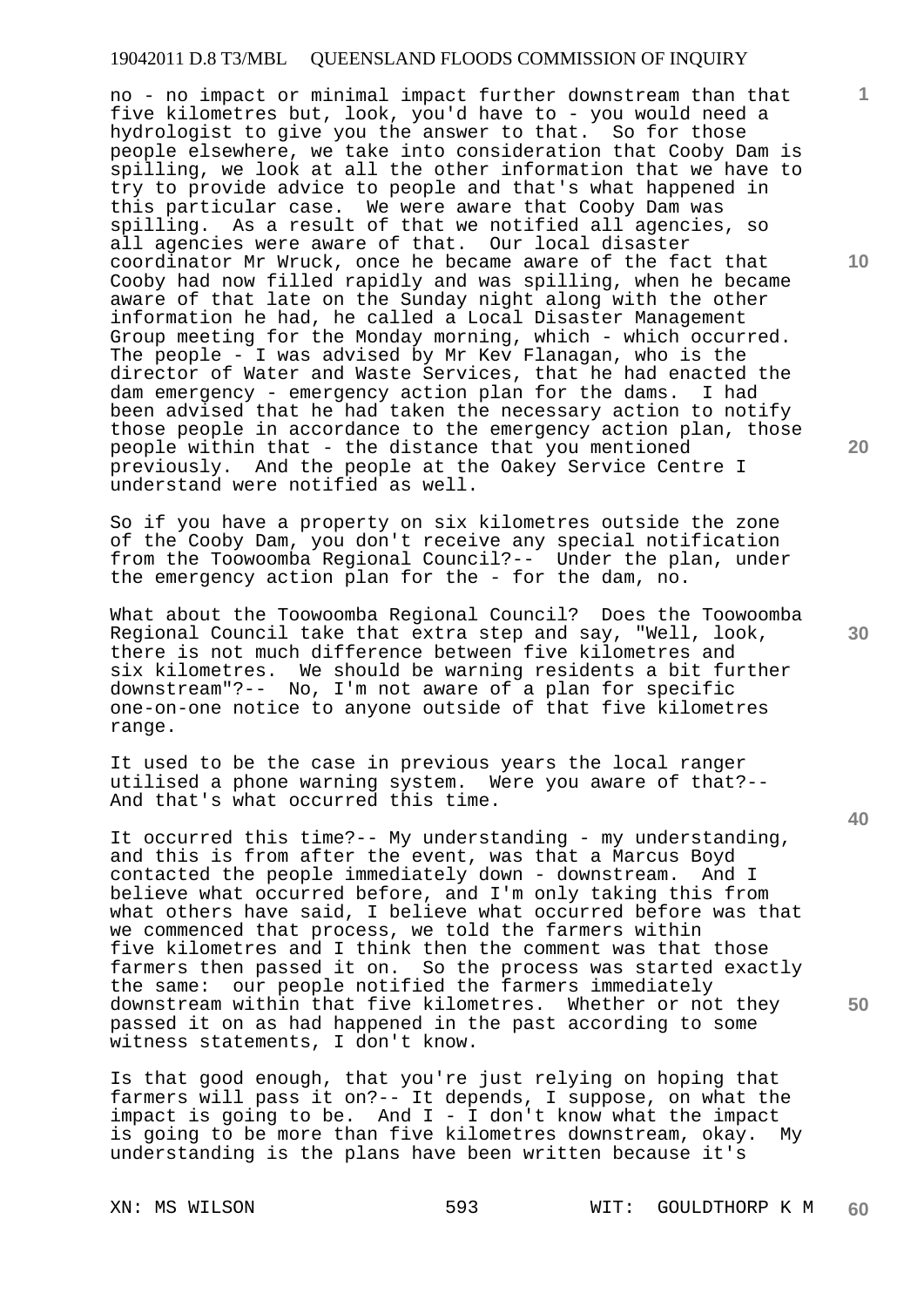people within the five - that first five kilometres that might be at risk. Is it good enough if people more than five kilometres downstream are at risk; then, no, and that would be need to be changed.

And this comes back to the amount of information that the Toowoomba Regional Council has about the potential for flooding in those areas?-- Potentially, but I don't know what the distances are off the top of my head between Cooby Dam and the Oakey township. I believe it is much more than five kilometres. So I think what you're talking about - you have got a number of tributaries. So you have got five kilometres and then you have got the rest of Cooby Creek and then you might have other tributaries. So if you are talking about the distance in between where those tributaries come in and intersect in that five kilometre point, I don't know whether there is much further information for the people-----

But the Toowoomba Regional Council doesn't have access to any flood modelling in relation to overspilling of the Cooby Dam and also the additional impact of those tributaries?-- We don't have an advanced - we don't have a modelling system that will tell us what the impact is going to be in advance, no.

Now, the Cooby Dam is going to be upgraded?-- There's a requirement for all our dams, Cooby Dam, Cressbrook Dam sorry, Cooby Dam, Perseverance and Lake Cressbrook to have their spillways upgraded. My understanding is that's part of a state reaction. There's dams all the way across Queensland are going to be upgraded as part of new climatic probability reports, et cetera, to make sure that they're structurally sound.

Now, if I can take you to the Toowoomba Regional Council Local Disaster Management Group debrief meeting that occurred on the 16th of February 2011; that will come up on your screen. Exhibit 86. Do you recall the purpose of this meeting?-- We were meeting on a regular basis at that stage: daily for the local disaster management group; twice daily for an internal coordination group that I was operating to ensure that people were fully aware of the situation and we were providing whatever support was necessary to the individual agencies.

Now, if I can take you to page 3 of that, and here we can see your input into this meeting?-- Sorry, I'm trying to pick it up and I've got a black thing across my screen that says something about, "Not optimum mode". Can I have a hard copy?

We can give you one. Exhibit 86?-- Oh, that's just gone off. Here we go.

COMMISSIONER: It should be fine-----?-- I can read it now.

MS WILSON: Now, you've just put in your views about what worked well and what didn't?-- Can I just have a look. Is this a debrief meet something?

The 16th of February-----?-- Yeah, I just-----

XN: MS WILSON 594 WIT: GOULDTHORP K M **60** 

**10** 

**1**

**20** 

**30** 

**40**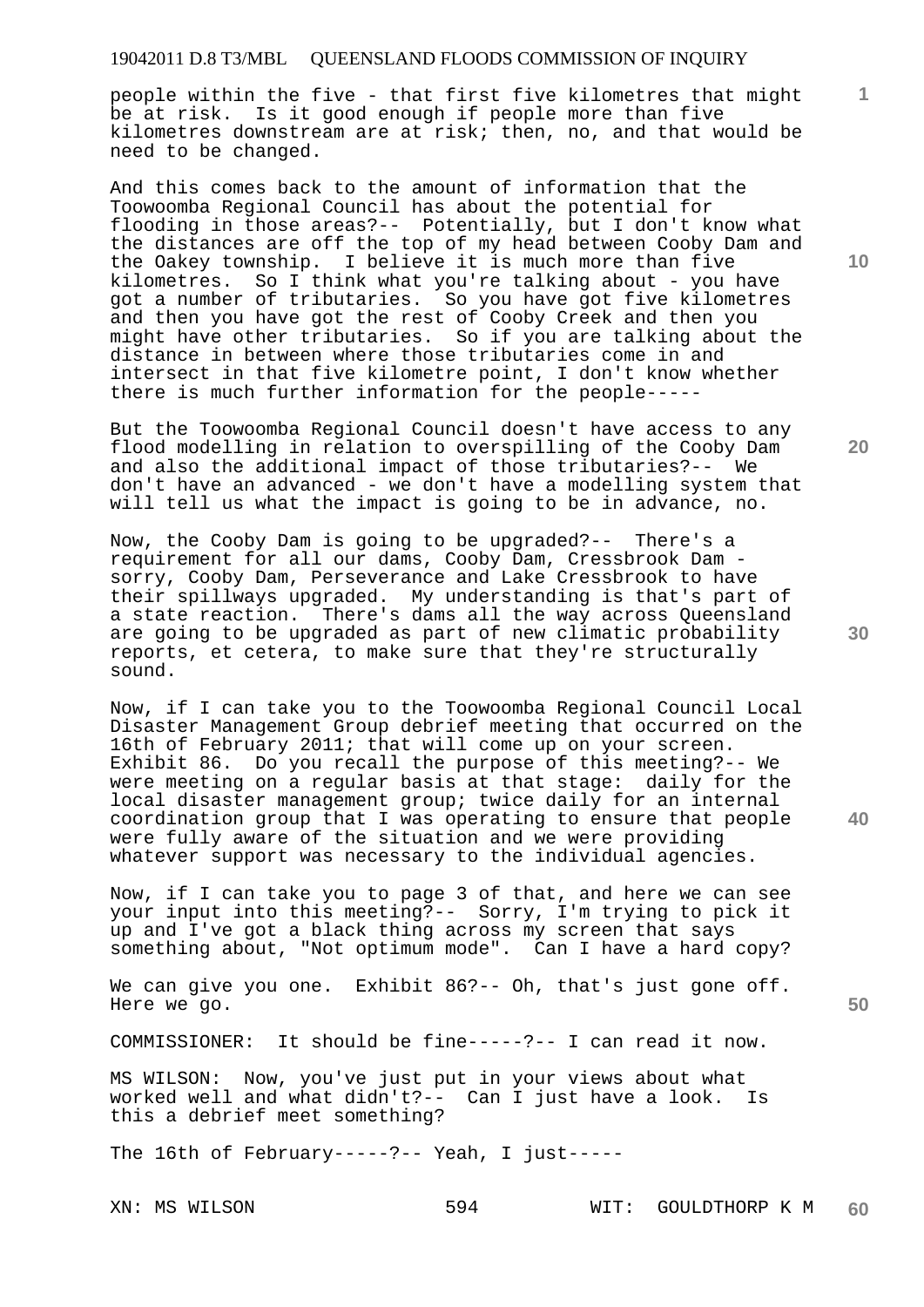Yes. We can give you the hard copy if that will assist?-- Yes, can I just have a look just to put it in context, please. Yes?

You have put down things that you think that in some respects could be done better?-- This was part of a debrief to go through with all agencies and what we'd done, as you can see there from the list, is we went around the table and we had asked for everybody to put some ideas on the table.

Are these matters being actioned to your knowledge?-- Yes, they will be. Some of them will be.

Some of them will be?-- Yes, well, we will need to go through them and it - I mean, these are ideas that each individual went through. We will need to work - work through to see the extent that those ideas or views are shared and then we'll take action from that.

Okay?-- In particular, with the number of the comments I have made there have already been actioned. So, for example, the Local Disaster Coordination Centre, I make mention there that the facility we were operating out of was one of the training rooms at council. We now have a customised Local Disaster Coordination Centre that's set up in a new building - in a renovated building in Little Street with better screens, electronics and other things that will help support that in the future. And there's a number of other things there that are already underway.

Now can I take you to your statement, if we can go to paragraph 31 of your statement. That is the statement that was signed on the 1st of April?-- Yes.

Paragraph 31 raises the issue that you had that the Internet was not working at various times during this disaster event?-- Yes.

That is really something that would cause you concern considering that a lot of the information that you're conveying to the residents of the Toowoomba Regional Council is through the Internet?-- Yes. My comment there was actually more in relation to our intranet, our internal services there. I might not have been specific.

But it is also the Internet as well?-- Yes.

Because you were saying that you had to rely on fax to get information?-- Yes.

So that's a matter which you really have to consider when you're looking at the outlying areas of the Toowoomba Regional Council?-- Definitely.

So it can't just be that the Internet is a major source of information to the residents?-- No, there has to be other information sources as well.

**40** 

**50** 

**10**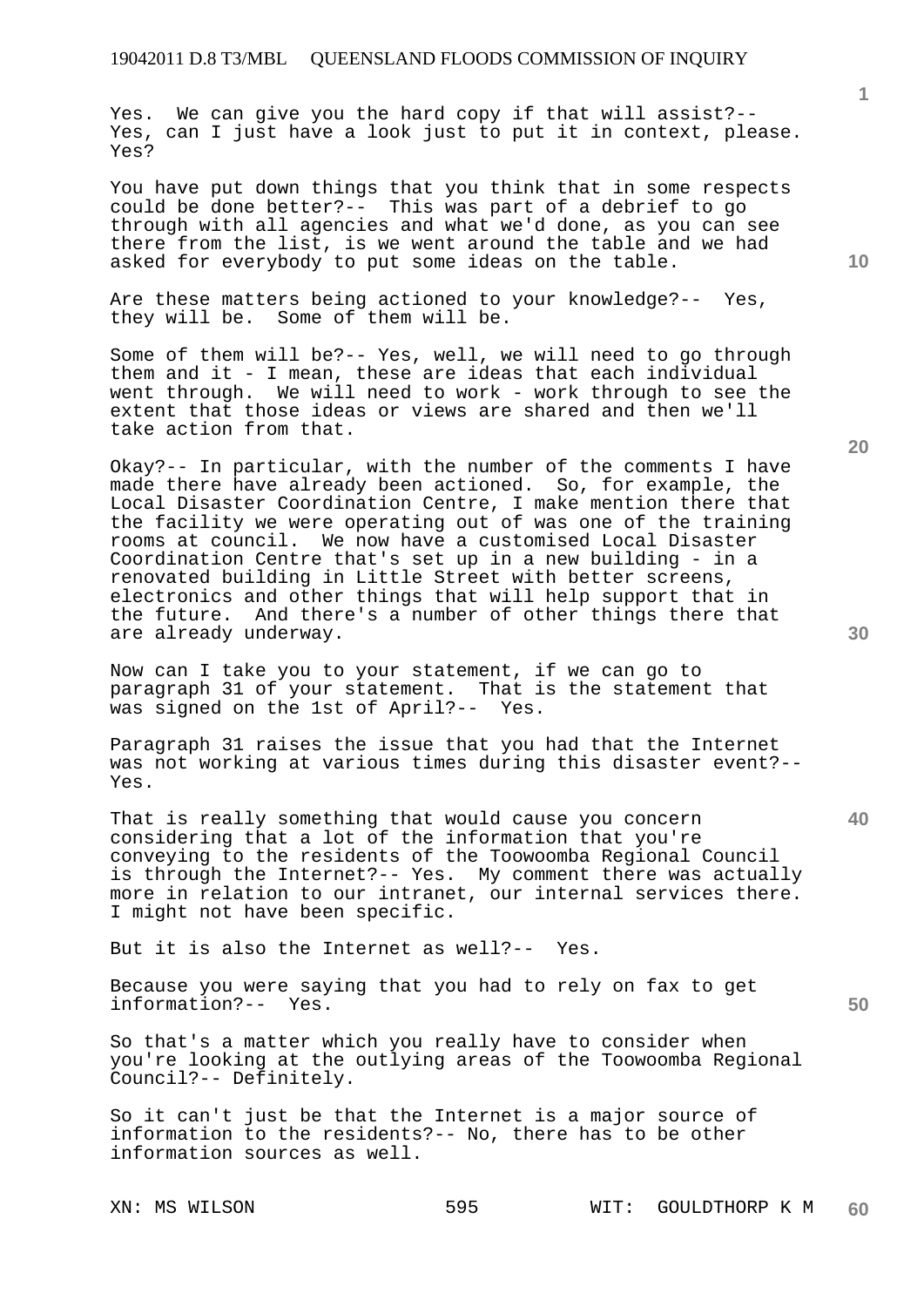Now, paragraph 57 you talk about helicopters?-- Yes.

That the mayor was - you say, "When access to helicopter support became more constrained"?-- Yes.

"That the mayor was making requests to the Oakey Army Aviation Centre". Did you have an issue in accessing a sufficient number of helicopters?-- Early on in the event we didn't - we were mainly using helicopters - well, we were only using helicopters, really, to provide resupply into Cecil Plains. Early on in the event, prior to the - in late December when we were organising helicopter food drops into Cecil Plains we were doing so directly ourselves on a local basis. We found once the events unfolded in Ipswich and Brisbane, a lot of the helicopters were being redeployed down into that area and therefore our accessibility to them, it became more<br>restrained. So at that stage we had to go back up So at that stage we had to go back up to our District Disaster Coordination Centre, who made arrangements through the state group to provide us with helicopter support. But our ability to get helicopters at very short notice had restrained - had been restricted because there wasn't so many available.

Perhaps if we can just particularise the time frame that you're talking about?-- Sure. It would be hard for me to give you an exact date, but soon after the 10th of January.

And when that was actioned up through the district disaster coordinator up through to the state disaster, did you get appropriate response and helicopters when you required them?-- Yes, we did. We had one minor issue where we had arranged for a food pick-up and the helicopter for one reason - a reason unknown to me, it might have been redeployed for an emergency, it could have been any reason, but basically didn't turn up. So we had to re-arrange it for the next day. But that didn't cause us any major problems. It was just an operational inconvenience.

Can I take you to paragraph 63?-- Yes.

There you refer, "From a disaster management and coordination perspective it is preferable for an alignment of the geographical areas serviced by the Local Disaster Management Group and the Distract Disaster Management Group and the key emergency service agencies"?-- Yes.

Can you explain your reasoning behind that?-- Yes, certainly. The presumption that we have in the Local Disaster Management Group and Local Disaster Coordination Centre is when we're talking to agencies, they're providing services over the entire region that we as the Local Disaster Coordination Centre are responsible for. What we found out was that wasn't the case in some parts. So, for example, Yarraman in the north of the Toowoomba regional area comes under a different fire services area and a different health district area to the remaining parts of Toowoomba Regional Council. My suggestion is simply that it would be more convenient from a coordination

**1**

**30** 

**20**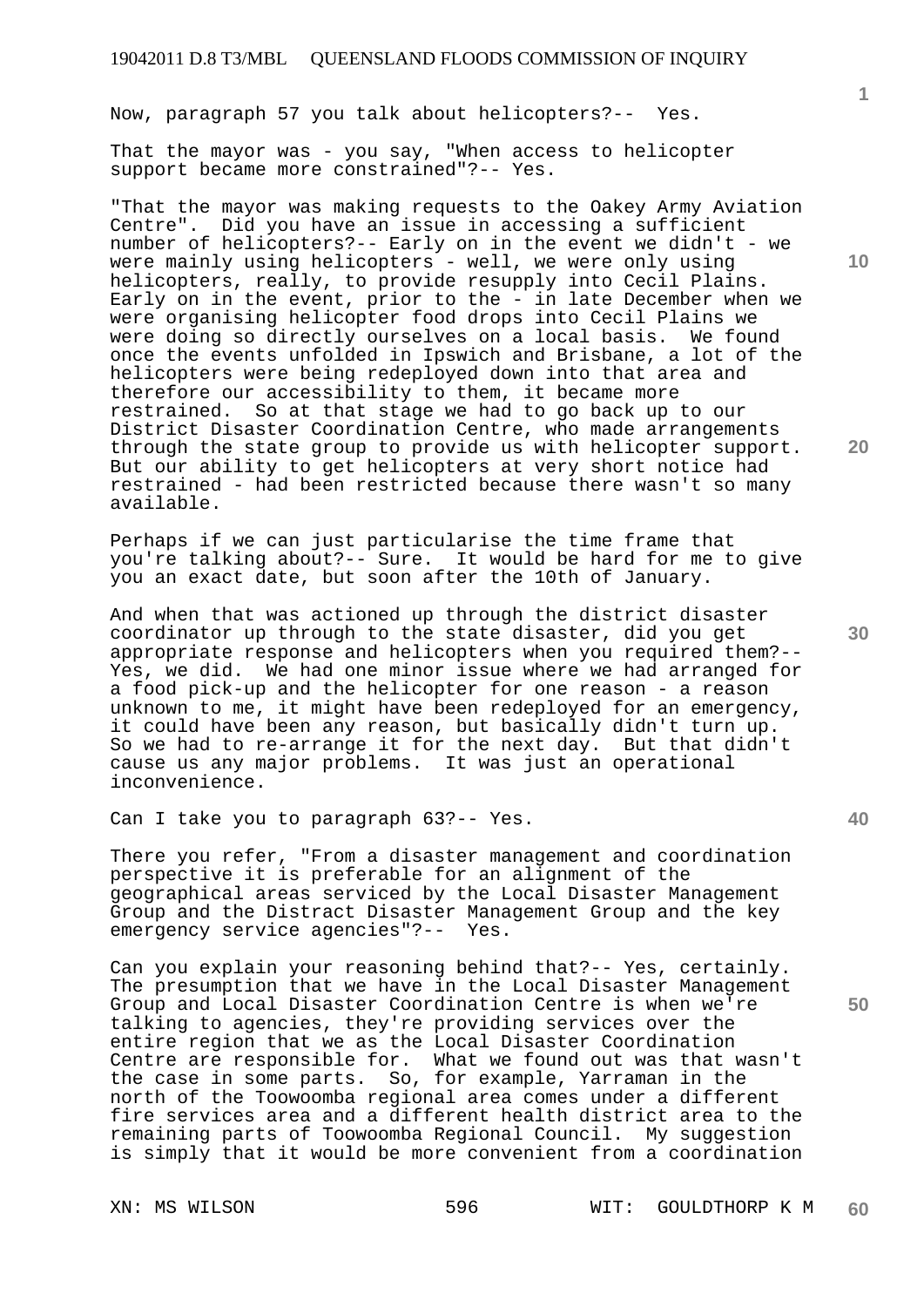perspective if those agencies areas actually mirrored or at least covered all of ours.

Did it impair your response that the Toowoomba Regional Council could give?-- It didn't impair our - it didn't impair the response. It might have impacted on the - on the recovery. Queensland Fire and Rescue Services were being particularly efficient and helpful in providing clean-up services and to the extent that we believed that they were doing certain things across the entire region. We later found out they weren't actually doing that in Yarraman because Yarraman wasn't part of their responsibility.

If I take to you paragraph 65, there you refer to the report prepared by BMT WBM on the Technical Report on the Toowoomba Flood 10 January 2011?-- Yes.

You say there that there's a large number of crossings of the Gowrie Creek system within Toowoomba and their potential to impair water flow, particularly with the buildup of debris?-- Yes.

You say, "If no case is put forward for retaining unused crossings or little use crossings, they should be removed"?-- Yes.

Have you thought about which crossings should be removed?-- Again, I am not a technical expert but I'm aware of an unused crossing in the rail yards just downstream from the Margaret Street crossing of West Creek. It is very close to the confluence of West and East Creeks. I understand that that was a crossing that was in place to access that rail yard years ago and it is no longer used. So my view is simply, well, if it is no longer used, why don't we get it out of there.

Is that your view or is that the view of the Toowoomba Regional Council?-- That was a suggestion.

**40**  Okay?-- It was a suggestion when I was asked, okay, if you yes, what possible improvements could you make. It was one I put forward.

Do you know whether the Toowoomba Regional Council are considering whether to look at and evaluate all of the crossings and see whether they are all necessary and should remain?-- We will certainly - from this, we will certainly have discussions with those agencies. That's not - that's not our crossing. It's not one that we have control of. But whether the Local Disaster Coordination Group should take this up and we should have discussions with Queensland Rail, that's one of the things that will flow out of that debrief.

At paragraph 68 you say, "Based on what we have learnt from the flooding in parts of the Toowoomba region, if measuring devices such as rainfall gauges, stream flow gauges and other meteorological data collection currently used by the Department of Environment and Resource Management and the

**10** 

**1**

**30** 

**50**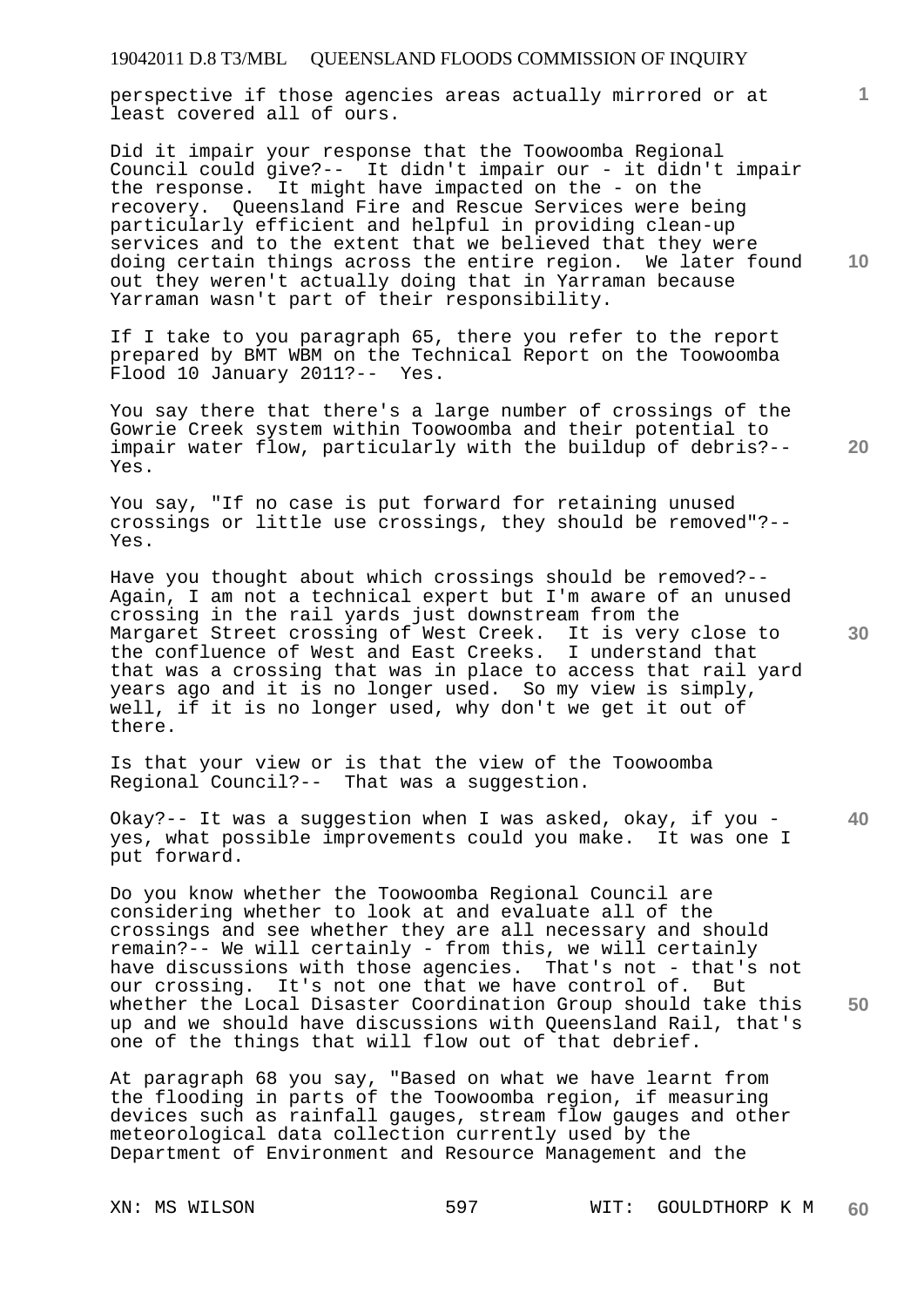Bureau of Meteorology could be augmented to increase access to that information, then I would advocate that such measures be pursued"?-- Yes.

Now, that is because that would give the Toowoomba Regional Council more information?-- Yes. I think any - yes.

And did you feel that during these flood events, that you just didn't have enough information that you could pass on to the residents?-- Look, I have stopped and thought about this after the fact, not - not during the fact. The reality is during the fact we - we were responding to everything we could. Any more information that we can get that will enable us to orchestrate out our response better would be useful.

But the question is: if you had that information, could your response have been quicker in certain areas?-- If we had had that information, with sufficient time in advance of the event occurring, yes, it would have been helpful.

Particularly, that would be in relation to Oakey?-- That applies to all events. It applies more particularly to Toowoomba.

Thank you, that's all the questions I have got.

COMMISSIONER: Thank you. Mr MacSporran?

MR MacSPORRAN: Nothing, thank you, Madam Commissioner.

MS McLEOD: I have no questions.

MR GIBSON: Thank you, Madam Commissioner.Mr Gouldthorp, by way of background, the area of the Toowoomba Regional Council is some 13,000 square metres, is it not?-- That's quite right, a little less.

Within that area the population is of the order of 160,000 people, is it not?-- Yes.

And of that population, I think you said earlier that the population of Toowoomba City is of the order of 110,000 people?-- Yes.

And to complete this picture, is the population of Oakey approximately 3,600 people?-- The Oakey township, yes.

Now, your attention was directed to the issue of warnings to the population, bearing in mind we're concerned with the events of Toowoomba and at Oakey. Could I ask you to consider firstly, consider it in two stages - there may be more than two - first, information that was provided by council to the residents well before the occurrence of the events of January, indeed even December 2010, January 2011, and then move on to warnings that were given in relation to the occurrence of the events themselves. With respect to the first of those

**10** 

**1**

**40** 

**50**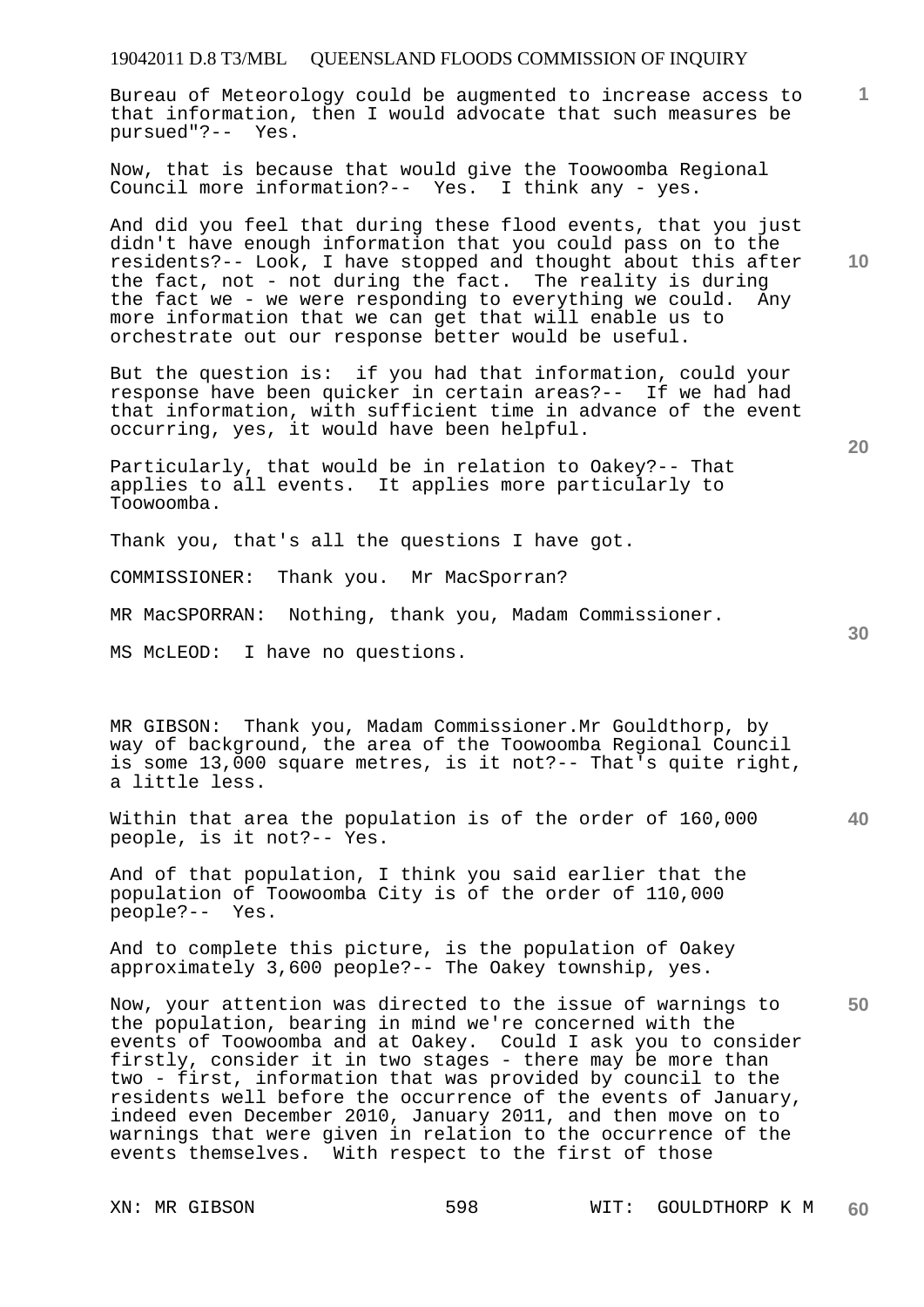categories, you mentioned in your evidence community bulletins or a community bulletin or newsletter?-- Yes, Council Connections.

This is referred to, in fact, in your supplementary statement, Exhibit 78, at paragraph 5 where you mentioned that there is a quarterly newsletter published by the council called "Council Connections"?-- Yes.

It's distributed quarterly to all households in the Toowoomba region, you say, and also available in council offices?-- Yes.

Is that council offices throughout the region itself?-- Yes.

Do those publications typically but not always include reference to disaster planning?-- It will on occasions, yes.

Would you look at the document which is entitled "Council Connections Summer 2009". We will provide you with a couple of copies. Might Mr Gouldthorp see this document. Copies have been provided to counsel assisting the Commission. Is this a copy of the Summer 2009 publication?-- Yes.

If you turn to page 3, is there a heading there "Disaster Website and Education Program Commence"?-- Yes.

Is there reference to a disaster website?-- Yes, there is.

Was that disaster website created in 2009?-- Yes.

Yes. I tender the copy of Council Connections quarterly newsletter Summer 2009.

COMMISSIONER: Exhibit 87.

ADMITTED AND MARKED "EXHIBIT 87"

COMMISSIONER: You've handed up two. Is one-----

MR GIBSON: There are multiple copies I understand council assisting the Commission-----

COMMISSIONER: Mr Gibson, there are two copies already with the witness, is that right?

MR GIBSON: Yes, there are.

COMMISSIONER: So one of those is Exhibit 87.

MR GIBSON: Would you look at this document, please. Could this document be provided to Mr Gouldthorp when convenient. Two copies for convenience. Is that a copy of the Council Connections publication for Spring 2010?-- Yes.

### **40**

**50** 

**10** 

**1**

**20**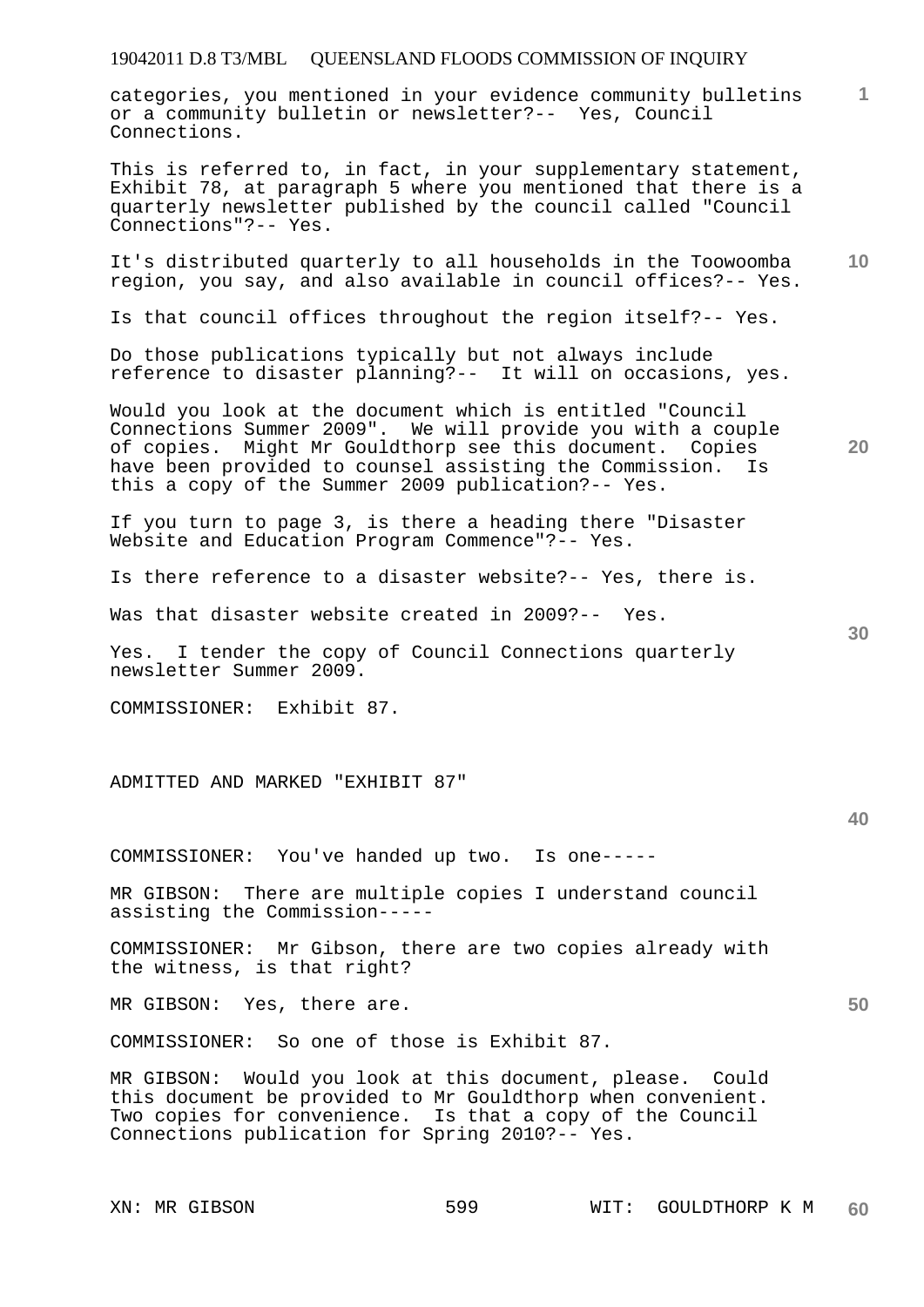Approximately what time of the year was that, what month of the year was that distributed?-- I would suggest it had to be early September.

Would you turn to page 2?-- Yes.

Is there a heading halfway down the page entitled "Are you bushfire prepared? Follow these tips"?-- Yes.

**10**  Does it, following discussion, include specific reference to the disaster management website?-- Yes, it does.

I tender the Spring 2010 edition of Council Connections.

COMMISSIONER: It's Exhibit 88.

ADMITTED AND MARKED "EXHIBIT 88"

MR GIBSON: You mentioned that the Toowoomba Regional Council disaster management website was established in 2009. Can you recall approximately when that was created?-- Look, I can't recall exactly but it would have been - been produced - Mr Norman Fry commenced work with council around the first couple of works in May and it would have been done - it would have continued to be done not long after his appointment. So probably about mid-2009.

Thanks, Mr Gouldthorp. It has been maintained ever since, has it not?-- Yes.

Have you caused extracts from that website to be obtained as at each of the 11th of January 2010 and the 13th of January<br>2010?-- Yes.  $2010? --$ 

Was there a technical issue about the ability to access the website at specific dates prior to that date? Was there a difficulty about doing so to your understanding?-- I don't know the detail.

COMMISSIONER: Was there one?-- Sorry?

Was there one, a technical difficulty?-- I don't - I don't know.

All right.

MR GIBSON: Perhaps I should rephrase the question. We'll deal with it in stages. Was there any technical difficulty of which you were aware as at the 10th/11th of January 2010?-- No, my understanding is that website was available.

Have you instructed staff to access the website as it stood as at each of the dates the 11th and the 13th of January?-- Yes, I have.

**30** 

**20** 

**50** 

**40**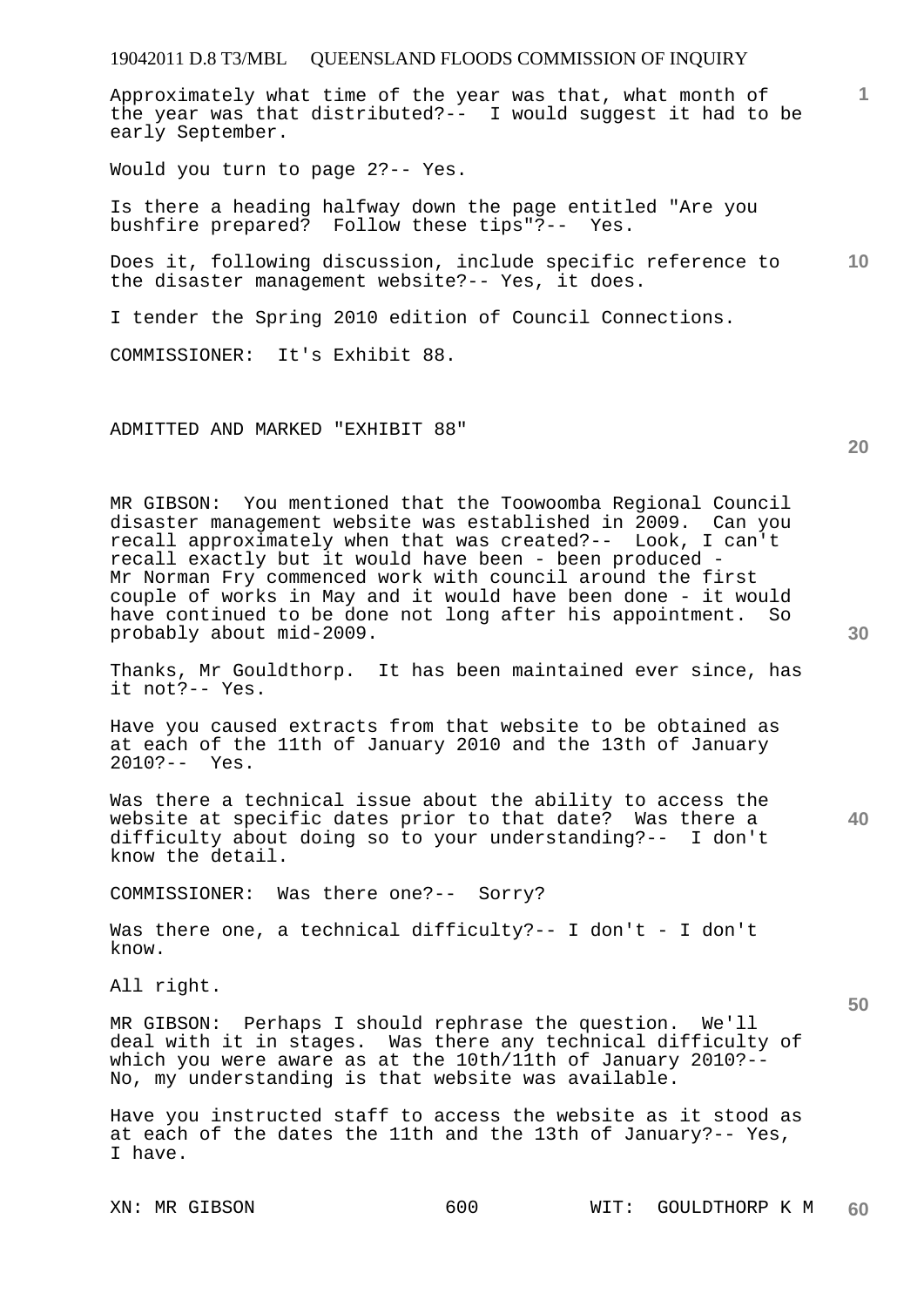**1 10 20**  COMMISSIONER: Why not for the 9th?-- I beg your pardon? Why not ask for the website as it stood prior to the events of 11th and 13th of January?-- We can do that. I was specifically trying to look at what information was on the website immediately following the event, once we had activated and what extra information we were putting on it. So that was the reason for my inquiry. Thanks. MR GIBSON: We might try to pursue that, your Honour. COMMISSIONER: Well, that could just be informally provided to the Commission. It wouldn't be a problem, Mr Gibson. MR GIBSON: Yes. COMMISSIONER: Do you want those two extracts made exhibits? MR GIBSON: I understand counsel is providing those to the witness. Just check the dates on the copy. Check the dates

You will, with one of them, see 20110111?-- Yes.

And the other concludes with the figures "13"?-- Yes.

I tender each of those website extracts.

COMMISSIONER: The one related to the 11th of January will be Exhibit 89.

ADMITTED AND MARKED "EXHIBIT 89"

on the top right corner?-- Yes.

COMMISSIONER: And the 13th of January will be Exhibit 90.

ADMITTED AND MARKED "EXHIBIT 90"

**50**  MR GIBSON: Those websites, web pages, include details of emergency telephone numbers, triple 0 of course, but also the number for the Toowoomba Regional Council's Disaster Control Centre, a 1300 number, does it not?-- Yes, it does. One we started issuing press releases we were putting that on all our notices.

**40**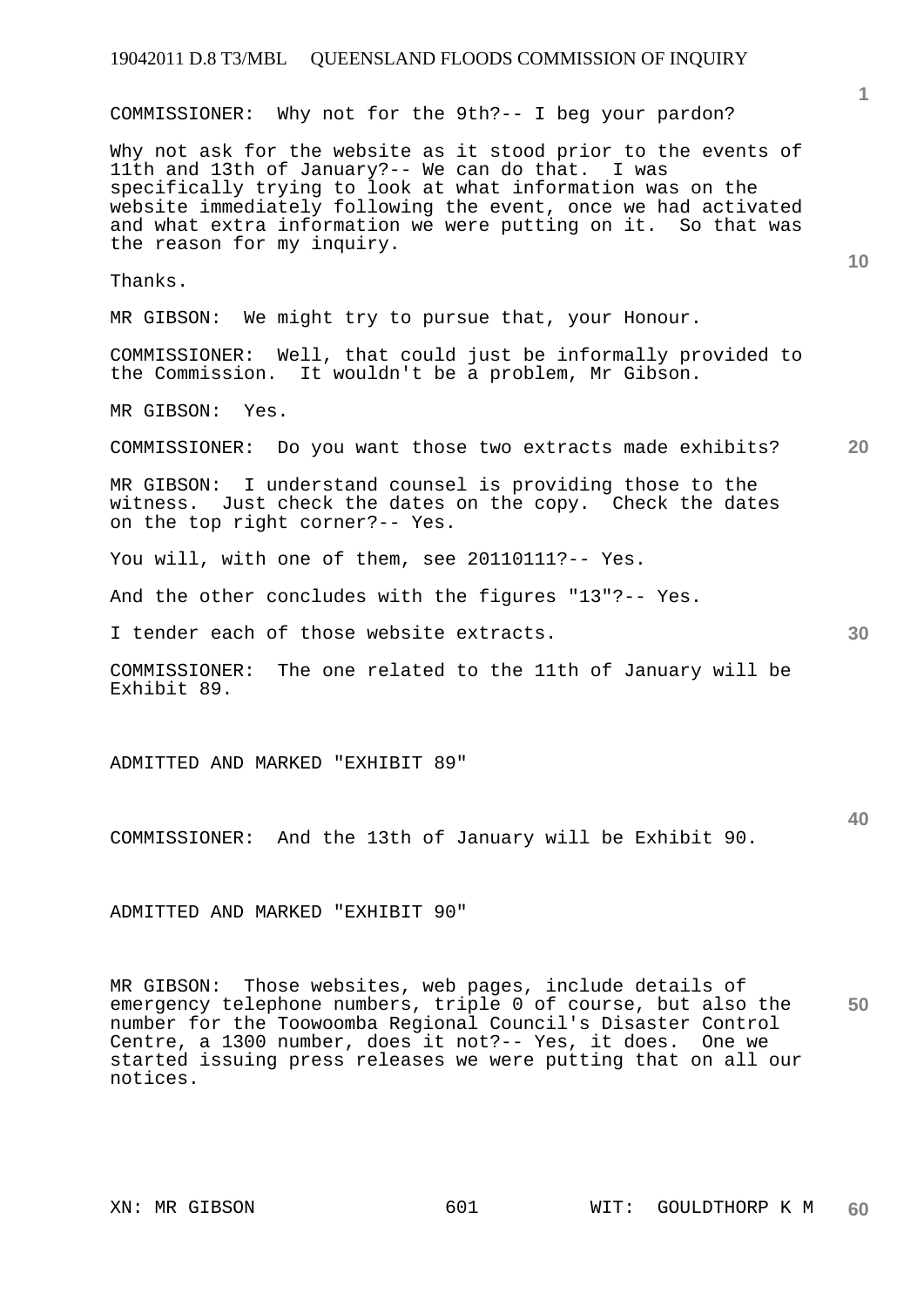| 19042011 D8T4/KHW QUEENSLAND FLOODS COMMISSION OF INQUIRY                                                                                                                                                                                                                                                                                  |     |      |                |    |
|--------------------------------------------------------------------------------------------------------------------------------------------------------------------------------------------------------------------------------------------------------------------------------------------------------------------------------------------|-----|------|----------------|----|
| And as you have just foreshadowed, do the website extracts<br>also include media releases as they stood?-- Yes, it does.                                                                                                                                                                                                                   |     |      |                | 1. |
| Do you understand that what has been received as Exhibits 89<br>and 90 are not the whole of the website, but, rather, a<br>snapshot from it ?-- Yes.                                                                                                                                                                                       |     |      |                |    |
| In addition to the community bulletins and the maintenance of<br>the website, has the Toowoomba Regional Council for some time<br>maintained a Facebook page?-- Yes, we have had a social -<br>some social media and Facebook.                                                                                                             |     |      |                | 10 |
| Do you recall when that was established?-- I can't give the<br>exact dates, but it was certainly well before the events on<br>the 10th of January.                                                                                                                                                                                         |     |      |                |    |
| Would you look at this document, please? Is that an extract<br>from the Toowoomba Regional Council's Facebook page?-- Yes,<br>it appears to be that.                                                                                                                                                                                       |     |      |                | 20 |
| Does it include the communications to and from that Facebook<br>page, which are in reverse order, much as typical internet<br>print-outs appear?-- Yes.                                                                                                                                                                                    |     |      |                |    |
| It commences, does it not - I tender the Facebook extract, if<br>it please, Madam Commissioner.                                                                                                                                                                                                                                            |     |      |                |    |
| COMMISSIONER: Exhibit 91.                                                                                                                                                                                                                                                                                                                  |     |      |                |    |
| ADMITTED AND MARKED "EXHIBIT 91"                                                                                                                                                                                                                                                                                                           |     |      |                | 30 |
| MR GIBSON: Thank you. If you turn to the last page?-- Yep.                                                                                                                                                                                                                                                                                 |     |      |                |    |
| The first entry is the 10th of January 2011; is that<br>correct?-- Yes.                                                                                                                                                                                                                                                                    |     |      |                | 40 |
| There were, in fact, entries on the Facebook page predating<br>the 10th of January 2011, were there not?-- Yes.                                                                                                                                                                                                                            |     |      |                |    |
| Yes. And if you turn to page 25 of 27, the printing may be<br>difficult to see, but does it indicate that as at the 11th of<br>January in the third last entry the emergency contact<br>telephone numbers, both triple 0 and the council's Disaster<br>Control Centre emergency contact number were published there<br>on Facebook?-- Yes. |     |      |                |    |
| Thank you. Is it also the case that the council maintains a<br>Twitter facility?-- I understand that to be the case.                                                                                                                                                                                                                       |     |      |                | 50 |
| And has done so since well before the events with which we are<br>concerned?-- Yes.                                                                                                                                                                                                                                                        |     |      |                |    |
| Is that correct? In addition to the publicity of council<br>emergency telephone numbers in the way we have just seen, is                                                                                                                                                                                                                   |     |      |                |    |
| XN: MR GIBSON                                                                                                                                                                                                                                                                                                                              | 602 | WIT: | GOULDTHORP K M | 60 |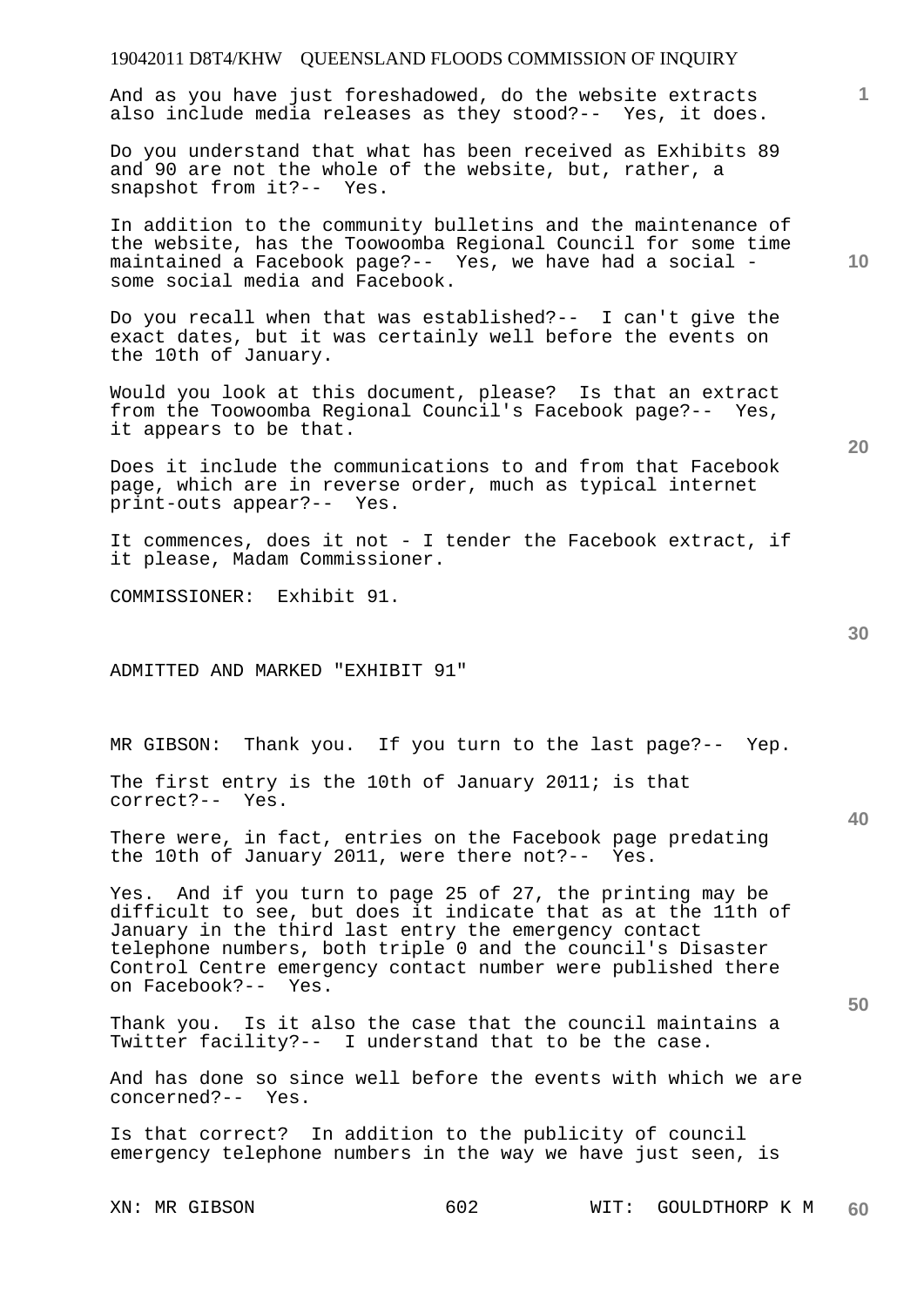| 19042011 D8T4/KHW QUEENSLAND FLOODS COMMISSION OF INQUIRY                                                                                                                                                                                                                                                                                                                                                                                             |              |
|-------------------------------------------------------------------------------------------------------------------------------------------------------------------------------------------------------------------------------------------------------------------------------------------------------------------------------------------------------------------------------------------------------------------------------------------------------|--------------|
| it the case that all contact numbers for the council are<br>published in the telephone White Pages?-- Yes, it is.                                                                                                                                                                                                                                                                                                                                     | $\mathbf{1}$ |
| Including the telephone number for the Emergency Disaster<br>Management Centre?-- It is listed under the<br>State Emergency Services contact number.                                                                                                                                                                                                                                                                                                  |              |
| Thank you. Can I, then, ask you to turn to events around the<br>10th of January 2011? At 3.30 that afternoon, was the<br>District Coordination Centre formally activated?-- Yes, it<br>was.                                                                                                                                                                                                                                                           | 10           |
| That was in response to the events at Toowoomba City?--<br>That's correct.                                                                                                                                                                                                                                                                                                                                                                            |              |
| And that caused the District Management Group to be activated<br>also?-- I made that call to activate that group, yes.                                                                                                                                                                                                                                                                                                                                |              |
| Yes. In terms of the composition of that group, does it<br>appear from the Local Disaster Management Plan, which for the<br>record is Exhibit 79, does that plan include a list of the<br>participants, not by name, but by office in the Local Disaster<br>Management Group?-- Yes, it does. The local - sorry, I'm -<br>the Local Disaster Management Group was meeting at - 1 o'clock<br>on the 10th, I - there were several groups happening. The | 20           |
| Local Disaster Management Group met at 1 p.m., the Local<br>Disaster Coordination Centre was activated, and then an<br>internal steering group was also activated by myself<br>commencing at 5 o'clock that afternoon.                                                                                                                                                                                                                                |              |
| I was directing your attention to the Local Disaster<br>Management Group?-- Okay.                                                                                                                                                                                                                                                                                                                                                                     | 30           |
| That includes representatives of the Toowoomba Regional<br>Council; that's correct?-- Yes.                                                                                                                                                                                                                                                                                                                                                            |              |
| $EMQ$ ?-- Yes.                                                                                                                                                                                                                                                                                                                                                                                                                                        |              |
| Queensland Ambulance Service?-- Yes.                                                                                                                                                                                                                                                                                                                                                                                                                  | 40           |
| Queensland Fire and Rescue Service?-- Yes.                                                                                                                                                                                                                                                                                                                                                                                                            |              |
| Ergon Energy?-- Yes.                                                                                                                                                                                                                                                                                                                                                                                                                                  |              |
| Queensland Health services?-- Yes.                                                                                                                                                                                                                                                                                                                                                                                                                    |              |
| Telstra?-- Yes.                                                                                                                                                                                                                                                                                                                                                                                                                                       |              |
| And Lifeline?-- Yes.                                                                                                                                                                                                                                                                                                                                                                                                                                  | 50           |
| Madam Commissioner, that appears in Exhibit 79 at table 4 at<br>page 16.                                                                                                                                                                                                                                                                                                                                                                              |              |
| COMMISSIONER: Thank you.                                                                                                                                                                                                                                                                                                                                                                                                                              |              |
| MR GIBSON: How regularly did the Local Disaster Management<br>Group continue to meet for the week thereafter?-- Daily.                                                                                                                                                                                                                                                                                                                                |              |
|                                                                                                                                                                                                                                                                                                                                                                                                                                                       |              |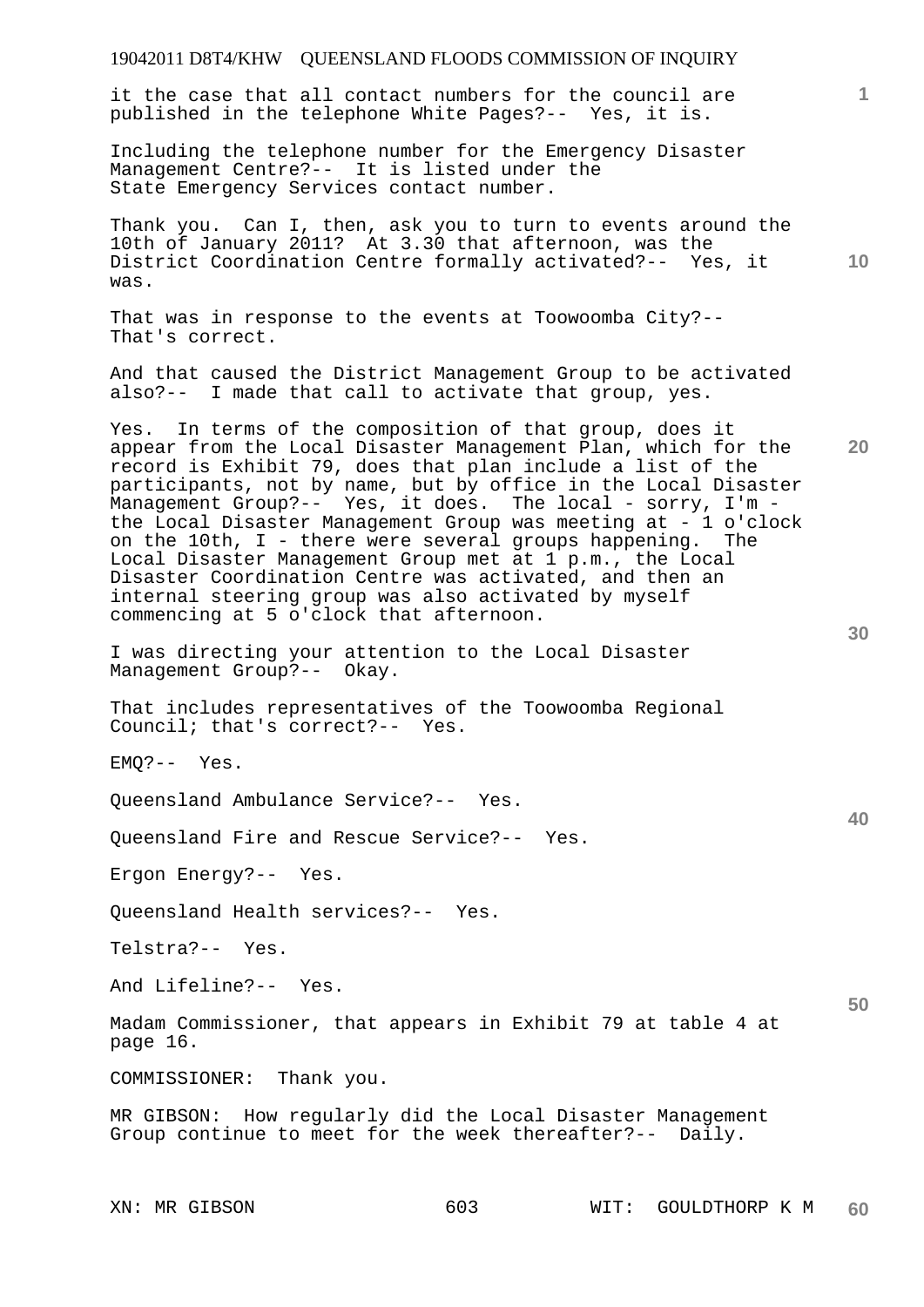On one or more occasions daily?-- The Local Disaster Management Group met daily first thing in the morning.

Then you referred to the Disaster Coordination Centre?-- Yes.

And its meetings. How frequently did it meet?-- The Local Disaster Coordination Centre was the operational centre, it was running 24 hours a day.

Exactly. Who was operating out of that centre?-- We had a raft of people scheduled, a Mr Kevin Ruck and Mr Norman Fry and myself were probably the main senior staff through most of the 24 hour period. I'd operate from about 6 in the morning to between 10 at night and 1 in the morning and then Mr Brian Pigeon would take over from me. Mr Kevin Ruck and Mr Norm Fry managed the roster between themselves as well.

Was Mr Kevin Ruck the local disaster coordinator?-- Yes, he was.

And what position did Mr Norman Fry hold?-- Mr Norman Fry is the coordinator of our emergency services personnel and he also assists Mr Ruck in his role.

Now, who was primarily responsible firstly for the issue of media releases?-- Media releases would have been generated from a number of sources, they could have been initiated from myself, they could have been initiated from the mayor, or they could have been initiated from Mr Ruck, or they could have been self-initiated by our media people, and what we then had was a process of once those media releases were done, they would be approved, usually by myself or Mr Arum Pratap.

Media releases were issued from about the 5th of January through to early March 2011; is that so?-- Yes.

And you have said in your statement at paragraph 40, Exhibit 77, that some 25 media releases were issued on the 10th and 11th of January?-- Yes, and a number of those were to be repeated.

Would you look at this document, please, or this bundle of documents? Have you seen that bundle and is it a bundle of media releases issued throughout the period 5th of January to the 3rd of March 2011?-- Yes, it is.

I tender that bundle of media releases.

COMMISSIONER: That will be Exhibit 92.

ADMITTED AND MARKED "EXHIBIT 92"

MR GIBSON: Thank you. That bundle, you may take it, comprises 107 media releases, and is it the case, as you

**10** 

**1**

**30** 

**20** 

**40** 

#### **50**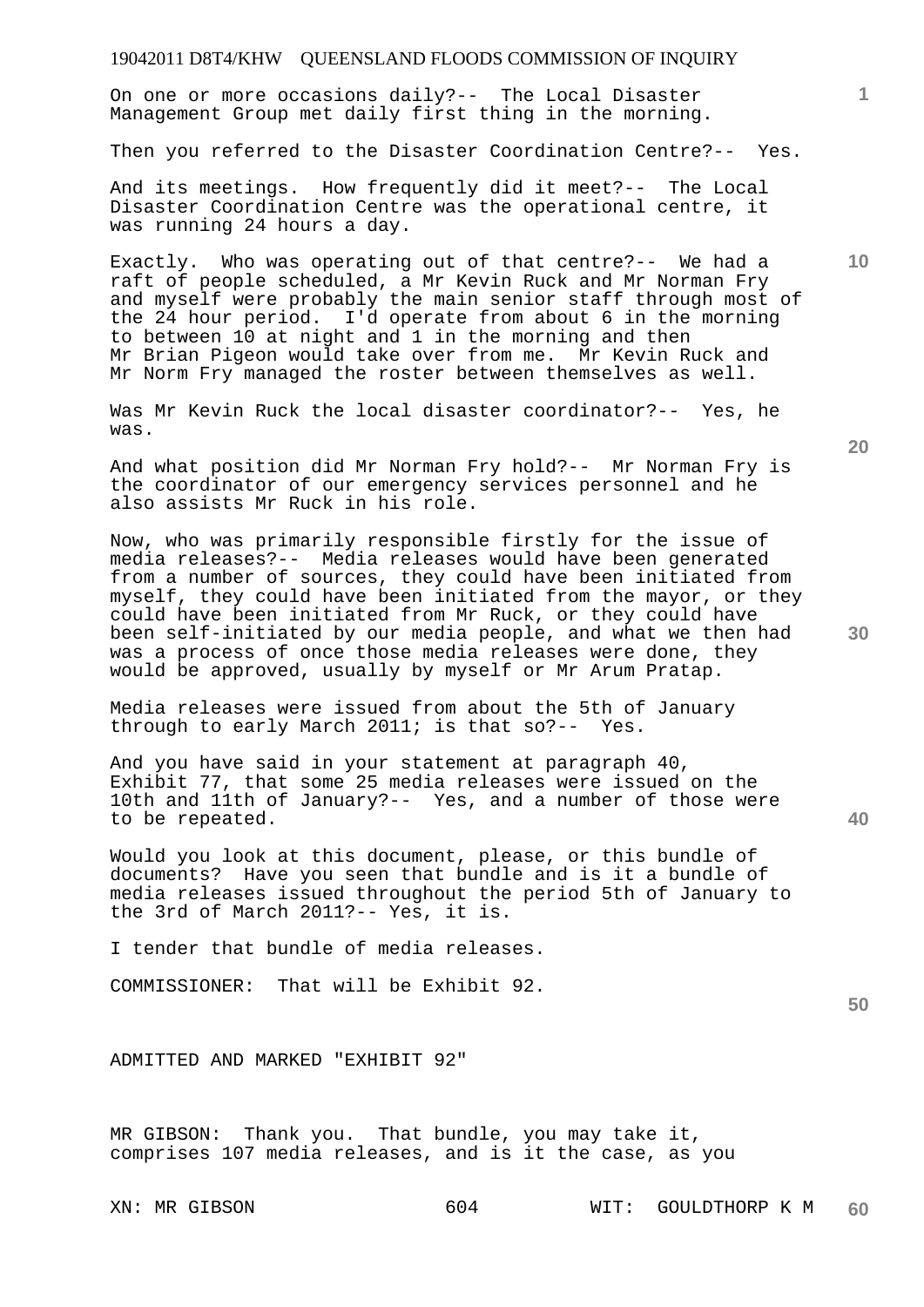understand it, that some 63 releases were issued during the period 5th of January to the 15th of January 2011?-- Yes, and a number of those were to be repeated a number of times. So, 63 releases, might have ended up with a hundred or more.

As it happens, this is no time stamp on these particular releases. That's simply a circumstance that was overlooked at the time. For the record, you're indicating your agreement?-- Yes, yes.

To which forms of media were these releases provided?-- They were provided to print media, local and State, a raft of radio stations and television, local and State. I - there's upwards of somewhere between 15 and 25 individual media agencies-----

Are you able to-----?-- -----for distribution.

-----inform us from your experience as to the extent to which these releases were, in fact, publicised through those different branches of the media?-- To my knowledge, quite extensively. The media was very hungry for information following these events.

To what extent did you, that is the council, rely on media releases as a means of providing information to the public?-- Heavily. It was our best way of mass information.

In addition to media releases, to your knowledge did the mayor, and perhaps others, conduct a number of interviews with the media?-- Yes, many.

By "many", can you give us even a broad approximation?-- Oh, I would suggest the mayor would have been somewhere between 50 and 100 during-----

Do you mean - I'm sorry, go on?-- During a period of a week, and I probably did four or five.

And, again, to your knowledge, were those interviews widely broadcast and televised?-- Yes.

Now, why is it that you, the council, relied, as you have said, on the media so fully as a means of disseminating information to the public?-- Because other than the internet, it's our best - best mechanism to get information out to the public quickly and the public at large.

On reflection, do you see that changing in the future?-- No, I don't.

Now, you said that one function of the media releases and interviews was to correct some false information in various respects. As an example, did it come to council officer's knowledge that there was a rumour apparently that Cooby Dam was cracking or had cracked?-- Yes, on a couple of different occasions over a few day period.

Was that responded to by way of interview and media release?--

**20** 





**50** 

**10**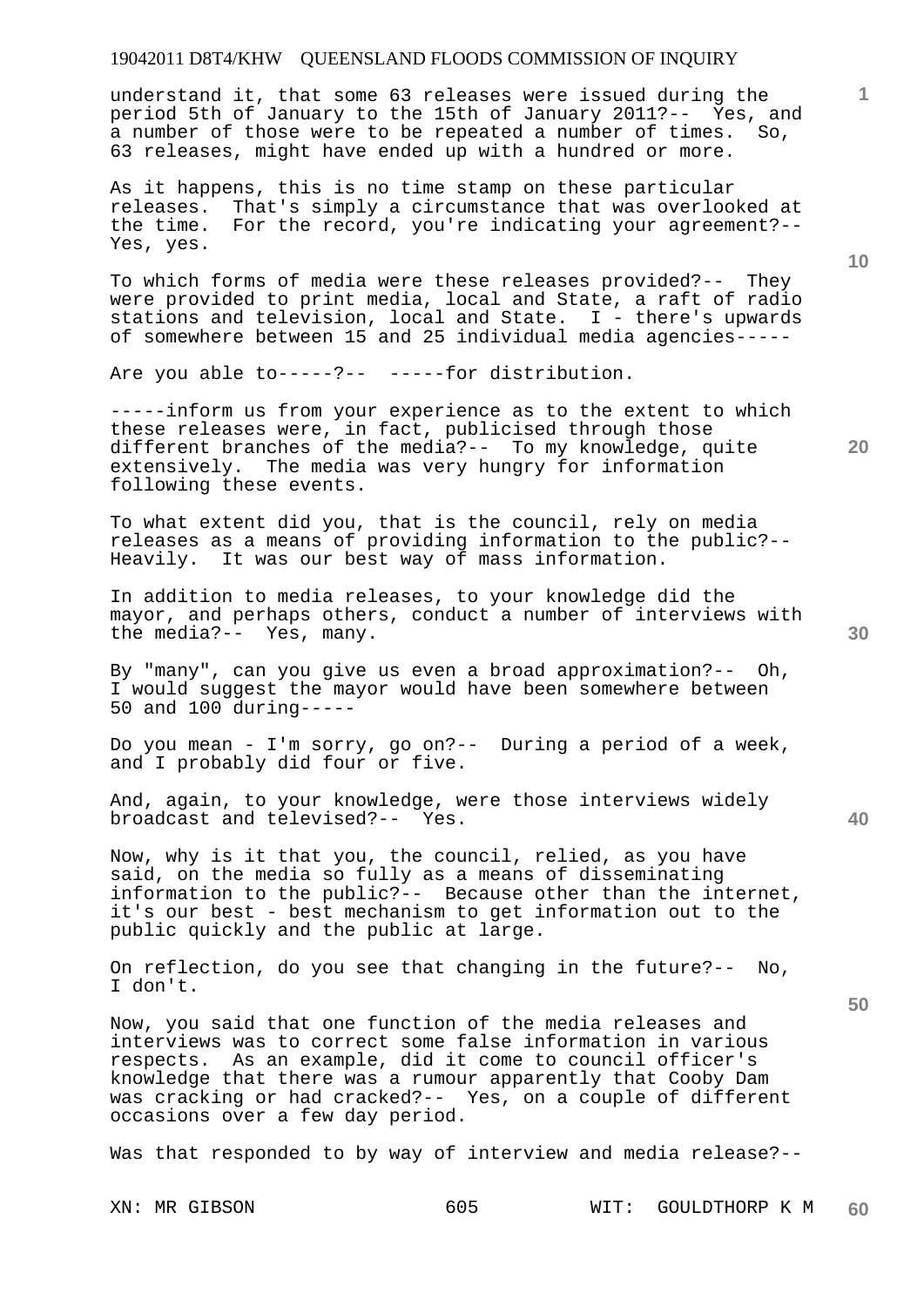Yes, it was.

Now, could I direct your attention to the issue of evacuations and perhaps also a little further in the context of warnings to members of the public? With respect to the situation at Oakey, was there at any time a formal evacuation initiated by the Toowoomba Regional Council?-- No.

Was there such an evacuation initiated by other agencies?-- My understanding is there was self-evacuation that was initiated and then Queensland Fire and Rescue came in and assisted after that.

One of the media releases which is included in the bundle is a media release dated the 10th of January 2011 specifically addressing the issue of possible flooding at Oakey?-- Yes.

It is, for the record, item 427 in the bundle. That media release, you may recall it, advised Oakey residents - and I quote - "To take precautions against possible flooding in the town."?-- Yes.

And it went on to say that, "Flooding may occur due to significant rises in Gowrie and Oakey Creeks caused by heavy rain." Do you recall that?-- Yes.

And continued by stating that, "Residents should regularly check any water on their property to ensure that water levels are not rising." The media release advised of the SES number, a 1300 number, and requested that residents report significant rises in water levels or incidents of flooding to the SES?-- Yes.

It also reminded people of the triple zero number in life threatening or emergency situations?-- Yes.

And, finally, it included a telephone number as to the source of the media release, that is the media relations officer's telephone number and that officer's e-mail address?-- Yes.

At that stage, as far as you were aware, was the council aware of threatened flood levels sufficient to result in the need to evacuate?-- No, we weren't.

COMMISSIONER: Do you know what time the media release issued?-- No, I don't.

So, are there any parameters you can set up other than before midnight on the 10th of January?-- I know it was before the flooding event occurred, so it would - it was before we were aware of any evacuations taking place, or the flooding actually getting to the extent it was done. It was done as a preemptive issue. From memory, I think it was actually raised by the mayor who had been a long time mayor of Jondaryan and mentioned that, "Look, we need to get this message out." His personal experiences as a agriculturists in that area-----

I am more interested in time than background?-- Yeah.

XN: MR GIBSON 606 WIT: GOULDTHORP K M **60** 

**50** 

**10** 

**20** 

**1**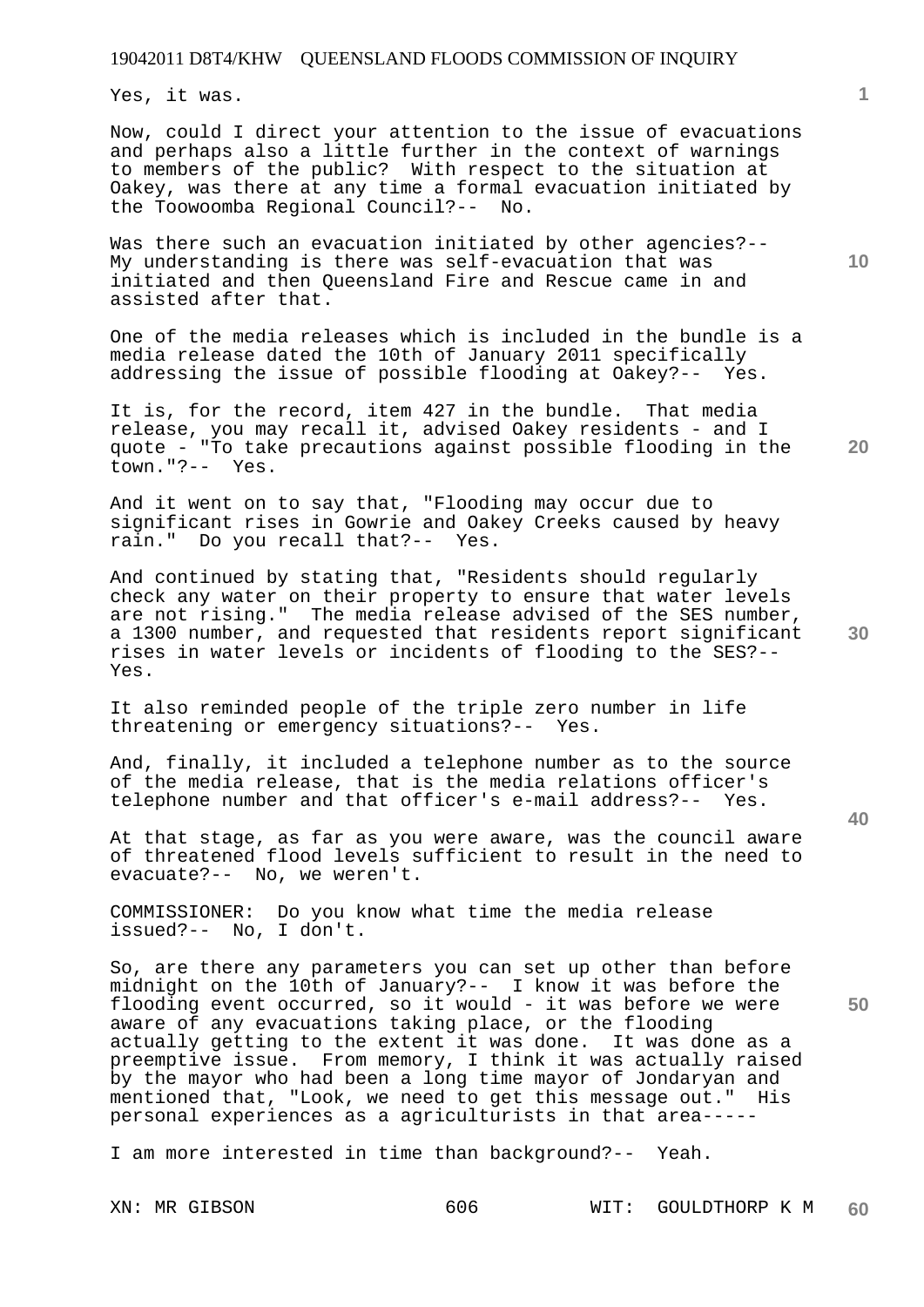Thank you.

MR GIBSON: Now, you mentioned this morning that there are no permanent evacuation centres in the Toowoomba Regional Council area?-- Yes.

Why is that?-- I don't know if there's any in Queensland, there might be one or two up north, but we just don't have permanent evacuation centres, we don't have custom built evacuation centres.

COMMISSIONER: Presumably it would be very expensive and not practical to run something as a permanent centre?-- I expect so. I know from my time as CEO in North Queensland in Mackay they were explored at various times, but the issue came down, well, how big could you build them anyway, how could you move a city say of 50 or 100,000 people to one centre, so yes, it becomes impractical.

It is more a matter of identifying prospective centres for use in an emergency?-- Yeah, yeah.

MR GIBSON: There are, you said, 32 identified buildings in the Toowoomba Regional Council area, including one in Oakey?-- Yeah.

But there is apparently flexibility in that regard, because the Toowoomba Grammar School, to where Oakey residents were evacuated, is not one of those sites?-- That's correct, it's not an exhaustive list, it's of assistance.

Is it the case that certain of these identified buildings are better placed for use in different types of events?-- Certainly, depending on their location, their structure, and what facilities they have if you are going to keep people there over a longer term period.

**40**  And might one also add to that that certain of these buildings are better utilised at different times? For example, perhaps issues might arise with using school buildings?-- Exactly. So, yeah, during the school year, some facilities might not be available.

And in any particular locality, such as Oakey, having regard to topographical, geographical situations or the like, might the desired evacuation centre, in the event of a need for evacuation, might its location vary, depending on the circumstances at hand?-- Definitely.

You mentioned the different types of disaster events. The Local Disaster Management Plan identifies a number of towns, including the City of Toowoomba, and attributes to each of those towns and localities a threat assessment status with respect to different types of potential threat; is that correct?-- I understand that is there. I don't recall all the detail of it without looking at it.

**1**

**20**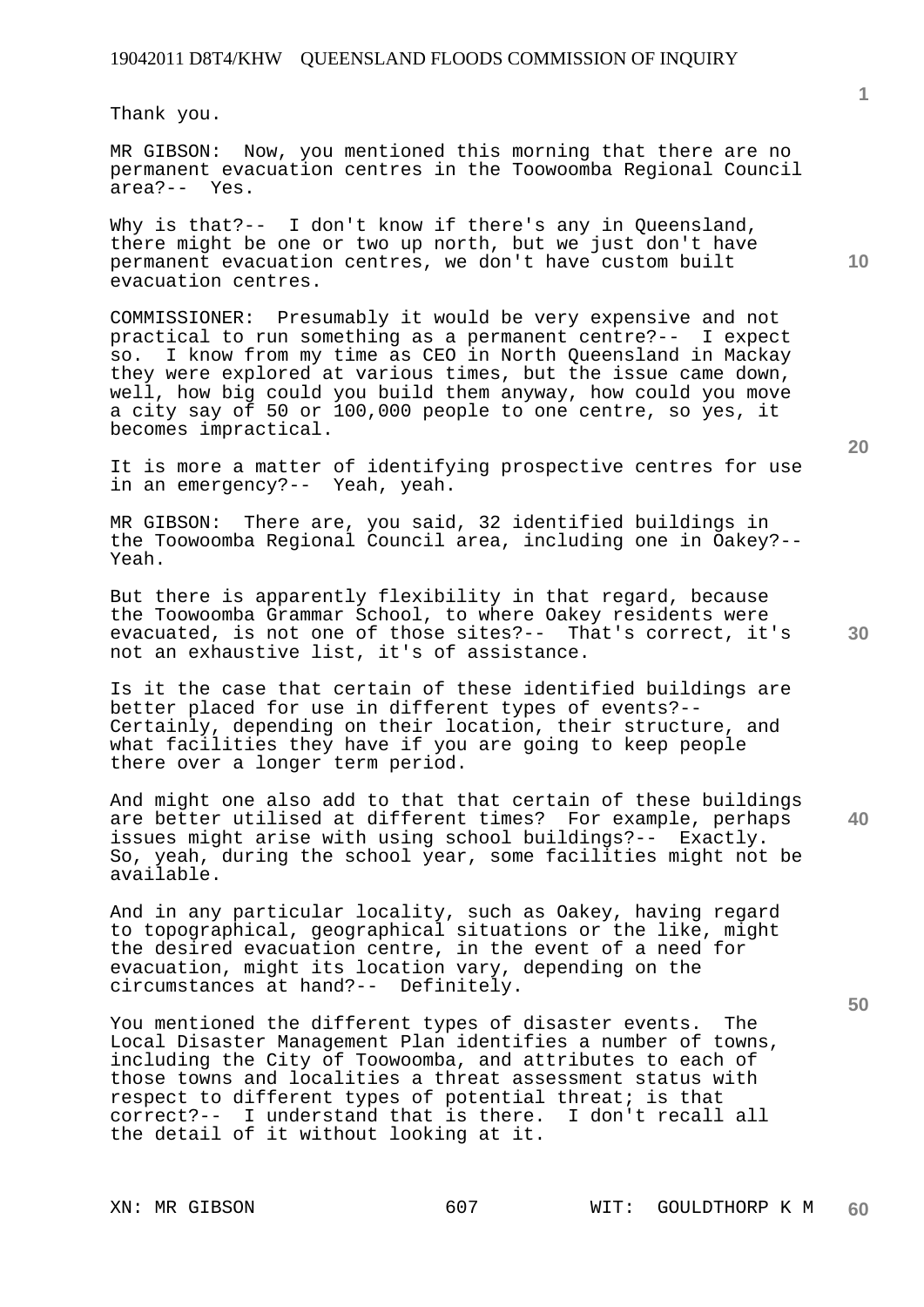For the record, Madam Commissioner, I am referring to Exhibit 79 of the Local Disaster Management Plan, page 43. I might assist your recollection, Mr Gouldthorp. The 18 categories of disasters are there listed, ranging from flood and storm - it's now coming up on your screen - to building collapse?-- Yes.

And we see the towns or perhaps, more accurately, districts across the Toowoomba council area to which a particular level of risk is attributed with respect to each potential disaster threat?-- Yes.

They appear to range from rare to likely?-- Yes.

In the case of Oakey, for example, disaster threat number 1, "Flood.", is identified as a possible threat?-- Yes.

And in the category of risk, that would be one up from "rare" but one down from "unlikely"?-- Yes.

With respect to other localities we can see, and I won't dwell on this further, the risk of flood event is respectively likely in Millmerran, Greenmount and Goombungee, Yarraman-----?-- Yes.

-----to rare in Crows Nest and High Fields. Does that range of potential disaster threats assist to explain why it is difficult to identify a particular evacuation centre locality in advance of the occurrence of the event in question?-- Certainly. The more likely of an event, the more detailed plans is going to be in place for that specific event.

In the situation which unfolded, then, with some residents of Oakey self-evacuating, could I ask you to consider this: from your point of view or, indeed, from the council's point of view, would you ordinarily expect that a person minded to evacuate would attempt to contact either a triple 0 number or an SES number or the council's Disaster Management Centre?-- Yes, or their neighbours.

Of course, as was pointed out by the Commissioner, in certain circumstances people may not have either internet connection or perhaps in the event telephone connection. Was this such an occurrence; in other words, did telephones go down in Oakey, to your knowledge?-- Not that I'm aware of.

All right?-- But whether that occurred to individual properties, I just don't know.

Reflecting on matters and questions which are asked by Counsel Assisting and also by Madam Commissioner herself, is it worth considering whether it is possible to inform residents as an early point in time, that is pre-disaster occurrence, of a locality that is appropriate in the event of a flood, for example, or a bushfire, for example?-- It's problematic. There's risks both ways. If you tell people in advance they have got some certainty about where they might go, but then, of course, you have got the issue if you don't

**20** 

**10** 

**1**

**30**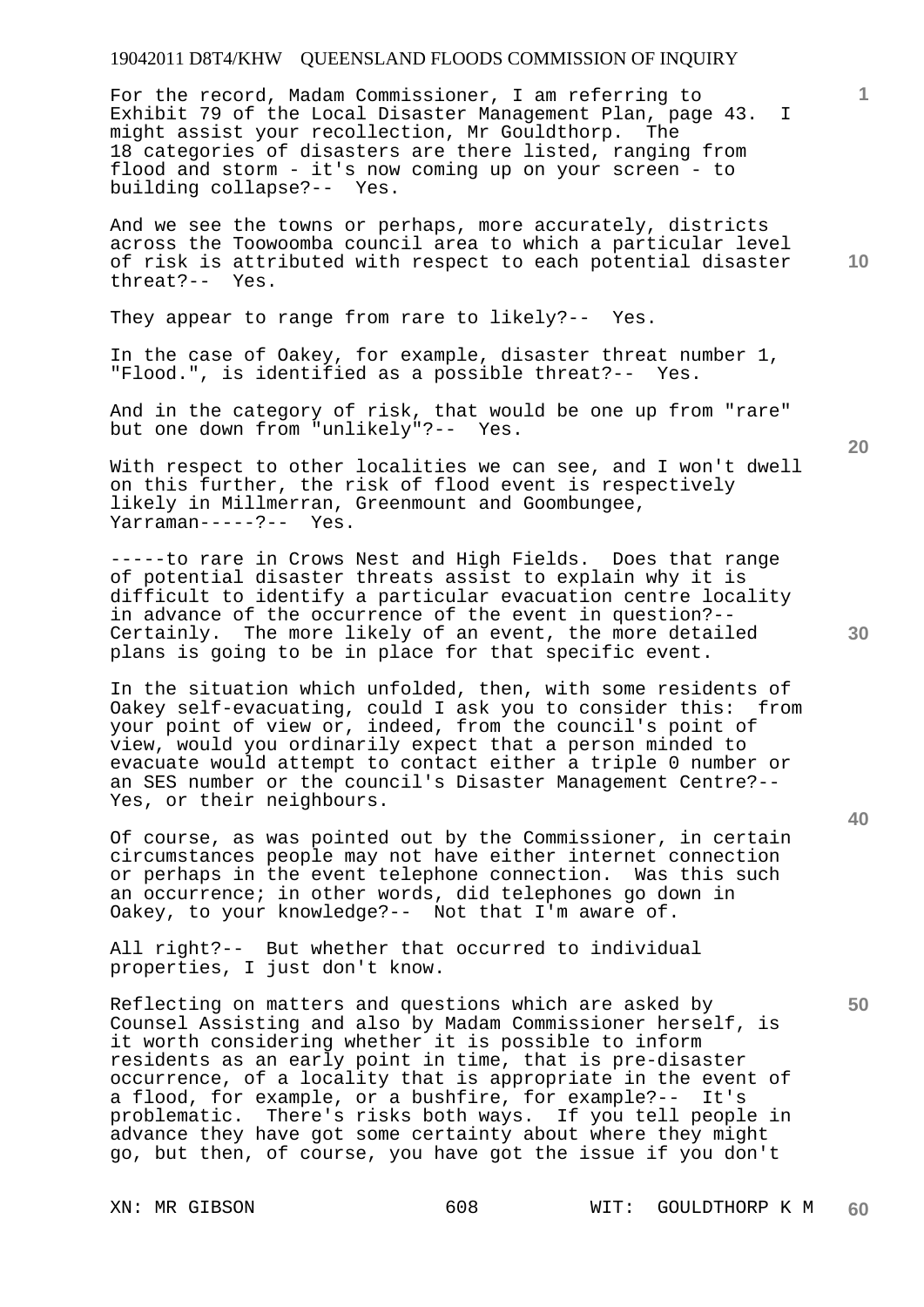actually activate that as a Disaster Management Centre, then people might turn up at a facility that's got no support services or, worse, they might get themselves into more risk trying to get there. So, they're the balances that - and decisions you have the make.

And at the initial stages, is that what occurred with the Cultural Centre when some people turned up there effectively unannounced?-- Well, yeah, that's correct, and that's why one of the major reasons we evacuated them back to Toowoomba, because we neither that had logistic support there for them, and we were also concerned that that area might actually get cut off and be inaccessible in flood and, therefore, inaccessible for us to provide them with support.

All right. Now, one of the issues to which your attention was directed by Counsel Assisting was some concern expressed by Mr Totenhofer as to a lack of coordination among the different agencies, and perhaps implicit, if not expressly stated, a concern that that may be a consequence of the amalgamation of the councils. I think you said 19 - I'm sorry, how many?-- Eight, eight into one.

Yes. Now, this is an issue which you have addressed in your supplementary report, Exhibit 78?-- Yes.

At paragraph 17 you describe such concerns as a misperception, you believe, by those persons?-- A misperception as far as whether or not people were ignored, yes.

You make the point there, if I may summarise, that although the number of elected representatives across those preamalgamation areas to the current situation have reduced from 69 to 11, all local government services have been maintained?-- Yes.

And that all council offices that were previously operated continue to be operated currently?-- Yes.

**40**  Could I ask you to look to paragraph 19 of that supplementary statement, Exhibit 78? You say that in March of this year, on the 21st of March, council implemented a customer service approach aimed at improving the ease with which the public can seek council assistance?-- Yes.

Could you just explain that a little further and the reason behind the need to commence that service?-- Well, there's a number of reasons behind it. One, we're very conscious of trying to improve our customer service and provide the best service we can right across the entire region. In order to do that, we put in place quite extensive information systems to try to integrate data that was previously only held in different service centres and we have provided uniform training to our customer service operators right across the region. It also provides a capacity, therefore, for a member of the public regardless of where their property is to go into any service centre or call a single number. So, it's all about providing ease of service to the public.

**50** 

**10** 

**20**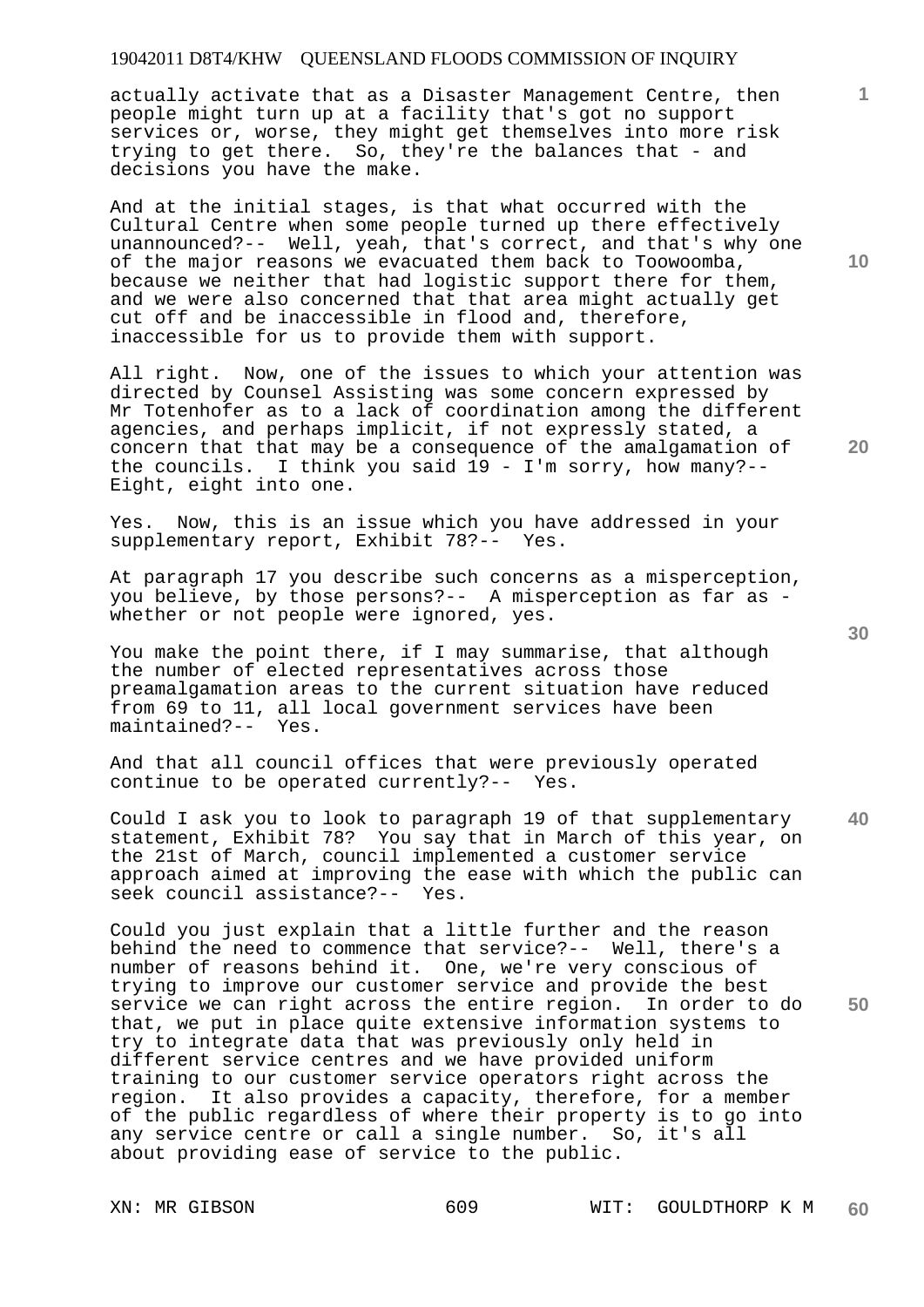Thank you. Dealing with the more specific observations of Mr Totenhofer to which you were directed by Counsel Assisting, it's the case, is it not, that there was a Mr Stevenson, Ian Stevenson, whose position was acting service centre manager, Oakey?-- Yes.

And he was on duty at the relevant time?-- Yes.

His responsibilities included the provision of council services in the Oakey area, that being one of a number of customer service centres provided by the council; is that correct?-- Yes.

And did his responsibilities from the 10th of January onwards include assisting in respect of the provision of services to flood affected members of the community?-- Recovery, yes.

Yes. The situation you explained in response to questions from Counsel Assisting appeared to be one - again if I may summarise and invite you to correct me if I'm wrong - a matter perhaps of perception at the lower echelons on the ground by members of the public, perhaps even Mr Totenhofer himself, who were not directly involved in the coordination of the activities undertaken by the various agencies and their employees?-- That would be my view.

**20** 

**10** 

**1**

**50**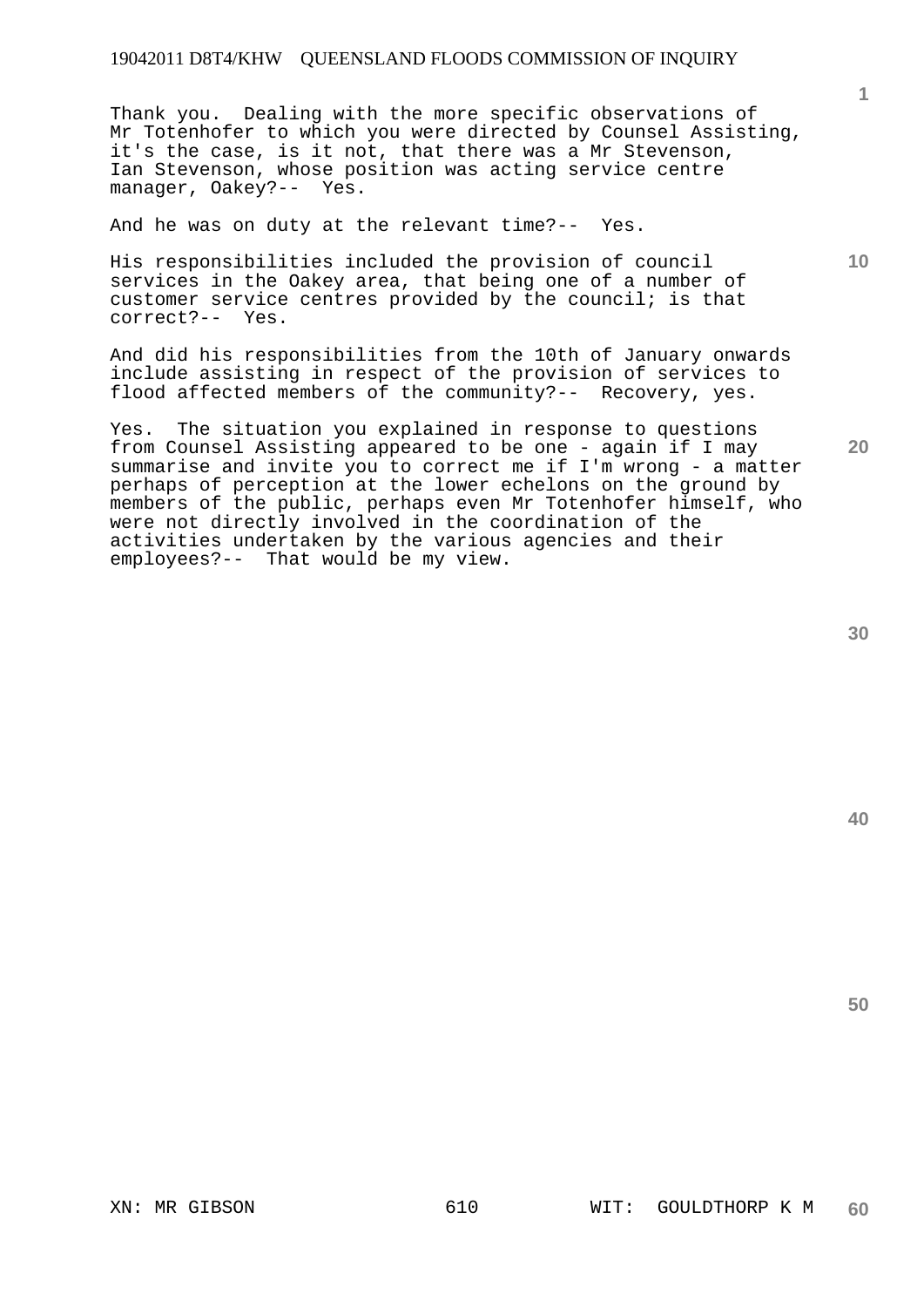# 19042011 D.8 T5/MBL QUEENSLAND FLOODS COMMISSION OF INQUIRY

And to your knowledge, Mr Stevenson has provided a statement for use in this Commission?-- I understand he has.

Yes, thank you, Madam Commissioner, I have nothing further.

MS WILSON: No re-examination, Madam Commissioner. Can the witness be excused?

COMMISSIONER: Yes, thanks, Mr Gouldthorp, you're excused.

**10** 

**1**

WITNESS EXCUSED

COMMISSIONER: Ms Wilson, do you want to take a morning break? I realise our time is pressing, so-----

MS WILSON: Yes. Yes.

COMMISSIONER: Fifteen minutes, then we'll resume at quarter to.

THE COMMISSION ADJOURNED AT 11.30 A.M.

**30** 

**20**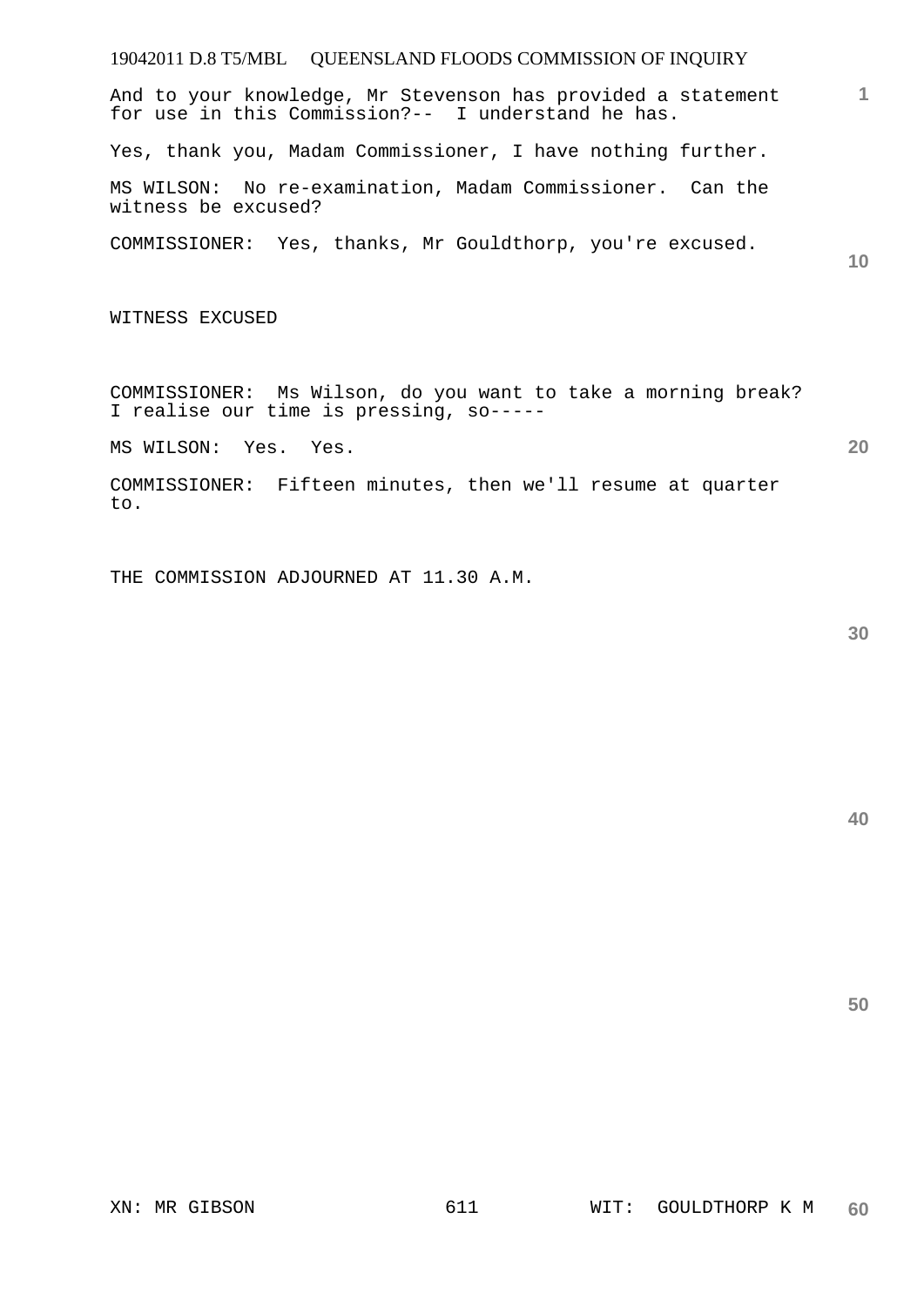# 19042011 D.8 T5/MBL QUEENSLAND FLOODS COMMISSION OF INQUIRY **1 10 20 30 40**  THE COMMISSION RESUMED AT 11.49 A.M. COMMISSIONER: Yes, Mr Callaghan? MR CALLAGHAN: I call Peter Taylor. PETER MAXWELL TAYLOR, SWORN AND EXAMINED: MR CALLAGHAN: Your full name is Peter Maxwell Taylor?-- It is. You are the Mayor of the Toowoomba Regional Council?-- I am. And you prepared a statement for the purposes of this Commission, a statement dated 30th of March 2011; is that correct?-- I did. I tender a copy of that statement. COMMISSIONER: Exhibit 93. ADMITTED AND MARKED "EXHIBIT 93" MR CALLAGHAN: Mr Taylor, you have been present in Court whilst Mr Gouldthorp has given evidence in relation to issues affecting Toowoomba Regional Council?-- I have. I missed a little bit at the start I think. But I think you were here for the bulk of it. Is it fair to say that you adopt all that's been said by Mr Gouldthorp or is there anything that he said to which you take exception?-- No, I don't take exception to any of the evidence he has given. I might have a little more local knowledge about some areas than others than he has given my time here. I am going to take you to a couple of areas which might may be relevant. Specifically though, I wanted to ask you about issues relating to Oakey. You have read the statements and submissions of people like Mr Inwood, Mr Totenhoffer, Earsman

By that, you personally have read those and noted all of the contents in them?-- Yes. Yes, I have read them through and not - I haven't got every detail in my head but I have certainly read them through.

No, that's all right. I am only going to ask you questions in general terms because I think in examination by Mr Gibson of

XN: MR CALLAGHAN 612 612 WIT: TAYLOR P M

and Peters?-- I have, yes.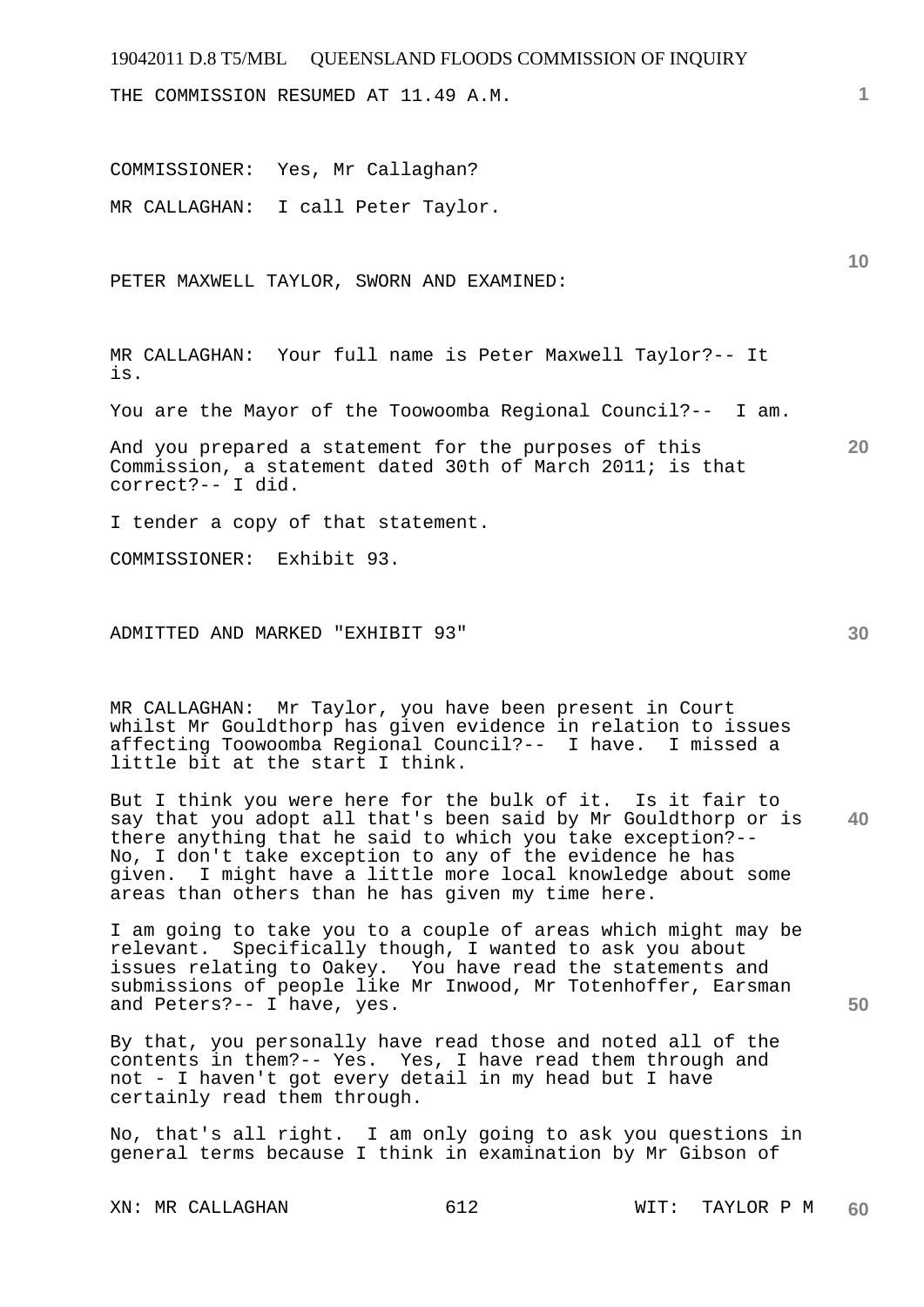# 19042011 D.8 T5/MBL QUEENSLAND FLOODS COMMISSION OF INQUIRY

Mr Gouldthorp, he took Mr Gouldthorp to Exhibit 78 and wherein was discussed the misperception that exists about the amalgamation of the councils?-- Sure.

Mr Gouldthorp, in particular, addressed that misperception in terms of the actual service delivery of council?-- Sure.

But managing perceptions, I suppose, is probably more your department than his?-- Sure.

And, look, there's probably a broader political issue here which is of no concern to us but in terms of disaster management at least, can we at least take it that you've noted the concerns of those in the community such as Dalby?-- Yes, I have. Dalby is outside of our area-----

I'm sorry, Oakey. Oakey, I'm sorry?-- Oakey, Oakey indeed. Look, yes, I think it is a misperception that even though we're a merged entity, the largest merger in Queensland with eight previous entities, some might still believe that there is an individual plan for each area which is clearly not the case. We have one combined plan for the whole region to address everyone.

People like Mr Inwood, though, weren't directly complaining about the plan so much as the communication?-- Certainly, yes.

You noted that?-- Yes, I have in terms of what might be happening on the Oakey Creek.

And Mr Earsman, for example, specifically spoke about attempts to contact the council on a number of occasions. Now, on the 10th of January I think we can all accept that contact was probably difficult for every government service in Toowoomba?-- Certainly. And I - if I could just give a little bit of background, being around for quite a while prior to the major event, I actually travelled around a lot of the town areas, now 13,000 square kilometres. We have got about 33 towns plus the city of Toowoomba and I was investigating and looking at the whole rural area. The night before on the 9th I'd actually visited the Crows Nest town where there was a local flood there. In fact, assisted one of our staff with a grader towing a truck off the New England Highway. A little further on the road I actually pulled a tree off the road myself. So, I was hands-on in the area. On the morning of the 10th I actually visited Oakey itself to find out what was happening firsthand on the creek in Oakey.

Mr Gouldthorp was taken to the minutes of the debrief meeting from the 16th of February 2011 and there's an itemised list of issues contained in those minutes about what Toowoomba Regional Council was doing as a result of what has been learned by the January events. You're aware of all those matters that Mr Gouldthorp addressed?-- Yes, I attended those - all of the local disaster meetings including not the latest debrief, I couldn't make, but I was at that one.

Can I just ask you about two or three, perhaps, specific

**30** 

**20** 

**40** 

**50** 

**10**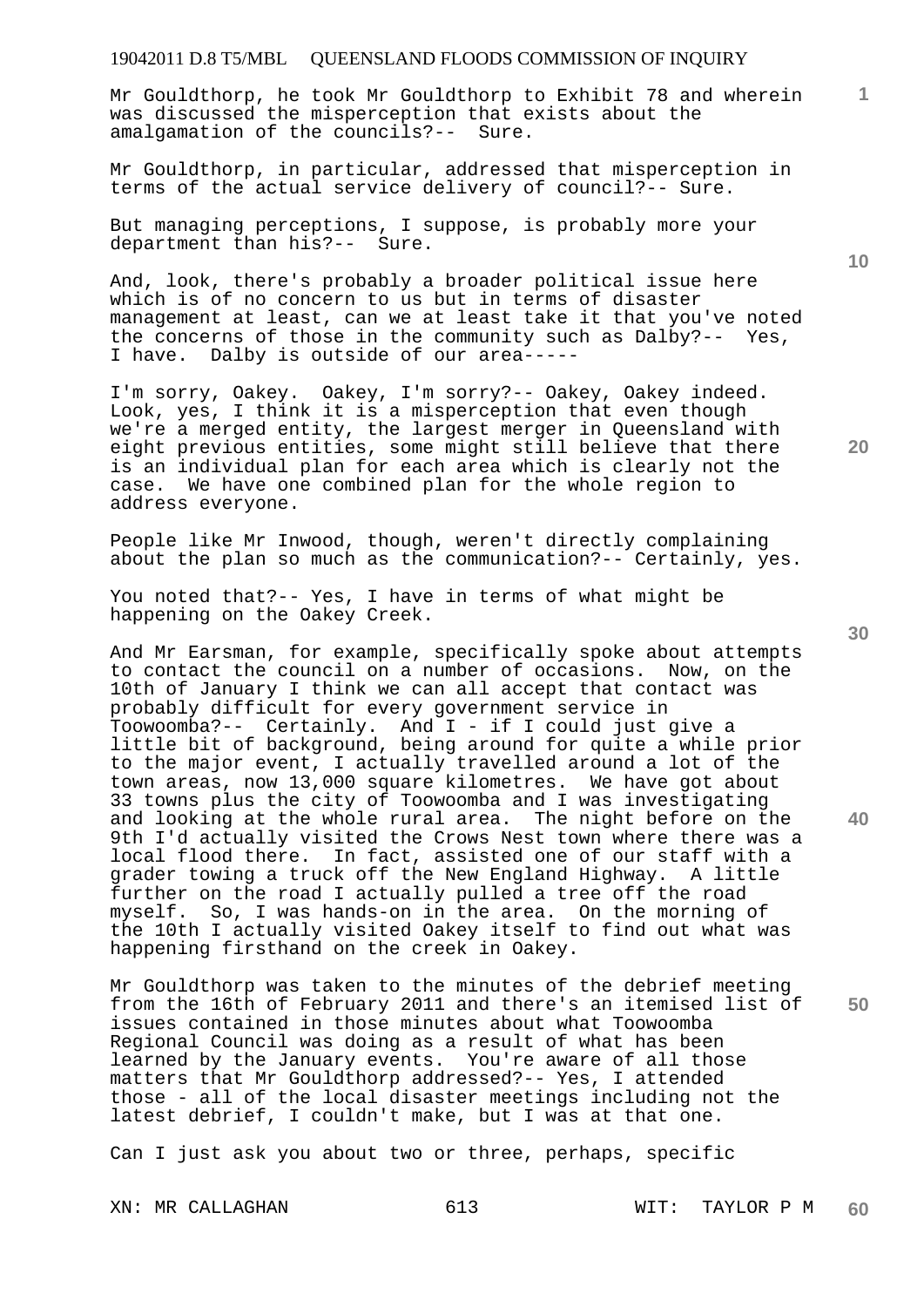# 19042011 D.8 T5/MBL QUEENSLAND FLOODS COMMISSION OF INQUIRY

aspects of disaster management of relevance. Firstly, this one will be of relevance to matters later in the Commission and it may not be something about which - or detail which you know but, obviously enough, the council literature promotes the triple-0 number as a means by which citizens should react in an emergency. That's-----?-- That's true, if it's life threatening.

Yes?-- In the matter of disaster or assistance for SES, there are obviously other numbers and we've now established our customer service centre with a single point of contact for the whole region which I think is a major improvement since this time.

Just sticking with the triple-0 number though, do you personally and I'm not suggesting that you should but do you have knowledge of the resources available to field triple-0 calls in this region?-- No, not first-hand.

No, okay. The second matter I wanted to raise with you was the relationship of council with Emergency Management Queensland, EMQ?-- Yes.

Can we leave aside the training role of EMQ, which is something that the Commission will examine later on and something which there is plenty of literature about in the documents the Commission has received. But what I'm interested in is your perception of the role of EMQ whilst the disaster was actually happening, whilst the flooding was actually occurring. Can you just describe your understanding as to the services that were provided by EMQ during that period?-- Well, from my attendance at the meetings, an EMQ officer was always present and giving overall support and briefings as to what - what was happening at the broader level. So I think, you know, the relationship from my point of view was good.

You're talking about the meeting. Which meetings are you talking about?-- The Local Disaster Management Group meetings which occurred every morning. So-----

What were they telling you? What were they telling you was happening?-- I would have to refer back to the minutes of each meeting as to what that report was, but each officer of the agencies that were represented in those meetings were giving a report from their position of their resources, what was happening and what was going on.

Yes?-- And I was certainly satisfied with the responses of EMQ.

Satisfied with their reports at the meeting but, in terms of actual services on the ground, do you have a perception of what was being done by them?-- Not - not the detail of these sort of things. I think I was more focused on what our resources were. Making sure that all of our resources, and we have got very significant resources now being a regional council, making sure all of those resources were being made

**10** 

**1**

**30** 

**20** 

**40**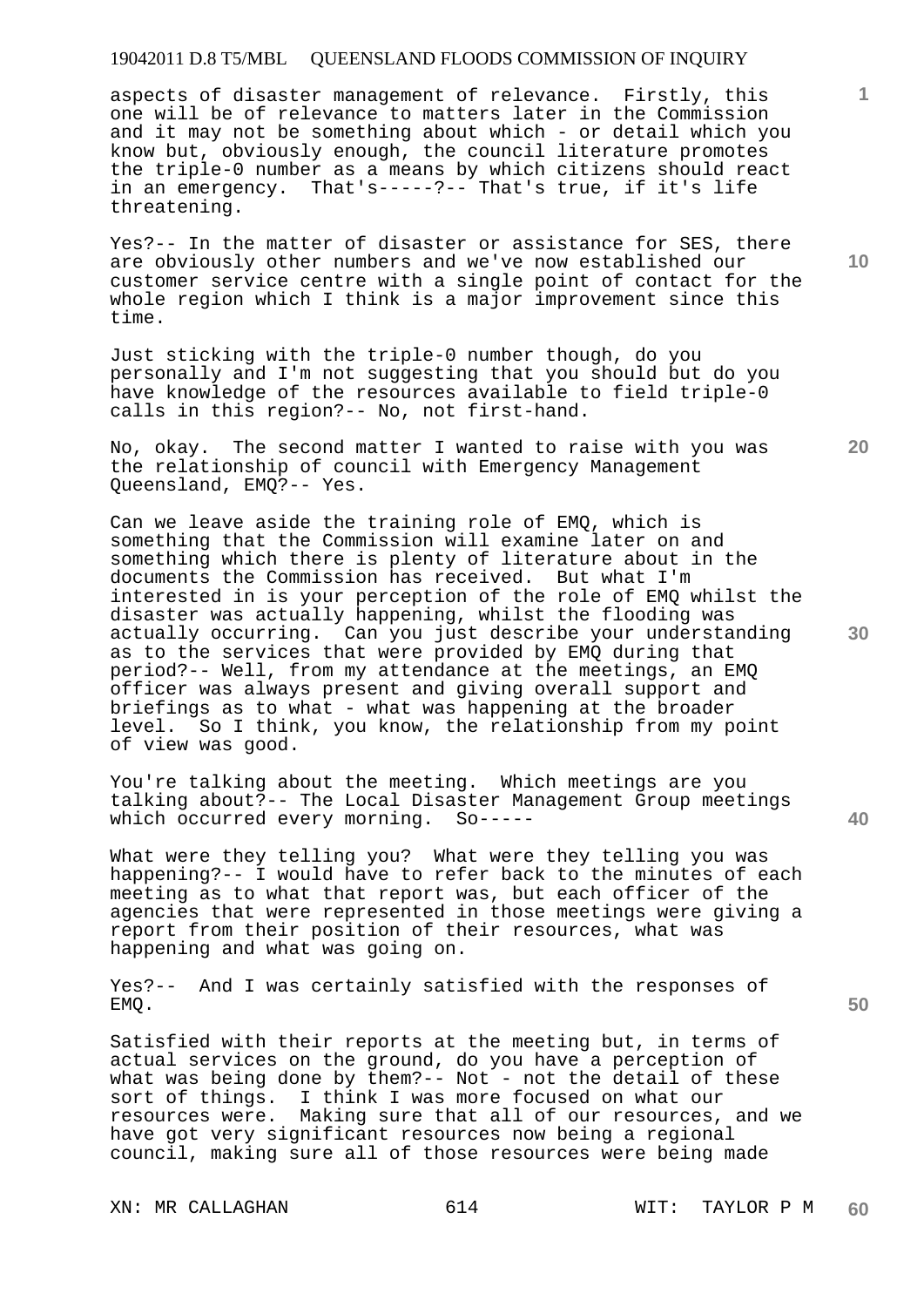available to whatever was being raised up at those meetings and whatever calls were made to us.

Your perception of what they may or may not have been doing was limited to that which was conveyed in the meetings that-----?-- Sure. Look, I'm aware broadly of their state responsibilities and the support they give in terms of training and otherwise through SES and the helicopter service and emergency people that they have. But I was more focused myself on our resources and working with them, but I was certainly satisfied that they were providing and doing their job.

Finally, I think, or, penultimately, can we talk about warning systems and as Ms Wilson made clear, there are two aspects to this. There's firstly the question of when you or other relevant authorities receive warnings about what's going to happen and then there's the question as to how that's disseminated to the community, and it is that second aspect of it that I wanted to ask you about?-- Sure.

Because as we understand it, there are a couple of options in terms of there is the message alert service, which I think is administered by EMQ; is that right?-- Mmm-hmm.

That's a "yes"?-- Yes.

Then there is the early warning network, which is something different altogether. Something in the nature of a service which councils can opt into or not as they choose. Are you aware of that?-- Yeah, look, I have heard the discussion in the Court about potential - this was meteorology-type warning systems. I wasn't aware of the range of - I thought they were only trial meteorology warnings. I wasn't aware that was available to us, to be implemented and integrated into a meteorology department's warning system.

No, this is in the nature of an SMS message which might get sent----- ?-- Oh, the SMS service.

That might get sent to individuals?-- Yes, I am aware of some places that use SMS service.

There is an SMS service known, as I understand it, as the early warning network which some councils such as Brisbane and I think Townsville opt into and then they advertise it or-----?-- Sure.

-----tell their constituents about it?-- No, I am aware of some places using that and, certainly, that's been discussed at our meetings and post the event been discussed as well. think if I could - there are difficulties with it being a large area and I understand some of the SMSs get based on where the bill gets paid. So the messages could well be sent to someone not in the immediate area and some people would miss out. Also, I have really considered this - that Toowoomba is very different to further out where there's a lot more time to prepare for an advancing storm or an advancing

**1**

**30** 

**40** 

**50**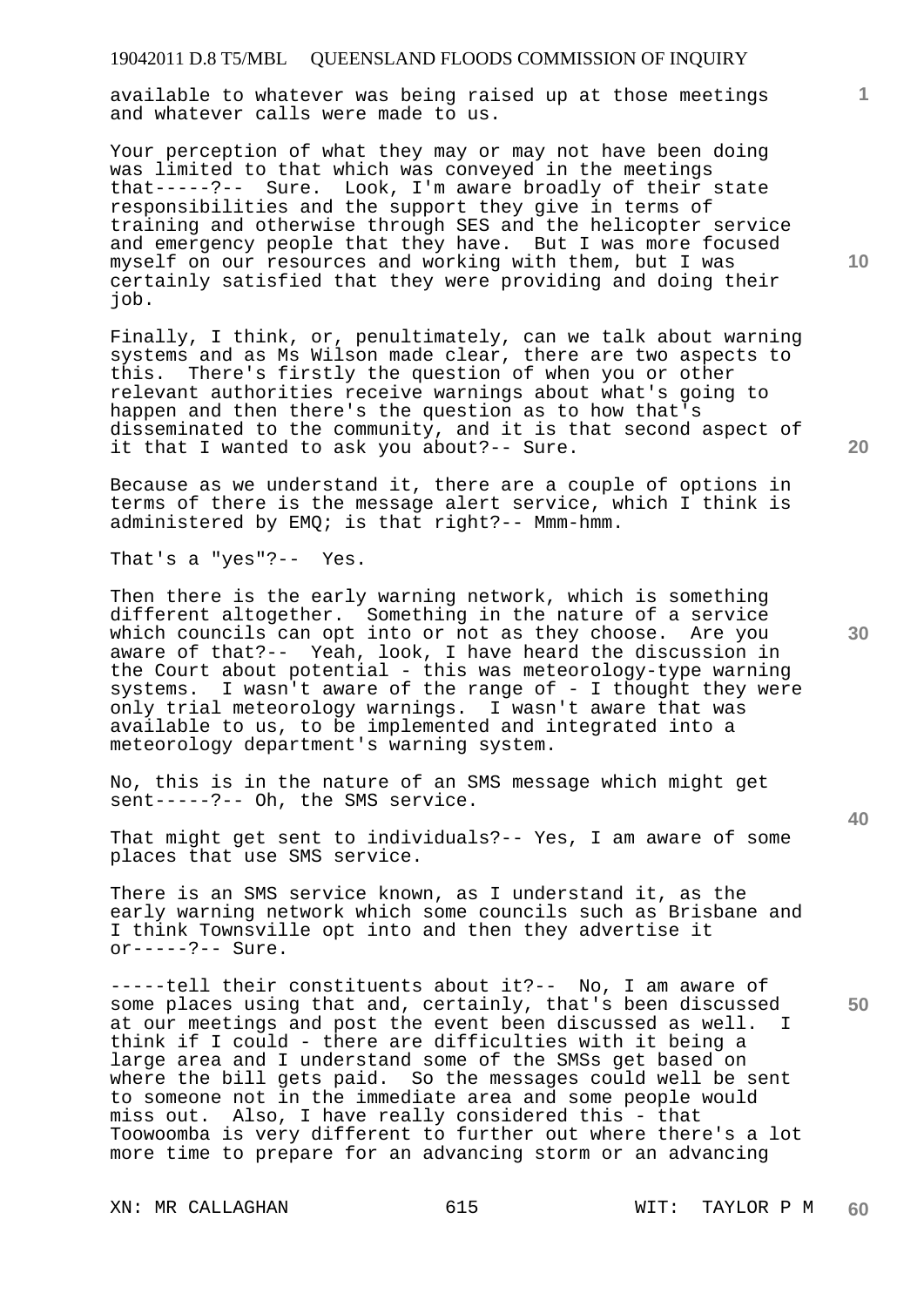# 19042011 D.8 T5/MBL QUEENSLAND FLOODS COMMISSION OF INQUIRY

fire, or in this case an advancing flood. However, the severe event at Toowoomba, and I now - used to live on the Oakey Creek and have 30 years' experience, personally, living the Oakey Creek but now I actually live in the CBD for the last 15 months - I live in the CBD area of Toowoomba, only 100 metres from probably either creek. So I'm wondering how or myself reflecting on how an SMS service would have made a difference on the day of the 10th, particularly in the city of Toowoomba. And I think about that. A lot of people were in shopping centres or are in places of work. There wasn't a large amount of traffic on the road. If we'd had an SMS warning system that said, "Severe storm. Flash flooding", sort of urging people to maybe even go home, I think we could have had more people in the middle of that very severe water that suddenly rose from a low level to a very high level. We would have - by giving that sort of warning, could have put more people at risk than it-----

Let's just-----?-- So I have got concerns about how we might use that but it is certainly being considered.

And that's what I was going to ask you. It was considered before January of this year from what you say?-- I've had discussions with other mayors about that system-----

Yes?-- -----that they've used in their places before this event and, certainly, more consideration since the event.

Yes, but before the event, perhaps the concerns were those which you've identified as springing from the geographic issues. The large-----?-- Yes. We're not just a compact urban area of 100,000 plus people in the city of Toowoomba. We also have 13,000 square kilometres with another 33 towns and I have to consider all of those people across a very wide area.

Do you recall council specifically entertaining the possibility of signing up with the early warning network and rejecting it or was it just a general-----?-- No, it didn't go to a full council meeting. It was initially - along the way, I have been in local government for a day or two, I have discussed those sort of issues around various conferences with my colleagues. And, yes, we - I did - we did talk with our technology people before this event but it didn't get to a council decision about implementing it. There was no recommendation that came to council.

And that leads me to my next question, which is, as you know, under the new State Disaster Management Plan local government has a very prominent role?-- Yes.

Experiences could perhaps usefully be shared as between different heads of local government. Is that a formal process or is that just something that you have to rely upon the informal chance of meeting other people at conferences and so on?-- No, there's not a formal process statewide but I certainly attend statewide conferences held annually and I'm a member of The Council of Mayors and I regularly talk to my

**20** 

**10** 

**1**

**40**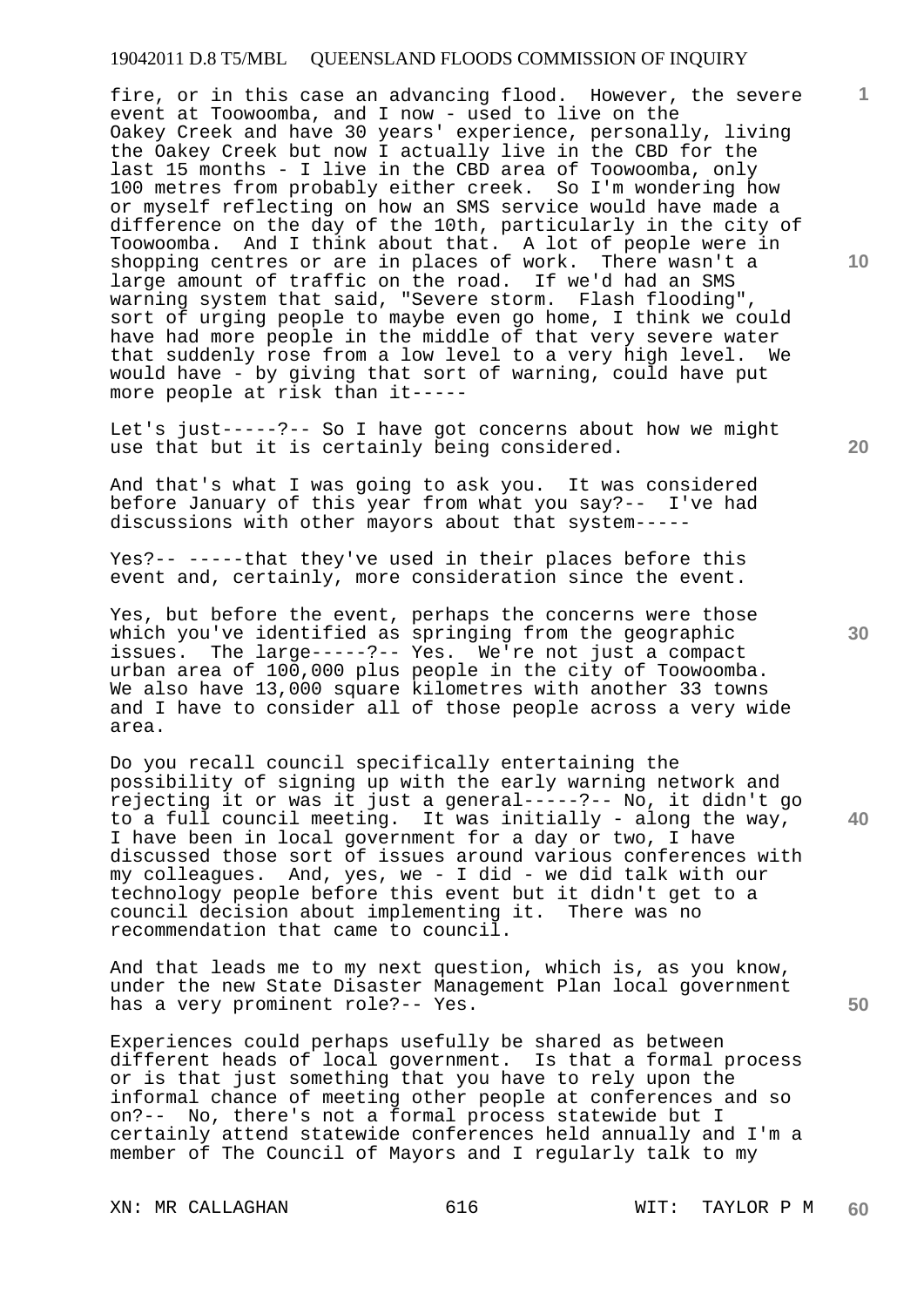# 19042011 D.8 T5/MBL QUEENSLAND FLOODS COMMISSION OF INQUIRY

colleagues from point to point about how we experience an event, how we responded to it, what are lessons learnt from it. That's part of the network of local government. I guess other industries do the same.

Tell me, is there-----?-- But it is not a formal process.

Is there a summit of Queensland mayors held-----?-- There is an annual conference hosted by the Local Government Association of Queensland that's held annually. Individual councils can put up on the agenda for debate the policies of local government and have discussion about it. There are workshops held at those forums.

And has disaster management been on the agenda of those conferences?-- Certainly, there have been - yeah, there are from time to time disaster management opportunities for workshop discussion.

It just depends on who's organising the conference as to whether-----?-- It depends how the conference is organised, what the theme is. Recently I attended a roads and infrastructure forum in Brisbane where I believe there was something - yes, I attended one - one lessons learnt, that mightn't have been the right description of the workshop, where mayors and CEOs and other emergency services Queensland people discussed post - post these disasters.

Okay?-- And I sat through that event, or that forum.

There hasn't been an equivalent sort of a session for preparing for disasters that you know of anyway?-- Well, it was a reflection on what happened. I can recall Brad Carter spoke and from Rockhampton other CEOs, I think the CEO from Lockyer, Mr Flint, isn't it, Ian Flint spoke. There were other speakers - this was a question and answer session around the room. It was quite useful. It was quite useful.

I was just about to say, presumably these sorts of exchanges of information are quite useful?-- Very, very useful.

And perhaps it could be that some sort of formalised arrangement in terms of sharing preparation for disaster knowledge might be instituted, but that's probably not something that you need-----?-- Absolutely. Particularly when you mix the executive level with the political level, we get both sides of it rather than doing it separately I think is advantageous.

Thank you, that's all I have.

COMMISSIONER: Mr MacSporran?

MR MacSPORRAN: I have nothing, thank you.

COMMISSIONER: Ms McLeod?

MS McLEOD: No questions, thank you.

**30** 

**40** 

**50** 

**20** 

**1**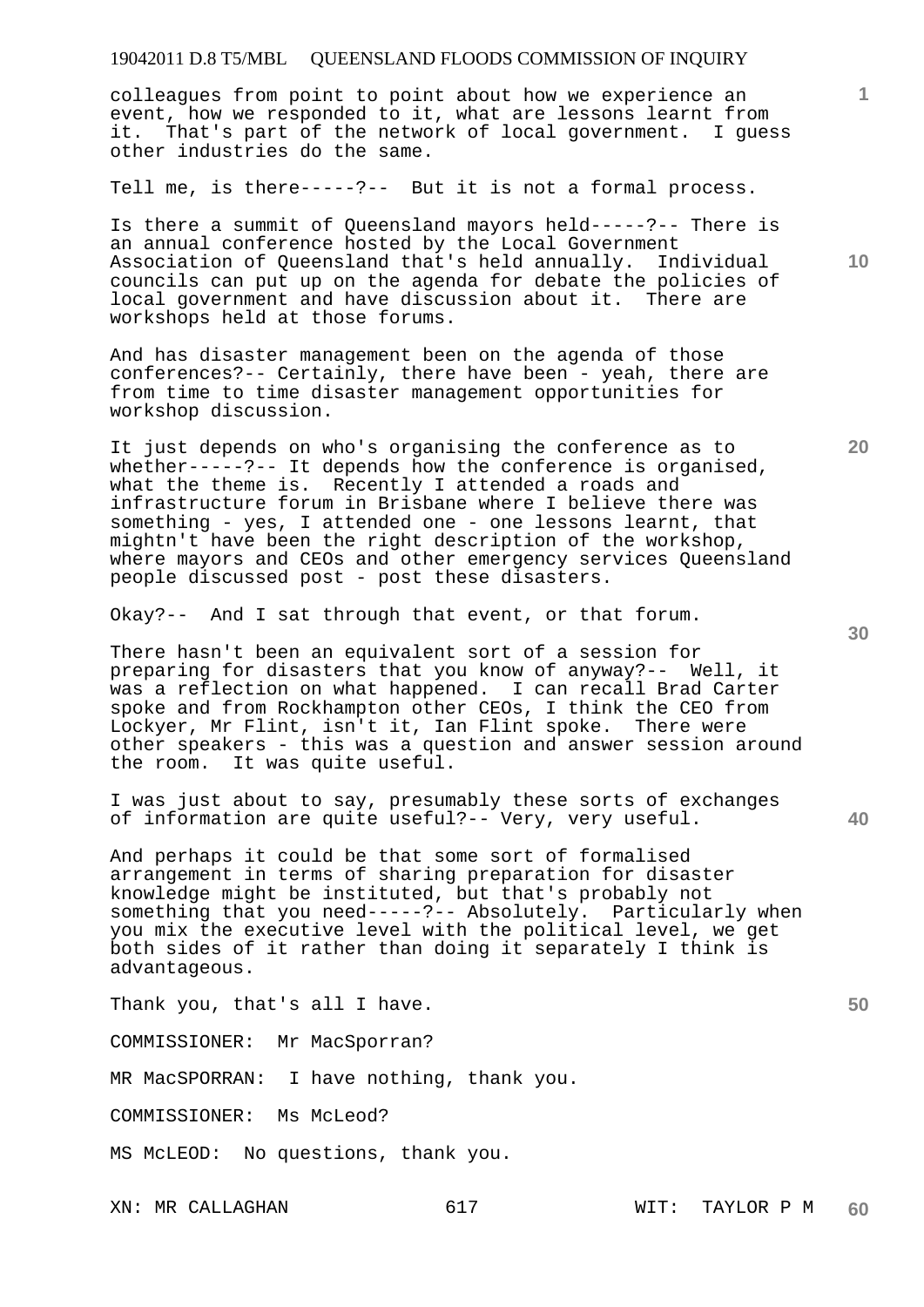COMMISSIONER: Mr Gibson.

MR GIBSON: Thank you, Madam Commissioner. Just one topic. Councillor, Mr Gouldthorp told us that you personally conducted a number of interviews with representatives of the media from about the 10th of January onwards. Can you tell us from your recollection approximately how many such interviews were conducted in the week commencing the 10th of January?-- Yeah, my - I attempted to write them in my diary and record some of them but it wasn't possible. I've said in my statement I think it was hundreds. Because some were done in the office, some were television/radio, but I was continuously - I mean, prior to this event I was actually doing a significant amount of media as well and I was talking to farmers and people on flood areas. I was up in Crows Nest, I was visiting Jondaryan before the 10th. So, you know, I was on the ground across the whole area. And doing interviews from the 10th onwards, look, a very significant number, I estimate certainly more than a hundred. But sometimes I was on the street and doing it - literally doing a live cross to ABC locally where - in fact, the ABC attend our Local Disaster Management Group meetings and they continually come to me as the point of contact. That is my job under the Local Disaster Management Plan. That I appoint a portfolio chairman to the chair of it; I sit in on those meetings; my job becomes a liaison voice of the council and the contact and conduit between the people. So I take that role very seriously. But when you're on the street, a quick cross, a quick interview, "What's going on?", I wasn't able to record many of those.

Yes?-- And sometimes I hang up and there would have been 15 or 18 missed calls on the mobile phone.

**10** 

**1**

**20** 

**30** 

**40**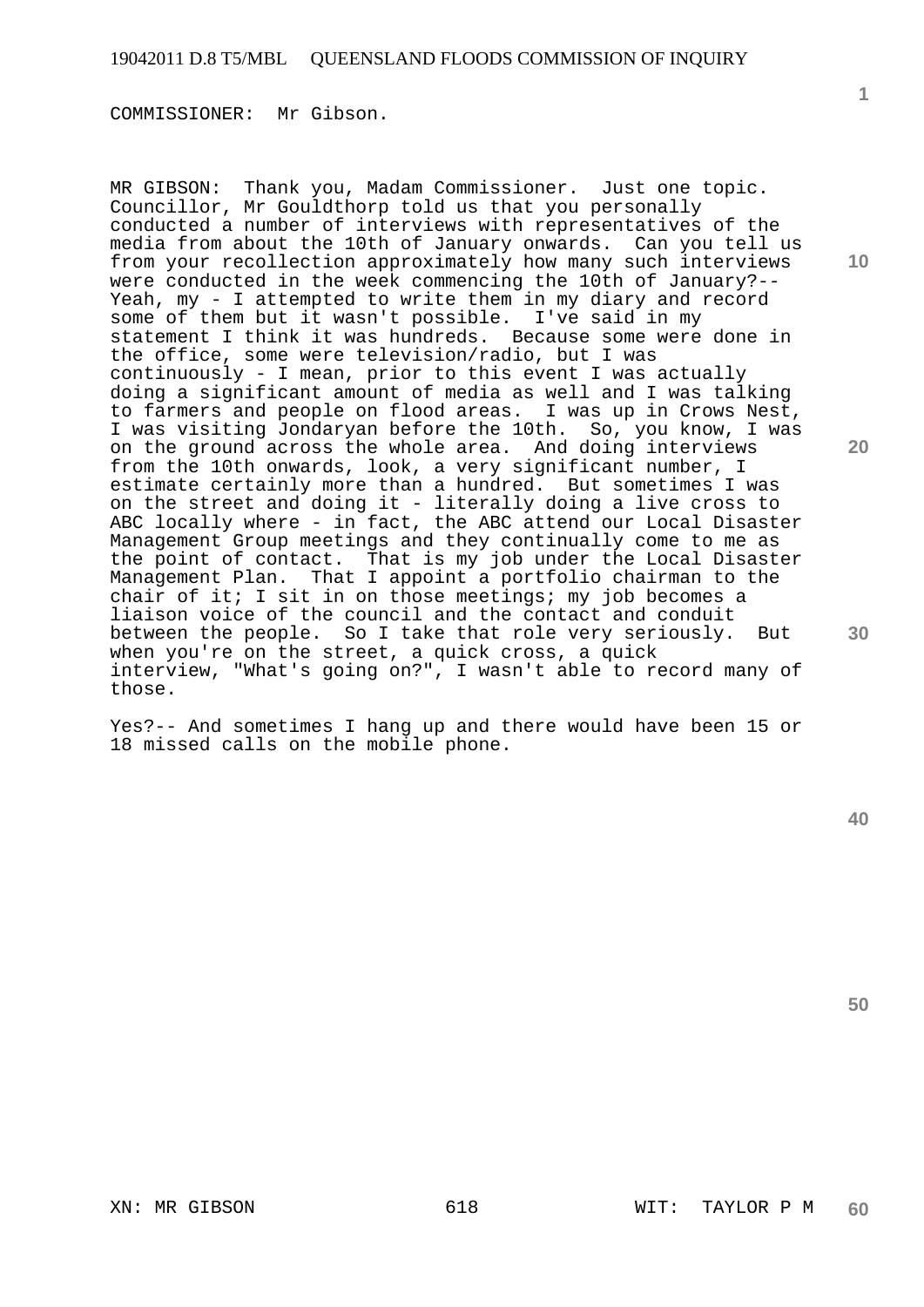The subject matter of most of these calls, could they be described as situation reports as to what was occurring for the state of affairs in various localities throughout the Toowoomba Council's local government area?-- Absolutely. From my knowledge of being in the coordination centre, live centre where it was happening, meetings, executive meetings in the morning room where the executive staff, my own travelling on the ground.

**10**  Yes?-- So, a wide cross-section of information. I was in the best position to be able to give those updates which I was doing.

Did the media interviews include representatives of print, radio and television?-- Certainly.

And was it your experience that those interviews were widely reported; that is telecast, broadcast and published?-- Yeah, I understand from feedback and my own friend and relations and family that - yeah, I could have been considered a media tart for a couple of days.

On a more serious note, how important did council at that time regard these media interviews and effectively situation reports which you were providing as a facility for providing information to residents throughout the local government area?-- Yeah, we considered it very seriously. In fact, the CEO appointed a liaison - a senior media person, communications person, to actually formally assist me, which proved very helpful. I was able to do it in a more structured and orderly way. We set up media interview places where we conducted regular interviews.

Putting it in a nutshell, did you, and as far as you are aware, council regard that as the most effective way of communicating in a mass sense to the population of the council area?-- Yes, we did, but we're certainly - I was also considering what was on the other internet sites, the disaster site, also the social media, although I wasn't personally managing social media, but our media - I was aware that our media releases were going through to those sites as well.

All right. And apart from some concerns that have been expressed by residents, by and large, can you tell us what the reaction has been from the residents of the Toowoomba local government area in response to the information that was provided through the media?-- Now, I am not probably a good position to judge myself, there might be - others might be better able to judge that, but I thought I did the best I could do under the circumstances.

Yes, and-----?-- The feedback's generally been positive.

Yes, I have nothing further, thank you.

COMMISSIONER: Mr Callaghan?

MR CALLAGHAN: Nothing, thank you, Commissioner. May

XN: MR GIBSON 619 619 WIT: TAYLOR P M **60** 

**30** 

**40** 

**50** 

**1**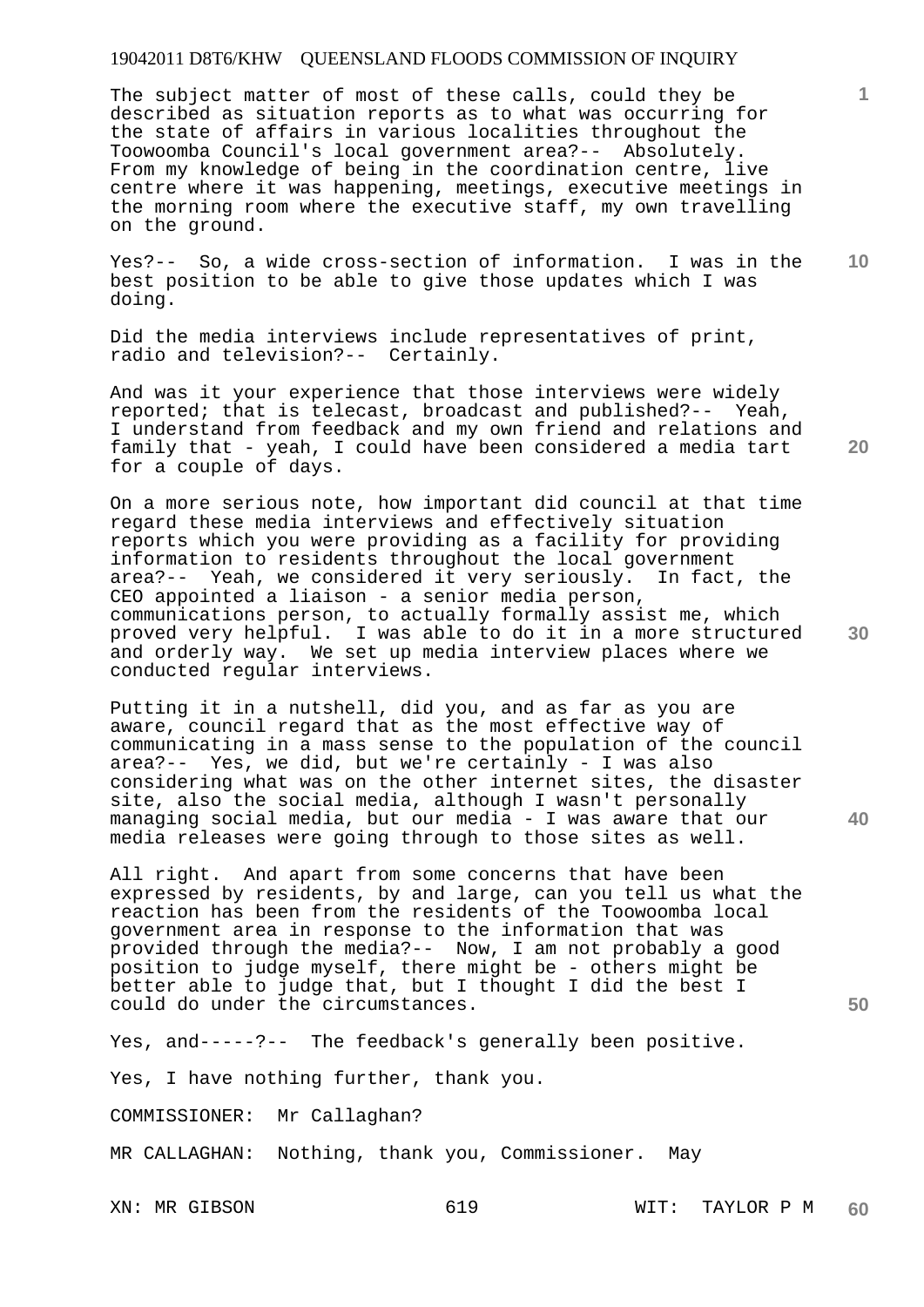Mr Taylor be excused?

COMMISSIONER: Thanks, Mr Taylor, you are excused?-- Thank you.

WITNESS EXCUSED

**10** 

**1**

MS WILSON: Madam Commissioner, I called David Totenhofer.

Madam Commissioner, Mr Totenhofer is not here at the moment, so I call Roy Inwood.

**30** 

**20** 

**40**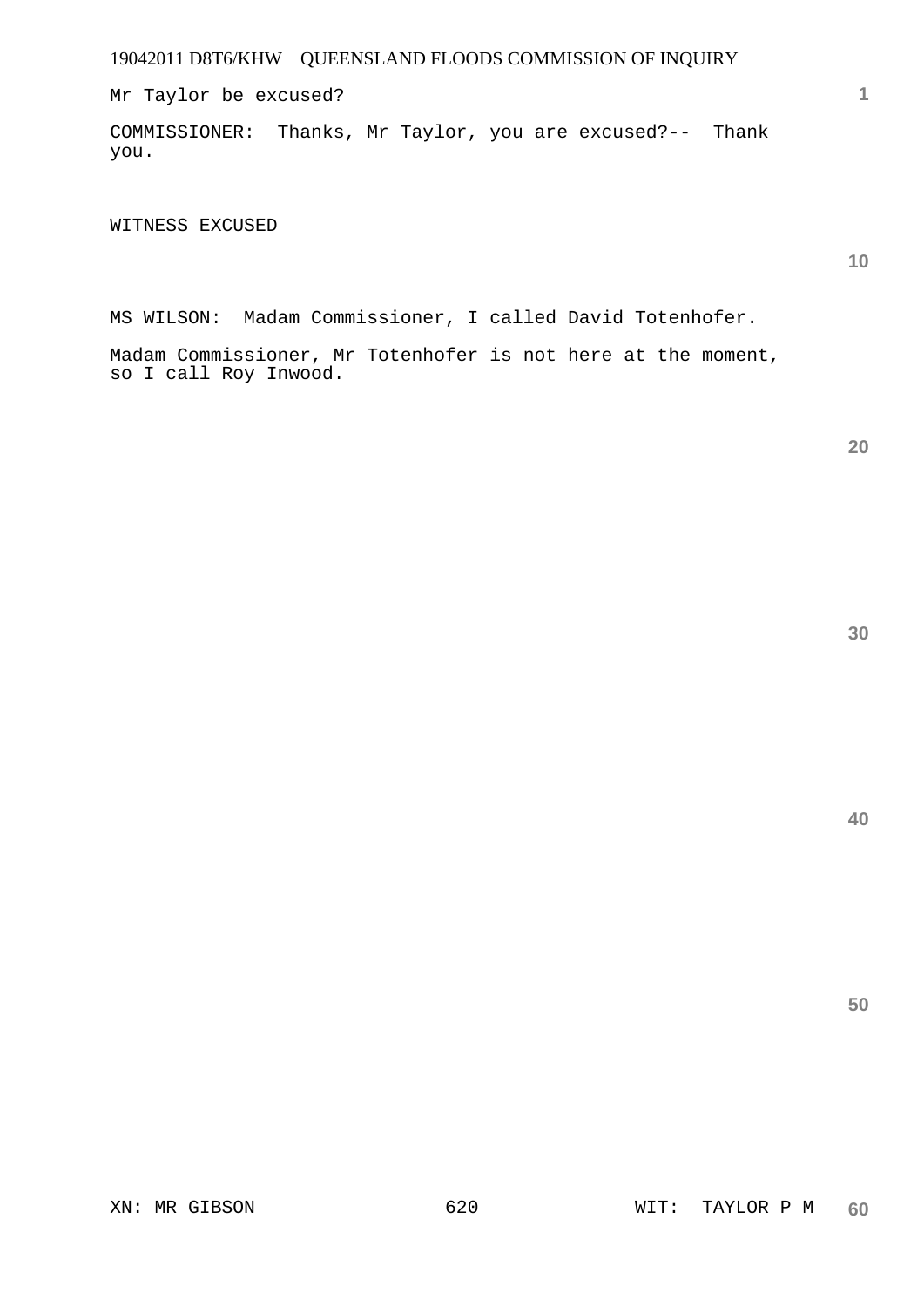ROY DAVID INWOOD, SWORN AND EXAMINED:

**10 20 30 40 50**  COMMISSIONER: Yes, Ms Wilson? MS WILSON: Thank you, Madam Commissioner. Is your full name Roy David Inwood?-- That's correct. And do you live in - I have trouble with that - Boodua?--That's right. And you are a farmer?-- Yes. And you have five poultry farms in the Oakey area?-- That's correct. Now, on the property, you have a dam yourself?-- Yes, a small dam, yes. And do you have levee banks, levee walls around that dam?-- Yes, we do. How high are those levee walls?-- They would be up a couple of meters high at the moment, and - yes. Okay. You say in your statement that, "These levees have been extremely successful in preventing flooding from the creek but cannot hold back waters from the Cooby Dam."?-- That's right, they have worked quite up well up until the dam overflowed, yes. Could you explain that to me? How often would the creek overflow?-- Not too often, because we were in drought, but over the years we have raised the levees two or three times. Every time the dam overflowed we had to raise it again, but yeah, just from the creek flows it held - it worked very well. When we're talking about a creek, what creek are you talking about?-- Well, we have two creeks that come in above our farm, there's Meringanden Creek and the Gomaren Creek. Does your property adjoin these creeks?-- No, no, we're on the Cooby or Oakey they call it, Creek, past - at our place. COMMISSIONER: Can I just get you to spell those two creek names?-- Spell them? Do your best, Mr Inwood?-- G-E-M-O-R-A-N, I suppose, would be close enough. I don't think anybody is going to disbelieve you?-- That's right. And the other one?-- M-E-R-I-G-N-A-N-D-A-N. Thank you.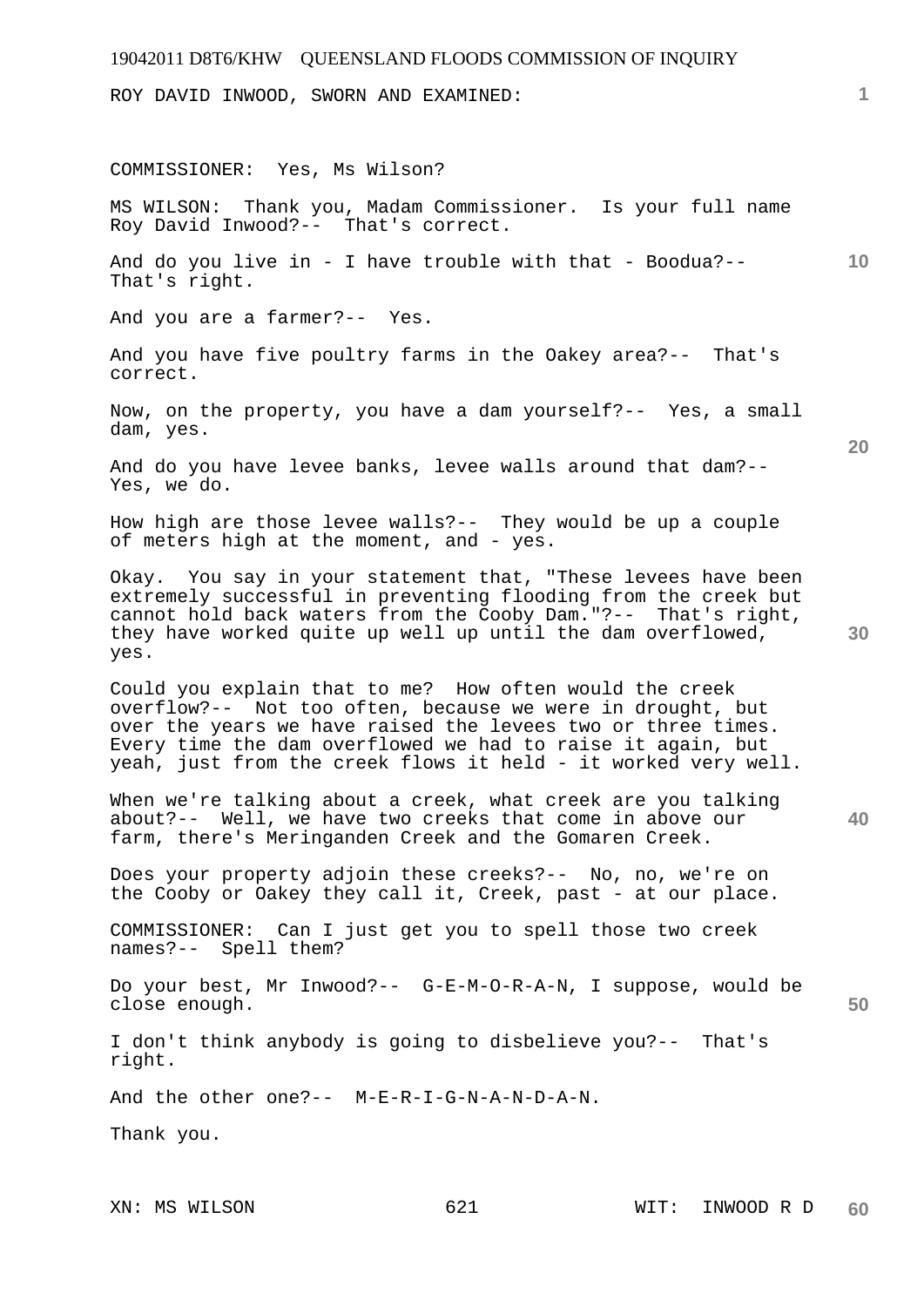19042011 D8T6/KHW QUEENSLAND FLOODS COMMISSION OF INQUIRY **1 10 20 30 40 50**  MS WILSON: Now, Mr Inwood, have you prepared a statement in relation to this Inquiry?-- Yes. Okay. And can I get you to have a look at this statement? COMMISSIONER: That is your statement?-- That is, madam. MS WILSON: I tender that statement. COMMISSIONER: Exhibit 94. ADMITTED AND MARKED "EXHIBIT 94" MS WILSON: And did you on the 21st of March receive correspondance from Toowoomba Regional Council?-- Yes, I did. And can I ask you to have a look at this document, please? On the front page of that is the letter from the Toowoomba Regional Council?-- Yes, looks like the document. Yes, it is. And are there documents attached to that?-- Yes, I'd agree that's - that is the document. Thank you. I tender that document with the Toowoomba Regional Council letter on the front. COMMISSIONER: What else is there besides the letter? What does it consist of exactly? MS WILSON: It's the plans and guidelines attached to that letter. COMMISSIONER: Thank you. That will be Exhibit 95. ADMITTED AND MARKED "EXHIBIT 95" MS WILSON: Did you also make a submission to the Commission of Inquiry?-- I did. Did that submission include a letter that you wrote to Anna Bligh, the Premier of Queensland?-- Yes. And it also included photographs and newspaper articles?-- That's correct. Can I ask you to have a look at the document, please?-- Looks like the document - it is the document. Thank you. I tender that document.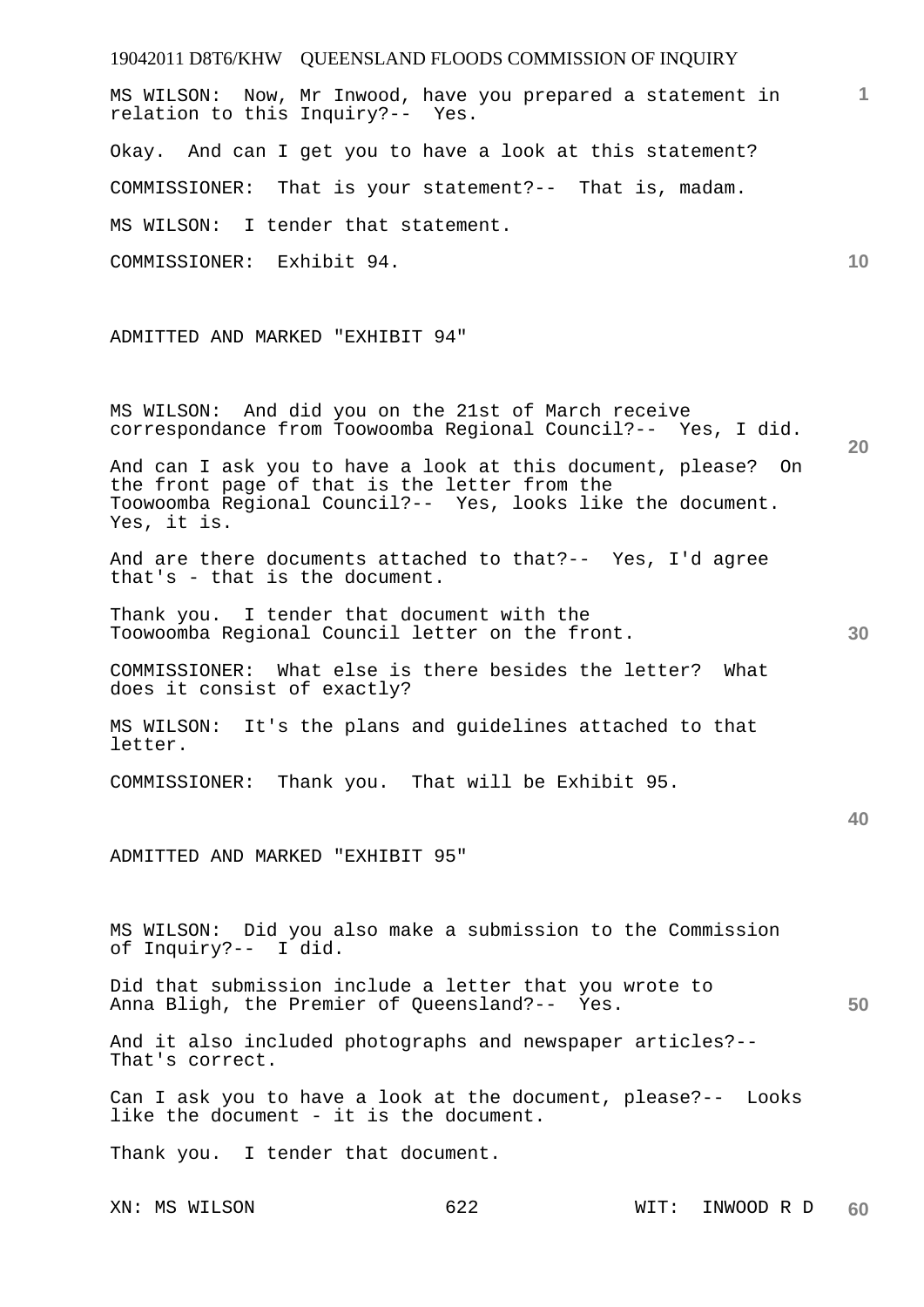COMMISSIONER: Exhibit 96.

ADMITTED AND MARKED "EXHIBIT 96"

MS WILSON: On Monday, the 10th of January you received a phone call from a friend who advised you there was 1.6 metres of water falling over the Cooby Dam Spillway?-- No, that's not correct.

Perhaps if you-----?-- I think it was .4 on the 10th.

1.4?-- Just .4.

Right?-- On Monday morning, I got a call from a friend that said it was .4 of a metre.

And on Monday evening?-- And Monday evening I had another call to say it was now 1.6.

Okay. Now, when you awoke on the 11th of January 2011, was there flooding on your property?-- It had only just started, it was coming in to the house yard about daylight, because I was up early because I was concerned about the dam coming over that height, and, yes, I heard - there was water coming in the yard, but I could see in the distance across to our neighbours' farm, in the vicinity of the Cooby Dam, a wall of water coming about half a metre rolling across about half a kilometre wide, and it reached our farm about 6 or something like that.

Now, you talked before about the levee banks?-- Yes.

And those levee banks were about 1.5 metres?-- Yes.

And they were surrounding your own little dam?-- Yes, in front of the house, to protect the house and all the sheds too. It was quite a long levee bank, about 3 or 400 metres long, and also protect the buildings and silos, et cetera.

And on Tuesday, the 11th of January had the water got up to these levee banks?-- Yes, it certainly did and came over like they weren't there.

It came over the levee banks?-- Yes, just rolled over the top of them.

Can you give some indication of the direction that the water was coming from?-- East, yeah, direct - coming in from the east.

And which direction is Cooby Dam?-- East.

Okay. So, the water was coming from the same direction of

**1**

**10** 

**20** 

**30** 

**40**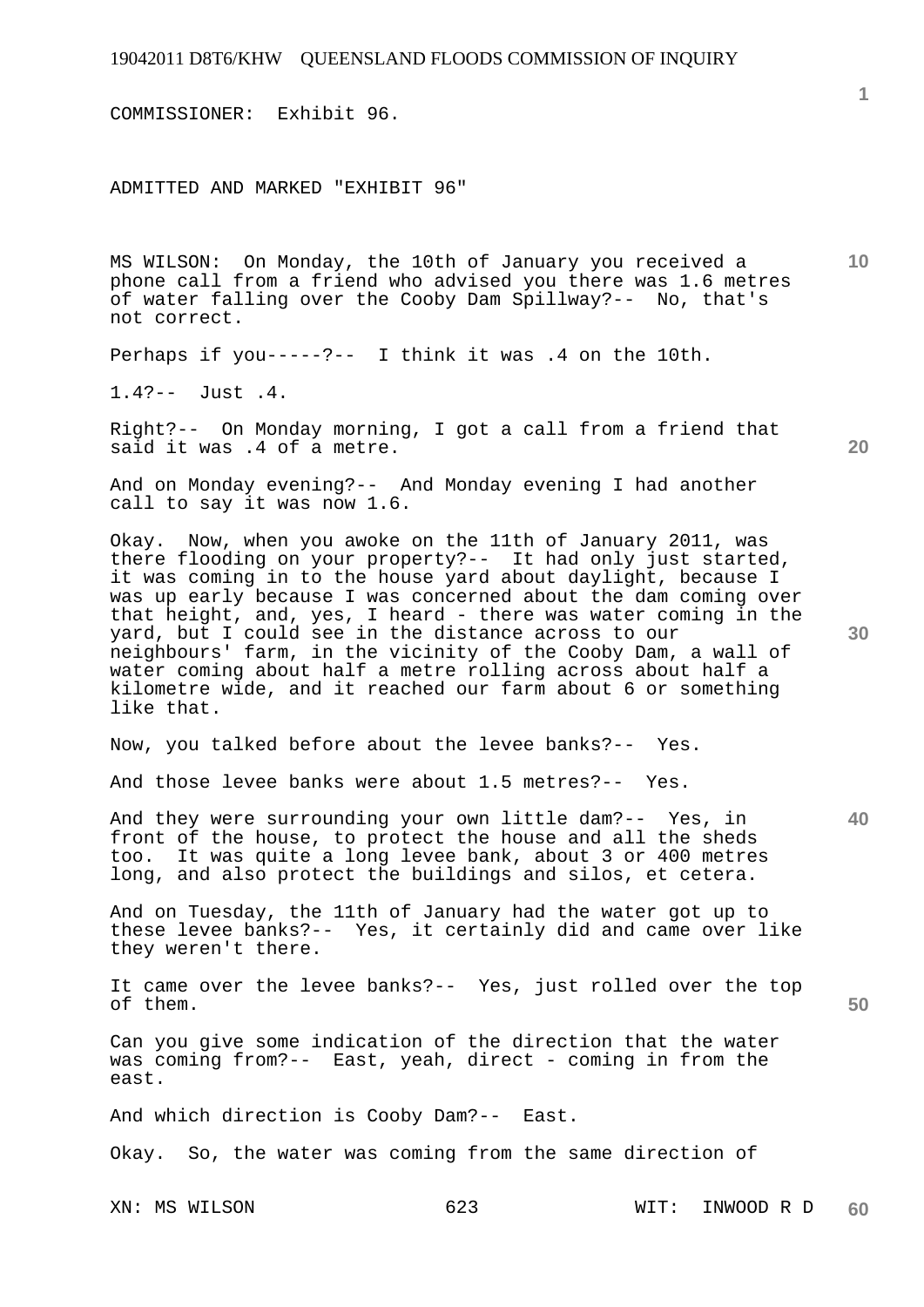Cooby Dam?-- Yes, certainly.

COMMISSIONER: How far away is the dam?-- As the crow flies - I would only be guessing, Commissioner - but about 10, 10 kilometres, I would say.

Thank you.

MS WILSON: Perhaps if we can at this point of time have a look at some photographs that you took? Now, this is a photograph that you took?-- Yes, that is my photos, yes.

And where is that photograph-----?-- That is at our residence and that was the office, we have our computers, equipment, et cetera.

When was this photograph taken?-- Well, probably about 8 to 9 o'clock in the morning on the 11th.

**20**  On the 11th. Okay. Can we have a look at the next photo?-- I have still got the same one on.

There should be another one?-- Oh, yes. Yeah, that's the entrance to the house, entrance to the house, yes.

And how deep would the water be there?-- That would be about .4 of a metre. It didn't quite - because the house is on stumps and it didn't quite go into the main residence, it missed by about an eighth of a inch. We had towels under the doors, but we were so fortunate it just - but the other office was on ground level.

Okay. And did the water rise any more than as depicted in this photograph?-- I think it did, because we were so busy trying to save poultry and everything that we left around that area and we couldn't get to a lot of places on the farm, but it's - certainly didn't go into the main residence so maybe it didn't rise much more than that.

**40**  Again can you tell me when this photograph was taken?-- Oh, I am only guessing again, but I would say around 9-ish, 8, might have been even earlier, because - yeah, about 6 it was - I can see them coming across the paddock, so would have been taken - I'd say around about 8 o'clock.

On the 10th of January?-- 11th.

11th of January. Can we have a look at the next photograph, please?-- That's the same photo, almost - yes, same.

It just takes a little while to come through?-- Oh, yeah. Okay. Right.

Okay. So, when you are talking about the waves of water, is this what you are talking about?-- Well, it came through in you know, sort of just rolled through and it then it just continued on and went through all the sheds and everything like - you know, there was nothing to stop it, and it got that

XN: MS WILSON 624 WIT: INWOOD R D **60** 

**10** 

**1**

**30**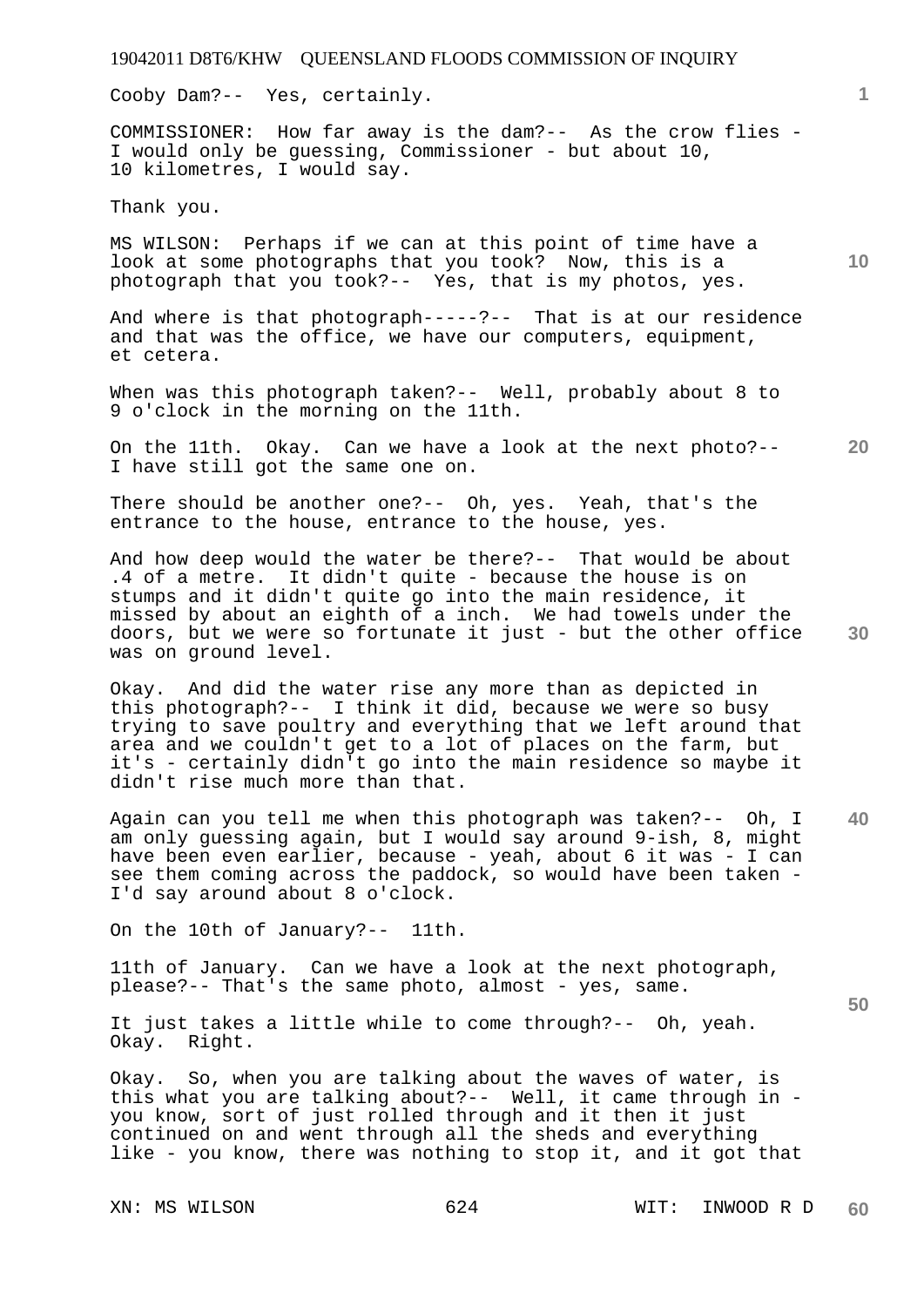high we did - I did manage to get around to get some photos of that, but it got maybe a little bit more high and that was too dangerous to go any further, so I didn't.

What would be the depth of this water that we're seeing here?-- Up - about half a metre I suppose. You couldn't walk in it, it was too dangerous to.

And how wide was the water that you were seeing there? How far did extend it?-- Well, it extended right across the area, from a kilometre and a half, I suppose, and nearly the same on the other side of the creek, there would be at least two kilometres, half a metre water coming through.

And what we're seeing here, is that what there was for two kilometres, that type of-----?-- Yes, yeah, and it would have been lot deeper in the valley. That's up in the high spot where it never goes, and through the valley it would have been over two metres deep, debris is still on the trees and they're hanging right up in the - up - could be three metres high.

And you have lived on this property for all of your life?-- That's correct.

And your family before you, since 1911?-- Yes.

Since you have been there, have you ever seen water like this come through?-- Not - not so high as that. We have had some good ones, but not that high, no.

Is it only the height was different or was it the speed of the water coming through?-- Height and speed. Yeah. I think it might - depends what area you were in, because some of the neighbours on - some of the other areas said that they'd seen it ever higher, so I don't know.

Just in relation to your property and what you have seen?-- Yes, certainly the highest I have ever seen it, yes.

Perhaps we can look at the next photo?-- Right.

Where is that photograph taken?-- That's on our property. We have seven silos and the levee bank is behind there, the metre and a half high levee bank, and it's coming over there, you know, just pouring through there.

So, the levee bank is behind these silos?-- Yes, on the far side, yes.

So, the water has already topped the levee banks?-- Yes.

And then it's coming through the silos?-- Yes.

Okay. Can we just have a look at the next photo, please? Where is this photograph taken from?-- That was taken from the top of one of the silos and that will give you some idea of how wide the water was.

**30** 

**20** 

**40** 

**50** 

**10**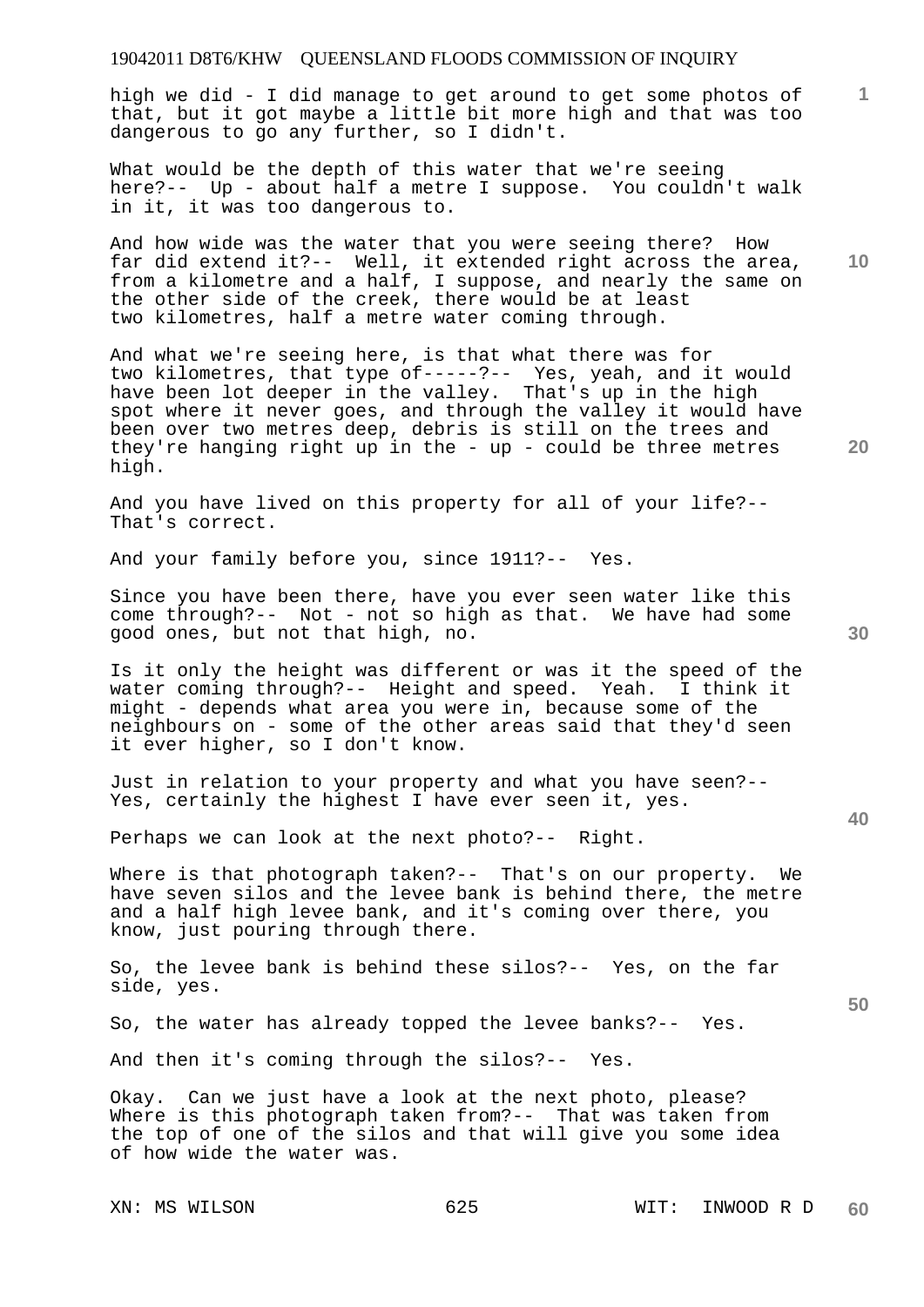Okay. And what can we see? Is that your poultry sheds?-- Yeah, that's our shed, hay shed and one poultry shed, and the creek in the furthest distance, the water - well, the creek wasn't even - it was just all water, you didn't know where the creek was.

And how long did the water remain at this height for?-- I honestly - I can't quite tell you - remember when it started dropping, but it would have been after lunch and it stayed up for quite a long time, we couldn't go anywhere. I'd say about 1 o'clock before we started noticing any difference. Probably six hours.

That was 1 o'clock on the 11th?-- Yes, gradually went down.

When was it there was no water on your property? How long did that take?-- When the water cleared from the sheds, would have been next morning probably, we could get around the sheds, but the rest of the farm stayed under for, you know, quite a few days.

A few days?-- Yes, on a small scale.

Can we have a look at the next photograph, please? Is that again taken from one of the silos?-- Yes, it was taken from the roof.

Okay. And would have a look at the next photo?-- Yes, those - that particular shed's gone completely, and the one behind it and the one not in the picture - there's three sheds there - were destroyed, and-----

So, the sheds that we're seeing behind that silo, were they destroyed?-- No, no, these are looking to the south. These are different sheds altogether, yes.

So, those sheds that we're seeing there remained intact?-- Beg your pardon?

The sheds that we're seeing there remained intact?-- No, they're - that one's completely had it, and the one behind it, we have repaired and the one in the foreground, which you can't quite see, we put it back together, but the one that's beyond repair - the one you are looking at now is beyond repair, which had a lot of stock, poultry in it at the time.

COMMISSIONER: The sheds that were destroyed, was that with poultry in?-- Yes, Madam Commissioner.

MS WILSON: If we can have a look at this last photograph, please?-- Yes. That's the erosion that - that's the start of the erosion where it went over the levee bank, eroded that out. That's huge, that hole, and plus in the - looking towards the west, it went through the cultivation and there's all holes - not quite that big, you know, tere's acres and acres of soil gone.

**10** 

**20** 

**1**

**40** 

**50**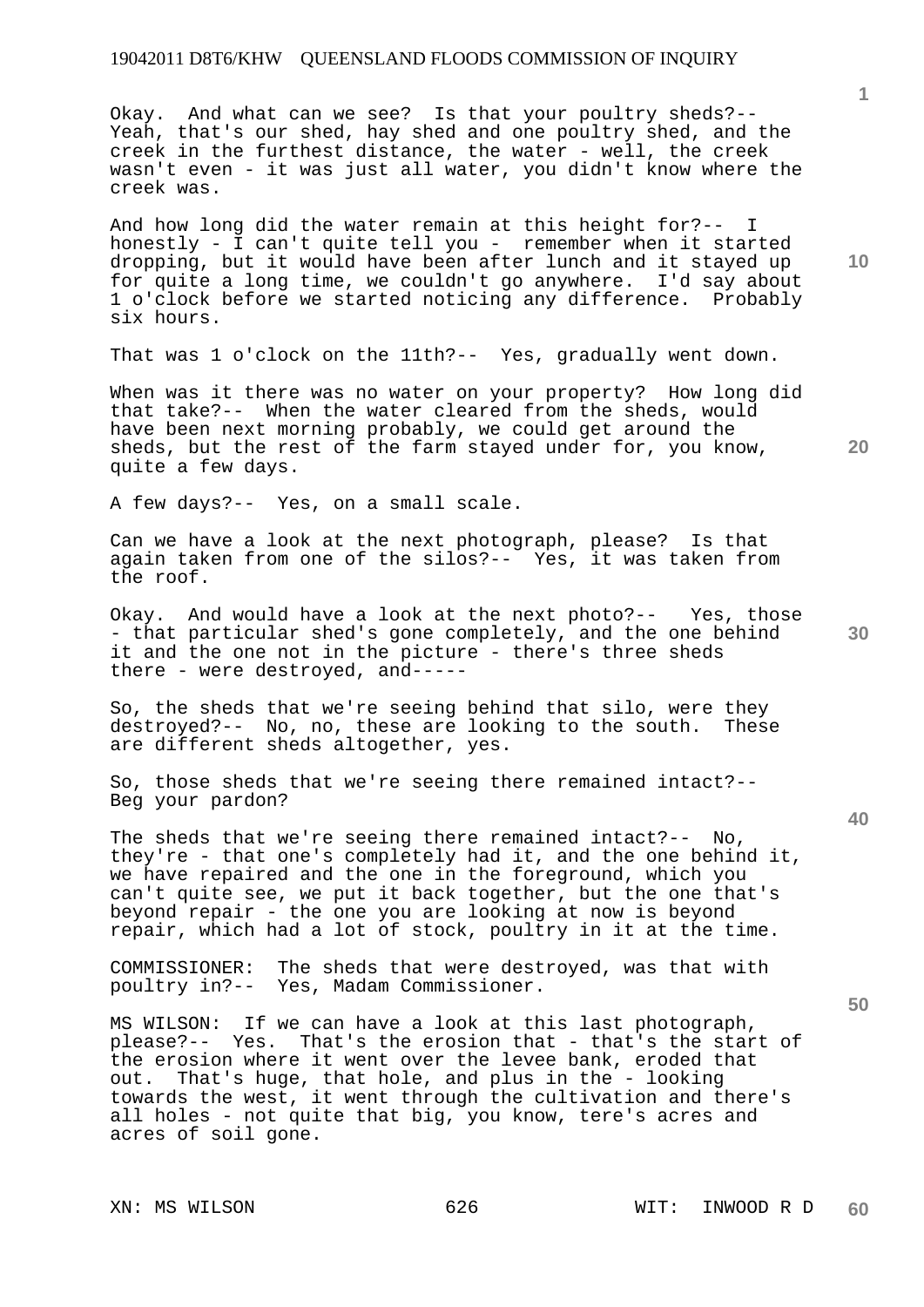So, are you saying that throughout your property, there's these holes that have appeared after the flooding?-- Yes, not quite as bad as that one, that was extreme that one.

And that was one was quite close to your levee bank, was it?-- Yes, right where the levee bank was, yeah, that's what they're standing on, the levee bank. That's gone.

Now, if I can take you to paragraph 9 of your statement? You say that, "Since the amalgamation of councils in 2008, this area has gone from being part of the Rosalie Shire to be part of the Toowoomba City Council. Since this time, I would not know who our disaster coordinator is and I believe communication from council in relation to issues has diminished somewhat in comparison with the days of the Rosalie Shire Council." Can you explain what you mean when you made that statement?-- No, I think I have might exaggerated a little bit there, maybe.

Tell us what you mean?-- No, I think - I don't know where they ever did let us know when there was flooding coming around in Rosalie Shire, it mainly came from the - from the dam itself, from the ranger or the caretaker when we had problems with flooding and that. I think I might have misunderstood that question a bit, mmm.

Okay. So, in terms of the communication that you received before the Rosalie Shire got amalgamated into the Toowoomba Shire Council-----?-- Right.

-----and now when you are part of the Toowoomba Regional Council, is there any difference that you can tell us?-- Well, in letting us know when the dam overflows, yes, we didn't get any information at all, but before that, after the '74 floods, which were one in 100 years they told me - but it happened again in '86 and then the council used to ring the farms up below the dam and pass on messages when the water was coming over the spillway. We always got notified and one farmer told the next farmer.

**40** 

**50** 

**10** 

**20** 

**1**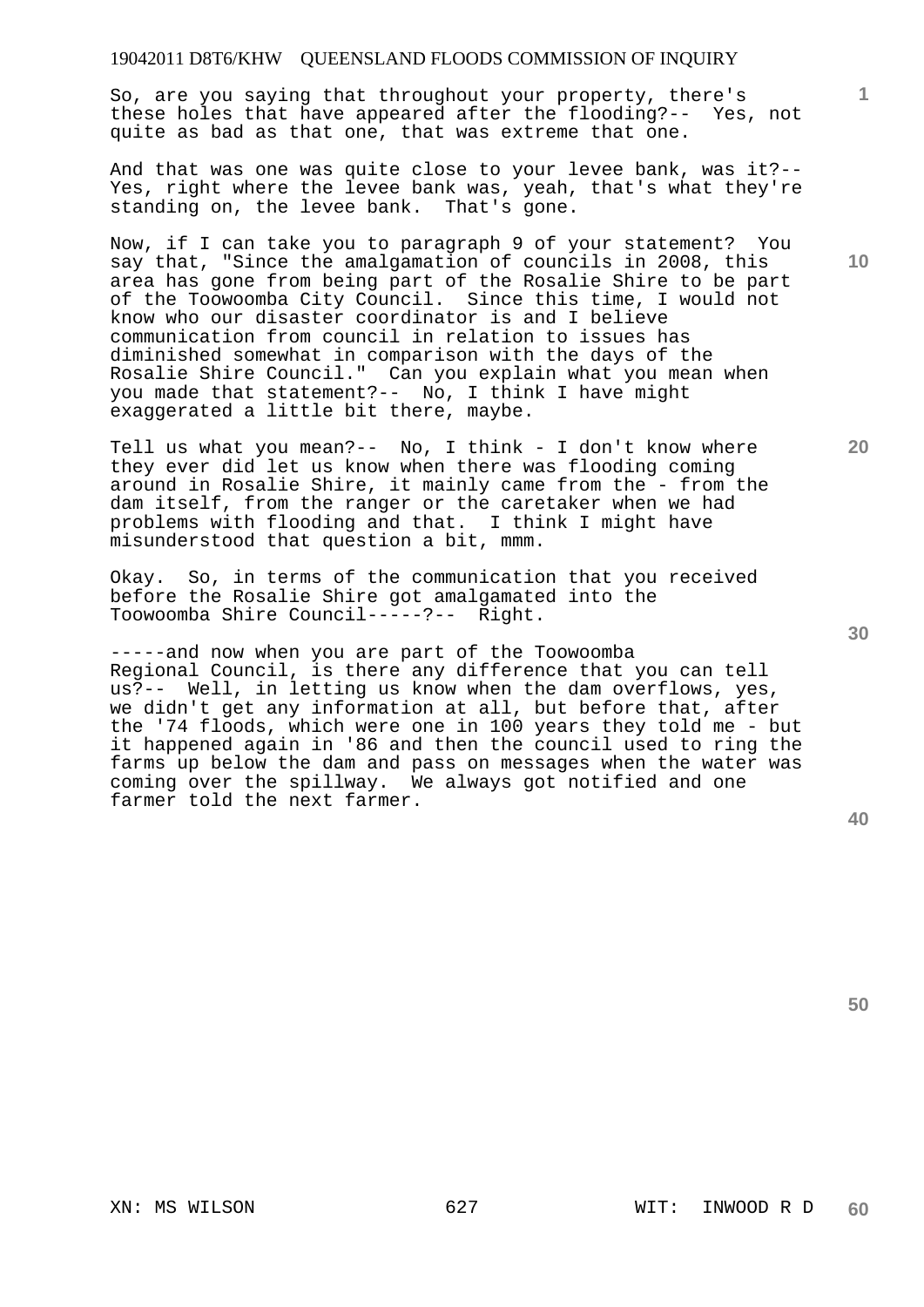# 19042011 D.8 T7/MBL QUEENSLAND FLOODS COMMISSION OF INQUIRY

XN: MS WILSON 628 WIT: INWOOD R D **1 10 20 30 40 50**  I didn't know anything about - that you mentioned before about five kilometres below the dam. I didn't know that was the distance, because we used to get notified and we're about 10 kilometres down. Who would notify you, the ranger?-- The ranger, yes. So he would ring you?-- Yes, or----- Was it an understanding that you should ring others?-- Yes. And who would tell you that, really, like you should be ringing other farmers? Did you just take that on yourself or were you told that?-- Oh, we just took that on ourselves, yeah. Did anyone from the Toowoomba Regional Council or the dam ring you?-- This particular time? Yes?-- No. You say in paragraph 18 that you believe, "This area needs a local community group established with an appointed coordinator to assist the community in times of disasters where an appointed leader could take charge, keeping the community informed as to what is going on"?-- I think it would be nice, yes, it would be a help. This has never occurred previously though, has it?-- No, no. But is that something that you think will assist considering what occurred in January this year?-- I think it would help a lot of the farmers in Oakey and, you know, everybody, yeah. Thank you, Mr Inwood. I have no further questions for you. COMMISSIONER: Can I just ask you, are you contemplating a voluntary group or?-- Not at this stage. Well, there has been a quite a few people that are interested in what's happened and have been around so, yeah, I think it will happen, yes. But a voluntary group not a sort of council appointed group?-- I haven't got to that stage, I wouldn't be sure. I'm getting a bit old, you know. It doesn't sound like much of an excuse, Mr Inwood?-- No, it doesn't. Mr MacSporran? MR MacSPORRAN: I have nothing, thank you, Commissioner. COMMISSIONER: Ms McLeod. MS McLEOD: No, Commissioner. COMMISSIONER: Mr Gibson.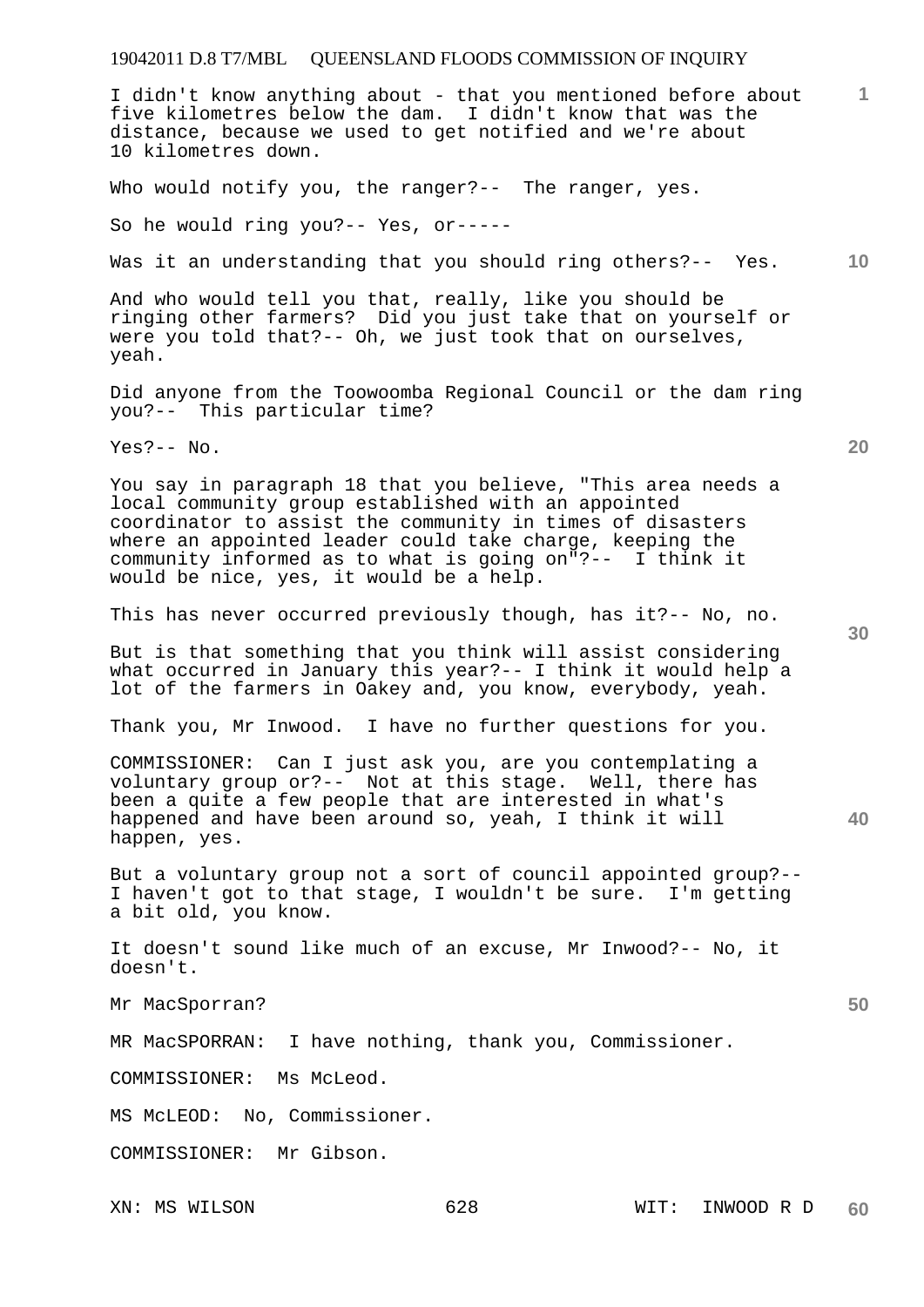MR GIBSON: Thank you, your Honour. Just a couple of questions, Mr Inwood. In respect of the last couple of matters where you referred to the amalgamation of the council and you say that, "The area has gone from being part of the Rosalie Shire to part of the Toowoomba City Council", perhaps the regional council, it is the case, isn't it, that the Cooby Dam has always been controlled and operated by the Toowoomba City Council both before the amalgamation and afterwards? Is that your understanding?-- Yes.

And what was the name of the ranger who was previously there and would make contact with farmers?-- I'd have to go back to my notes, but in 1990 I think I had a letter to say telephone numbers and I don't know whether the ranger's name was on it or not but I haven't got them here with me today. I couldn't help you.

Before the amalgamation happened in about 2008, a few years ago now, can you recall approximately when it was that you had the last contact from the ranger at the Cooby Creek Dam?-- I think it all stopped after about the '86 floods and then it you know, we went into drought after that and the dam never really flowed over again, only once after that, 1990, and there was no correspondence after the '86 flood I don't think.

Was the arrangement that you're recalling one whereby the ranger contacted you personally or contacted some other farmers who set up a network and passed the word down the line as it were?-- Yes, there were two other farmers above me they'd always ring first and maybe sometimes they'd ring me and if they couldn't get them, whoever was available. Sometimes you're not in the house when they ring so, yeah.

Now, you mentioned two creeks, and although I didn't have this with me when you spelt them, Meringanden Creek, which is spelt M-E-R-I-N-G-A-N-D-E-N, and Gomaren Creek, G-O-M-A-R-E-N, where is your property in relation to those creeks? Are you upstream of those creeks or down below?-- No, we're below, we're below where they come in, about five kilometres.

Would you look at copy - might Mr Inwood be provided, your Honour, with a copy of Mr Collins' Oakey report, Exhibit 76?

COMMISSIONER: Yes.

MR GIBSON: I am providing a copy which is-----

COMMISSIONER: All right. Where is Exhibit 76? We have a hard copy of it I assume.

MR GIBSON: It was tendered this morning.

COMMISSIONER: We may be able to get it up on the screen, I'm not sure.

**20** 

**10** 

**1**

**40**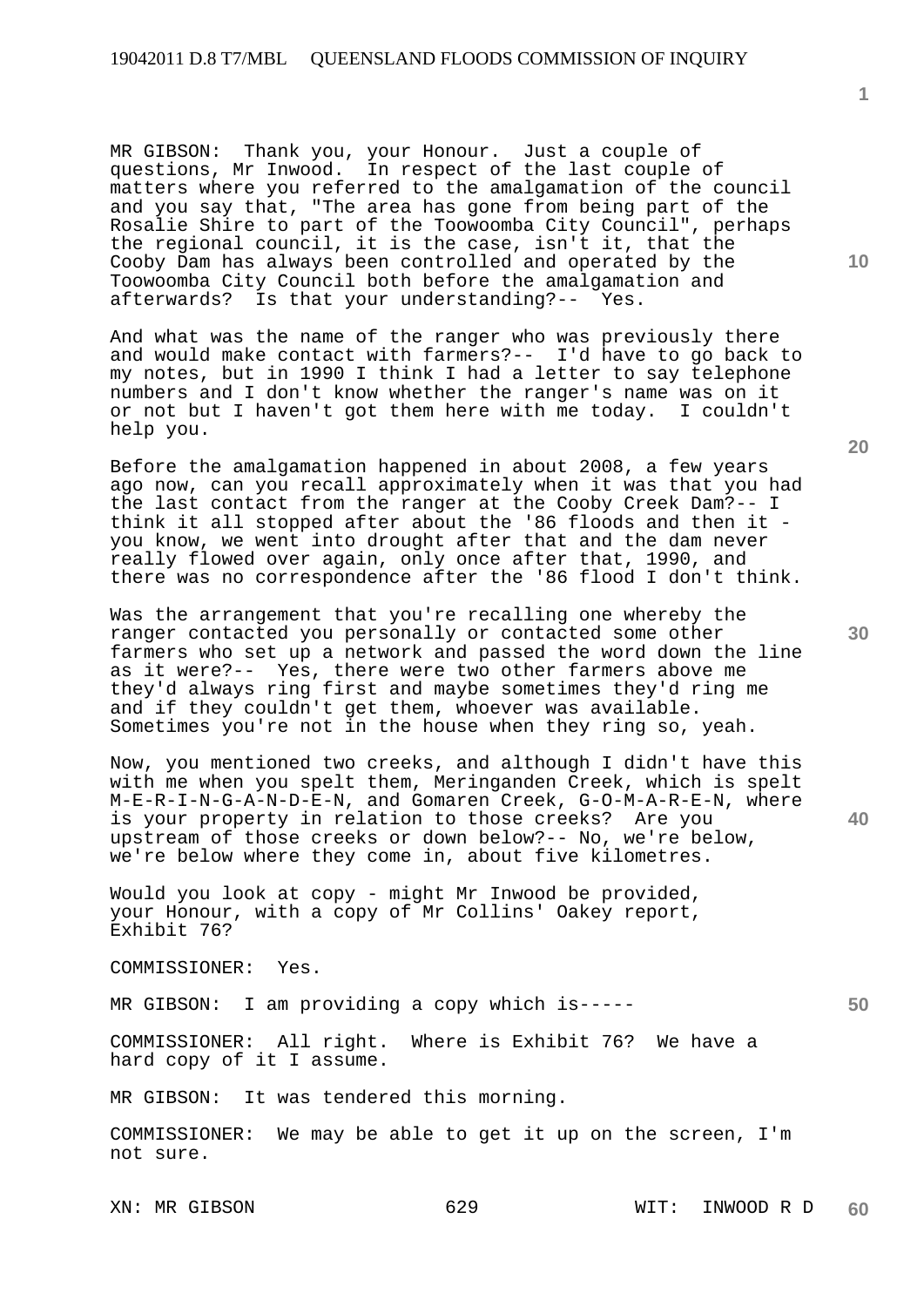## 19042011 D.8 T7/MBL QUEENSLAND FLOODS COMMISSION OF INQUIRY

MR GIBSON: Madam Commissioner, do you have a copy of that exhibit?

COMMISSIONER: I can probably turn it up in my-----

MR GIBSON: I do have an available copy that I can provide if that is convenient?

COMMISSIONER: No, I have one here that I will share with Mr O'Sullivan.

MR GIBSON: Mr Inwood, would you turn that up to the page that's after 4-1 and it opens up as an aerial photograph, a satellite image. Can you fold it out. It doesn't fold - no, just turn the next page. That's it, thank you. Can you just locate the Cooby Creek Dam which is on the right-hand side of this image. I think you are going to be given a bigger one that will be easier to see?-- A colour one, yep, that might help.

Can you see the Cooby Creek Dam, about halfway down top to bottom on and on the right-hand side?-- Yes, yes, I can, quite clearly.

Thank you. Now, you take your time but can you also see the Meringanden Creek?-- Yes, yes.

And you see the Gomaren Creek?-- Yes.

And they are both tributaries of the Oakey Creek some distance downstream of the dam?-- That's correct.

Looking at that, are you able to assist us with the approximate location of your property, perhaps-----?-- Yes. Where you see the Kingsthorpe-Haden Road sign and the Oakey Creek sign, there's a - there's a bend in the creek, a real sharp bend.

**40**  All right?-- You see the Oakey Creek and you see Kingsthorpe Road, Haden Road and you can see the nasty bend in the creek, the real U.

Right?-- That is our property.

Are you about halfway between the dam and Oakey?-- Yes, that's correct.

**50**  And it may be of assistance, Madam Commissioner, if the exhibit could be marked with perhaps a highlighter or a maker.

COMMISSIONER: All right, if somebody has a marker.

MR GIBSON: I'll volunteer the use of one.

COMMISSIONER: Thank you. Could somebody retrieve the marker from Mr Gibson?

**20** 

**10**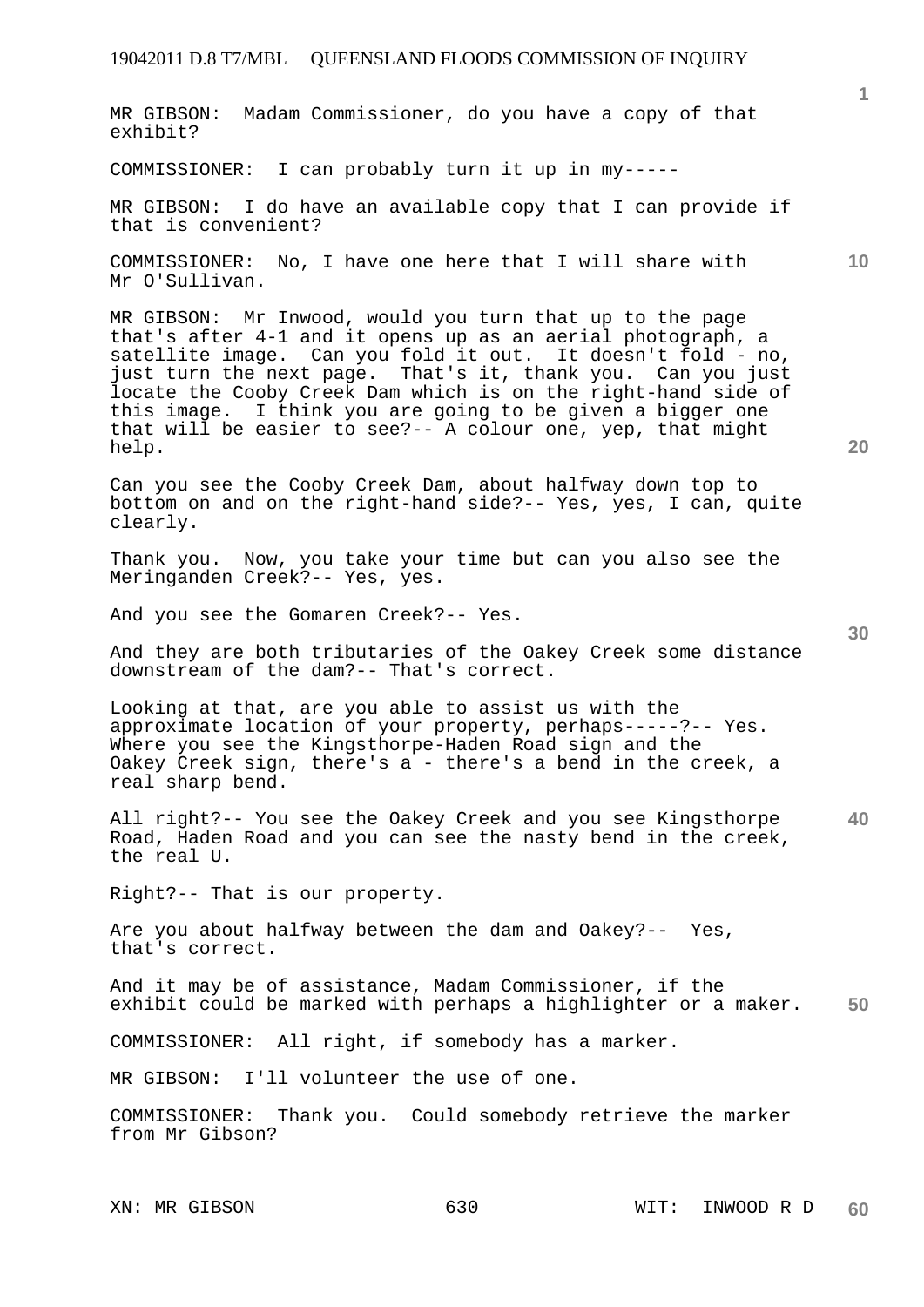#### 19042011 D.8 T7/MBL QUEENSLAND FLOODS COMMISSION OF INQUIRY

MR GIBSON: Just take care and on the document you are about to be handed, would you put a small circle, perhaps, around the location of your property, Mr Inwood?-- Actually, I made a square.

All right.

COMMISSIONER: Now, I might just get that shown to the three Commissioners. Thanks. Thanks, Mr Gibson.

MR GIBSON: Might we see that?

COMMISSIONER: I'm sorry, yes. Show Mr Gibson, please, and any other counsel anxious to see it.

MR GIBSON: Thank you. Mr Inwood, it appears from this satellite image that each of those two creeks is uncontrolled. In other words, there are no - certainly no dams. Is it also the case, as you understand it, that there are no structures such as weirs across those creeks?-- Yes, I do.

Now, when you said that your property is about halfway along Oakey Creek, between the dam and Oakey itself, approximately how far in terms of kilometres would you put your property downstream of the dam?-- I wouldn't be any more than 10 kilometres I wouldn't think.

You'd be no more than 10 kilometres?-- Oh, yeah.

Is that what you said? I may not have-----?-- Yeah, I think so. I'm guessing, of course, but as the crow flies, I'd say 10, yep.

Thank you. Now, the letter that you wrote to the Premier referred to debris in a tunnel or a sluice - S-L-U-I-C-E tunnel. Do you recall that?-- Yes, I do, yes.

In your statement you mention at paragraph 11 that there's a tunnel constructed to assist in the release of water if needed. Do you recall that?-- Yes.

After writing the letter to the Premier, do you recall receiving the letter from Mr Flanagan, the Director of Water Services of the Toowoomba Regional Council dated the 21st of March?-- That's right, yes, I do.

That's attached to your letter?-- Yes.

Did you note that Mr Flanagan commented that there is no sluice tunnel at that dam?-- Yes, I did.

And you noted that he also said, by way of explanation, that there is an access tunnel which contains a 600 millimetre diameter pipe which delivers water from the intake tower in the dam to the pump station?-- Yes, I do.

You understood that. And that the - he further said that the access tunnel provides maintenance access only?-- Yes.

**10** 

**1**

**40** 

**50**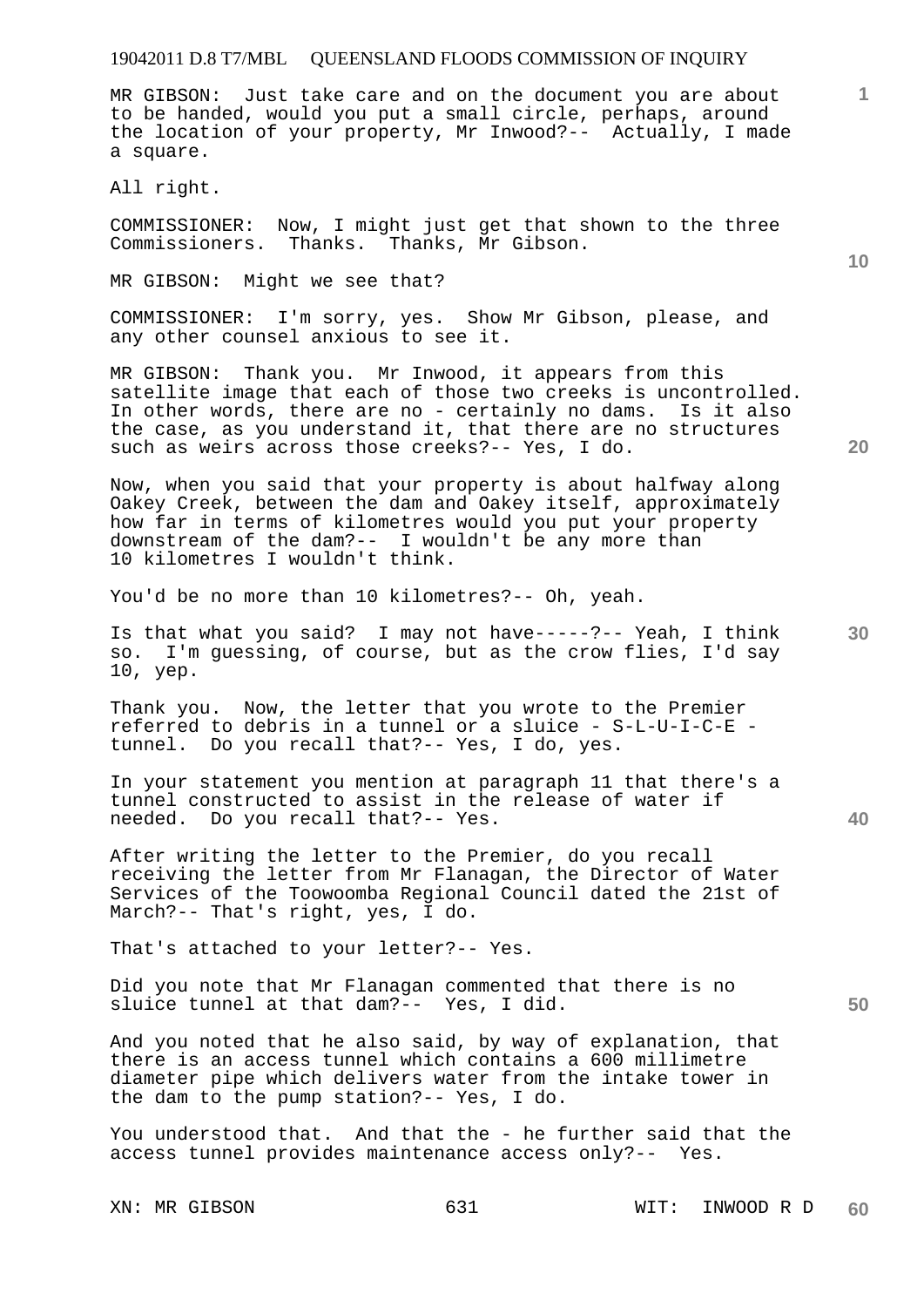Now, have you also taken the opportunity to look at some of the documents that have been posted on this Commission's website?-- No, I haven't. Only what the council sent me.

Have you then seen, other than by reference to the website, a report of a Dr Jordan from a company called SKM in relation to this flood event which includes reference to the dam?-- No, I haven't.

Thank you. Have you seen a statement of a Mr Alan Kleinschmidt, the Acting Director of Water Services of Toowoomba Regional Council, which has been posted on the Commission's website and may have been otherwise made available to you?-- No, no.

Thank you. You also note in paragraph 14 of your statement that further floods, you say, were caused by the dam overflow in 1981, 1984 and 1988. In front of you on the screen is paragraph 14 of your statement and although it is difficult to read just at the moment, shortly that block will disappear and the sentence to which I am referring is the third sentence in the paragraph?-- I just can't see - it's still blocked out the last-----

Well, I will read it to you?-- Yes.

"Further floods caused by the dam overflow occurred in 1981, 1984 and 1988"?-- Yes.

So it's been your belief that this dam has caused flooding on each of those occasions and, one might add, 2011?-- Yes. Can I explain?

Yes?-- Prior to the dam overflowing, my information on the Meringanden Creek from the landholder on the creek said that the Meringanden Creek was highest they'd ever seen it in his history and he'd been there for years. And also, I got word the Gomaren Creek also was the highest they'd ever seen it. That wasn't causing us any problems on our farm. The creek was handling it. Yes, it was coming over the banks but it was not doing any damage to our farms or to our sheds. But on the morning when the dam started - was .4 of a metre over, yes, we noticed an increase in all the water coming through our farm but it still wasn't - we could manage it. But when it got to the afternoon and when it went to 1.6, that's when we had the big trouble.

All right?-- So in my opinion, the water coming through the two creeks never caused us any trouble. We can handle those quite well. It is when the dam overflows is when it adds - it might be only 28 per cent but that 28 per cent makes a lot of difference. And if I may say so, floodgates would be very handy, even though they say they couldn't control it, the creeks will still come in, but the Meringanden Creek is up and down so quickly after that water they could hold the water back until that creek went through and then they could release some into Cooby Dam.

XN: MR GIBSON 632 WIT: INWOOD R D **60** 

**30** 

**20** 

**1**

**10** 

**40**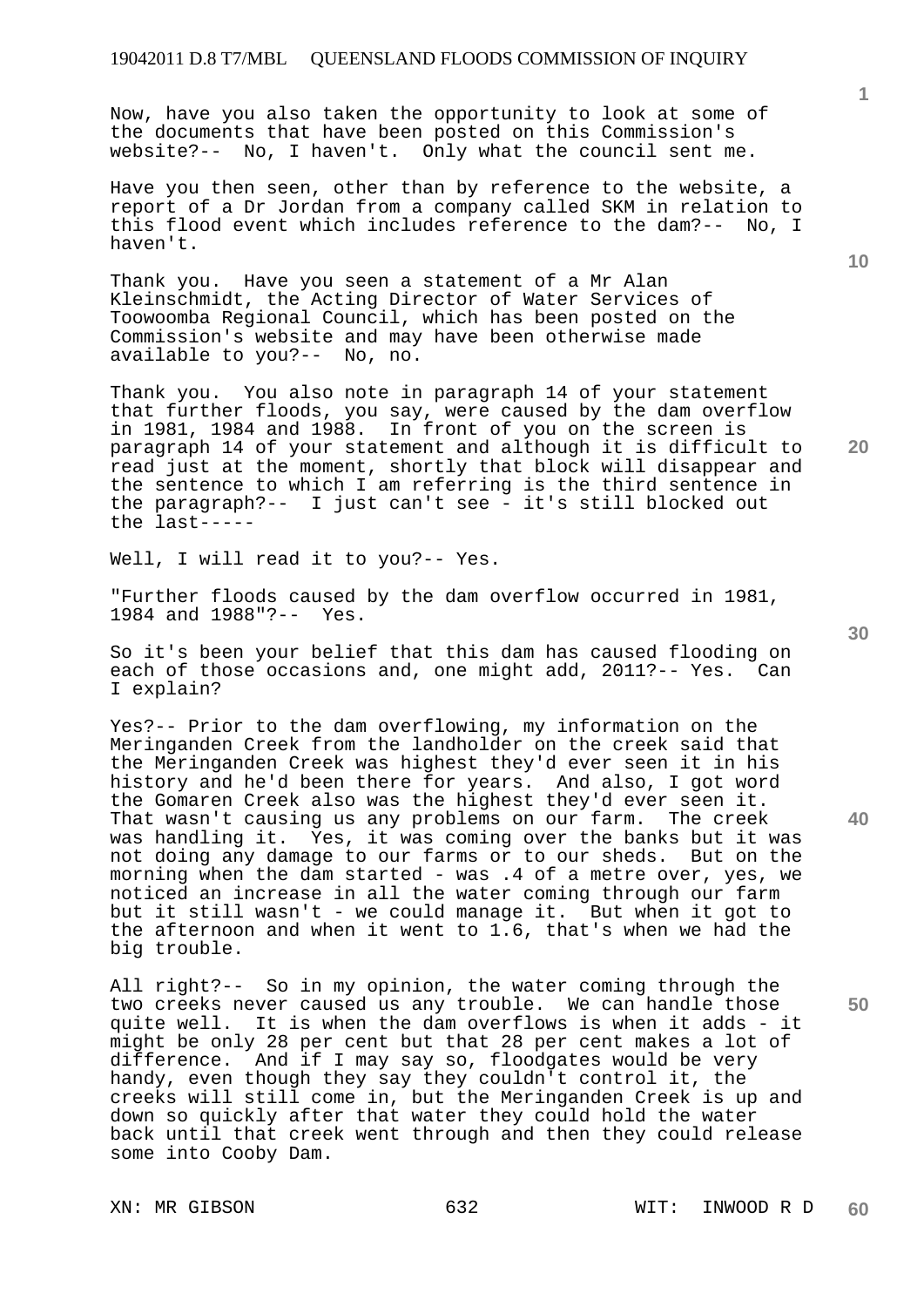## 19042011 D.8 T7/MBL QUEENSLAND FLOODS COMMISSION OF INQUIRY

You say that by way of explanation for your belief that the Cooby Creek Dam has been the cause of flooding, including flooding on your property in 2011?-- Oh, yes, yes.

You would be willing, no doubt, to defer to the evidence and the opinions of hydrologists and those engineers who are perhaps more familiar with dam construction and operation than yourself in that regard?-- Well, they've been saying the same thing ever since I've been writing these letters. You know, like we had the Snowy Mountain engineers back up in the after the '74 and they said the similar thing. So I don't know if they're going to change their mind and I-----

What did they - I'm sorry, go on?-- I just believe if they're going to update the Cooby Dam and widen the spillway and raise it, why not put gates there? Or else, as you can all see, the amount of water that came through that valley over the last 30 years would more than fill another dam up which is another site in the area which is just above our farm.

All right. Yes, I have nothing further, thank you, Commission.

COMMISSIONER: Ms Wilson, any re-examination?

MS WILSON: No re-examination, Madam Commissioner. May the witness be excused?

COMMISSIONER: Thanks, Mr Inwood, you're excused.

WITNESS EXCUSED

MS WILSON: Your Honour, concerning the time, would this be a convenient time to adjourn and perhaps we could start at 2 o'clock?

COMMISSIONER: Yes, we could do that. Does that suit everybody else? All right. We'll adjourn until 2 p.m.

THE COMMISSION ADJOURNED AT 12.48 P.M. TILL 2.00 P.M.

**50** 

**10** 

**1**

**20**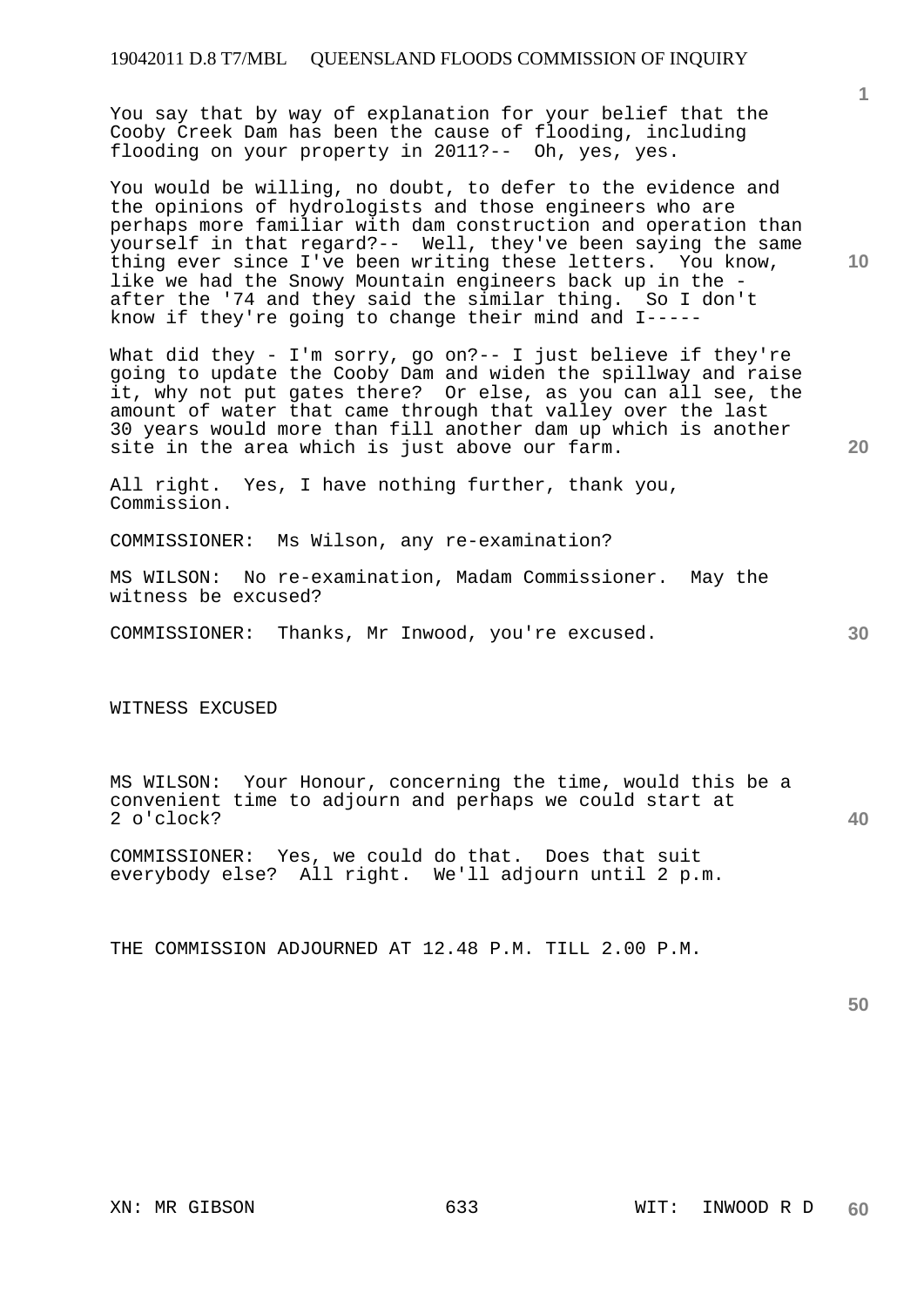THE COMMISSION RESUMED AT 2.10 P.M.

MR BURNS: May it please the Commission, I appear for

COMMISSIONER: Thank you, Mr Burns. You have leave to appear.

Yes, Mr Callaghan?

Senior Constable Wheeler.

MR CALLAGHAN: Mr Burns' appearance might indicate the subject matter will now turn to the circumstances surrounding the death of Donna and Jordan Rice.

At the outset, I will tender a recording of a triple 0 call and a transcript which accompanies that recording.

COMMISSIONER: All right. The two together will be Exhibit 97.

ADMITTED AND MARKED "EXHIBIT 97"

**30**  COMMISSIONER: I am going to make an order prohibiting publication of the audio recording of the calls. That is, I think, hardly to be called a suppression order, although I did hear some preemptive reporting on the ABC this morning to that effect, because the content of the call may be published, it's simply that the audio is not to be played, except within and for the purposes of these proceedings.

MR CALLAGHAN: I ask that they be played.

COMMISSIONER: Sorry?

MR CALLAGHAN: I ask that they be played.

COMMISSIONER: All right. You don't want to tender both tapes at once?

MR CALLAGHAN: I can tender the second now as well.

COMMISSIONER: It might be more convenient, because I propose to make the same order. So that's the audio of the call and the transcript?

MR CALLAGHAN: Yes, Commissioner.

ADMITTED AND MARKED "EXHIBIT 98"

**10** 

**1**

**20**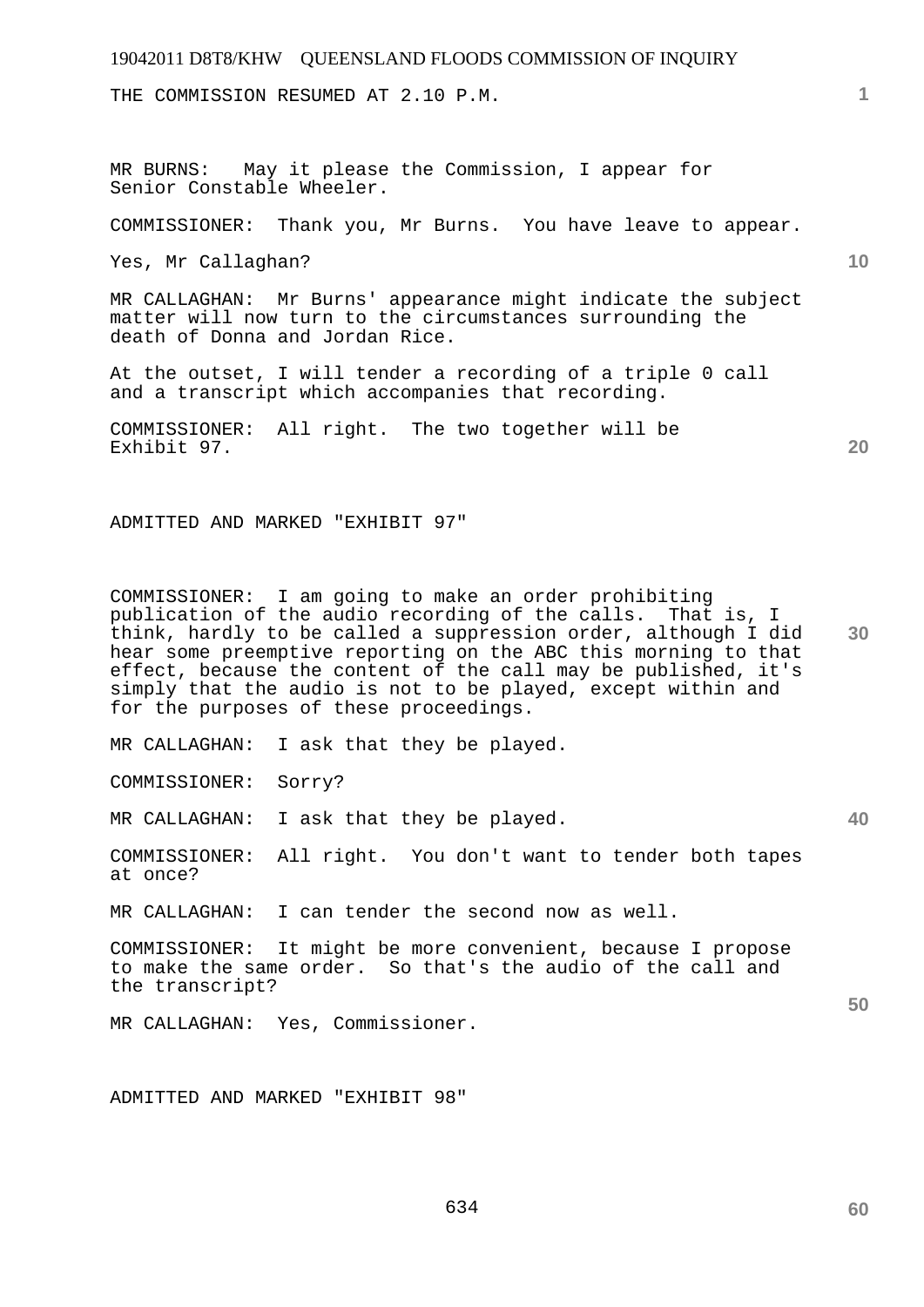COMMISSIONER: Again, I order the audio of the call not be published except within and for the purposes of the proceedings. The transcript of the call is a different matter.

MR CALLAGHAN: Thank you.

COMMISSIONER: Do you want those played?

MR CALLAGHAN: Yes.

COMMISSIONER: Both, or just the one?

MR CALLAGHAN: They should perhaps both be played now.

COMMISSIONER: Thank you.

EXHIBIT 97 PLAYED

EXHIBIT 98 PLAYED

COMMISSIONER: Yes, Mr Callaghan?

MR CALLAGHAN: I call Robin Coleman.

ROBIN OSWALD COLEMAN, SWORN AND EXAMINED:

**40**  MR CALLAGHAN: Could you tell the Commission your full name, rank and station, please?-- My full name is Robin, R-O-B-I-N, Oswald, O-S-W-A-L-D, Coleman, C-O-L-E-M-A-N. I'm a sergeant of police, attached to the Toowoomba District Communications Centre, Regional Office, Toowoomba. My registration number is 400-2769.

Mr Coleman, you were interviewed on the 17th of January 2011, the subject of the interview being the operation of the Communications Centre at Toowoomba on the 10th of January 2011. You are aware of that?-- That's correct.

I tender a copy of that interview.

COMMISSIONER: Exhibit 99.

ADMITTED AND MARKED "EXHIBIT 99"

**20** 

**30** 

**50** 

**10**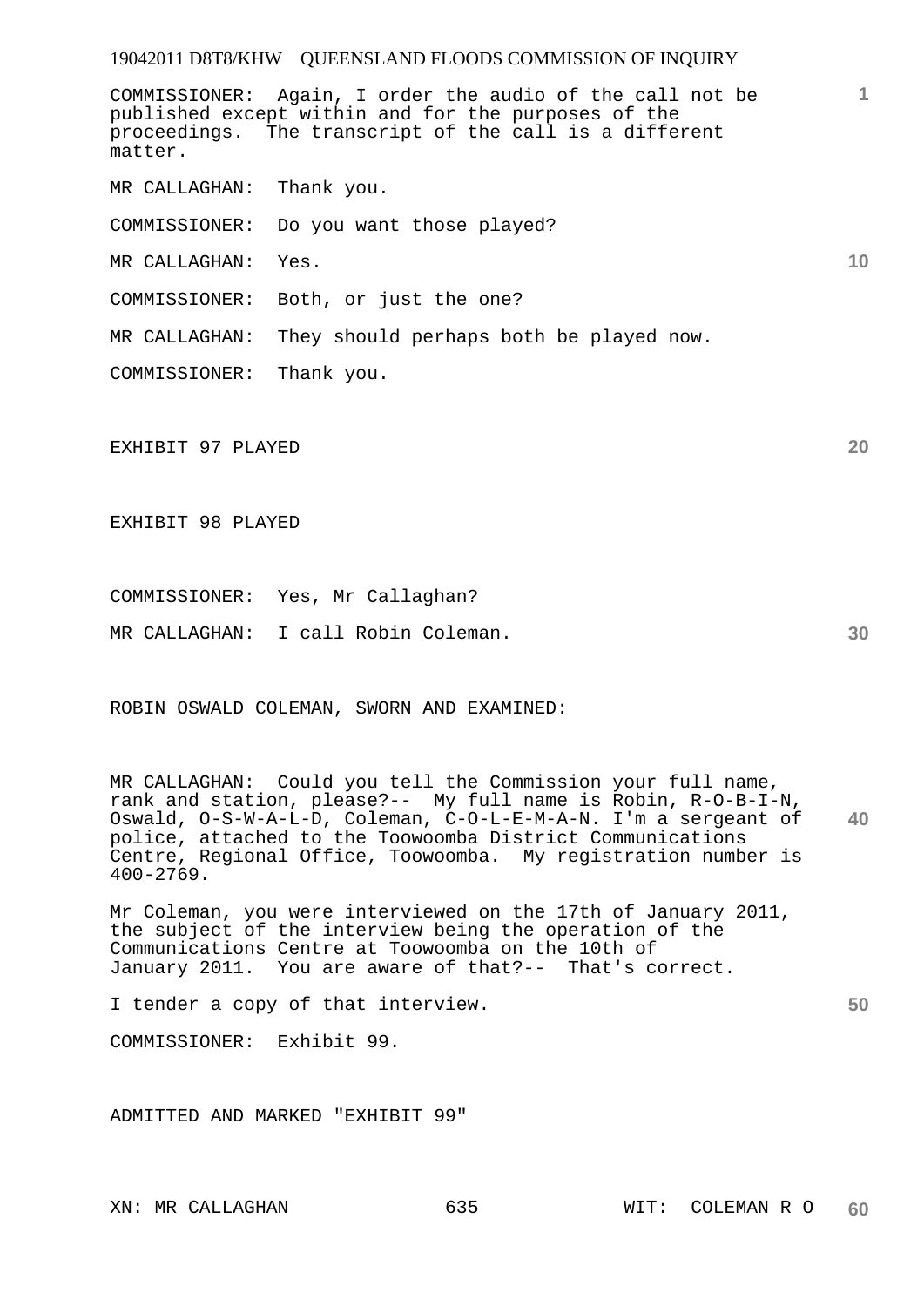MR CALLAGHAN: It's the case that you were what's known as the CommCo officer, is that right, on that day?-- That's correct, my position is known as the Communications Room Supervisor, which is also known as the definition CommCo

That is to say, you were the main officer who has the authority to prioritise tasks that came in to the centre on that day?-- That's correct, I do that until a senior officer takes over in an incident command or major incident and I'm the directives for the district officer at the Toowoomba District Office in regards to any incidents that occur or any calls for service.

And it occurs to me we are calling witnesses in a slightly different order from the one we fully intended, so we haven't actually had explained to us yet what the Toowoomba District Communications Centre entails. Can you just give us a brief overview of the centre and the sorts of calls that come into it?-- Yeah, the centre is situated on the second floor at the district office in Neil Street, it's an area of about half the size of this. It has a - what they call a CommCo desk, work desk. Off to the left you will have two desks that - where communication room operators sit. In front of you, you have got another two that sit at a desk that attend to duties, and to the right you have also got two desks. So, there's six positions there, plus the CommCo, then behind that, you have an MRI room, which is a small room that - where one person can sit. In regards to calls of service or - we use triple 0 lines and normal lines and we have divert lines. Divert lines are lines that come in from outlying stations where police officers are not there to answer the calls and they divert through to Toowoomba Communications Centre situated on each work station is the ICL, which is the triple 0 line that comes up when the triple 0 call comes through. You also have the radio channels which are linked into the Toowoomba police vehicles in the local CBD and also the local town area, and you also have district channels which relate to the police cars from Oakey right through to Laidley and out to Crows Nest and down to Cambooya. We take a number of calls in regards to client service. If there's a tasking to be put on the system, we put it on what they call the Information Management System, which is known as IMS. IMS is what you would call a tasking job list and it's then looked at and prioritised, and we look at the number of jobs that are on, we prioritise those jobs in looking at them to see who jobs need urgent attention or which jobs will require prioritising in regards to getting police officers there either with a code 1, code 2 or a code 3.

All right. The actual officer in charge is Ms Cooling; is that correct?-- That's correct, Senior Sergeant Cooling has an office which is situated in the coms area.

But the person occupying that position, I appreciate it might be different according to - I withdraw that. You work in shifts; that's correct?-- The shifts at the Toowoomba District Communications is a 6 A to 2 P, 2 P to 10 P, and 10 P to 6 A, and those shifts are mainly for the police officers.

XN: MR CALLAGHAN 636 WIT: COLEMAN R O **60** 

**10** 

**20** 

**30** 

**40**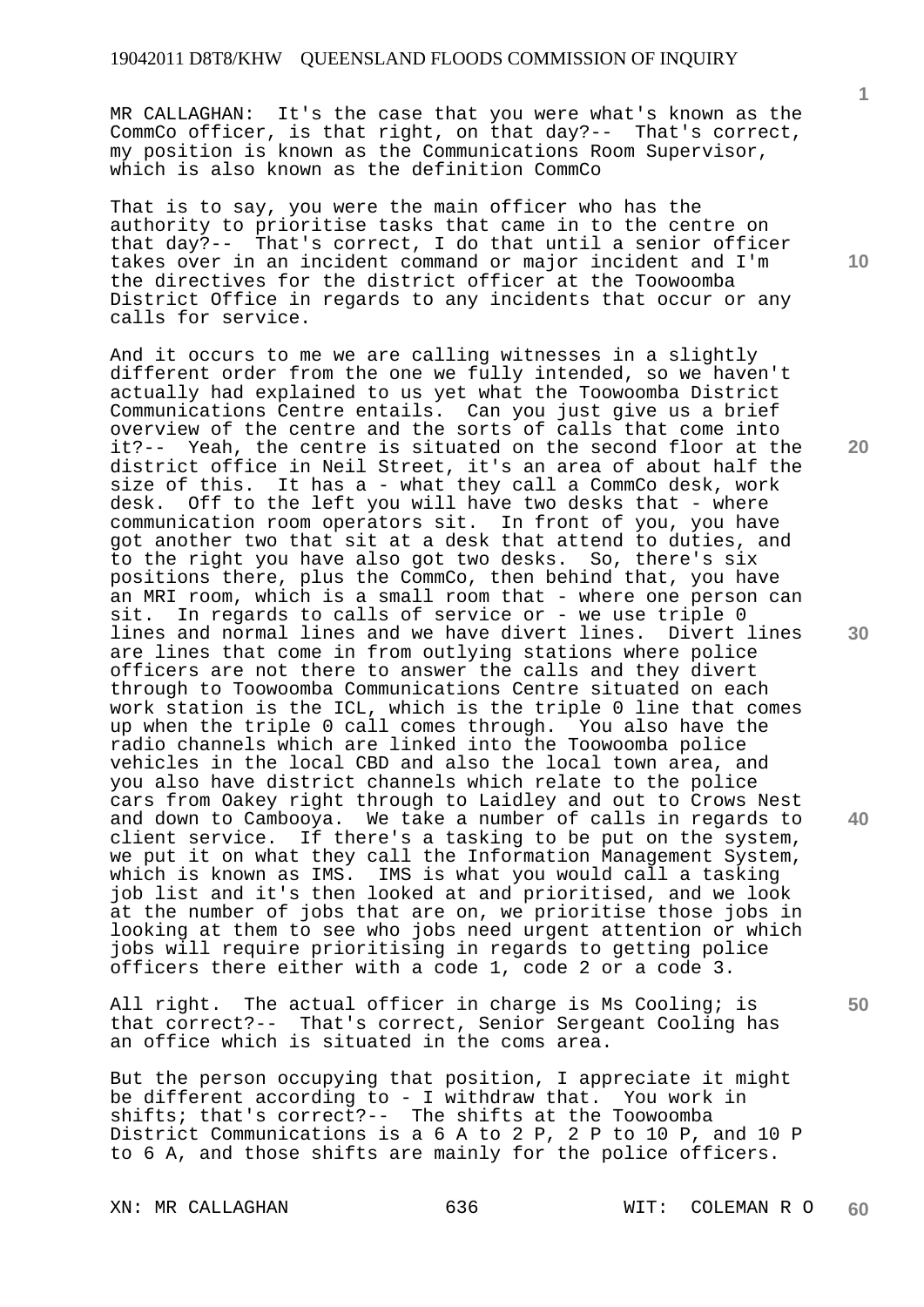But you as the sergeant in that section would be on a rotation with other people?-- That's correct.

It just so happened that you were the one who was on on the afternoon of the 10th of January; is that correct?-- That's correct.

Now, the triple 0 calls that come in to the centre, as I understand it there are something like five lines which are dedicated to triple 0 calls; is that correct?-- That's correct.

But then there are another six lines which are described as response lines; is that correct?-- Yes. We have a number of response lines that - I think there are six, yes.

And the room itself operates as something of a switchboard, is that the case inasmuch as it's not just triple 0 calls that come in, but ordinary calls which were made to a listed police number that might be found in a phone book?-- That's correct.

If there are more than five triple 0 calls coming in at one time, they then spill over, as it were, to the response lines; is that correct?-- That's correct.

And then if all of the response lines are full as well, then the calls will then be - the triple 0 calls, I am talking about, or perhaps any call, will be diverted to Ipswich; is that correct?-- Yes, the overload will either go to Ipswich Coms. Ipswich Coms, if they cannot answer them, will then go the Brisbane Coms.

If it goes to Ipswich or Brisbane, what happens to the message then?-- Well, it will be taken by those persons down there and recorded and sent back to us or contact us by phone or by e-mail or fax through the job to us.

**40**  All right. If it's sent back to you by phone, of course there's the risk that it's going to be - they are going to run into the same difficulties which sent the call to Ipswich in the first place; is that correct?-- That's correct.

So, is there a system in place for picking up faxes or e-mails in that sort of situation?-- Yes, you have a person, if possible, who monitors that and nominate them to be the person that will receive those e-mails or those faxes and check the fax machine.

**50**  Did that happen on the 10th of January?-- I believe it did, yes.

Well, if it did, were you the one who made it happen?-- I would have made a decision, yes, I would have said to someone, "Please cover the faxes and check any e-mails that are coming in to CommCo.

I appreciate, sergeant, it was a time of absolute chaos and so

XN: MR CALLAGHAN 637 WIT: COLEMAN R O **60** 

**30** 

**20** 

**10**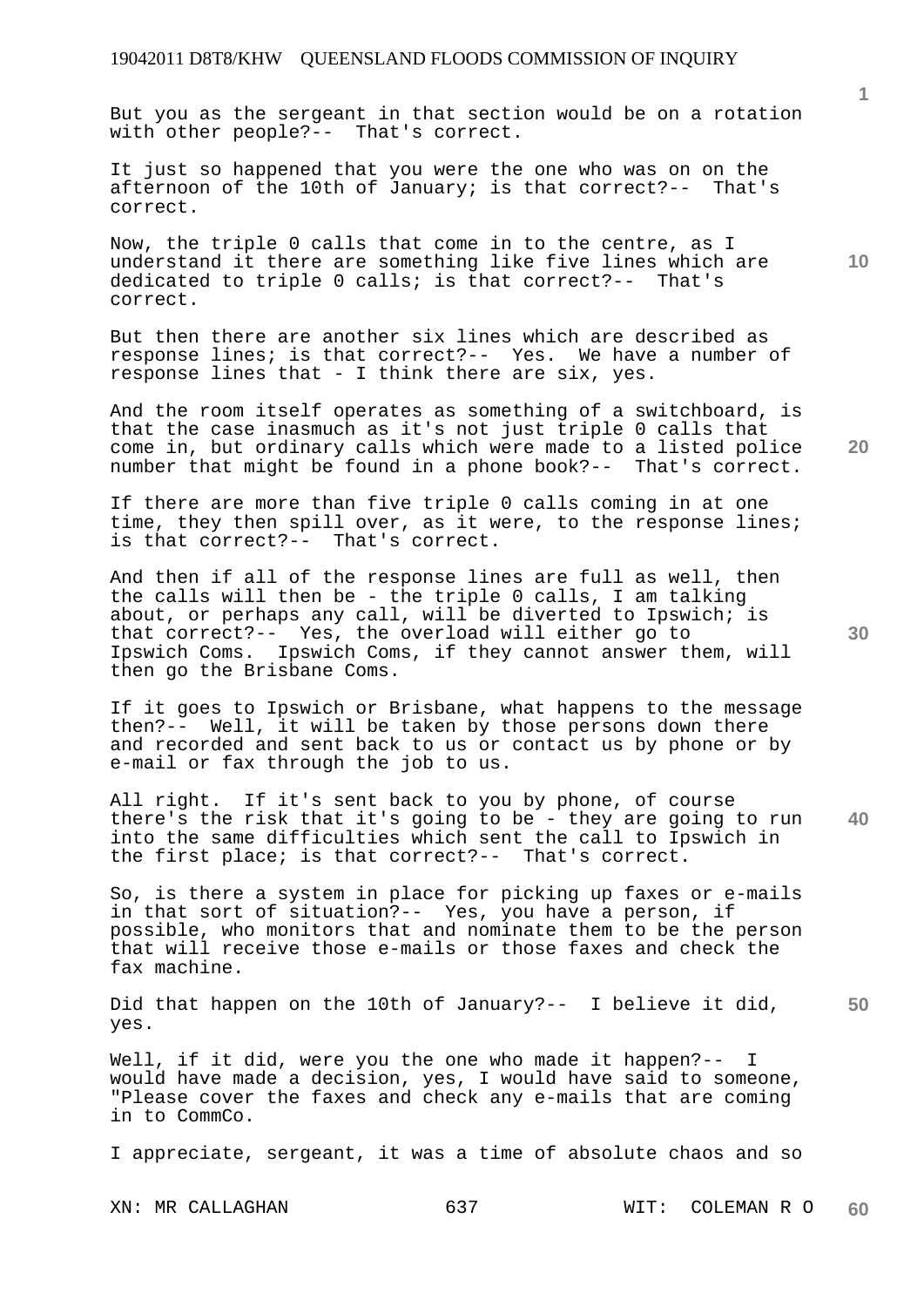you may not have a specific recollection of absolutely everything that you did in the course of the afternoon?-- It was - that is very true, what you're saying.

Yea, and I'm not interested in criticising you for anything that was or wasn't done, but it's important that we know, in fact, what did happen so that we can make recommendations for the future, and on that basis I am asking you do you know whether you actually nominated someone to collect faxes or e-mails, or are you just thinking that that was something which must have been done in the hurly-burly?-- At the time that I - this incident occurred, I can't recall exactly what's done, it's only afterwards when I have read data that was produced and given to me that I recall that there may be a couple of persons that were allocated those jobs.

Yes. Okay. To make things clear, there were other senior officers present. I think Inspector McDonald happened to be there; is that correct?-- Yeah, acting Inspector Jim McDonald was my liaison with the District Disaster Group.

So, what I'm getting at is to the extent that someone might have given a direction to someone else to cope with an emerging situation, he might have done something?-- He may have, I cannot recollect.

Yes. Okay. All right. Well, getting back to what happens when a triple 0 call comes in, you mentioned the IMS. What does that actually stand for?-- Information Management System.

What is it?-- It is a computer system that you have your computer in front of you, the IMS system is set up to take all the details of the person whose rung the call in, how it's received by triple 0, normal phone call, by radio. You put the details in as to who the informant is, the incident address where the matter is occurring, it may be different to the triple 0 line, the person that rings, so you make sure that that incident address is correct, and then in the precis of the IMS you put in the details of what has occurred and then that's saved.

When you say it may be different from the person who rings, that information comes up automatically or at least some of that information comes up automatically, doesn't it, the number?-- If it comes in on a triple 0, if comes up besides you on an ICL screen beside the computer.

Okay. So, there's two screens in front of every operator, are there?-- You have got your computer, your personal computer that you are linked - linked on to.

Yes?-- Then beside it you will have a screen, which is the ICL screen, and that ICL screen is also a switch on the bottom that you switch to City Safe or you switch it back to triple 0 ICL.

All right. When you say, "Switch to City Safe", is that to

XN: MR CALLAGHAN 638 WIT: COLEMAN R O **60** 

**10** 

**1**

**20** 

**50**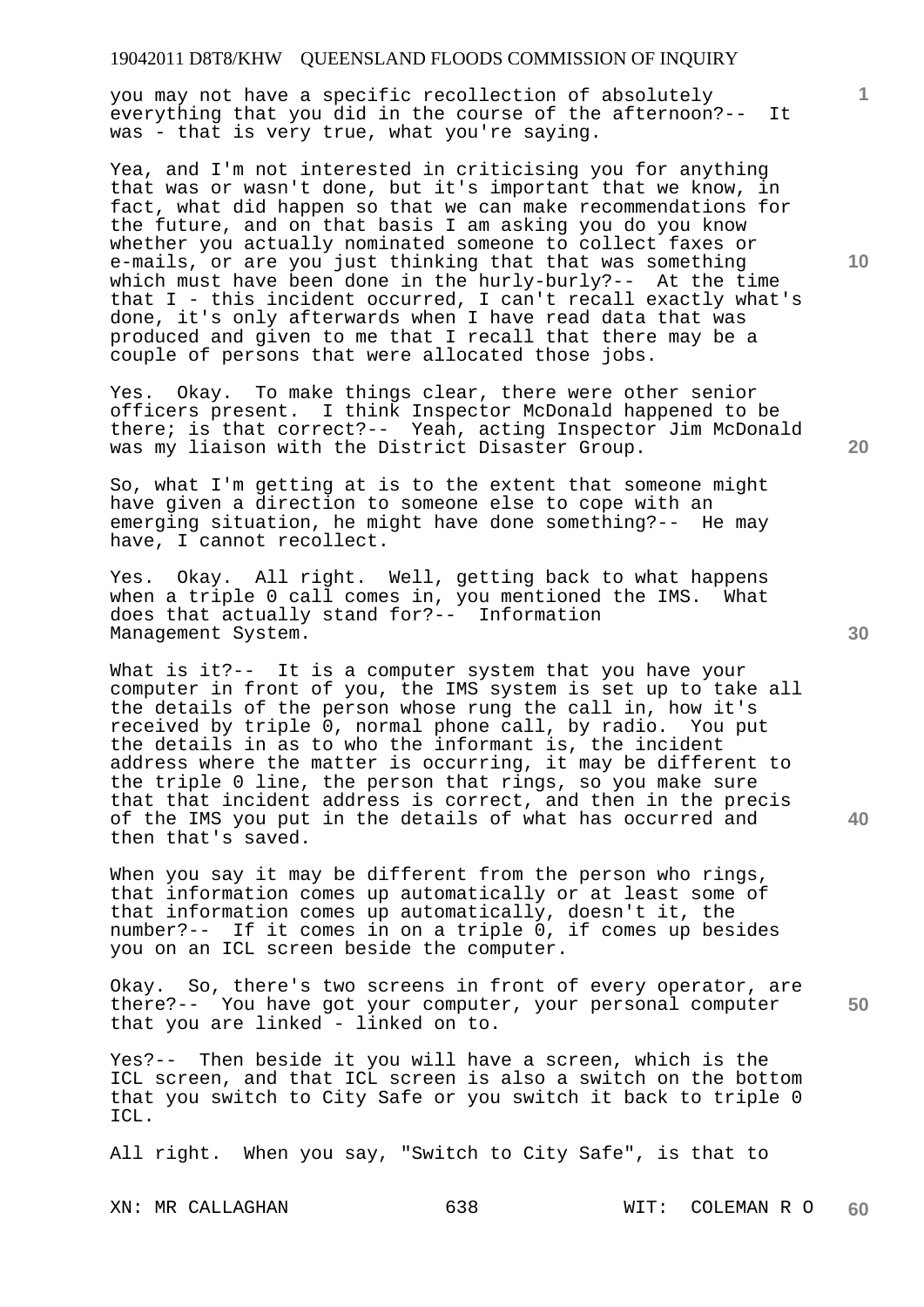the camera?-- That's the City Safe, which is run by the Toowoomba Regional City Council.

All right. Well, can we turn, then, to the manner in which calls are prioritised? Assuming that an operator is sitting there taking the calls, what do they actually do and how is it determined whether one call is more urgent than another if more than one comes in at a time?-- If there's an urgent call and it indicates that there's persons likely to be injured, I think they get my attention or the CommCo's attention by yelling out or putting their hand up saying, "We have an urgent situation.", and then I would be given that information and then I would prioritise it as a matter of whether police go code 1 or 2 to that job.

It's as simple as them putting their hand up or physically attracting your attention somehow?-- That's correct.

If they don't do that, then I take it it just goes on to the screen?-- Goes on to the IMS system and it's logged into a given a number and it logs - it stays there until I can get a look at it to see what jobs are available and what crews are available to send to.

All right. Who does that? Is that what you do? Do you review every entry that goes on the screen, or does the individual operator have to come back and do that? I am asking about the calls where they don't grab your attention, where you don't prioritise it, what happens to the rest?-- The job sits on the system. If I'm not busy, I will be looking at the job and working out, "Yes, we will get a car crew to as soon as we can." If I feel that that job is urgent, I will detail a car off another job that's low priority and send it to the job.

All right. But what I'm getting at is that comes down to you?-- Me, yes.

**40**  Ultimately it's your responsibility?-- CommCo in liaison with what other staff I have there, if staff said, "Look, we have a car crew spare, can we send it to that job?"

Yes. Okay. But I guess what I'm getting at is what is the system to ensure that one never falls through the cracks, that if one's not actioned immediately, how is it that someone comes back to it, to-----?-- That's my responsibility as CommCo. I look at them.

**50**  Thank you. All right. But, in any event, there's a discretion or a judgment call, I should say, by the person who actually answers the phone in the first place-----?-- That's correct.

-----as to whether they wave their arm or call out for you?-- That's correct.

All right. And, again, just from a general proposition, having those calls going to switch and/or Brisbane or on that

**10** 

**1**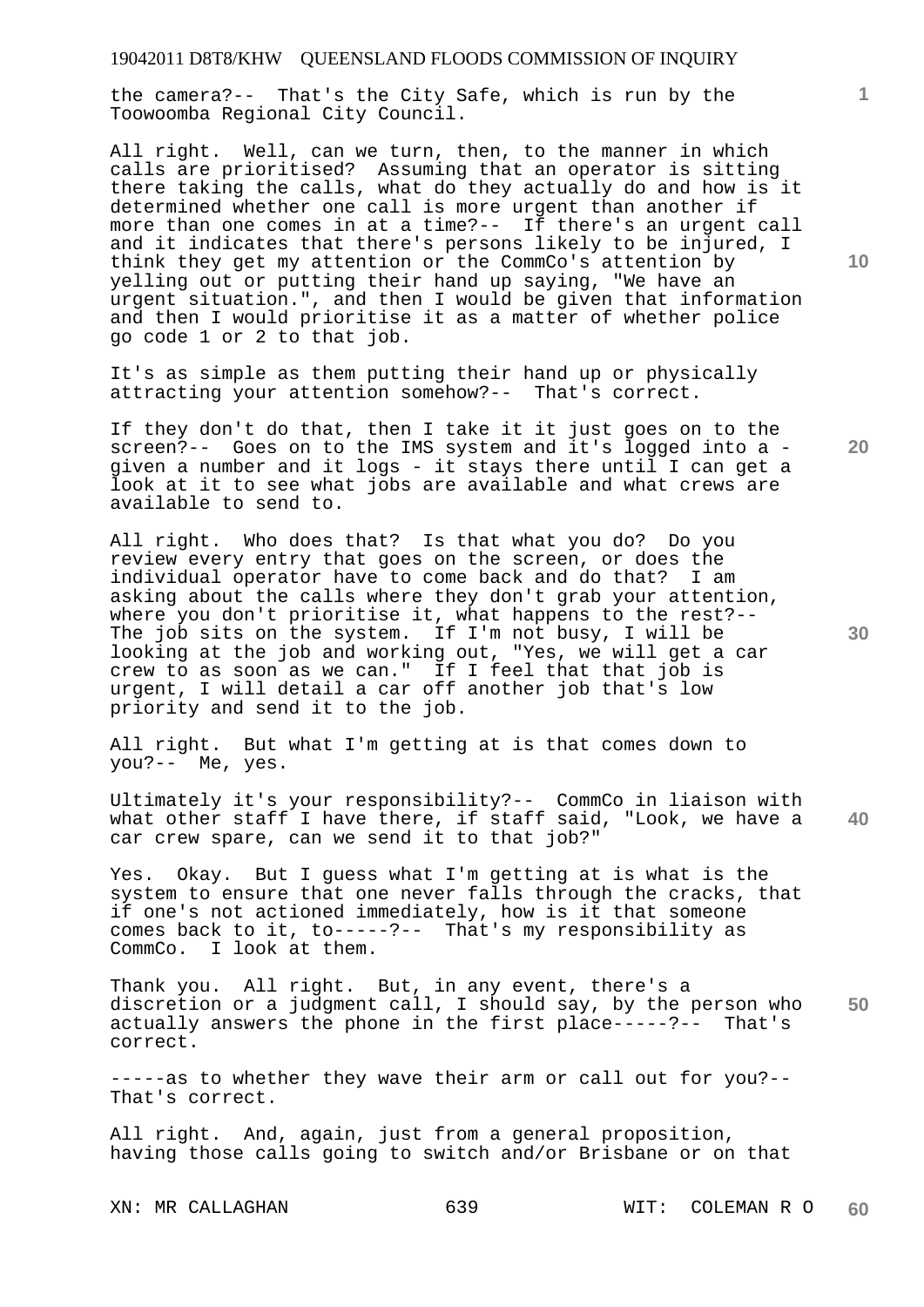topic, would you agree that there are obvious advantages to a call of this nature being taken by someone with local knowledge?-- Yes.

Which brings us to Mr Wheeler. He's someone that you described in your interview as having very good local knowledge?-- That's correct.

And you have relied on his local knowledge in the past?-- Yes.

And on the 10th of January, you were both working that afternoon?-- That's correct.

You were, in fact, rostered to commence work at 2 p.m. but got there a bit early?-- That's right.

Is that quite a common thing for you to get there a bit early for the purposes of the handover?-- That's correct, you would normally come in probably half an hour early to get a handover or if you're late, well, then, you wait till you get the handover, but it's normally half an hour, 15 minutes early to get that handover from the previous CommCo and talk about what jobs are on the system.

Am I right that on the 10th of January you got there about 1.40, 1.45 p.m.?-- About 1.40, 1.45, yep.

1.40. At that stage, was it already the case that there were numerous calls coming in to the triple 0 lines?-- That's correct.

And there were numerous calls, but at that point, not exceptional?-- No, not exceptional at that point.

But within, I think you have said, 15 or 20 minutes after that you had more than you could handle?-- That's correct.

All right. Can I ask you about the concept of Police Link? What is that?-- Police Link is the new system that's been placed into our system in Brisbane where people can ring a number for minor matters and report that direct to them. Police Link then put it on to a system where it's called go BOODL and BOODL is checked by a nominated person within the room to ensure that any jobs that come there are looked at and placed on the IMS system.

What was the relevance of Police Link this afternoon? I understand at some stage that part of the switchboard capability was switched over to Police Link; is that correct?-- I have no idea of that, I'm sorry.

You don't know what I'm talking about? Okay. Getting back, I suppose, to what we were talking about with the discretion involved in prioritising triple 0 calls, what is the priority policing model?-- Priority policing model is a - you look at the job itself, the facts that you have put into the job and if there's a likelihood of injury or self-harm or any person

**10** 

**1**

**20** 

**40**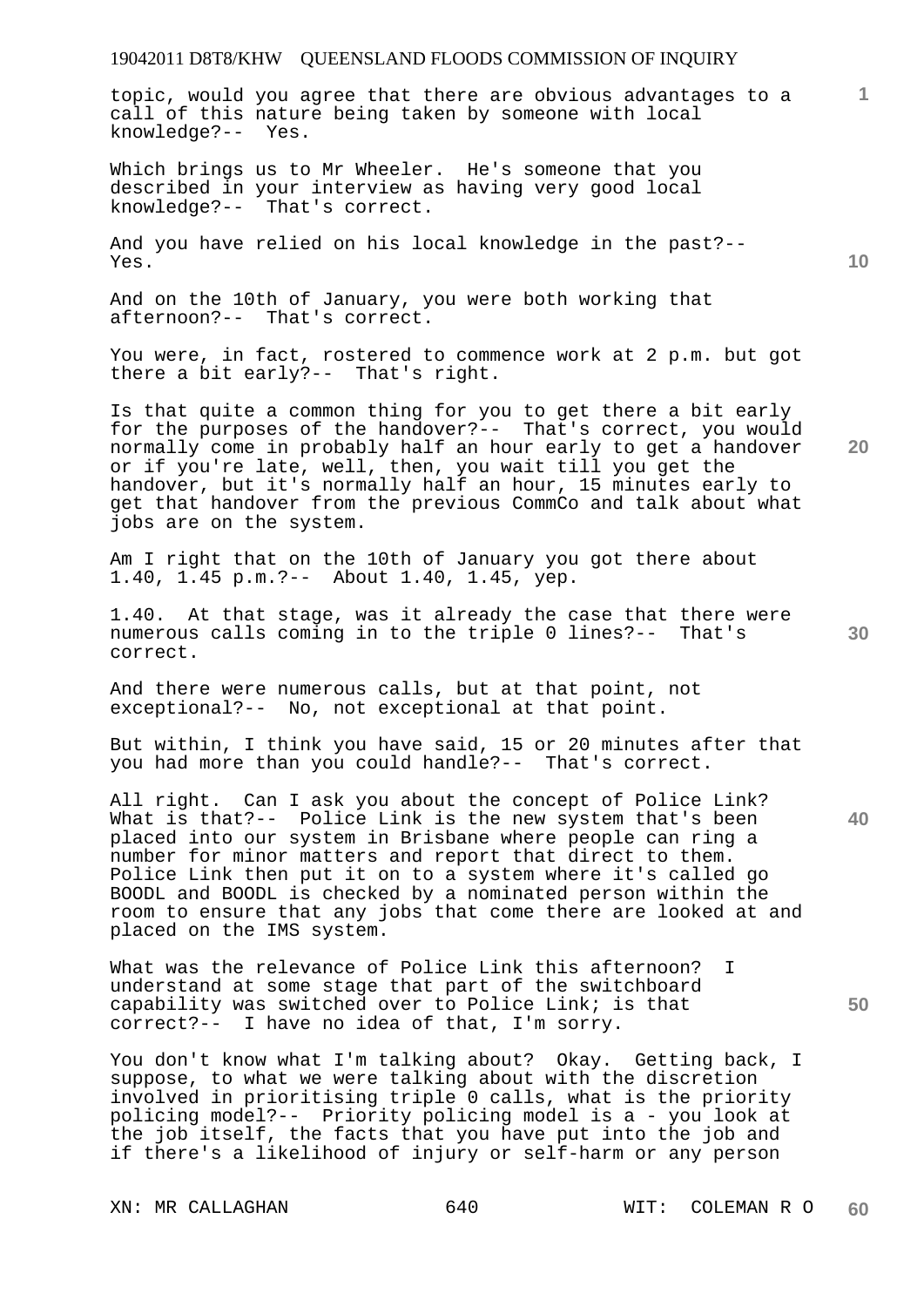# 19042011 D8T8/KHW QUEENSLAND FLOODS COMMISSION OF INQUIRY

that's being threatened by any weapon or any incident where it may cause serious risk to their life. That's - priority policing is you look at the facts that are in the precis, you say to yourself, "Well, that's only a code 3.", which is - we will get there as - when we can get there, and then you have got a code 4 which is a negotiated response, but 1 and 2 are your most important ones in regards to anything that's happening that's serious.

**10**  Is there a default setting? Is it the case-----?-- Yeah, up on your right-hand of the IMS there are categories that should be changed to 1, 2, 3 or 4.

Does that represent the priority?-- That would - reflects what action's been taken by the CommCo and the staff to get someone there urgently.

Is that the same as the model we are talking about, though, or is that just a coincidence?-- No, that's the same as the model.

You on this afternoon actually managed to get a number of extra staff on board fairly quickly, it seems; is that right?-- Some of the staff were already in place before I walked in and others that - they turned up on their own time.

You ended up with more than you'd normally have on a normal afternoon?-- Yes.

Do you know how many?-- Probably an extra four.

And what I'm interested in is whether they were all able to be useful; that is to say, were there enough phones for them to answer?-- They took up the work stations that I have nominated and assisted in taking the calls of service and taking to radio frequencies.

**40**  So, there was enough equipment there for them to use is my question? I realise the equipment wasn't coping perhaps with the volume of calls. We're interested in improving things?-- Yes. Well, I would like to have another - a number of work stations but unfortunately we can't in that confined area.

No, okay?-- I would like to have a number of staff, but due to what we experienced on that afternoon, I don't think the amount of staff or amount of persons could have assisted us in regards to the amount of calls that were coming through.

No. All right. Those who were there were all doing something useful in terms of processing messages, though; is that right?-- They were assisting in a professional and great manner to assist me in giving out client service to everyone and get cars and people to places and assist people that were in trouble. All I can say is that on that day the communication staff that were present did the best they could and they were brilliant in what we had to deal with.

All right. I understand the situation broke very quickly.

**20** 

**30** 

**50**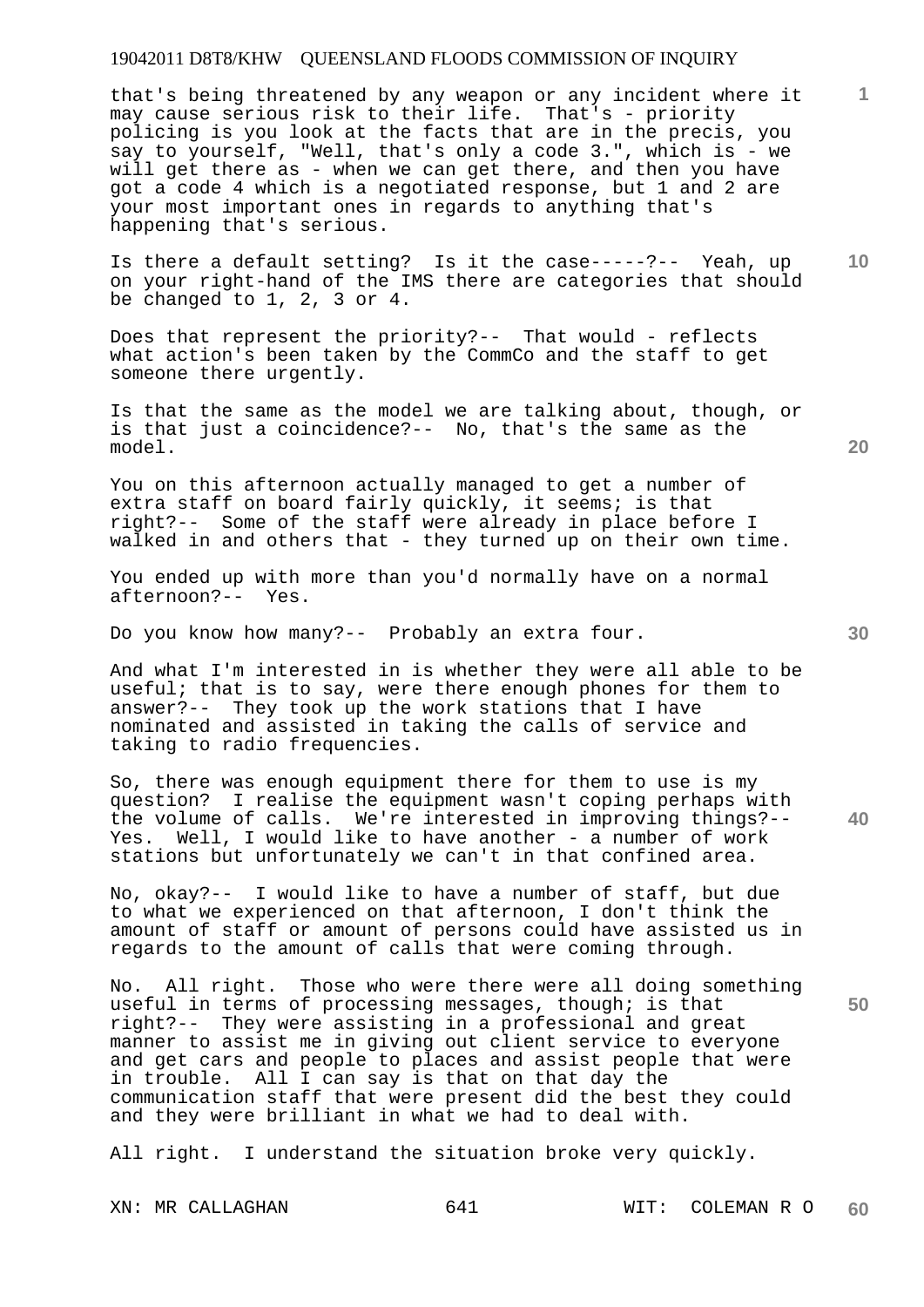# 19042011 D8T8/KHW QUEENSLAND FLOODS COMMISSION OF INQUIRY

Was there any chance for any general sort of instruction to be given as to the way in which things were meant to be handled, or was it just a case of doing it on the run?-- Leading up to what was happening in the Toowoomba CBD, it was just as we were going and keeping up with it and trying to keep with it.

Okay?-- And that was in liaison with our acting inspector to assist us with more resources to get on to the road and to assist us with helping people in that area and also liaising with QFRA and QAS and SES.

I am just wondering whether there was any instruction given then or whether this is a general policy that when things get busy, you just get the bare basics on the basis that the longer you spend on any one call, you will miss more calls, or whether there's no such instruction given and it's just a take each call as it comes?-- On that day in question, if it had been just a normal day, you would have answered the phones and taken all the details, but on that day we could not keep up with the demand on the triple 0 lines. In regards to - the ICL completely kept rolling over with the amount of calls that were coming through and people wanting assistance.

I understand that was the situation. My question is whether any direction was given as to the manner in which that situation had to be dealt with or whether it was just so obvious to everyone or whether it was just left to individuals' discretion, or what was the story?-- The normal - normal thing would be that people would take the calls and just do the best they could.

Exercise their own discretion as best they could?-- That's correct, as best as they could at that time.

Fair enough. All right. There are a number of other questions to ask Sergeant Cooling when she comes. Can I just show you this document, the document headed, "Finalised Details."? Do you recognise that?-- That's the job 1605 on the IMS system. It relates to a Donna Wright taken by Senior Constable Wheeler.

**30** 

**40** 

**10** 

**20**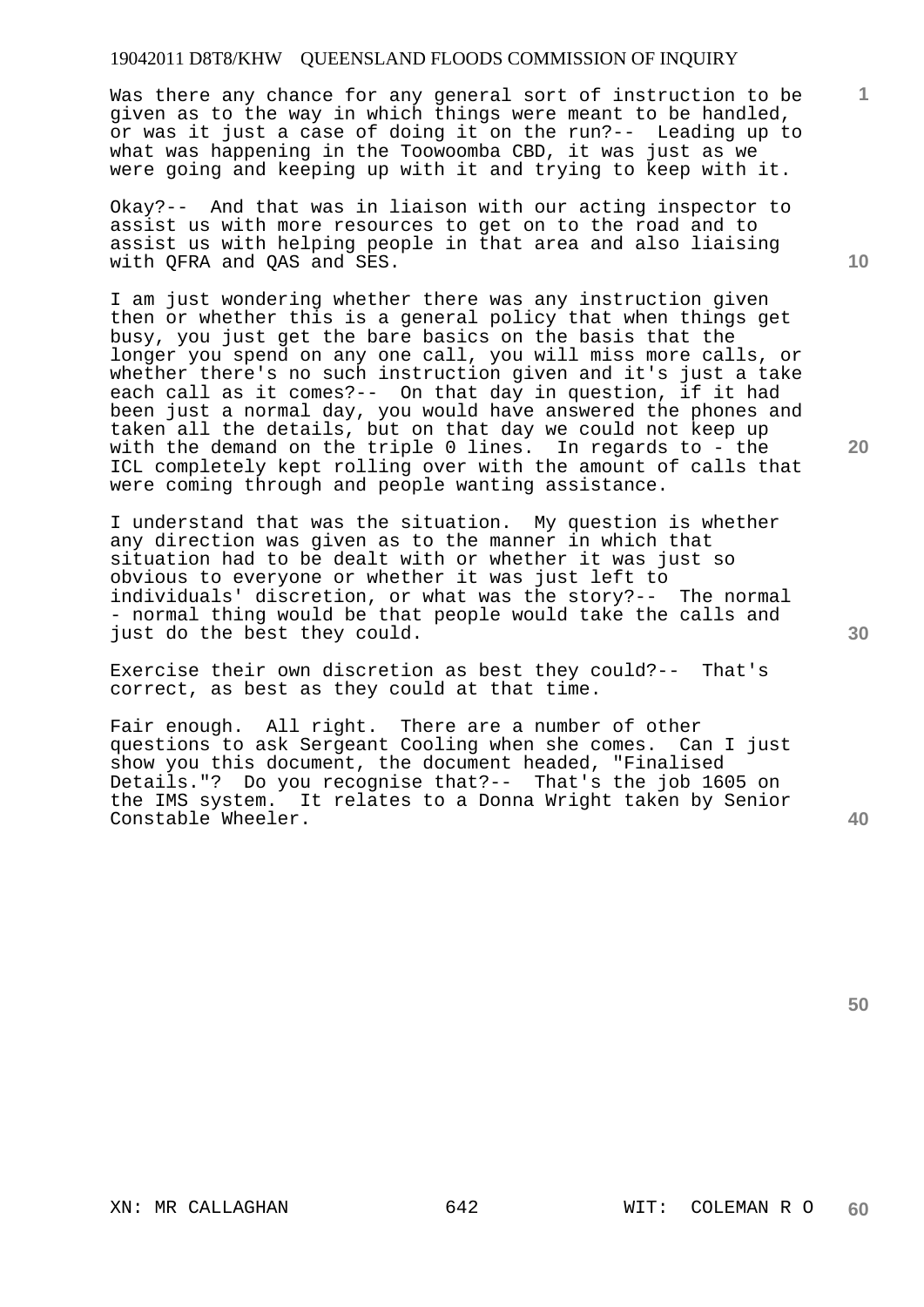Just excuse me. What is this document called?-- This is what they call the IMS system, Information Management System. That is a finalised job that has been put on the - that computer system.

Now, there are some fields at the top which relate to name and location and so on. There's then a band - the copy we have got is missing a bit on the side but it would appear to be "units"?-- That's correct.

Can you just explain that information to us?-- On the units?

Yes?-- That is the - when police are detailed to the job, the police car crew, the detailed job. The car crew, it could be 263, it could be 210, are put in there into that job and you got have the status that they acknowledge that - the time that the job was given to them and then you have a status when they're at the scene and a status when it's resumed.

**20**  The times there are all 23:52; is that correct?-- That's correct.

So what does that time represent?-- That's the time it looks like it's been written off by the duty sergeant down the bottom with the number, because this job related to a couple of other jobs that were on the system later on.

If we look down, there's a precis of incident and action taken?-- That's correct.

The first couple of lines there read: "Information from Right, Donna, of James Street, Toowoomba: Incident at James Street, Rangeville;"?-- That's correct.

Who would have entered that information?-- That would have been done by the call taker, Senior Constable Wheeler.

Then the next line is - there is a typo there but it is: "Stuck in flood water at intersection of James and Kitchener. Mercedes Benz"?-- That's correct.

Again, it would seem likely that's entered by Mr Wheeler; is that right?-- I presume so, yes.

**50**  Well, I guess that's what I'm getting at. Is if he didn't enter any of the following information, who would have and under what circumstances?-- Well, if he's the call taker, he should have entered those details himself, but there is no indications other than what's on the IMS job that those details have been put on by him and I presume he has put those on straightaway when he's taken the call.

I'd agree with that as regards, for example, the first line. But what about when we look down the last line, "D/S/Con Hutton confirmed no job"?-- Yeah, I can't answer that, I'm sorry. That looks like he has confirmed the number of the job.

**10** 

**1**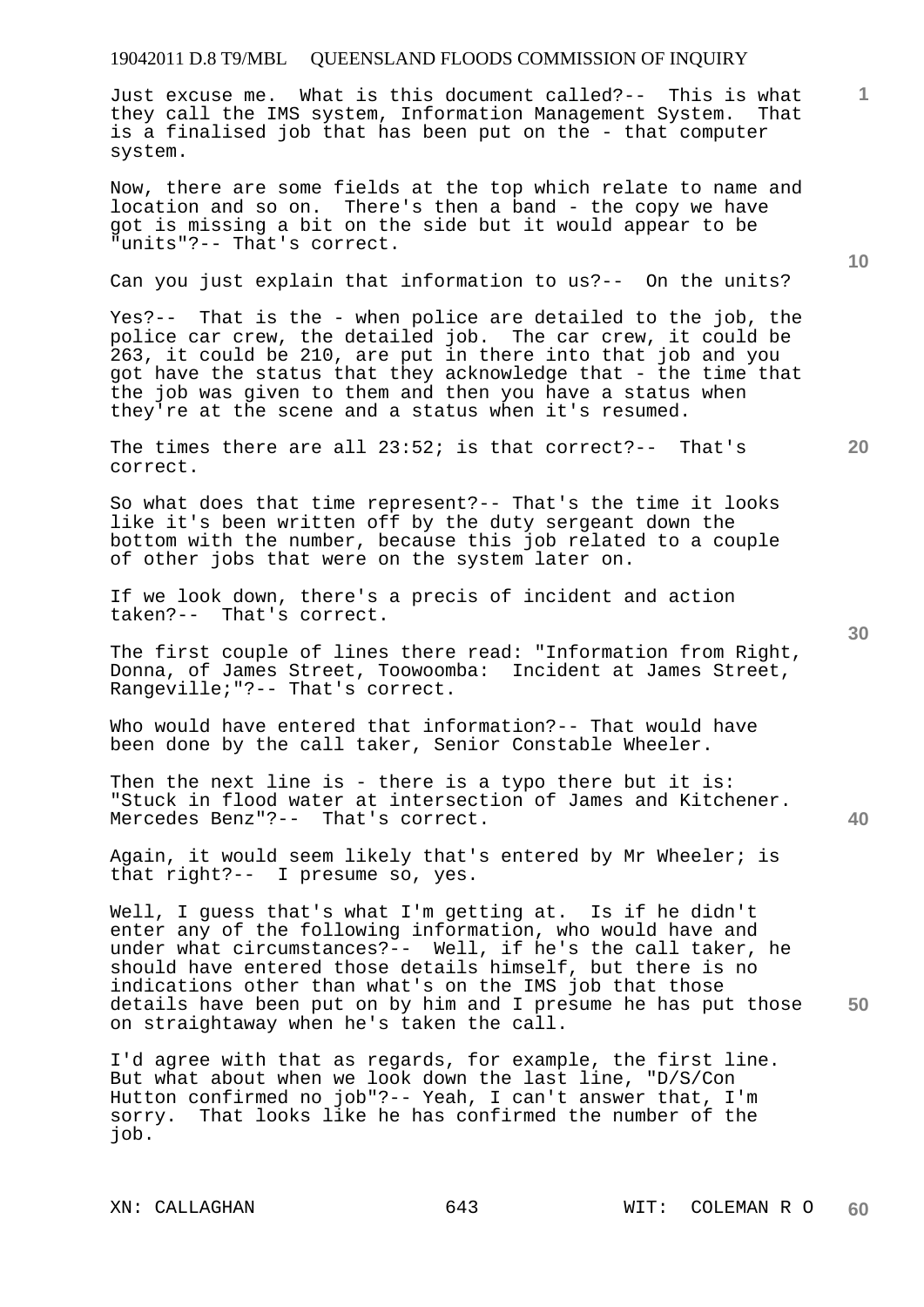Number job?-- Yes, that should be by the looks of that.

You can't give us any clue as to how that might have got there if it wasn't Mr Wheeler who entered it?-- No, I can't.

Is he the only person who would ordinarily enter information into this document?-- No, this job would have been sitting on the IMS system and then details - if someone has taken something else and put on - they can put it on that job or it can relate to another job later on, the details that have been put into that job. And I can't understand the bottom bit in regards "Hutton confirmed no job".

And is there any way of telling now who might have made or altered the document if it wasn't Mr Wheeler?-- No, I can't answer that, I'm sorry.

Just as a query, you see down the bottom it has, "Reporting Hutton." Does that mean anything?-- Yeah, this could relate across to the next couple of jobs that come in regards to what happened to Donna Rice and that looks like that he is investigating what occurred there in regards to those persons.

This is later in the day?-- That's later in the - yes.

Okay. I tender that document.

COMMISSIONER: Exhibit 100.

ADMITTED AND MARKED "EXHIBIT 1"

MR CALLAGHAN: Just finally, I understand that there is a process of auditing calls that are received by the Toowoomba Communications Centre or at least triple-0 calls; is that correct?-- That's correct.

**40**  A certain number, perhaps 10, are taken every month?-- Yeah, I believe the OIC to the Toowoomba communication does the audit.

Are you any part of that process?-- No.

Thank you. That's all I have.

COMMISSIONER: I might ask Ms McLeod first, if you have any questions?

MS McLEOD: Can I just reserve my position? I don't imagine anything arises but we don't have Mr Coleman's statement. So there is nothing arising from his evidence but it is just if something arises from his written statement.

COMMISSIONER: All right. Thank you, Mr Gibson?

MR GIBSON: No, thank you, Madam Commissioner.

**10** 

**1**

**30** 

**20**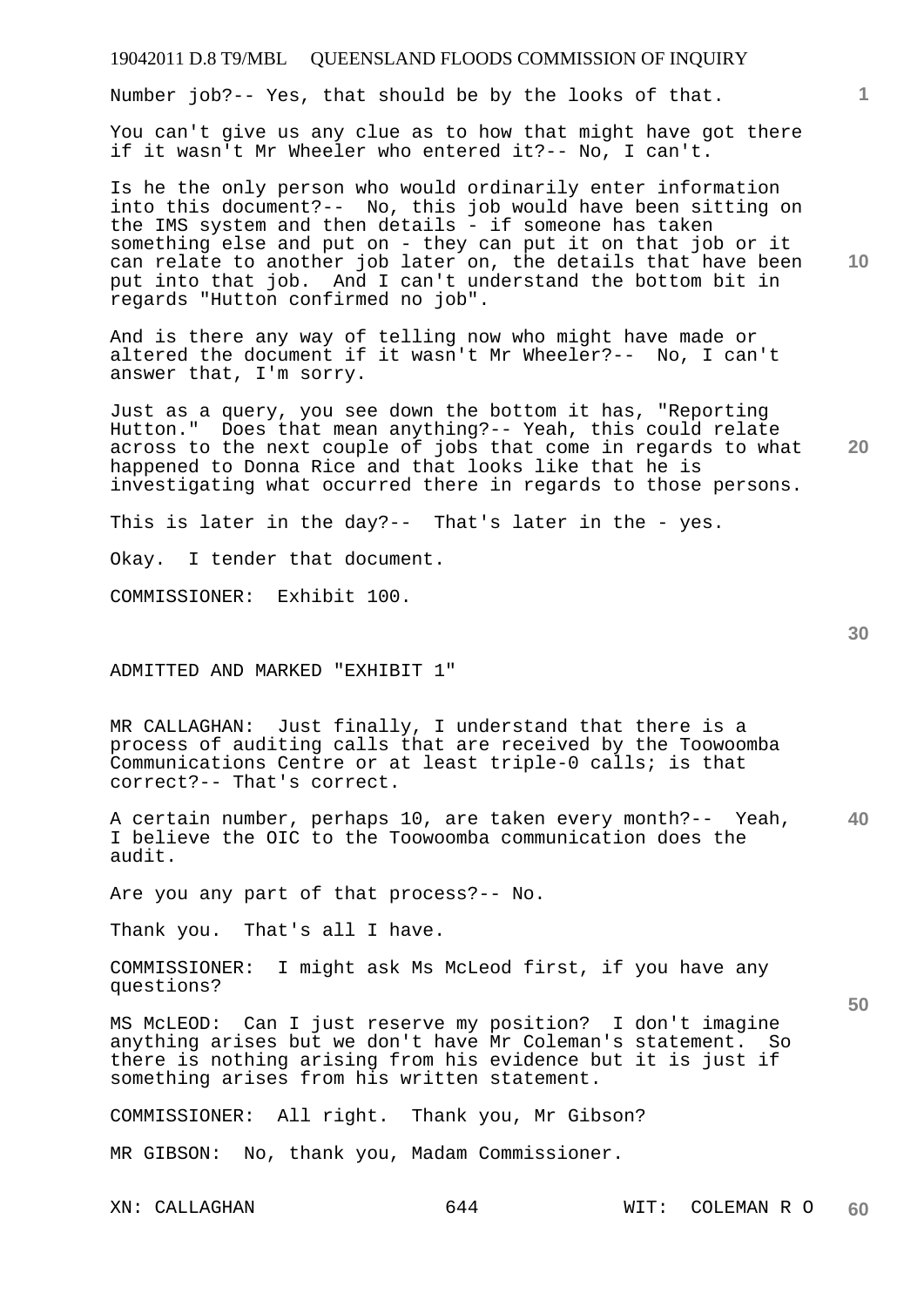COMMISSIONER: Then we will come to you Mr MacSporran.

MR MacSPORRAN: Thank you, Commissioner. Sergeant, you have a vast experience in policing, don't you?-- Thirty years thirty-seven years of experience in the Queensland Police Service.

That service has extended across a number of aspects of policing in various localities all around Queensland?-- That's correct.

For the last four and a half years or thereabouts you have been stationed in the communications room here in Toowoomba?-- That's correct.

So you have a very good local working knowledge?-- Yes.

**20** 

**30** 

**10** 

And a very good knowledge of how the communications system in Toowoomba in particular works?-- I have.

Now, when a triple-0 call comes in to Toowoomba but is not answered and it is not taken up by one of the other lines available, it diverts to either Brisbane or Ipswich; is that so?-- That's correct.

If it is not answered there, does it come back-----?-- It can be duplicated and comes back, that's correct, yeah, it comes back through our lines.

One of the difficulties occasioned by that process is that if Toowoomba is literally overwhelmed with triple-0 calls, some of those that are diverted because they're not answered, if they're not answered in the diverted locality they come straight back to Toowoomba, making the list of calls to be answered even longer?-- That's correct.

**40**  And that can just create a vicious cycle, can't it?-- That's correct.

You never seem to get to the calls to have them dealt with?-- That's right.

From the appearance of things as you witnessed it and were involved in it, that's exactly what seemed to have happened on the 10th of January, isn't it?-- That's right.

**50**  When you got to work, as you've told us, there were a number of calls coming in but they were being managed by the staff then on duty?-- That's correct.

But very quickly, the situation got completely out of control?-- That's right.

Out of control, I'm not being critical, out of control in the sense that staff - you were fully is staffed, operationally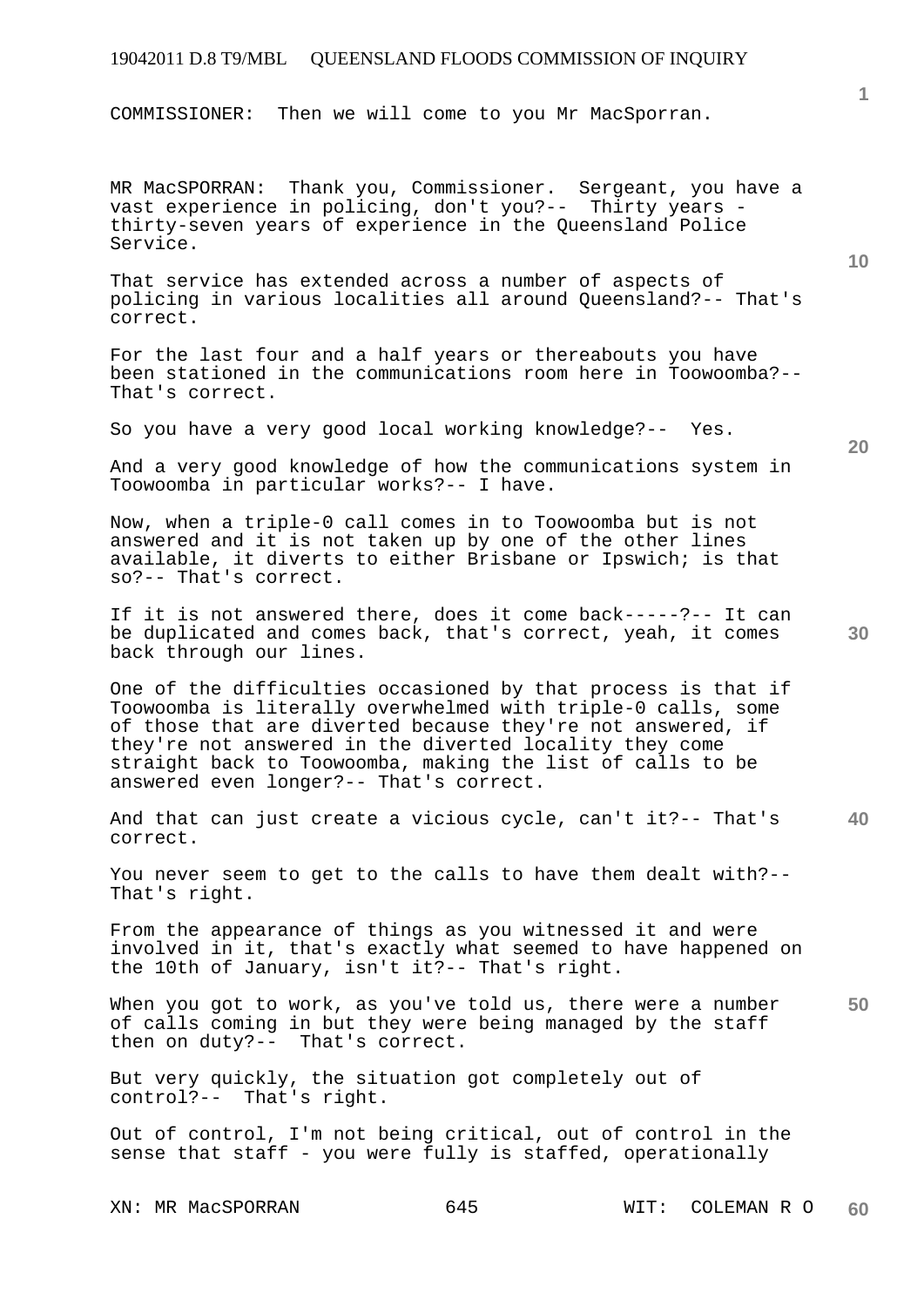# 19042011 D.8 T9/MBL QUEENSLAND FLOODS COMMISSION OF INQUIRY **1** staffed, but you didn't have enough people or enough lines to handle the traffic?-- That's correct. And is one of the difficulties with triple-0 calls that, regrettably, some people, often a high percentage of people use the triple-0 line for personal convenience rather than

So that can obviously exacerbate the number of calls that are coming in. You don't know which are the genuine ones and which aren't. You try to answer every call?-- That's correct, we try and work out if it is an emergency and what is the emergency.

Now, our particular focus in this Commission at the moment is in respect of the tragic events that occurred in respect of Donna Rice and her son?-- Right.

That occurred at the intersection of Kitchener and James Streets?-- That's correct.

true emergencies?-- Yes.

Firstly, that is a major intersection?-- That's correct.

James Street is in fact the main highway that passes through Toowoomba?-- That's correct.

And links other important localities?-- Yes, it is an arterial road, yes.

**30**  That intersection has a history, does it not, of what could be legitimately described as minor flooding?-- That's correct.

It on occasions floods but only to the extent where you might have some water over the road?-- That's correct. It's subject to the East Creek, which rises up.

Has it been the experience of those with local knowledge that what can and often does happen in respect of that intersection is that the water comes over the road but reasonably quickly dissipates?-- That's correct.

And even the water, if it does come over the road, is at a level that is certainly not life threatening and, indeed, often, most often, is not even dangerous to traffic?-- It's not life threatening. It's an area that persons shouldn't drive into but.

**50**  Yes. Is the history of that intersection so far as the police, particularly those in the communications room are aware of that people will often ring triple-0 and report, as though it's an emergency, flooding at that intersection?-- Yes.

The police take it at face value, as they're obliged to do, and detail police cars and other assistance to go to the intersection to help?-- To check it, yes, make sure it's right.

**20** 

**10**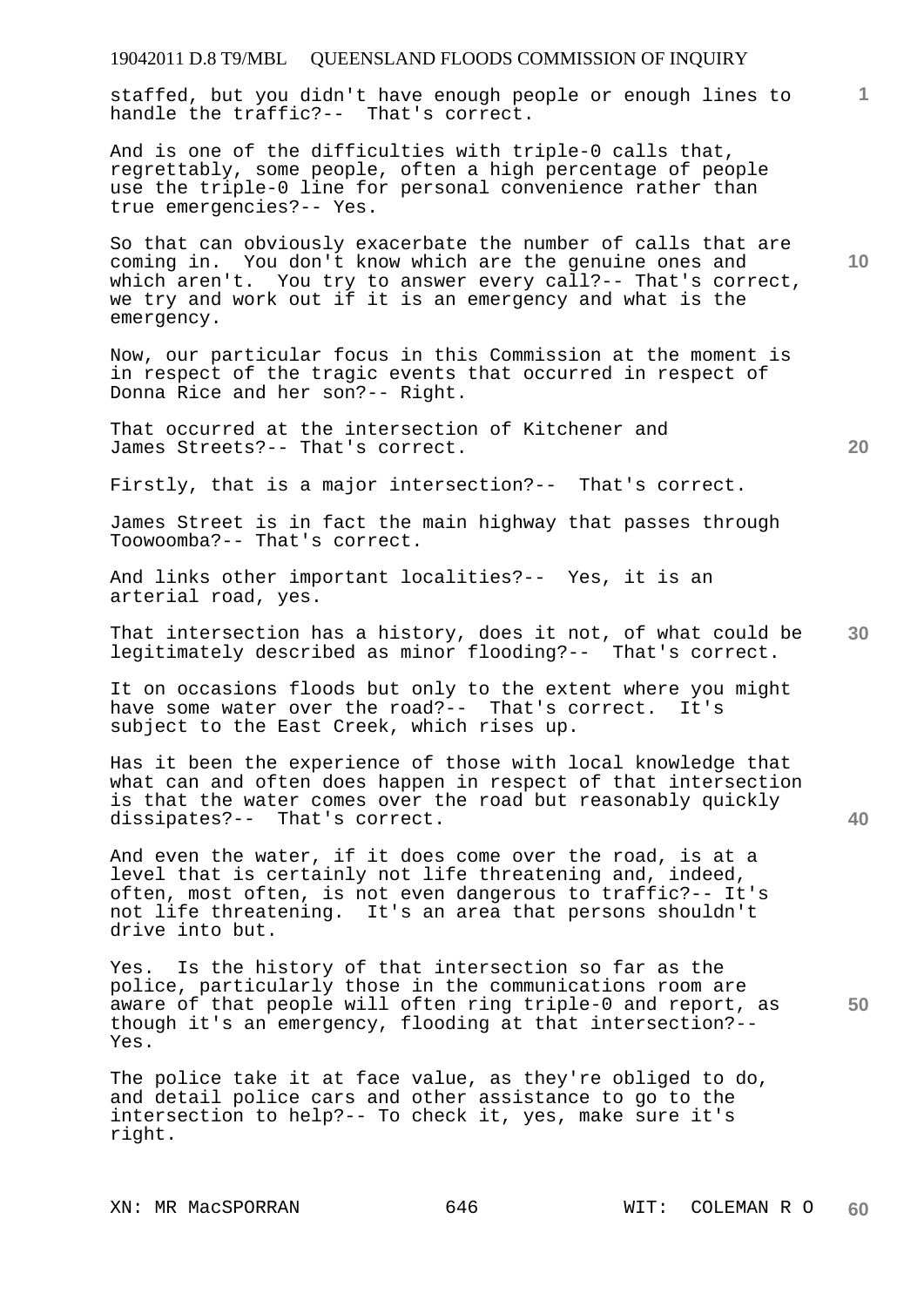Check it out. But by the time the police or other services have arrived, often the people who've made the call have self-extracted?-- That's correct.

Because it hasn't been, in reality, a serious situation?-- That's correct.

Now, it's true, isn't it, that the events, the flooding that occurred at Kitchener and James Street on the 10th of January was unprecedented?-- That's correct.

It was completely out of character to the way the flood waters behaved in that locality in the past?-- Yes.

And something that, frankly, shocked you when you understood the number of calls that were coming in reporting fast flowing, deep water across that intersection?-- Yes, it there was an absolute shock in regards to the amount of water that was pouring through the CBD area and through that area.

It was something that was completely unexpected to be happening at that intersection?-- Yes, and that amount of water.

Now, one of the requirements of a communications officer is to make an assessment, is it not, of the nature, if any, of the danger reported by a caller on triple-0?-- That's correct.

And then to prioritise the response from the service or other emergency services appropriately?-- That's correct.

Part of that process involves judgment about whether the person ringing is in distress or in danger as reported, or by tone of voice even?-- That's correct.

Now, have you heard the triple-0 tape of the report by Mrs Rice?-- The first one?

Yes, the first one?-- Yes.

That came to Sergeant Wheeler?-- Yes.

I take it you didn't know Mrs Rice?-- No.

Hearing that report, did it appear to you that she was in distress?-- No.

**50**  Hearing the report that she was in a car that had stalled or stopped running at the lights at James and Kitchener Street, how would you, as an experienced communications officer, have prioritised that call?-- That call in regards to that, what was put into the information from the call would have been down low. It would have been only category 3 at that stage.

Now, when we say that you prioritise that as a 3, that means that you enter it on the IMS sheet to be dealt with or followed up when time permits after you've dealt with more urgent matters?-- That's correct.

**20** 

**1**

**10**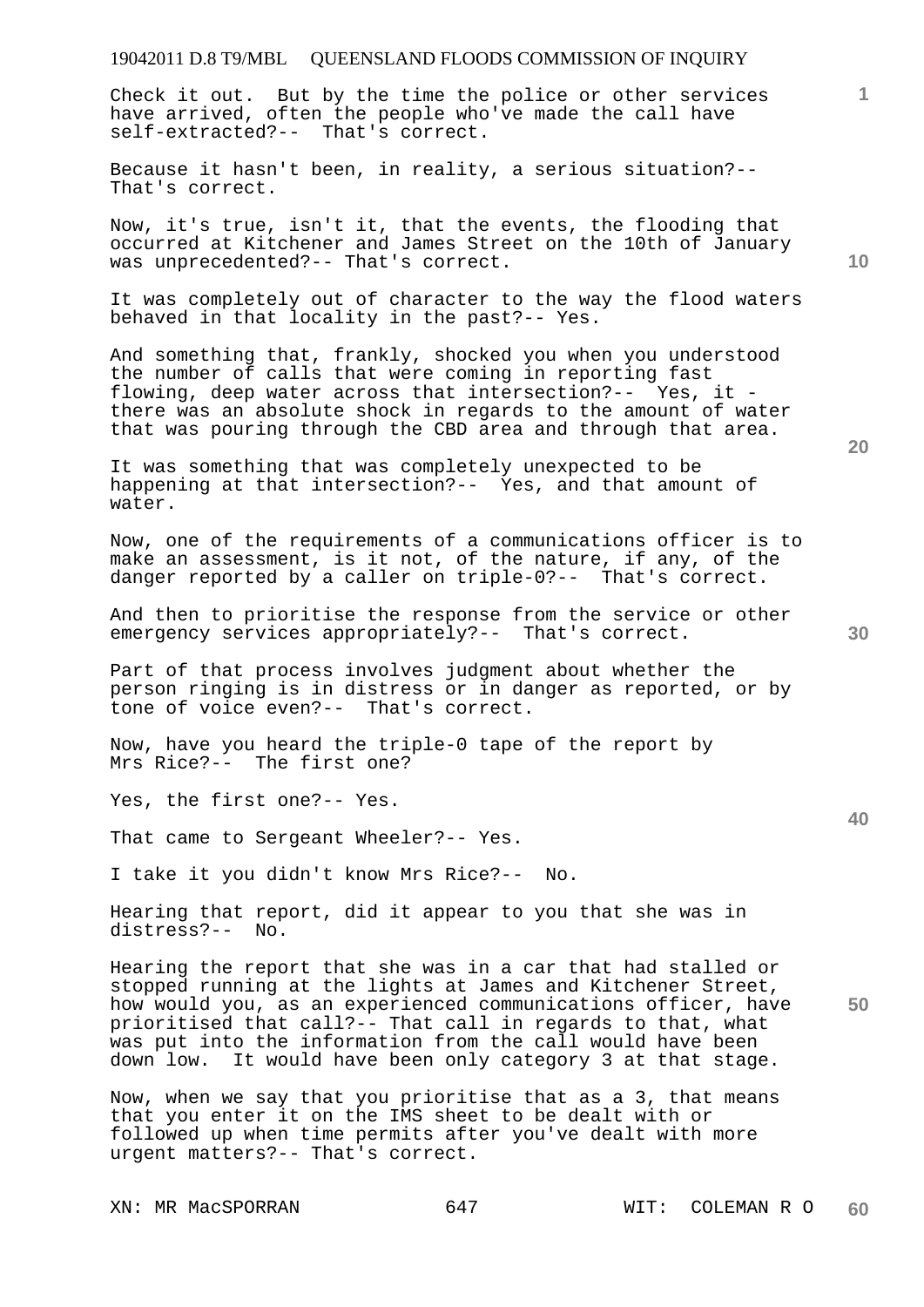That appears to be, at least on the face of it, what Sergeant Wheeler did in respect of that first call at 13.49?-- Yes.

We know now, looking back on it, that the situation deteriorated fairly rapidly from there?-- That's correct.

And that the water came across that intersection with increasing depth and, more concerningly, increased velocity shortly after?-- That's correct.

To the point where a report came in that there were people on the roofs of cars and cars were moving with the force of the water coming through the intersection?-- Yes, there was a report and persons were hanging on to a signpost.

Can I ask you again, if you wouldn't mind, just to have a look at that exhibit which now is Exhibit 100, the IMS report. The system, as I understand it, and you can correct me if I'm wrong, is that it has the time of about 13.49. That's the time the call was taken by Sergeant Wheeler?-- Yes.

If we go down a little we will see what he has recorded. Now, it is his job in taking the call to actually record the details of the report, isn't it?-- That's correct.

And it talks there about the car being stuck in the intersection. It nominates it as being a Mercedes Benz?-- That's right.

Now, that sheet then is - is that filed in the room or how is that dealt with? Is it on the system?-- It stays on the computer system once you save it. It stays on all the workstation computers that are linked into IMS.

For instance, what is the position if he receives another call relating to that same intersection? If someone else calls in and gives a report about the situation deteriorating and he takes that call, just by coincidence, would he be able to access that report again, that IMS report, and update it by making a further entry?-- Yes, you can do that or you can put another IMS job on and refer it back to this IMS job number.

So you can either create another IMS or, perhaps more efficiently, update the entry on the same IMS report you made earlier?-- Yes.

If you remembered you've made it?-- That's correct.

So we're going to hear from Sergeant Wheeler, but he may well have made an updated entry from a call he received after 13.49?-- Yes, yep.

And there is nothing wrong with that procedurally?-- No.

Now, if it is a situation that he updates and shows there is some increased urgency about the response necessary, he should

**30** 

**20** 

**40** 

**50** 

**10**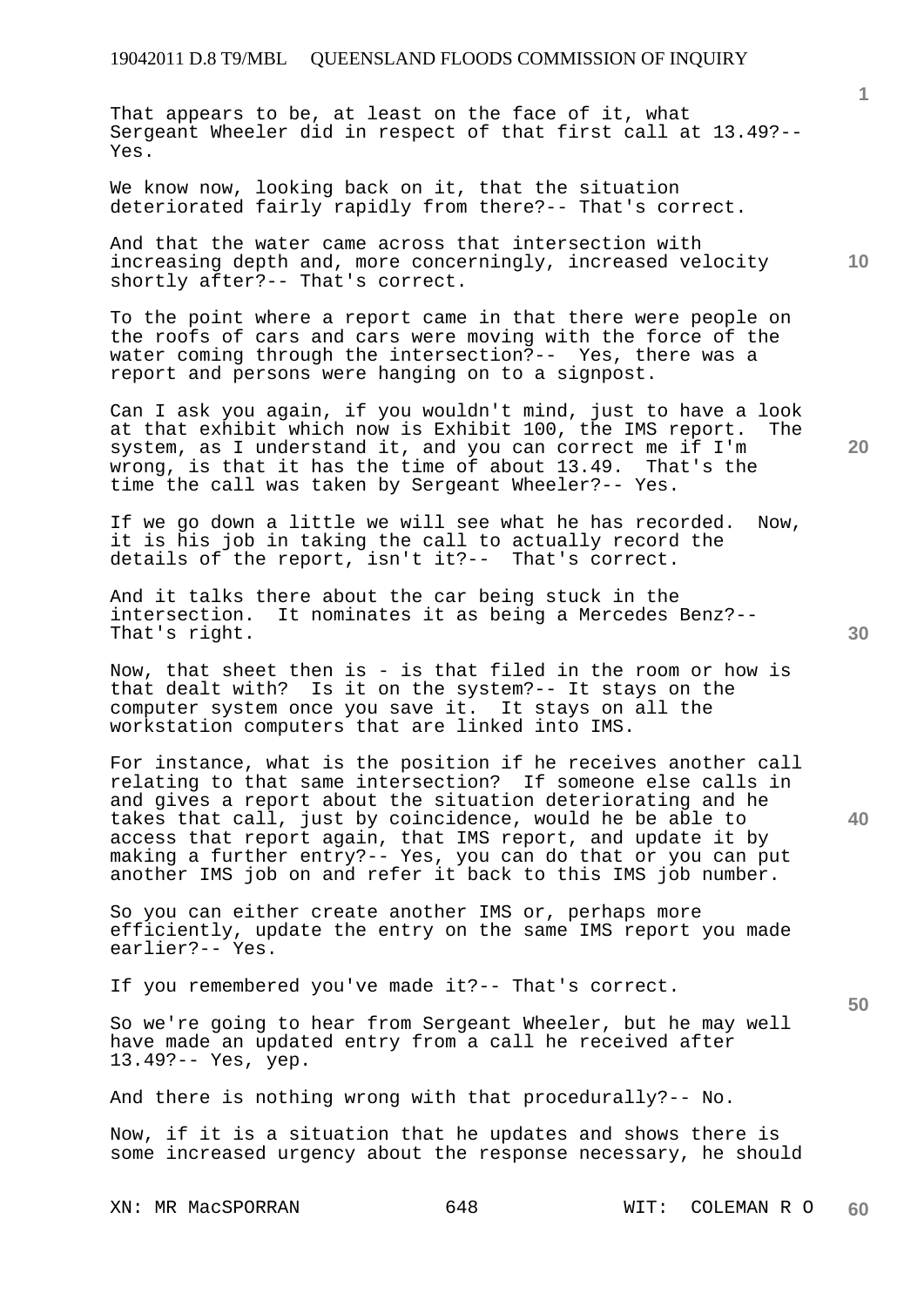then notify you as the senior officer in the room?-- Yes.

And then you would task a vehicle to go to that scene?-- That's correct.

Now, you've told us how hectic things were in the room that day. Do you recall whether Sergeant Wheeler did bring to your attention a worsening situation in respect of that intersection?-- I can't remember and I can't recall.

You do seem to have dispatched a vehicle on the report of another police officer in the room - I'm not sure what his rank was - Lois?-- Sergeant Lois.

Sergeant Lois. Do you remember that or are you able to confirm that by having made the entry to dispatch the vehicle and put your initials beside the entry?-- After reading the IMS job, yes, I can recall that.

But is it the case that Sergeant Wheeler may have brought to your attention earlier than that the worsening situation of that intersection which resulted, together with Lois' report, in the response to send the vehicles to the scene?-- He may have. I cannot recall. It was absolutely hectic and what was being dealt with on that day was beyond our capabilities in a lot of ways and we were dealing with the best of what we could. If he has made a comment, I might have heard it; I might not. I cannot recall exactly. And I cannot exactly what was being done.

Certainly?-- Because it was just a - from the time that these numerous triple-0 calls took over, we were moving as quick as we can in regards to trying to get people to urgent places.

You were scrambling to try and keep up with the flow of calls?-- Well, that's right. We were dealing with emergencies throughout the area and we were dealing with people that were being washed away in houses and that at the same time.

Just to expand upon that slightly, it wasn't just, as you say, the Kitchener and James Street intersection. You had reports of landslides in a different locality?-- We had landslides on the up section and down section of the Range that closed it. We had the New England Highway at Mt Kynoch completely closed. We had houses being washed away at Postmans Ridge and also down at Murphys Creek with people in them. We were dealing with also the CBD. City Safe was my eyes in regards to what was happening in the CBD at the same time and we were trying to deal with amount of water that was pouring through West Creek and through different streets in the CBD area.

All of those incidents were generating, understandably, a significant volume of triple-0 calls?-- Yes.

And you had to, in that environment, try and prioritise the available resources you had to send cars out to each of those areas?-- That's correct. And also try and get more staff and resources in so that we could do those jobs and get - try and

XN: MR MacSPORRAN 649 WIT: COLEMAN R O

**30** 

**40** 

**50** 

**20** 

**10**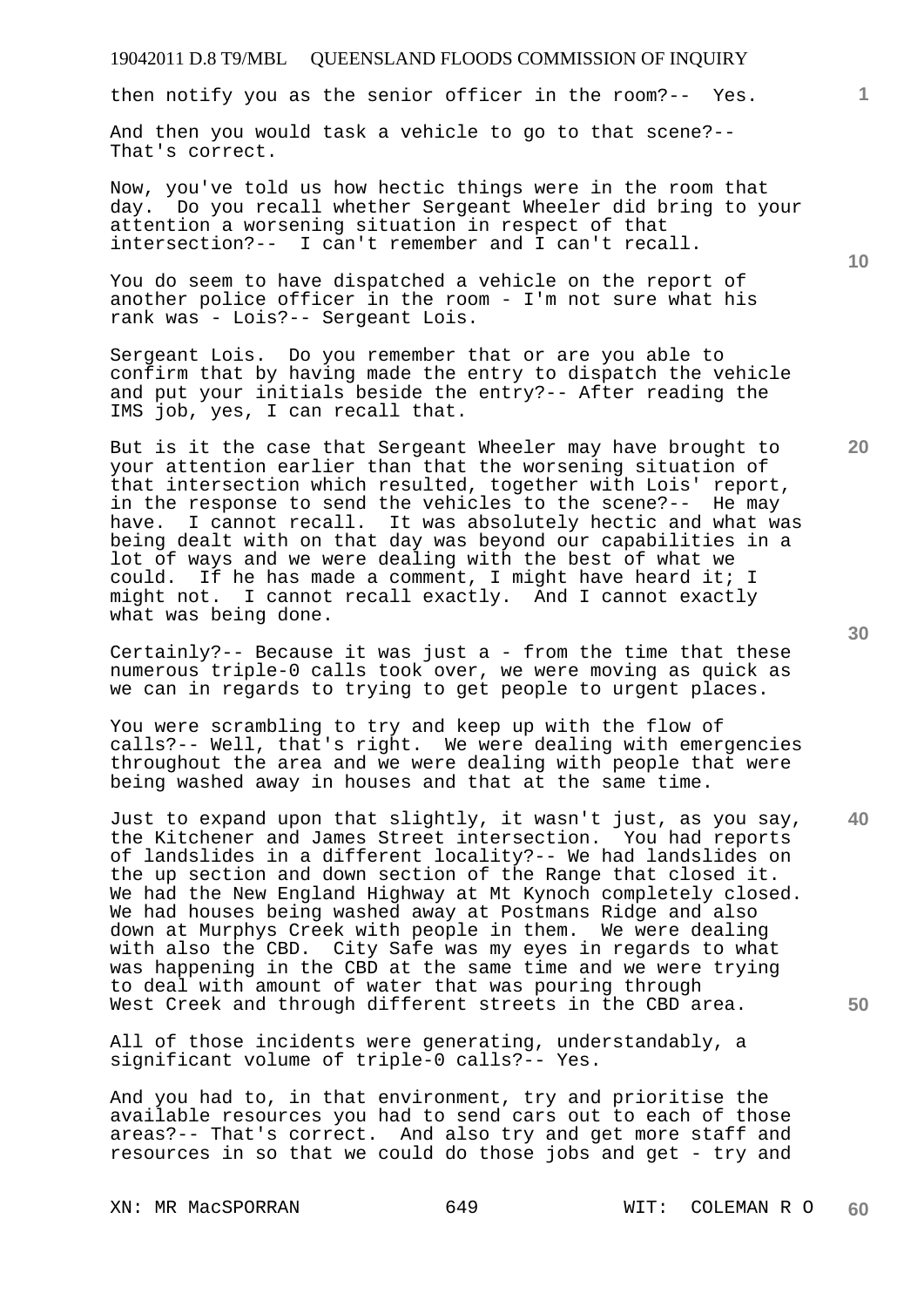save people.

And that was an enormously difficult task?-- It was.

Now, you knew Sergeant Wheeler?-- Yes.

You had worked with him in the communications room before this day?-- Yes.

Did you have an understanding of the local knowledge he possessed?-- Yes.

Was he an effective officer in the communications room?-- Yes.

Did you have any issues with the way he performed his role prior to this particular day, the 10th of January?-- No.

Can I ask you to look at some photos if you wouldn't mind. Your Honour, I understand these may be on the system that were provided as part of the Galaxy material that was given to the Commission. I'll give the witness a hard copy and perhaps your associate to see whether -if we need to turn them up on the system. I don't know that you would have seen these before, sergeant?-- No, I haven't.

Do you recognise generally that they depict or apparently depict the intersection of James and Kitchener streets?-- I think it is, yes.

Now, you will see that on each of the hard copy pictures there's a time placed?-- Yes.

Commissioner, can I indicate there is a statement in the Galaxy material from a lay witness called Kleidon. That is K-L-E-I-D-O-N. The Commission doesn't yet have that because it is part of the Galaxy material, only part of it which has been released by the Coroner to the Commission. I understand and our submission will be it is a relevant statement because Mr Kleidon in fact took these photos on his mobile phone from a vantage point to witness the entire event involving Mrs Rice's car and the events that unfolded.

COMMISSIONER: We tend to be somewhat at the mercy of Crown Law in relation to how fast material gets across. I don't know if we have this or not. Can you assist, Mr Callaghan?

**50**  MR MacSPORRAN: I don't think, your Honour - the Commission doesn't have it. We have been in touch with the Coroner. He is happy if we assess, and we do assess, it as being relevant but we require a notice from the Commission to formally release it to the Commission.

COMMISSIONER: I should have thought all the Operation Galaxy material had been sought but, again, can you help me with this, Mr Callaghan?

MR CALLAGHAN: No, we'll have to get Madam Commissioner to

**30** 

**20** 

**40** 

**1**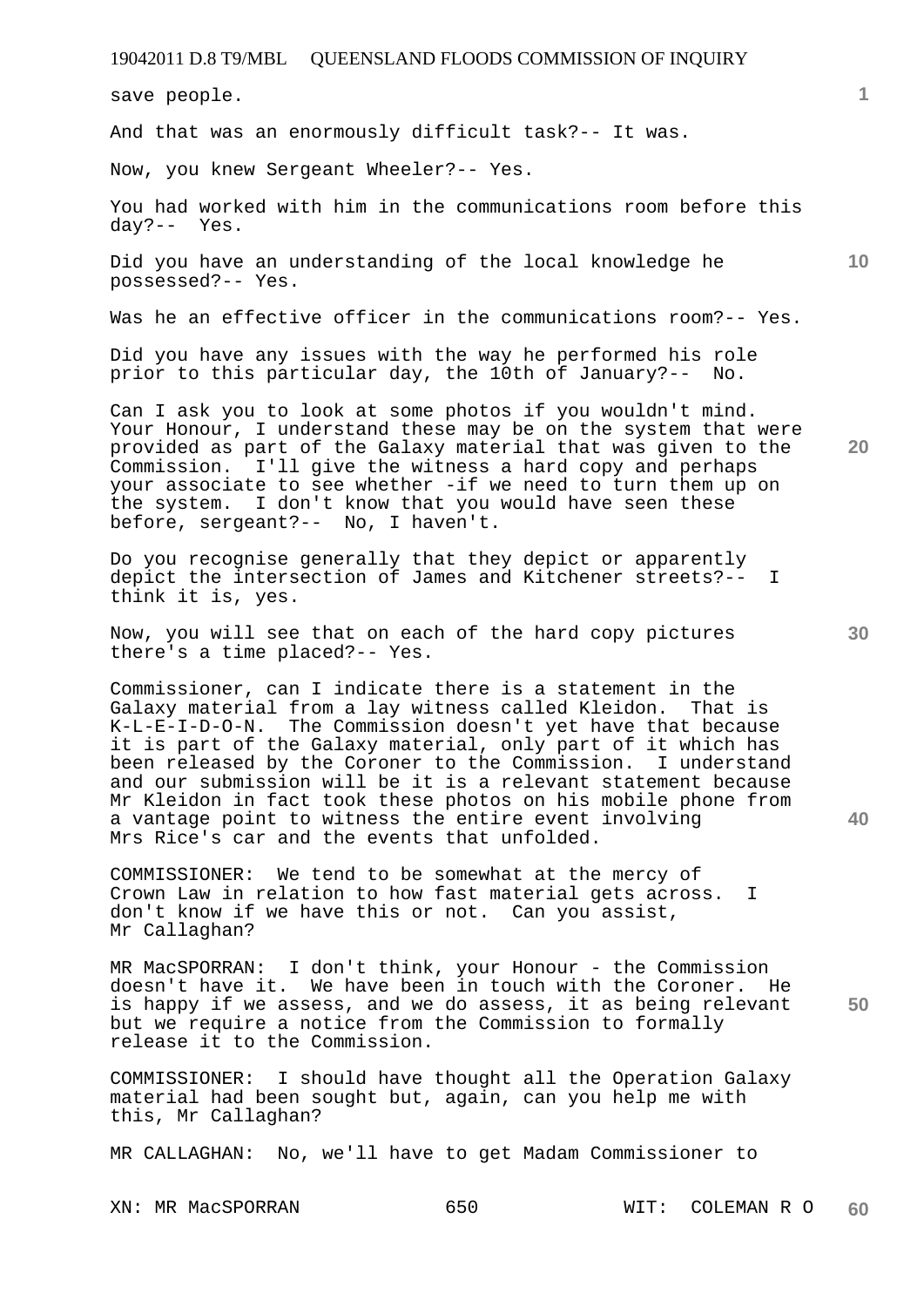issue a direction apparently.

COMMISSIONER: All right.

MR MacSPORRAN: It is statement number 106, apparently, taken on the 26th of January this year. Mr Anthony Kleidon, K-L-E-I-D-O-N. For some reason the photos have been released as part of the material but not the statement. I don't know why that is.

COMMISSIONER: No, I don't know either.

MR MacSPORRAN: In any event, we can tidy that up once the Coroner releases it with the notice. But can I indicate this to you, sergeant, that the timeline that's placed in the bottom right-hand corner has been taken from Mr Kleidon's mobile phone information?-- Right.

So if we take it that Mrs Rice made her call at 1.49, the call occurs between the first and second - I have got two spare copies of the hard copies for the Commissioners. I don't have three, I'm sorry. I don't think those copies have the time marking on them. Sergeant, if you look at the - the first one<br>is 1.46. So that's prior to the call?-- Yes. So that's prior to the call?-- Yes.

Does it seem to be the case that the water at that intersection seems to be lapping at the headlights of that vehicle?-- That's correct.

We think that may well be Mrs Rice's vehicle. And the water as it flows up or where the car is situated at the lights, the level of water is below about half of the hub caps. Is that about right?-- That's correct.

So it is quite low at that point?-- Yes.

The second one at 1.52 is a little bit hard to put in context as to where that's depicting. It might be a different direction on the same direction. But the third one is 1.56, which shows a comparable position for that same vehicle at that intersection, does it not?-- That's correct.

Do we see there, and that's seven minutes after the first call, the water has risen appreciably to cover the front wheel and looks to be creeping up the bonnet?-- Yes.

The last in the series is at 2.02 where the water has again risen appreciably?-- Yes, and become more volatile looking at that in regards to the torrents that are gushing through there.

Looking at the first two captions combined with the rest of them as they depict the water rising, it seems that at about the time Mrs Rice may have made the first call it was possible to walk out of the area through that water perhaps, given the depth of it as depicted in the photographs?-- Yes, looking at the photos.

**1**

**20** 

**10** 

**40**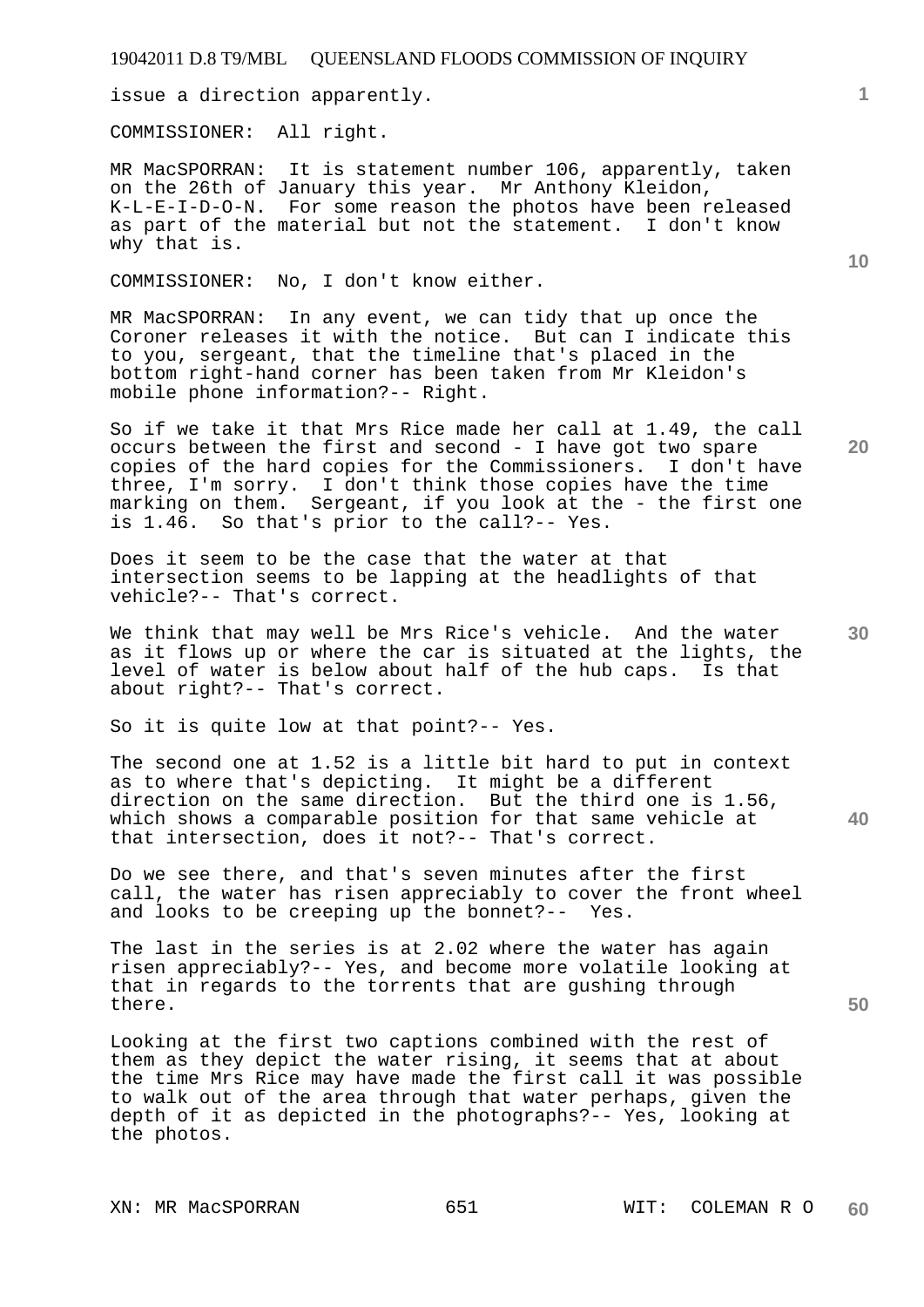COMMISSIONER: Can I just ask a question there. Wouldn't it be worth asking her that on a telephone call, "Can you get out of your car? Can you get out of the area"?-- I assume, yes, Commissioner.

Would you have asked some other questions, Mr Coleman, if you had been taking this call?-- In the circumstances, I would have asked can she get out of the car and get to higher ground, probably I would have said that and then kept rolling with the next triple-0 calls that were coming through, and ask her to move out of the car.

You'd want to know how high the water was presumably?-- Well, that's a question that you would ask, "How high is the water?"

You might want to know too if she had children with her, if he had anyone with her, whether she could move alright?-- Yes.

Thank you.

MR MacSPORRAN: Sergeant, I think you've told us this already but when you were making those assessments as to how much you have to assess how much time you'll spend with each call because you've got a board full of them coming in; is that so?-- That's correct.

So you need to make a judgment as to how serious a particular situation is?-- That's correct.

**30**  Which dictates in turn how much time you spend and what you to with it?-- That's right.

Now, does the demeanour of the caller play a large factor or large part in that assessment?-- No. You - oh, the caller?

Yes?-- Yes, yes.

**40**  In other words, if the caller is clearly hysterical, you might assume without asking that they are in grave personal danger?-- There is - there is a major incident or major problem, yes.

If they're unduly calm you might, as it turned out wrongly, but you might make the judgment that they're not in danger?-- That's correct.

They're the sort of things that confront a person in a communications room every time these battery of calls comes in?-- That's correct.

COMMISSIONER: The can I ask you this too. If you were answering that call, would you spend three questions inquiring why she drove into the flood water?-- Commissioner, leading up to this day, we have had a large amount of calls for service in regards to persons that were driving into flooded areas and flooded creeks and flooded crossings and it got to the stage that we asked questions, "Why did you drive into the water?" A lot of responses was that they wanted to get home or get to

XN: MR MacSPORRAN 652 WIT: COLEMAN R O

**20** 

**50** 

**10**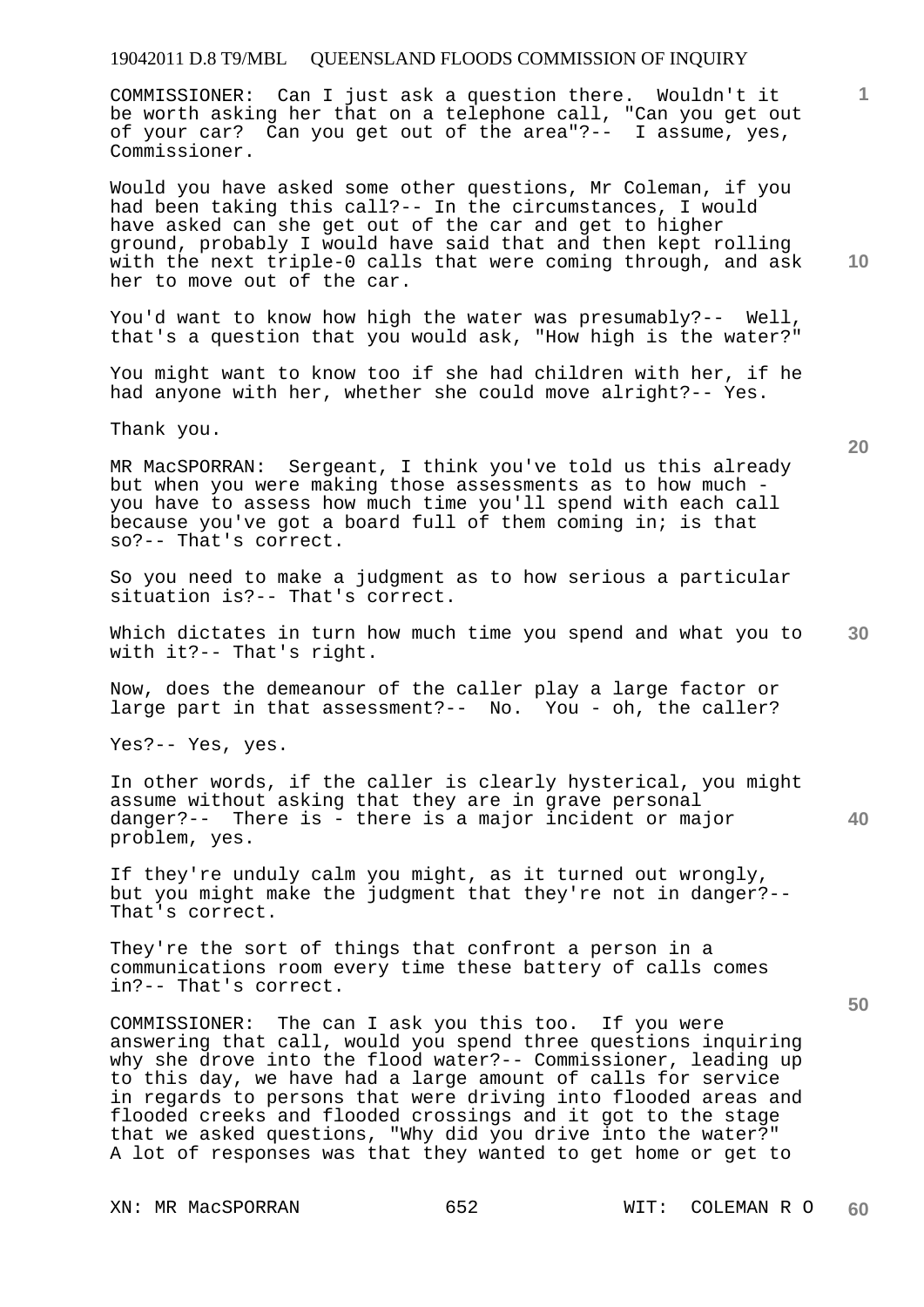where they had to go and, also, they didn't realise how deep it was.

But in taking an emergency call, how does it help to ask three times why somebody drove in?-- I can't answer that. I'm sorry.

All right. Thank you.

**10**  MR MacSPORRAN: Sergeant, you've told us something about the background leading up to this. This event in January wasn't the only flood event that had occurred to that point, was  $it? -- No.$ 

I mean, the whole state had been inundated in one form or another and there had been a constant message portrayed to the public that you should not risk driving into flooded waters?-- That's correct.

Was it the case that every single day, despite those public, frequent warnings, people apparently, for reasons that weren't clear, seemed to continually ignore those messages?-- A lot of people ignored the warnings and ignored the situations regarding driving into flooded creeks or flooded streets or roads.

Now, did, rightly or wrongly - we don't need to go into the issue here in that sense but, rightly or wrongly, did that tend to generate at least a level of frustration in the police service about the public not heeding those warnings?-- Yes, it did.

Thank you. Your Honour, if I could tender that series of photographs.

COMMISSIONER: Yes. They'll be Exhibit 101.

ADMITTED AND MARKED "EXHIBIT 101"

MR MacSPORRAN: That's all I have, thank you.

COMMISSIONER: Thank you. Mr Burns.

MS McLEOD: Can I indicate before Mr Burns commences that I have no questions for the witness.

COMMISSIONER: Thank you. Mr Burns.

MR BURNS: Sergeant, you have given evidence that you turn up for this shift at about quarter to 2?-- Yeah, about that time, around 1.40, quarter to 2.

XN: MR BURNS 653 WIT: COLEMAN R O

**1**

**20** 

**30** 

**40**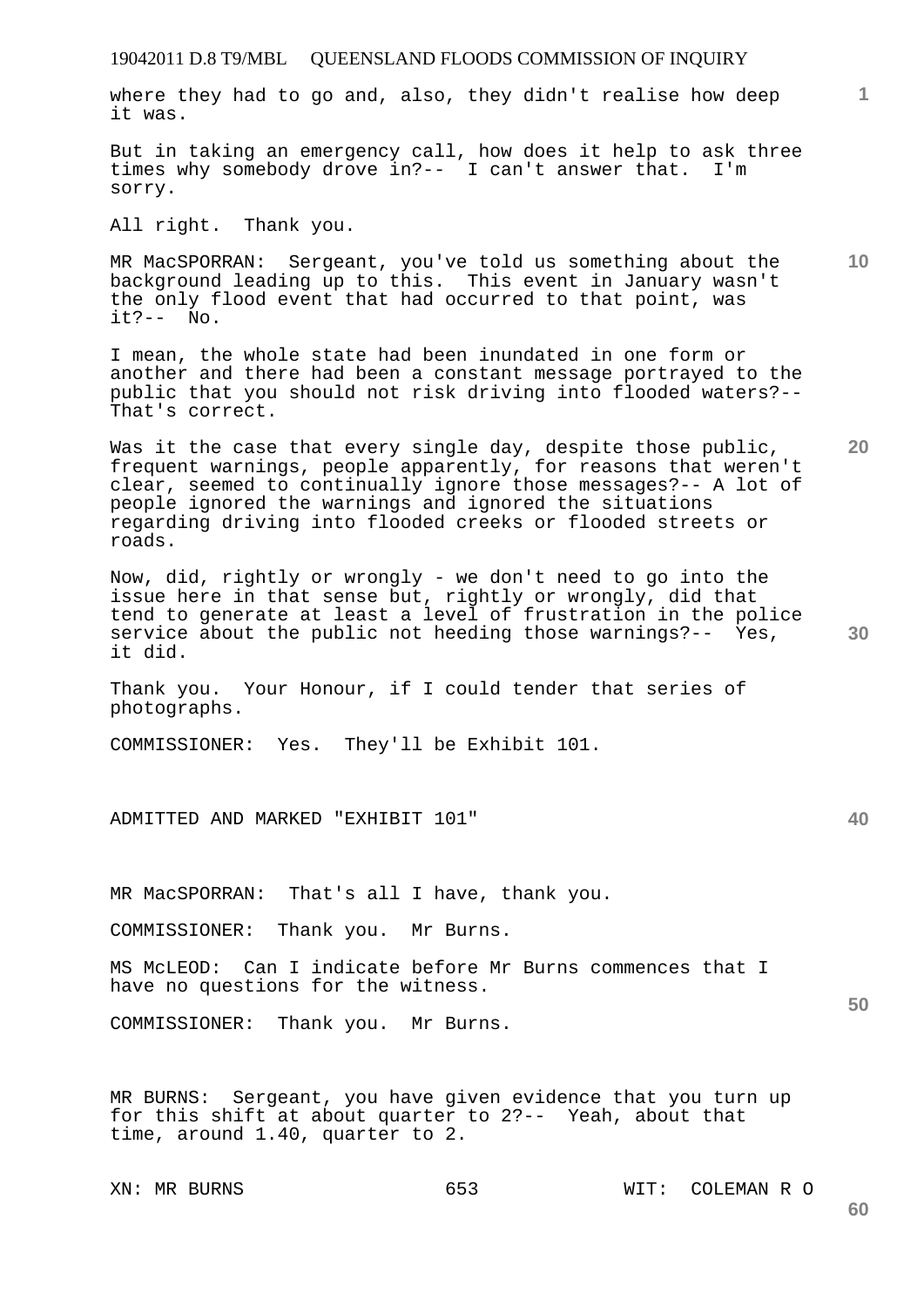And at that time there were quite number of calls but nowhere near the number that were shortly to become?-- That's correct.

Or come in. No?-- That's correct.

So there's a - you've got a recollection of certainly being very, very busy but then becoming completely out of control. Is that a fair way of putting it?-- Yes.

**10**  All right?-- It become a major disaster that we were trying to respond to as quickly as we could with the resources that we had available.

And we know from other evidence that is to come that quite a number of emergency calls bounced from the centre and went to other places?-- That's correct.

You're aware of that?-- That's correct.

And the position is that at least at some point you had at least six operators, maybe seven or eight?-- Yes.

So three double consoles and then another room with perhaps another two operators?-- One in the other room because there's only the one workstation that can be used.

So seven operators and CommCo, which is you?-- That's correct.

Did you answer triple-0 calls as well?-- Yes.

So all-up, eight people attempting to deal with these calls as they were coming in?-- That's correct.

And it rapidly became obvious that there was a major incident?-- Certainly.

And then it became a position where you just couldn't handle the volume of calls?-- Within our - the communications, no, we can't handle them.

Now, in front of each operator there are a number of commuter monitors?-- That's correct.

Have I got this right, four or five?-- At the workstation in front of each individual you'll have a screen this size, which is the computer that they link into, and then to the left of them or to the right of them you have the ICL screen, which also can be a City Safe screen. You will also have another screen which is the Zetron screen which indicates the - all the different channels in the districts and radio frequencies and also it will deal with all the calls of service that comes in on the triple-0 lines and the recorded lines that are all underneath it. And then you've got different lines that you contact QFRA, QRAS, main roads and SES through and also the Toowoomba Hospital.

**30** 

**20** 

**50**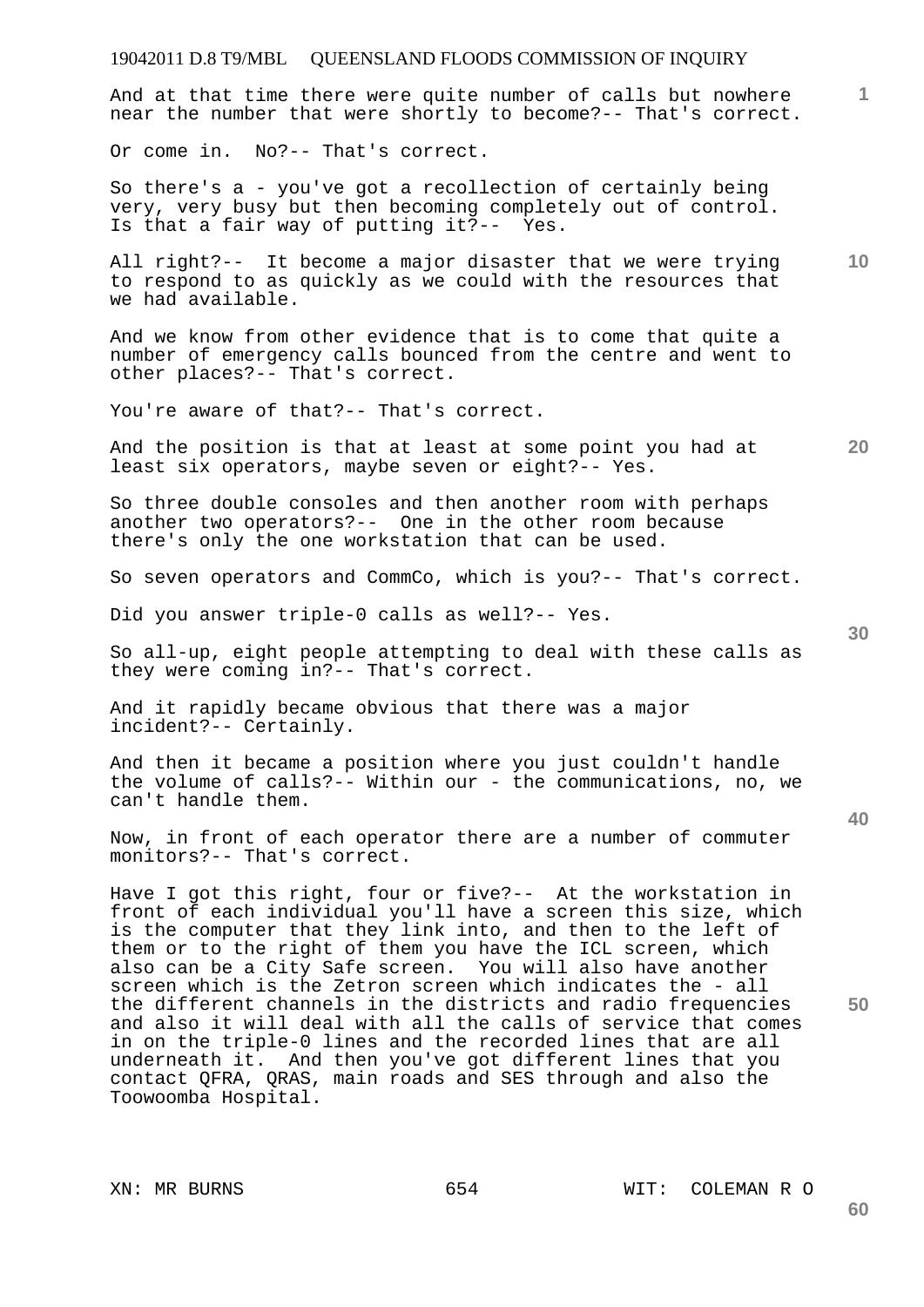Now, adjacent to each desk is the radio, the radio unit?-- The radio units are inside a closed off area which you put your ears on, you plug into a lead that connects you and you push a button to all the radio frequencies, you have got the district channel and you have got your local channel.

But each operator has a headset with one earpiece?-- That's correct.

**10**  And is hearing the triple 0 calls through the one earpiece, is that correct, if they're taking a triple 0 call?-- A triple 0 call has got a distinct ring when it comes in. You will hear it straight away and you will answer it.

All right?-- A different ring to the normal phone calls.

And then the other ear is free, as it were, to listen to directions and what else is happening in the room, including radio chatter?-- That's correct.

All right. So, at the point when you realise you have a crisis on your hands, you had quite a number of operators, I assume, putting their hands up to you?-- Yes.

Because there were calls coming in that were genuinely code 1s or code 2s?-- Yes.

All right. And a number of operators shouting, "Bob."?-- That's correct.

All right. And your capacity to deal with those requests for attention, obviously there's a limit to that?-- And to the resources that I had available on the road, yes.

Right. The ICL screen that you have mentioned provides automatically generated data with respect to the triple 0 calls?-- It will bring up an ICL number and the name of the person and the phone number that is making the call, but that has to be checked because sometimes the ICL is different to the person that's actually calling.

All right. But it's a scrolling screen, isn't it?-- It scrolls, that's correct.

So, it has four entries per screen?-- Yeah, limit of four, yes.

Limit of four. If you get more than four calls it will drop down one?-- That's correct.

So, when you have got many, many triple 0 calls coming in, the entry for that particular call may not, in fact, be on the screen when you look?-- That's right.

Now, in terms of prioritising tasks or jobs, and we have seen on Exhibit 100 that this is a priority 3, am I right in assuming that code 1 is for very urgent matters or priority 1 is very urgent matter when danger to human life is imminent?--

**20** 

**30** 

**50** 

**40**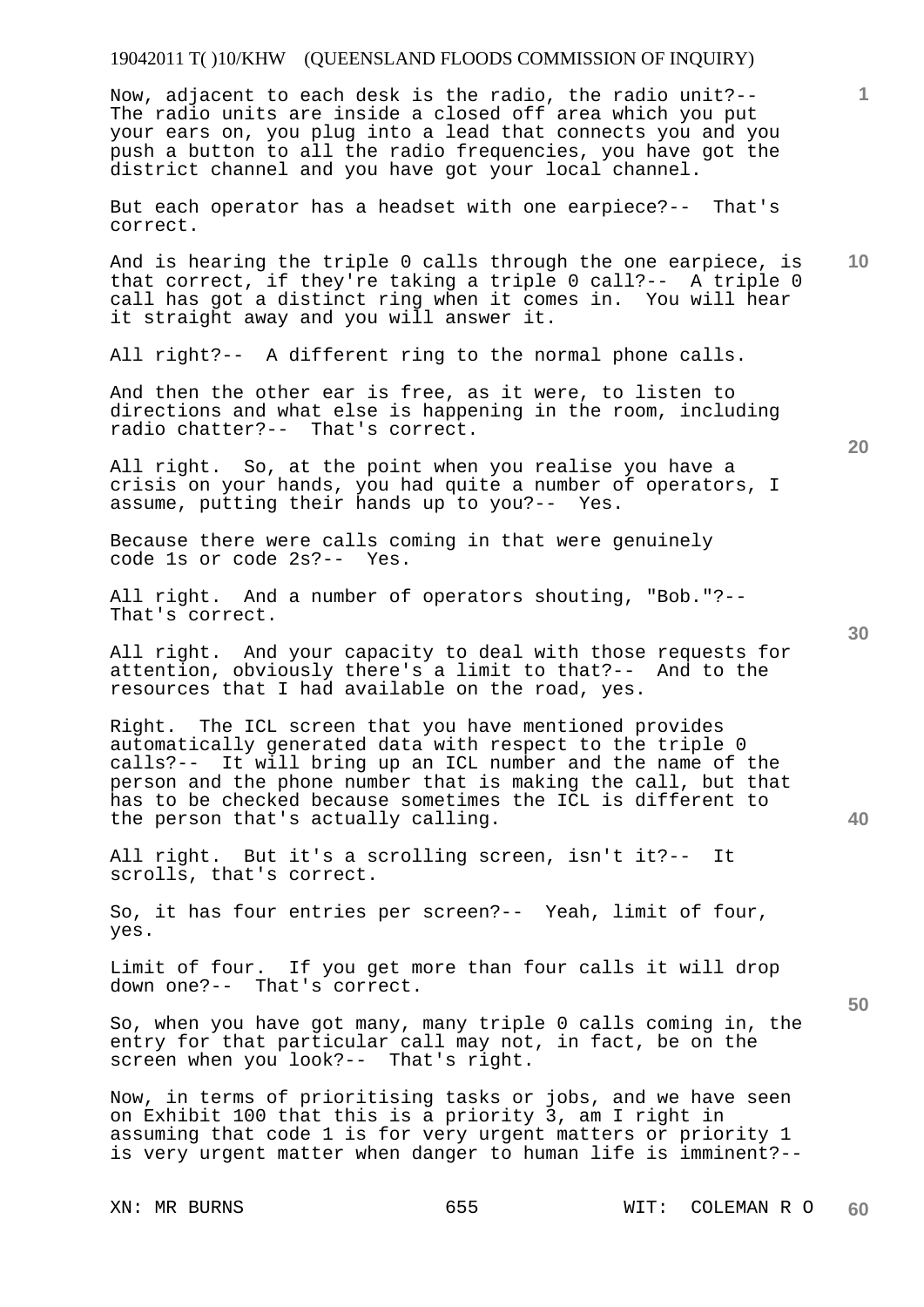That's correct. Code 1 and 2 are sort of in the same category but code 1 is very urgent in regards to a person's life is in danger with someone stabbing a person or shooting the person.

And it's unfortunately the fact, isn't it, as you answered in questions asked of you by Mr MacSporran, that the vast majority of calls using the triple 0 number are for calls that do not relate to life threatening incidents?-- Yes.

They are, in fact, not properly a code 1 or code 2?-- That's correct.

And was that a source of frustration for operators in the days leading up to the 10th of January?-- We had a lot of phone calls in regards to road conditions that weren't - shouldn't be on triple 0, and those sort of - you know, just want to know what the road was like between here and Moree or between here and Rockhampton, and those persons said that - we had given them the number for 13 - 1490, I think it is, for the road closures, to ring them and talk to those persons, but they couldn't get through so they rang us constantly.

In the period leading up to the 10th of January and, to be specific, the two week period leading up to the 10th of January, there had been a lot of rainfall in the area covered by the Communications Centre?-- Very much so, a lot of heavy flooding.

And the staff, that is all of the operators had worked long hours?-- That's correct.

And had been burdened by quite a number of triple 0 calls that were not truly emergency calls?-- That's correct.

And that, in fact, constituted a source of some frustration to the operators?-- I think to everyone.

But you have been in that position yourself, haven't you?-- Yes.

You have questioned callers who have rung up and said they have been stuck in flood waters, you have personally questioned them as to why, in fact, they drove into the water in the first place?-- That's right.

In an assessment of the priority that's to be allocated to a job, if a person is stuck in flood water, do you have regard to the locality? You obviously would, wouldn't you?-- That's correct.

James and Kitchener, of course, is a major intersection in the City?-- That's right.

Would you have regard to the feature that it's in the daytime?-- Yes.

All right. And that there's likely to be a lot of other traffic?-- Lot of other traffic.

XN: MR BURNS 656 WIT: COLEMAN R O **60** 

**30** 

**20** 

**50** 

**10**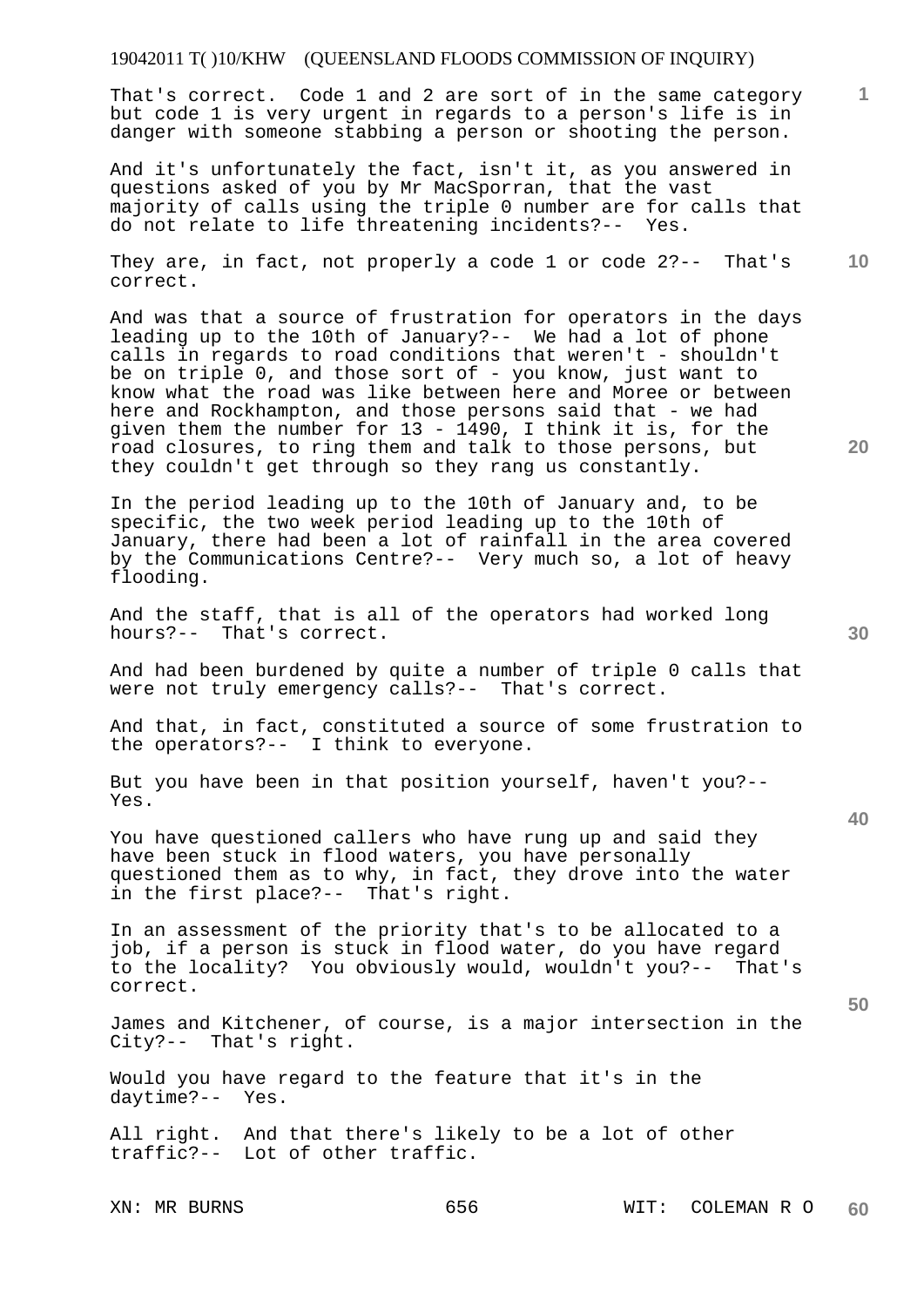And persons in the vicinity?-- That's correct.

Now, if you're requested, as an operator, to call a tow-truck because you are stuck if flood waters, I think we have established that that's not a true priority 1 or 2?-- That's correct.

Is it the practice of the communications operators to call a tow-truck?-- No.

All right. Is there any reason for that?-- Well, there is an obligation on us to be not involved in tow-truck operators because one tow-truck will find out that we made a certain phone call to other tow-trucks and they will argue that we're favouring certain tow-truck companies, so we don't do it.

All right. You yourself have been personally affected by this, haven't you?-- Yes.

And, in fact, your memory, you have gaps in your memory of this shift?-- That's correct.

Because of what you went through?-- Yes, I have seen a psychiatrist and - unfortunately people have died, but I have seen a psychiatrist and I have got reactive stress, which the body and the mind has dumped everything-----

All right?-- -----and I cannot remember.

Sergeant, on your review of what you can remember and on your review of what material there is that exists with respect to this shift, is there anything that you think could have been done differently that might have changed the response times to any persons in distress?-- None whatsoever.

Excuse me, Commissioner. Can I ask you this finally: in the first of those calls that you have been taken to that found their way, I think, on the first line of Exhibit 100, "Stuck in flood water at intersection of James and Kitchener, Mercedes Benz.", see that there?-- Yes.

If you had been told on the that job card that the water's just about ready to come up to the door, how would you - would you have changed the priority?-- If it was coming up to the door and they're in the water and they are going to be washed away, I would have changed the priority, yes.

Just up to the door?-- Up to the door?

Yes?-- Yes and no. I probably would have changed it to get a car crew as quick as possible just to check on the person.

All right. Okay. Thank you, sergeant.

COMMISSIONER: Can I just ask you, generally speaking, I think you were saying before that there were limitations on your resources. This was an extraordinary event, but do you in

**10** 

**1**

**30** 

**20** 

**40**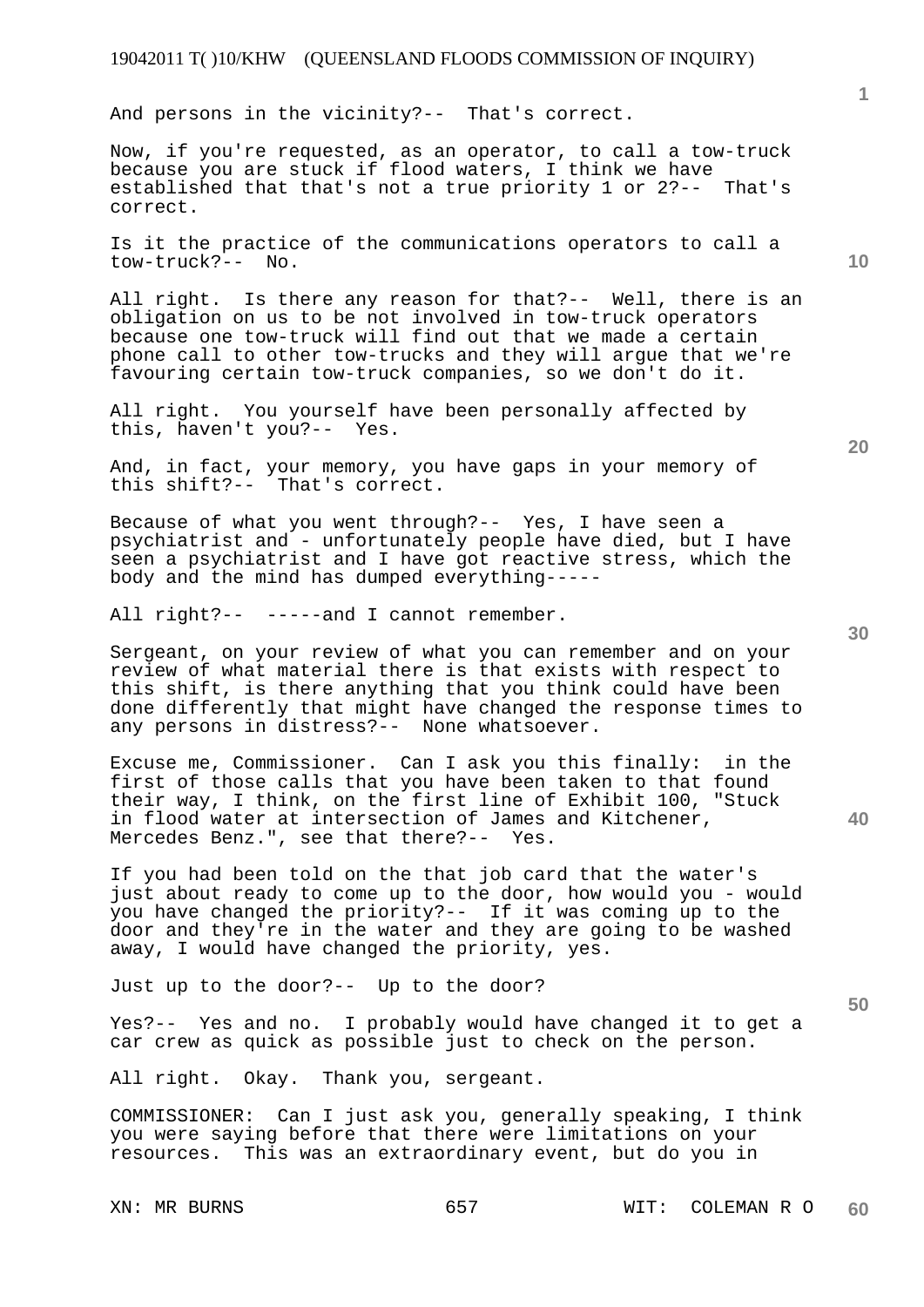other circumstances have enough staff and resources?-- Depending on the rostering and staff available, Commissioner, we do have enough staff, but we could do with a lot more in the communications system, but we just haven't got the work stations to take those.

So you need both?-- Extra staff. We need - we need that, we need to upgrade to CAD, which is a Computer Aided Dispatch system like Brisbane Coms have got. The IMS system is a system that take time to fill out, whereas in CAD you can transfer the triple 0 calls from the ICL across to CAD straight away with the details in it.

Is there any prospect of that?-- I can't answer that, I'm sorry.

Not that you know of at any rate?-- No.

Thanks. Is there anything arising out of that, Mr MacSporran?

MR MacSPORRAN: No, thank you, Commissioner.

COMMISSIONER: Or Mr Burns?

MR BURNS: No, your Honour.

COMMISSIONER: I don't imagine anybody else has got an issue. Mr Callaghan?

**30**  MR CALLAGHAN: No, no re-examination. May the witness be excused?

COMMISSIONER: Thank you, Sergeant Coleman. You are excused.

WITNESS EXCUSED

MR CALLAGHAN: I call Jason Wheeler.

**50** 

**40** 

**1**

**10**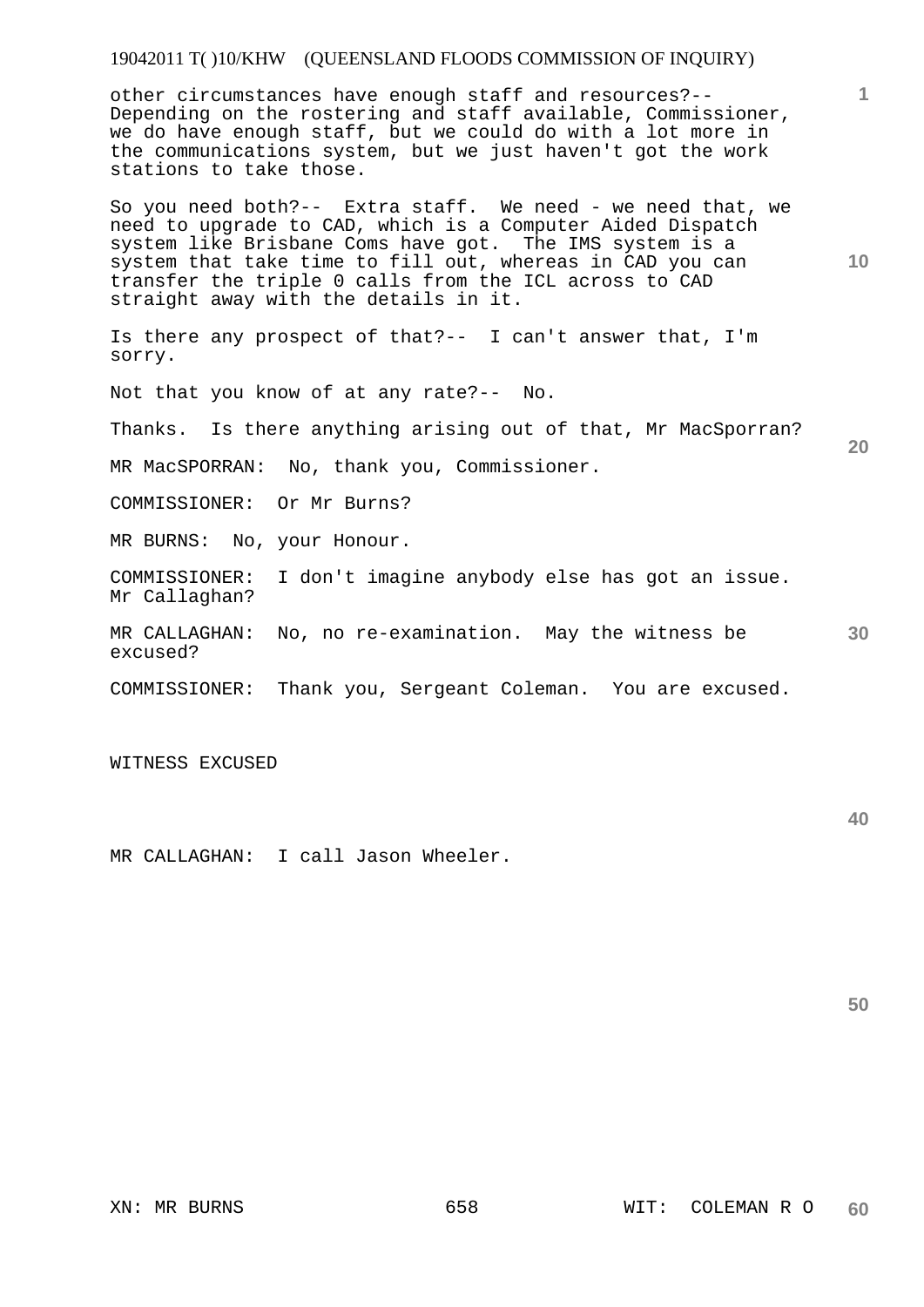JASON ALAN WHEELER, SWORN AND EXAMINED:

MR CALLAGHAN: Could you tell the Commission yourself full name, rank and station, please?-- My name is Senior Constable Jason Alan Wheeler, registration number 9349, currently attached Toowoomba Police Station.

And, Mr Wheeler, as you are aware, we are concerned with events on the 10th of January this year?-- Yes.

Can you tell us the nature of your duties on that date?-- On that day, I was performing duties in the radio room, Communications Centre at Toowoomba.

All right. How do you describe that position that you were occupying on that day?-- Call taker, radio operator.

All right. Had you previously qualified to do that sort of work?-- I received no official training as a call taker.

Right. You have been in the force for some time, some 19 years or so; is that correct?-- Yeah, nearly 19 years.

You have performed that sort of duty previously; is that right?-- Not that specific duty. I have relieved at higher duties.

All right. I mean as a call taker, someone who receives triple 0 calls specifically?-- Maybe a couple of days here and there.

Right. As at the 10th of January, you'd be doing that for some time?-- Three weeks prior.

Three weeks?-- For three weeks.

**40**  All right. What training, if any, did you have for that sort of duty?-- In taking phone calls?

Yes?-- Just probably experience as a police officer.

Well, I might try to help you out a bit. First of all, you have been interviewed twice about the events of this date; is that correct?-- Yes.

Once on the 17th of January and once on the 1st of February?-- Yes.

I tender a transcript of the interviews on each of those days.

COMMISSIONER: They will be Exhibit 102 and 103 in order of date.

**20** 

**10**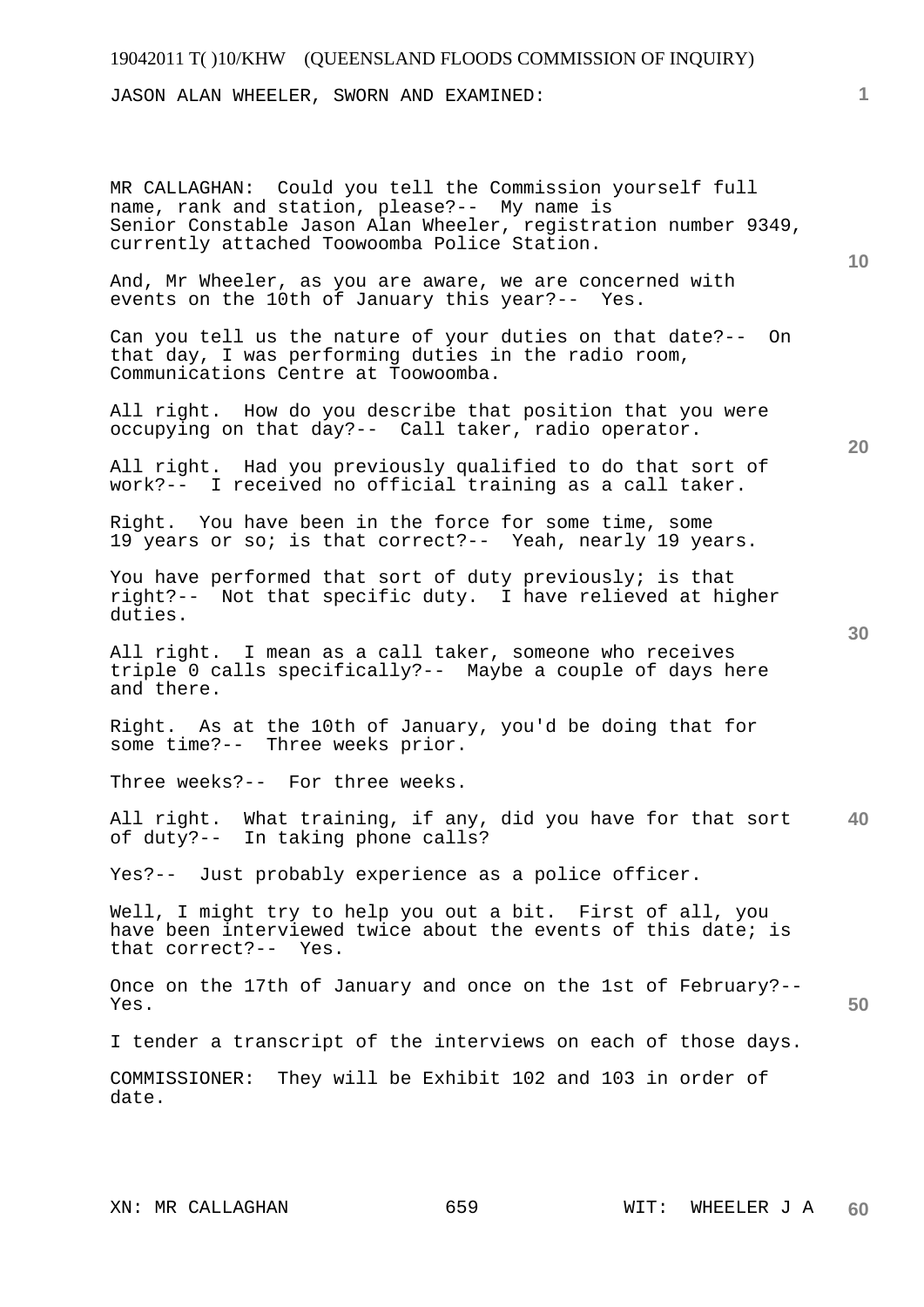ADMITTED AND MARKED "EXHIBIT 102 AND 103"

MR CALLAGHAN: Mr Wheeler, if you can take it from me, in the course of those transcripts, I think you talk at some stage about a two day course that you did?-- That is correct.

What was involved in that?-- That was a course, locally run course for a CommCo position, which is basically a person who will be in charge of the radio room and responsible for the district and allocation of resources for jobs in the course of that duty as a CommCo.

So, it was directed towards the job that you were actually doing or-----?-- No, it was directed to the job that Sergeant Coleman would have been doing that day.

I see. So, it was a course undertaken with a view to applying for that job or equipping you to do that job?-- That is correct.

I see. So, that was the only training that you'd had specifically relating to what I will call triple 0 duties; is that correct?-- I don't think in that course there was any specific training in relation to the entry of triple 0 phone calls.

**30**  Can you just tell us briefly what was involved in that course?-- There was topics like priority policing, duties of urgent duty driving.

Sorry, what?-- Urgent duty driving.

Right?-- And there was - in the course there was mainly the use of the equipment we had up there and the radio facilities.

Okay. The actual-----?-- Yep.

**40**  -----computers and telephones and that sort of thing?-- That's correct.

I see. Right. So, certainly nothing like training in dealing with a disaster-like scenario?-- No.

No. All right. Thank you. Now, we understand that the call centre at Toowoomba is something of a switchboard; that is to say, it receives the triple 0 calls and general calls as well, that's correct?-- That is correct, along with operating as a switch there as well, where you get phone calls who may be requiring people to speak to other police officers, other sections.

Yes. Any sort of general call that might come in to a police station that's not urgent?-- Any call that goes to the police station gets directed from there.

And calls are diverted from other stations which may not be

XN: MR CALLAGHAN 660 WIT: WHEELER J A **60** 

**1**

**10** 

**20**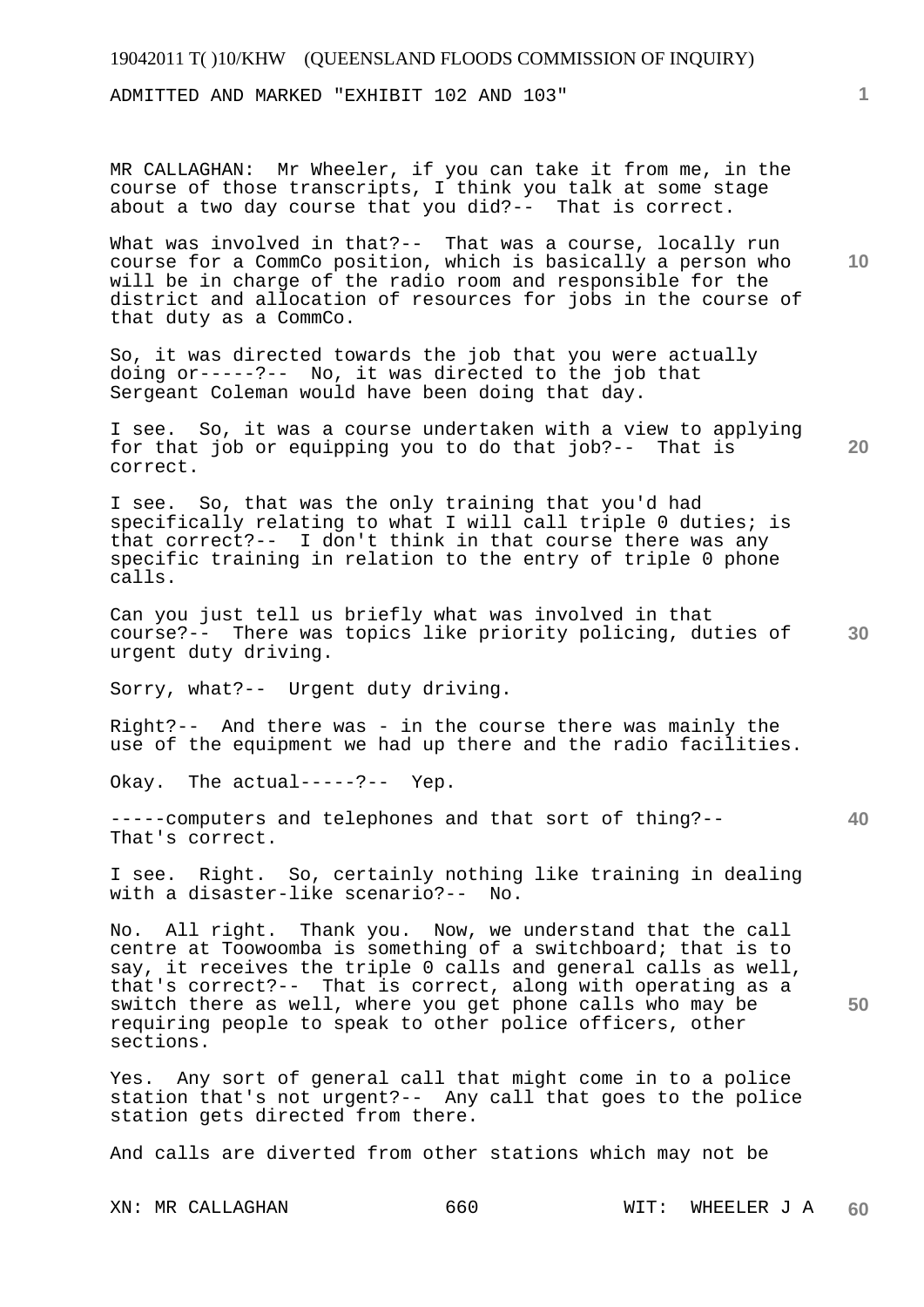24 hour stations; is that right?-- That is correct, or those stations are unmanned at the time.

Now, we understand that when a call comes in which might have some degree of urgency, accepting that all triple 0 calls potentially have some degree of urgency, but there is a discretion with individual police as to what they do with it to the extent that if you think that something is particularly urgent, you raise your hand or somehow attract the attention of whoever's doing Sergeant Coleman's job; is that correct?-- That is correct.

And you would have done that on occasion?-- That would have been done many times on that day in question and has been done previously, yes.

All right. You spoke about the priority policing model. What do you understand that to involve?-- It's the flexible allocation of resources where the job is - primarily, say, a general duties job and the matter is urgent and we have, say, a traffic branch crew available to us, its the ability to reallocate resources to priority jobs.

Have you had training directed towards expertise in that?-- I believe in the manual received in the CommCo training course that priority policing was discussed.

That's the two day course you told us about a moment ago?-- That is correct.

But did you do that course voluntarily because you were looking at that sort of a job in the future or is that something that you were required to do or what was the story?-- I had performed some duties prior to that as a CommCo within the Toowoomba district, and I was desirous to perform further duties as CommCo for Toowoomba district when relieving opportunities became available and it's a course that I made application to go to.

**40**  Nobody made you do it, it was just something that you decided you wanted to do?-- That's correct.

Okay. We know that the 10th of January turned out to be a long day for everyone involved, but is it the case that you started work at about 1 p.m. that day?-- Probably would have been about quarter past 1, 10 past 1 I would have arrived at work that day.

Because the shift was meant to start at  $2i$  is that correct?--That's correct.

But you in the nature of things get there a bit early?-- On that - when we - it's generally like a 15 minute changeover between shifts, so we can brief other operators what's been happening. On the day in question, I arrived early that day because I ride a motorbike, I saw it was raining, I saw that now's probably the most appropriate time to get to work to minimise my discomfort through the rain and wet weather.

**10** 

**1**

**20**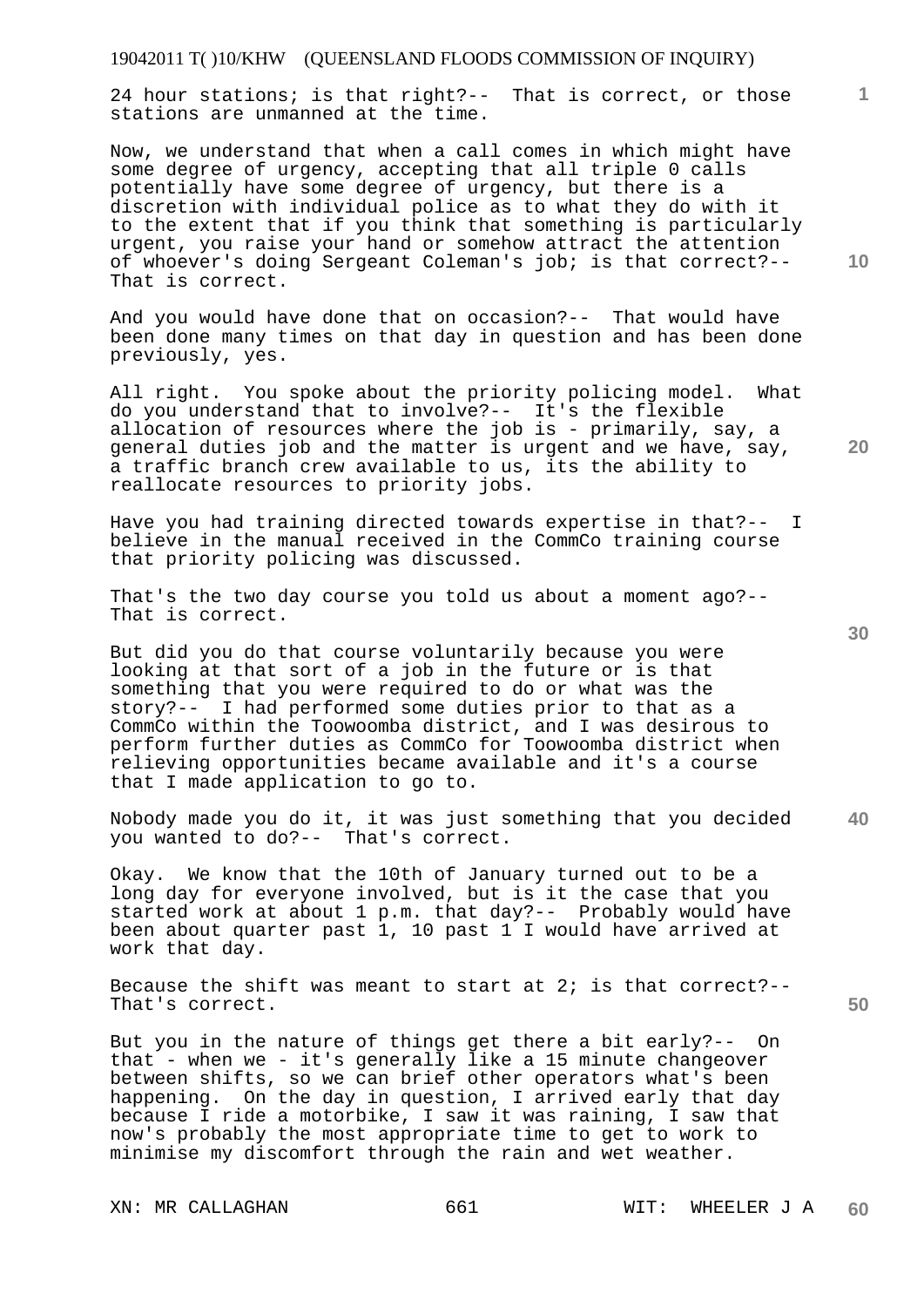So, you just happened to be there a bit early?-- Yeah.

All right. As I say, we know the situation became very busy very quickly, and I don't want to oversimplify things, but I don't want to spend too long on this either. In the transcript of the interview, the 29 page interview, which was the interview of the 1st of February 2011, could the witness can we have that either put in front of him in as a hard copy or on the screen? Can I take you to page 12? I don't want to take it out of context so just take your time and familiarise yourself with that part of the interview. All right. On that page, you attempt to convey, I'd suggest, that the general approach to your task that day was to try to get as much information from as many sources as you can to have an appreciation of what was happening around town; is that right?-- That is correct, yes.

I am more or less using the words that you used there. What I'm asking is whether that was an instruction that you received from someone or was that just a decision that you made as to the way that you were going to approach each call that you took?-- That would have been a decision that I made.

All right. Indeed, was there any instruction - was there time for any instruction-----?-- There wasn't time for anything that day.

-----from anyone as to the general approach you should take to things or was it basically everyone just left to their own direction?-- It was mayhem in there.

Yes. Well, I appreciate that, as I say, it was a long day, but as at the time you took the call with which we're concerned, can you recall whether you'd taken any other calls about vehicles which were stuck in flooded waters?-- There would have been a lot of phone calls in relation to vehicles maybe getting stuck or moved. My recollection of events on that day is - it's shot, it's gone very blurry.

I understand. And please don't guess?-- No.

Because, I mean, the records, I daresay, will speak for themselves, but I am just interested in whether you can remember whether you'd had any calls before the call from Donna Rice relating to cars stuck in flood waters. It may be you can't because of the events which happened afterwards?-- I can't - I can't recall taking many phone calls that day at all.

You speak in the other interview of the 17th of January at page 26, I think, as to having a sense of frustration about what had happened in the weeks before with vehicles being stuck in flood waters; is that correct?-- That is correct.

And was it the case that you were aware of any specific warnings which had been given by police in the lead-up to this event as to the dangers of driving into flood waters?-- I

**10** 

**1**

**20** 

**50**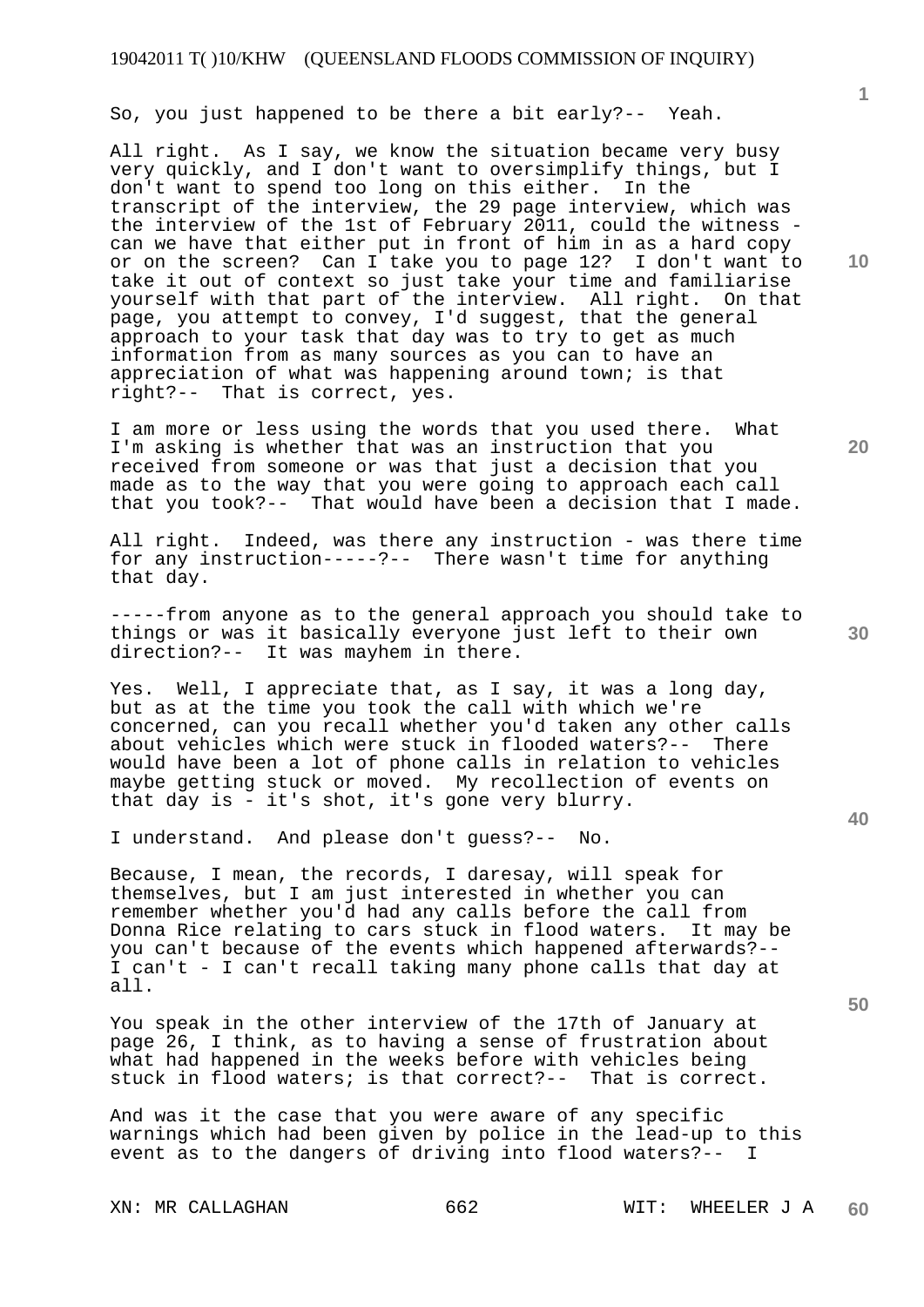believe there may have been some media coverage in the local newspapers, I'm not sure.

I don't want you to guess anything?-- I don't know.

All right. And it might follow from what you have said two questions back, but can you recall any of the sorts of calls you'd had prior to the call from Donna Rice?-- Only from reviewing the job logs that I logged on the system. Do I recall taking those phone calls? I can't recall taking those phone calls. By reviewing the job logs that occurred, there was phone calls taken beforehand.

All right. Have you gone back and familiarised yourself with those, have you?-- I have - perused through them.

What sorts of calls were they? What sorts of jobs had you been concerned with prior to that call?-- I think there was a break and enter, there was a car down at Holberton Street where a person had driven in flood waters there. That's all I can recall offhand.

All right. Thank you. There was a subsequent call which you took relating to the situation at the intersection of James and Kitchener; is that correct?-- That is correct.

And this was the subject of the second interview that you had on the 1st of February this year?-- Yes.

**30**  Or at least it was referred to in that interview. Can I show you a transcript? It's only brief. Are you familiar with that?-- Yes.

That's a call that you took - I am not sure that the document reveals the time, but that's a call you took that afternoon; that's correct?-- That's correct.

Yes. I tender that.

COMMISSIONER: That will be Exhibit 104.

ADMITTED AND MARKED "EXHIBIT 104"

**50**  MR CALLAGHAN: And can we have Exhibit 100 up on the screen? Just scroll down a little, please. First of all - sorry, when I say "scroll down", can we go back to the top so Mr Wheeler can see it? Can you see the document there, Mr Wheeler?-- Yes, I can.

This is, it would seem, the document which you created which documented the call that you received from Donna Wright; is that right?-- Donna Rice, that's correct.

It's mistyped on the document as "Donna Wright"; is that

XN: MR CALLAGHAN 663 WIT: WHEELER J A **60** 

**10** 

**1**

**20**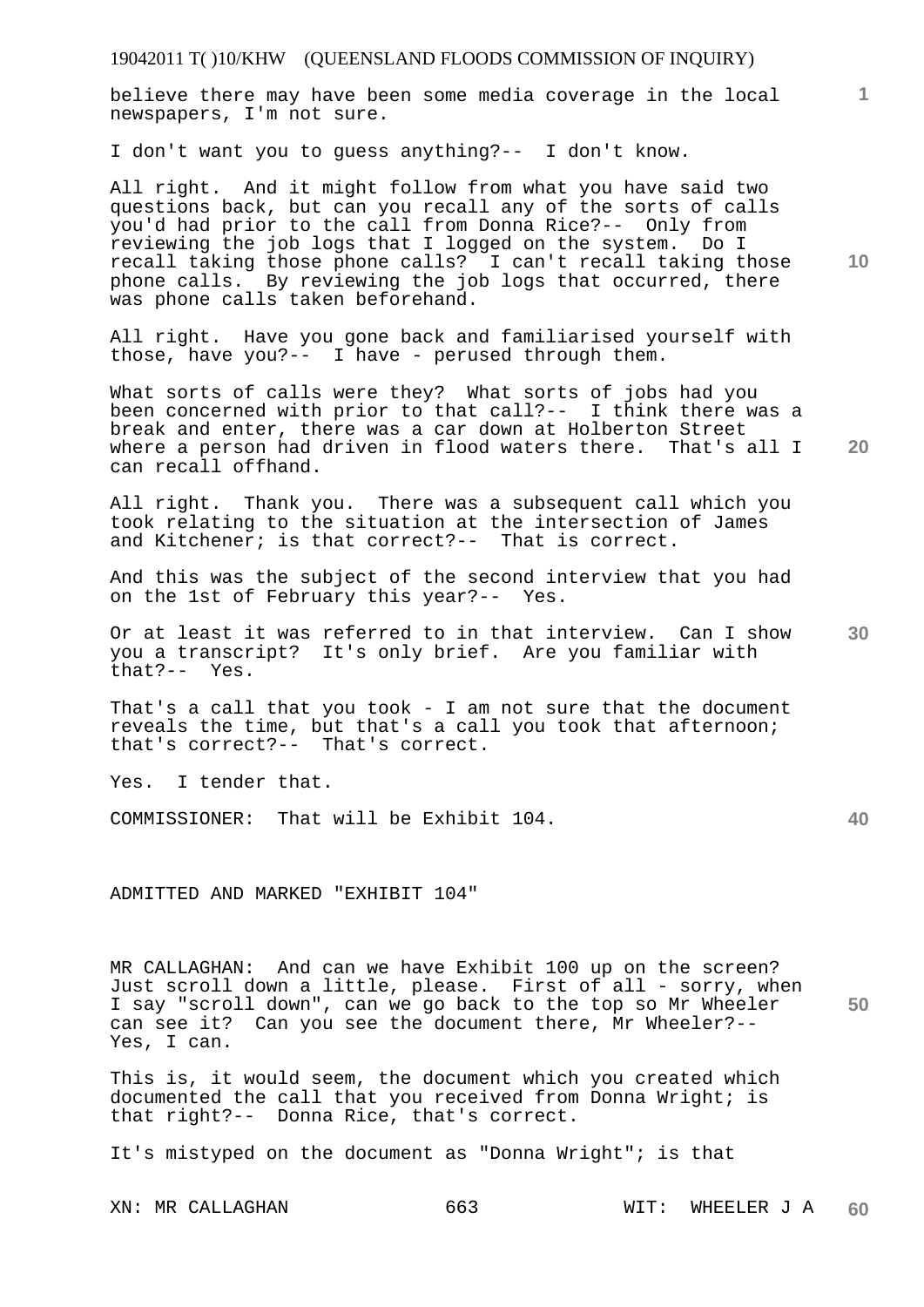correct?-- That's correct.

And if we can now scroll down, you see the information that's recorded there, "Precis of Incident and Action Taken.", and, again, you have misheard the name, it would suggest, as "Wright" when it should read "Rice", but there's some details pertaining to her and then what should read, "Stuck in flood water at intersection of James and Kitchener, Mercedes Benz." You would have entered that information?-- Yes.

And that was obviously on the basis of the call that you received from her?-- That is correct.

You can see the second line there, "People on top of their cars and now cars are starting to move."?-- Yes, I do.

That does seem to echo the language of the lady who made the second phone call?-- That's correct.

**20**  Do you recall entering that information on the document on the screen?-- I don't recall putting the information on the screen, but from the language that was from the conversation on a triple 0 phone call.

Yes?-- It would be, yes - I probably would have put that on the screen.

All right. That would suggest, if that was the case, that when you received this other call, that perhaps the mention of James and Kitchener, or whatever, took your mind back to the earlier call that you received, such that you entered this information on that record; would that be right?-- Yes.

Okay. Whilst you entered the information on that record, nothing was done to upgrade the priority which had been accorded to that job; is that right?-- The priority code gets changed by the CommCo at the time.

All right. And this is the situation where you have to attract the CommCo's attention?-- That's correct.

To give effect to that, to upgrade the priority of the job?-- Yes.

All right. Okay. And the two entries below that on the document on the screen in front of you, we have no reason to suggest that you entered those, but do you know how they came to be there", persons believed deceased. Senior Constable Hutton confirmed.", either, "No job.", or, "Number job."?-- I don't know how that got there. I may have put them there. I don't know.

You don't know?-- I can't recall.

Thank you. In the interviews that you have been involved in, you've referred to the tone of voice used by Donna Rice?-- Yes.

**1**

**10** 

**30** 

**40**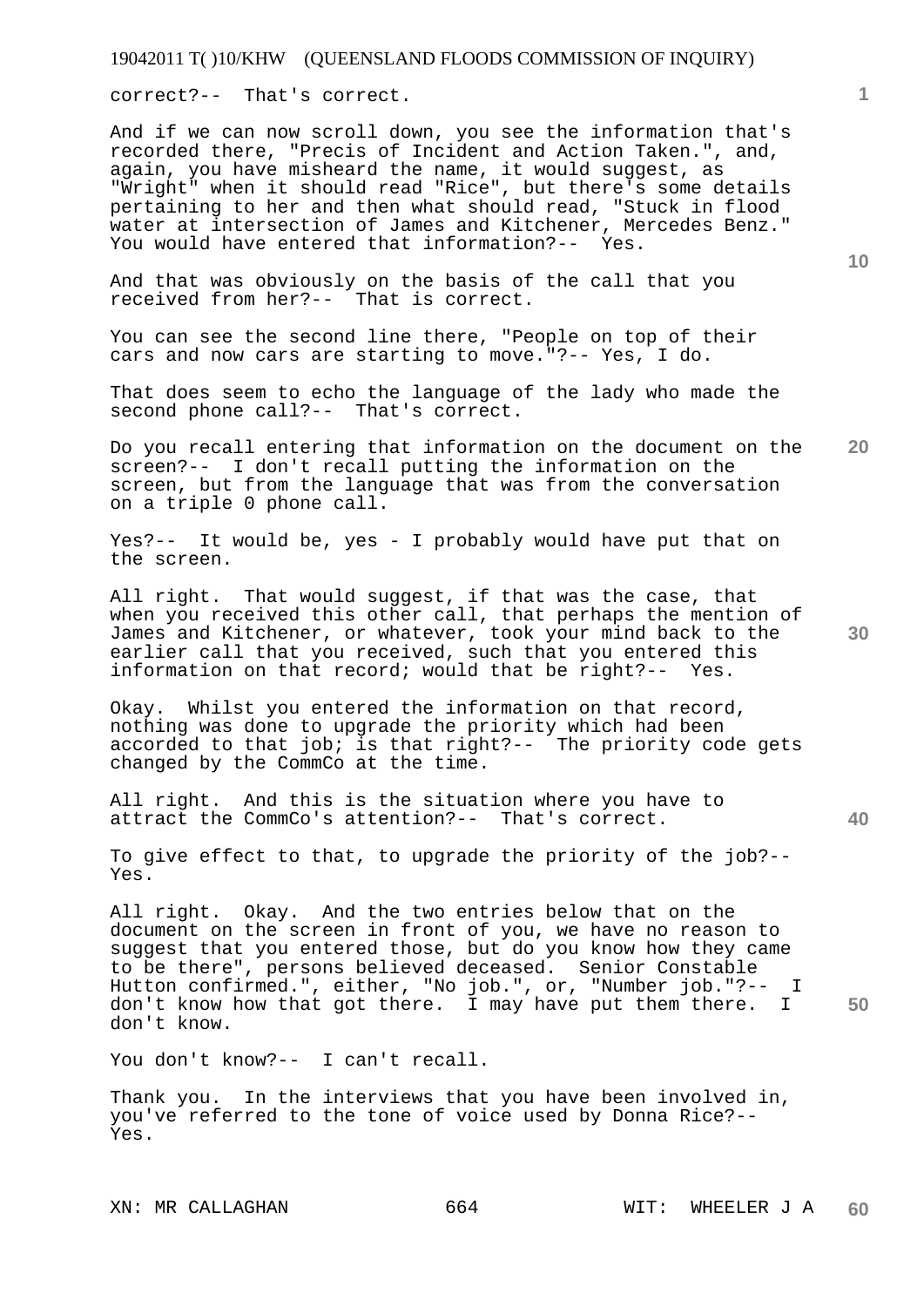And suggested that was one of the reasons why perhaps you didn't accord it any greater - any higher priority than you did; is that right?-- Along with the information she gave me.

One of the reasons?-- Yes.

That's right. You'd accept, of course, that triple 0 calls do sometimes involve false alarms?-- Yes.

**10**  And you'd accept that people can appear to panic over things which turn out not to be emergencies?-- Yes.

If I suggested to you that tone of voice was not one of the best methods of determining an emergency, would you agree with that?-- You look at clusters of information

Yes?-- Just going on tone of voice alone, no.

The better basis is the information that you receive?-- Along with the voice as well.

**30** 

**20** 

**1**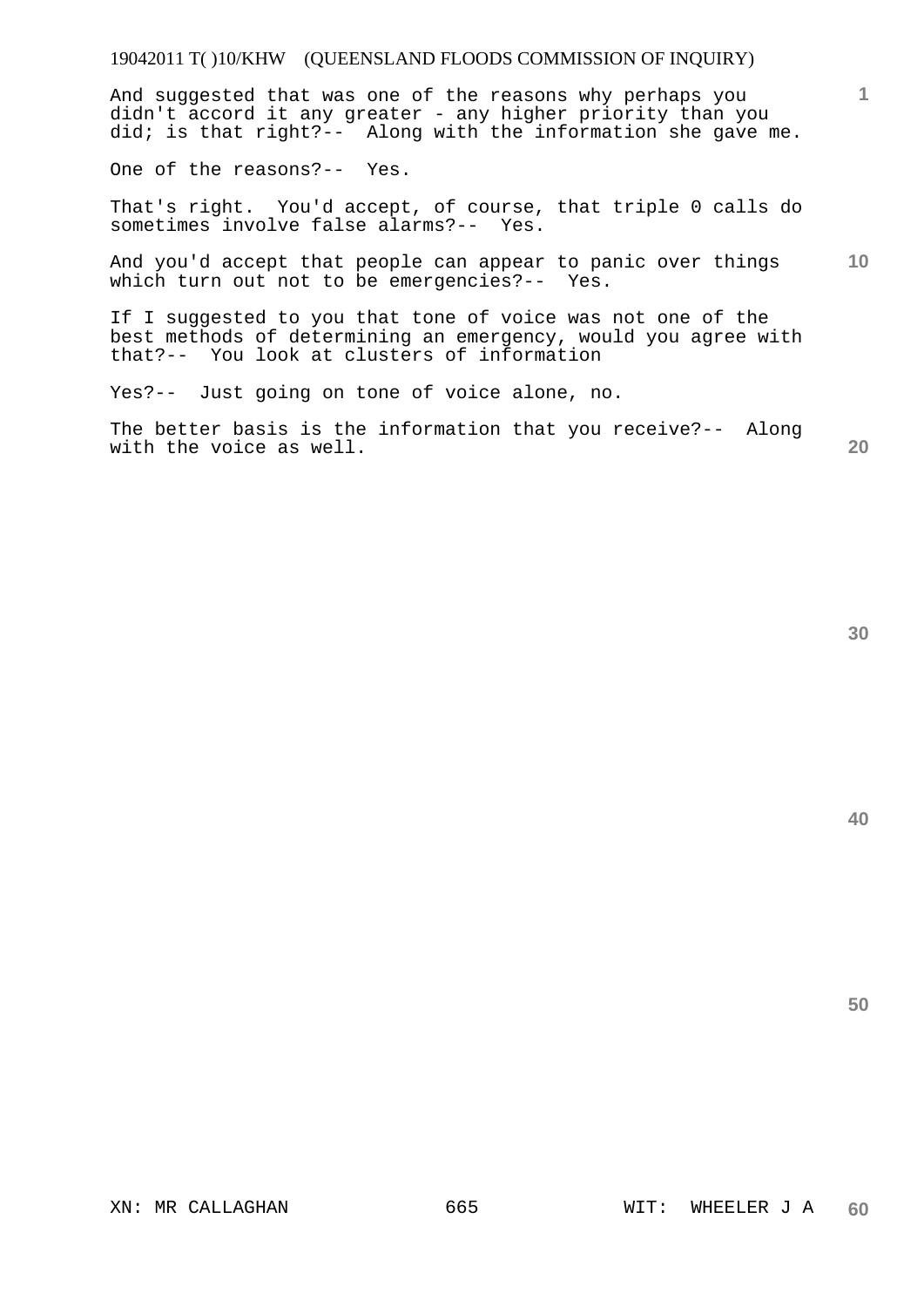All right. But, of course, to get that information you have to - or to act on that information you have to get it in in the first place?-- Sorry?

To act on that information or to act on information, you have to get it in the first place and I am going to suggest to you that to get information of relevance you have to ask relevant questions. Do you agree with that?-- Yes.

You did not ask Donna Rice, did you, how far the water had come up along the side of her car?-- No.

You did not ask her how close it was to the door?-- No.

You did not ask her how long she had been there?-- No.

You did not ask if anyone else was in the car?-- No.

You did not ask if she could get out?-- No.

You didn't ask if there was anyone else around?-- No.

Indeed, at one stage it may be that she suggested that others were stuck as well. You didn't make any inquiry about that?-- I don't recall hearing that part of the conversation when-----

No. Well, to be fair to you, maybe the transcript is not the best basis for that part. I'll let that go. You did of course tell her to call a towtruck, didn't you?-- Yes.

She responded by saying she had no credit?-- That's correct.

It was clear that she wasn't familiar with the phone she was using?-- It was clear that she didn't know her phone number.

And the response would have suggested she didn't have the credit to make a call?-- That's correct.

You didn't check to see how she could possibly have called a towtruck?-- No.

As you said in the interview, I think at page 18 of the interview of the 17th of January, there was no difficulty in you calling a towtruck for her if you'd wanted to?-- That there would be difficulty calling a towtruck?

No, you said at the top of page 19, "No dramas. I can call you a towtruck. That's not a problem"?-- I believe if you go to conversations before that, that relates to we're busy answering emergency phone calls at this stage as opposed to ringing up towtrucks for someone.

I accept that. You say that it was too busy for you to make that call?-- That's correct.

I'm just suggesting to you as a matter of principle there is nothing - you've said that there was nothing to stop you from calling a towtruck if, to your perception, the circumstances

**30** 

**20** 

**50** 

**10**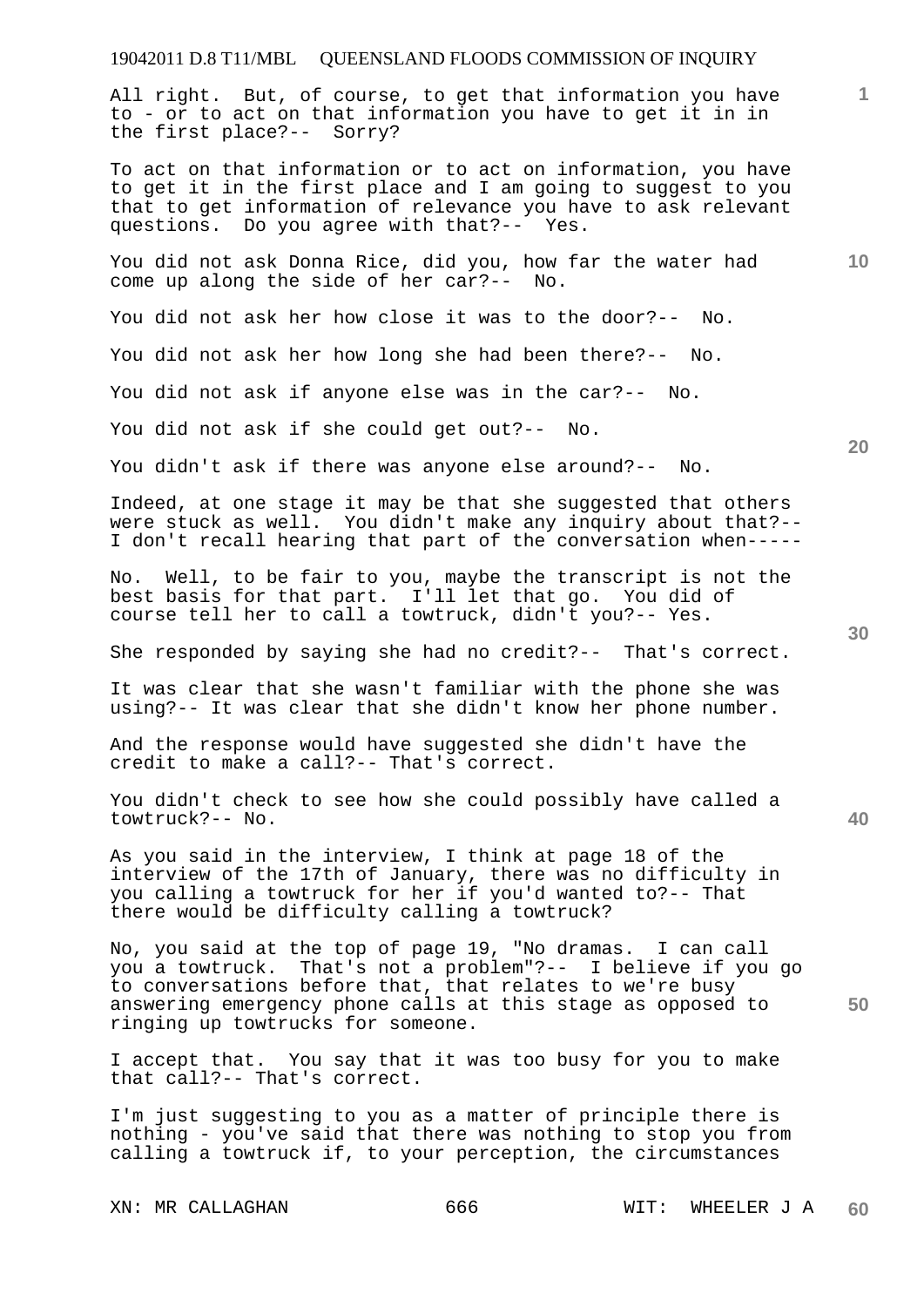**10**  Yes?-- Or towing company. You didn't give her the opportunity to ask for that though?--No. Of course, given the situation that was developing, even finding a towtruck might have been difficult to do?-- You have to ask towtrucks, I don't - I don't know. Well, your point being I think, and again I don't want to oversimplify it, but the short point that you seem to make is that the phone call is the way it was because you just didn't have a second to spare; is that right?-- The first phone call? Yes. Well, the phone call from Donna Rice?-- We were having phone calls coming through but I couldn't spare the time to make a phone call for a towtruck. Yes, time was of the essence?-- That's correct. To your way of thinking?-- Yes. In which case, I have just one last question and that is: why did you ask her the make of her vehicle?-- It's probably an automatic response you ask someone, "What sort of car are you in?", when you take phone calls from people. It becomes like an automated response after you do jobs for a certain period, you know, name of person, place, date of birth when you interview people. It couldn't possibly be relevant to whether you answered the call though?-- If someone says there's a gold Mercedes Benz, or whatever colour Mercedes Benz it was, sorry, at an intersection, it could identify that car. Well, did you ask the colour?-- No. Well, that's not why you asked then, was it?-- Well, make and model - I asked the make of car, "What sort of car have you got?", "Mercedes Benz." Yes, but you didn't ask for colour, model, any other details?-- No. No. All right. I have nothing further. COMMISSIONER: Ms McLeod. MS McLEOD: No questions, thank you. COMMISSIONER: Mr Gibson. MR GIBSON: No, thank you.

19042011 D.8 T11/MBL QUEENSLAND FLOODS COMMISSION OF INQUIRY

allowed for it; is that right?-- It would have to be a

towtruck of her choice.

XN: MR CALLAGHAN 667 WIT: WHEELER J A **60** 

**1**

**20** 

**30** 

**40**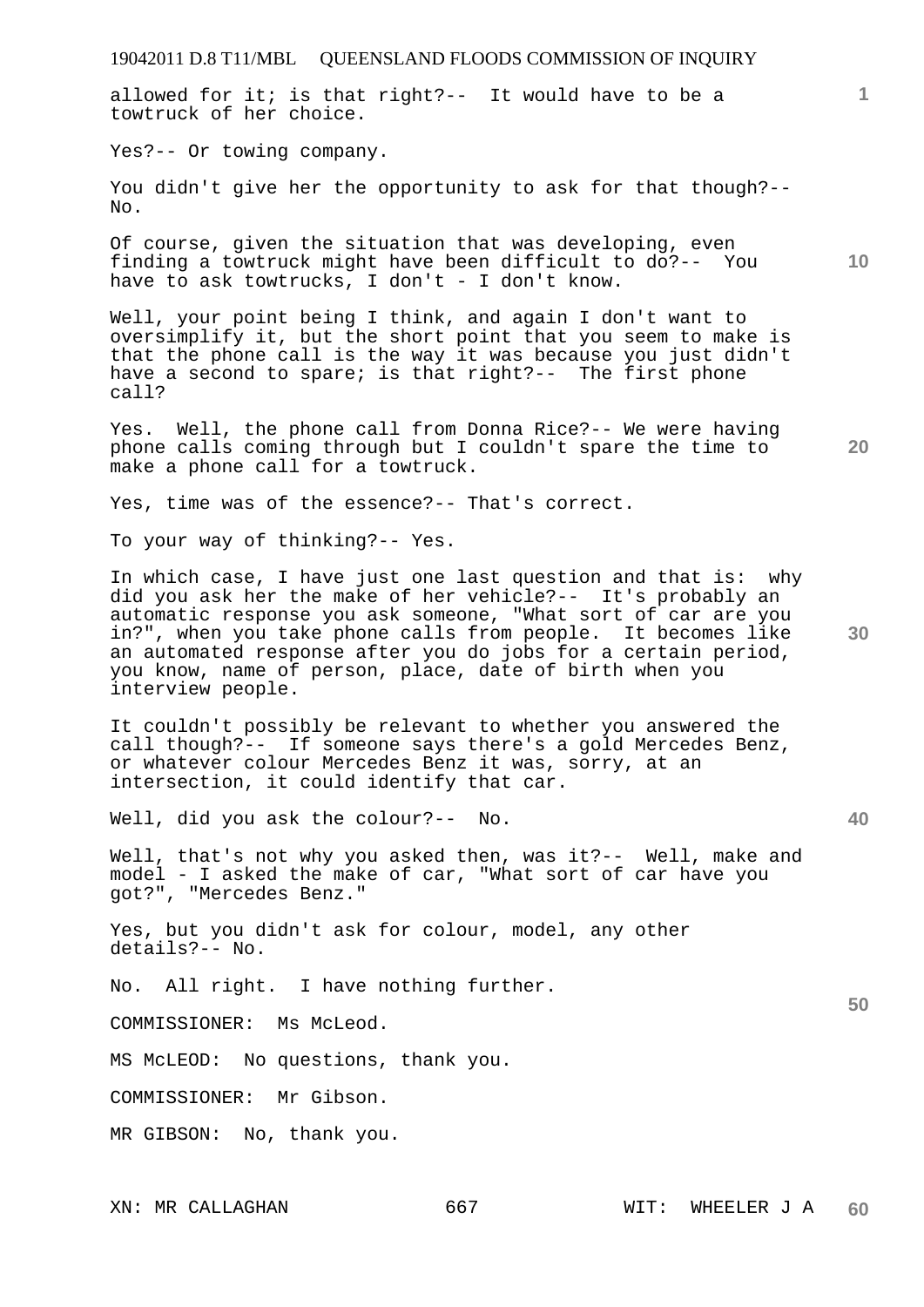COMMISSIONER: Mr MacSporran.

MR MacSPORRAN: Thank you. Mr Wheeler, you had good local knowledge that day?-- Yes.

In particular, you were aware of that intersection of James and Kitchener Streets?-- Yes, I was.

Did you know that it from time to time flooded?-- Water does go over the road there on occasions.

Yes. However, when we say the water would go over the road there on occasions, it was nothing even remotely similar to what happened on the 10th of January, was it?-- I've never seen anything like the 10th of January.

In fact, your knowledge on the day was that what often would happen with that intersection is that water would come over, you'd have a rash of triple-0 calls; by the time the police arrived, the people had self-extracted?-- On past experiences that has occurred in the past, yes, it has.

Did that have a bearing on the way you assessed the priority you should give to Mrs Rice's call?-- Yes, it did.

I take it from your response you had no appreciation at all that she was in any danger when she first rang?-- No.

Part of that was your local knowledge of the intersection?-- Yes.

Secondly, your assessment of her demeanour and her tone of voice?-- Yes.

Did you assess that there didn't seem to you to be any panic or distress in her voice?-- There was no panic or distress in her voice, no.

I take it you didn't know her-----?-- No.

You'd never met her?-- No.

But you are required when you're performing these roles to assess by a person's tone of voice and demeanour whether there is a truly urgent situation?-- Yeah, that's correct.

So that's a factor you took into account?-- Yes.

And did the fact that Mrs Rice was, during the conversation, asking to call a towtruck, did that play a factor?-- Yes, it did.

I mean, if someone is requesting a towtruck, it impliedly suggests, does it not, that they're prepared to stay with the vehicle for it to be towed away out of the water?-- That would be correct.

XN: MR MacSPORRAN 668 WIT: WHEELER J A

**30** 

**20** 

**50** 

**40** 

**10**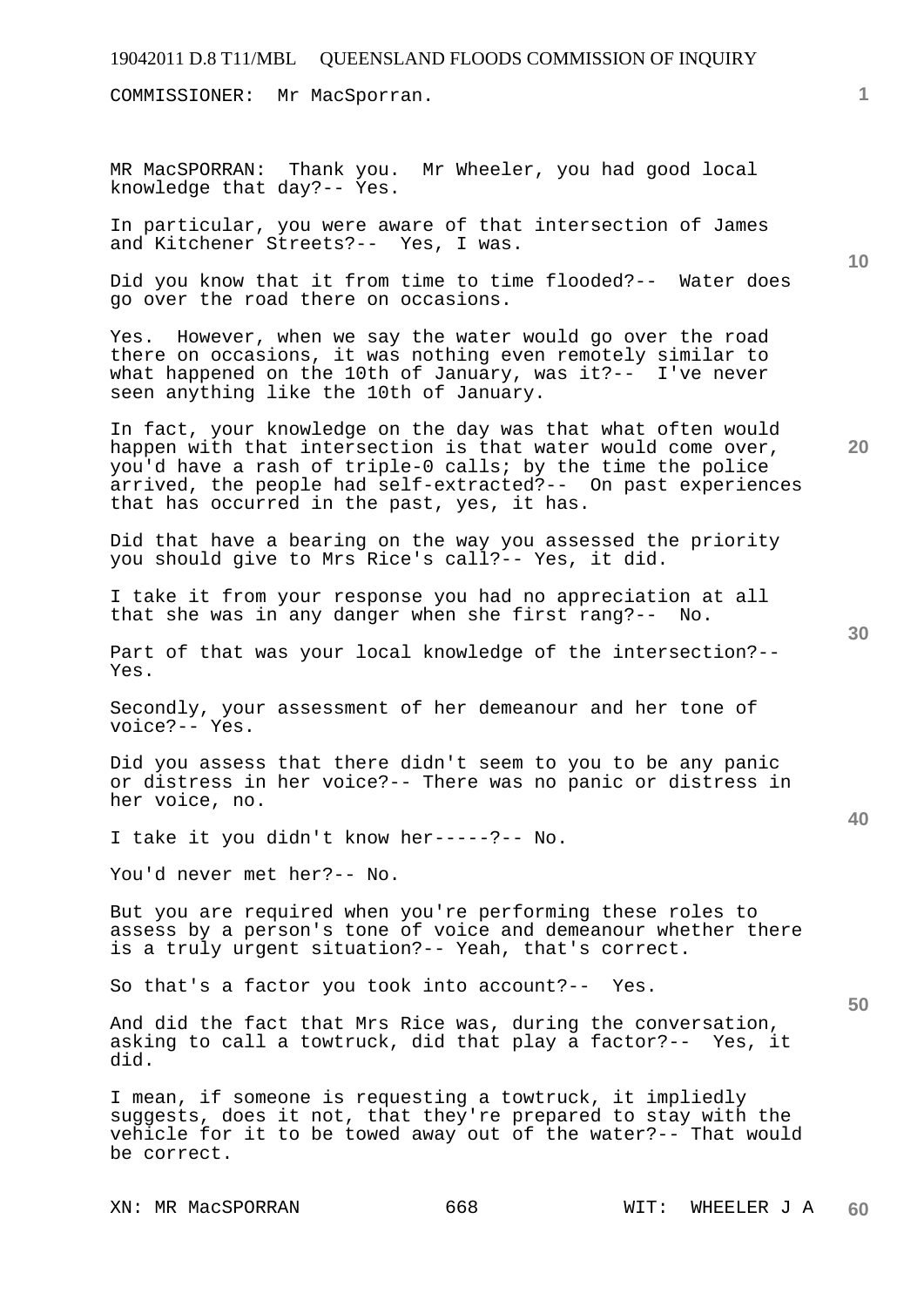It doesn't suggest that they're in imminent danger of being washed off the intersection?-- No.

Now, you would accept I take it, as I think you did in the interview, that you did express some frustration with her during the course of that first call?-- Yes, I did.

In fact, when you reflected on your manner towards her, did you, as it were, self-report your concerns about your behaviour?-- Yes, it did.

Who did you report that to?-- There was - I reported to a welfare officer a day or two after.

Did you report it on the basis that you thought you should have controlled your response to her in that first call and not expressed any frustration?-- You self-evaluate how can I do the jobs better, any job you go to and, yeah.

Now, in an ideal world, you're expected as a police officer taking such calls to remain completely professional at all times, aren't you?-- In an ideal world, yes.

But that's not how things happen, is it?-- No.

But you do, nevertheless, deeply regret being short with her?-- Yeah.

Now, the other complication with the towtruck is that you can't select a towtruck company as a police officer to give it the business to go to that intersection, can you?-- No.

Just to state the obvious, just tell us briefly why that is?-- Sometimes in the past, in years gone by before they have a towtruck policy I believe that may have been in place, allegations may be made we preferred one towtruck company to another towtruck company for business. So we cannot be seen as a service to give preferential treatment to any business or organisation.

So if you have to rely upon the caller, in this case Mrs Rice, to nominate the towtruck company, you then have to take whatever time is necessary to ascertain the contact details and then make the call?-- Yeah, I don't have a list of towtruck companies available to me. I'd have to go and look those towtruck companies up on the White Pages or on the Internet.

**50**  Now, is that something that was in any way something you could have achieved in the circumstances you were in, in the emergency in taking these calls?-- I believe no.

To do that, you would have to have placed on hold your full board of incoming of triple-0 calls?-- I'd have to then, answering triple-0 phone calls, make a call for a towtruck.

Mr Callaghan took you to a passage in your second interview

**20** 

**10** 

**1**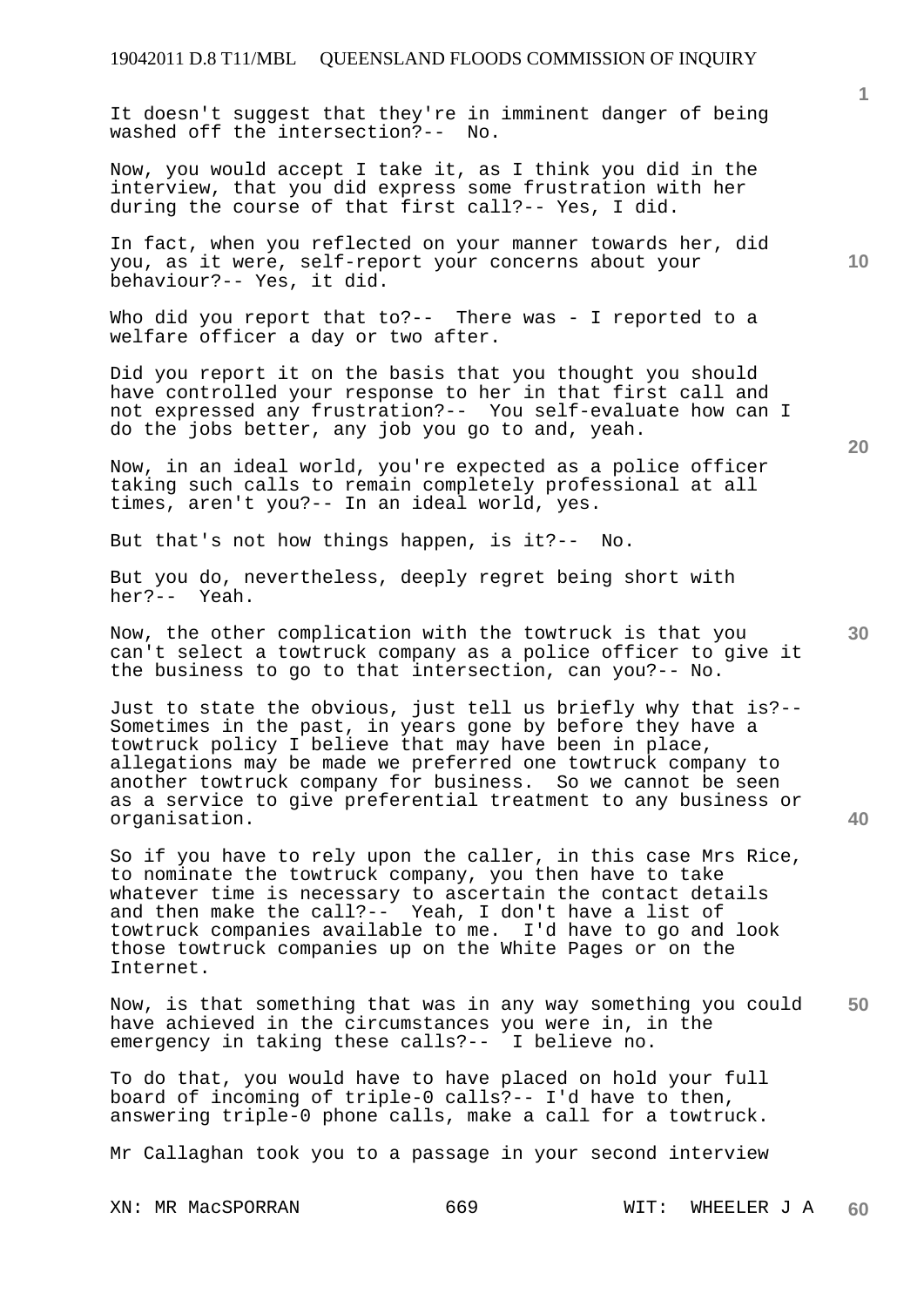which was on the 1st of February this year?-- Yep.

That interview took place because after there had been a check made of all of the triple-0 calls that had been taken it was discovered that you had taken a second call not from Mrs Rice, from some other woman who is reporting a dangerous situation at Kitchener and James Street s?-- I - a day or two after the initial interview I reviewed the job log and I pointed to the boss and said, "There has got to be another phone call, there has to be another phone call."

So you looked at the Exhibit 100, the IMS of 10 January at 13.49 and you saw there were other entries below the one you'd made?-- Yes.

And you said, "There must be another call that I took or someone took in relation to that intersection"?-- There must have been another phone call because that line there that said, "Vehicle's now moving", there had to be another phone call for that information to be placed on there.

Yes. And it turned out you were right, there was another call?-- Yes.

And that was, I think, at 14.06?-- Yeah, around that time, yeah.

So it was, what's that, seven minutes after Mrs Rice had called?-- No, I think she called-----

I'm sorry, it's longer. It was 13.49?-- Yep.

So it's 14.06. So it is 17 minutes after?-- 17 minutes after.

You were able to ascertain that you had taken that call?-- From listening to the triple-0 recordings, yes, I took that phone call.

You identified your voice?-- Sorry?

You identified your voice on the call? You identified your voice-----?-- Yes, yes, yes, that's my voice on the phone call.

Does it seem that what you did was you took that call and you then updated your original IMS you'd created on taking Mrs Rice's call?-- That's correct.

Was that the first occasion, that is at 14.06, on receipt of that call was that the first occasion you appreciated the dangerous situation that there was at James and Kitchener Streets?-- That is correct.

Whilst you can't remember the call or what you did, given the entry that you have made on the IMS sheet, does it seem that you would have brought to Sergeant Coleman's attention that emerging urgent situation?-- That is correct.

XN: MR MacSPORRAN 670 670 WIT: WHEELER J A **60** 

**30** 

**20** 

**10** 

**1**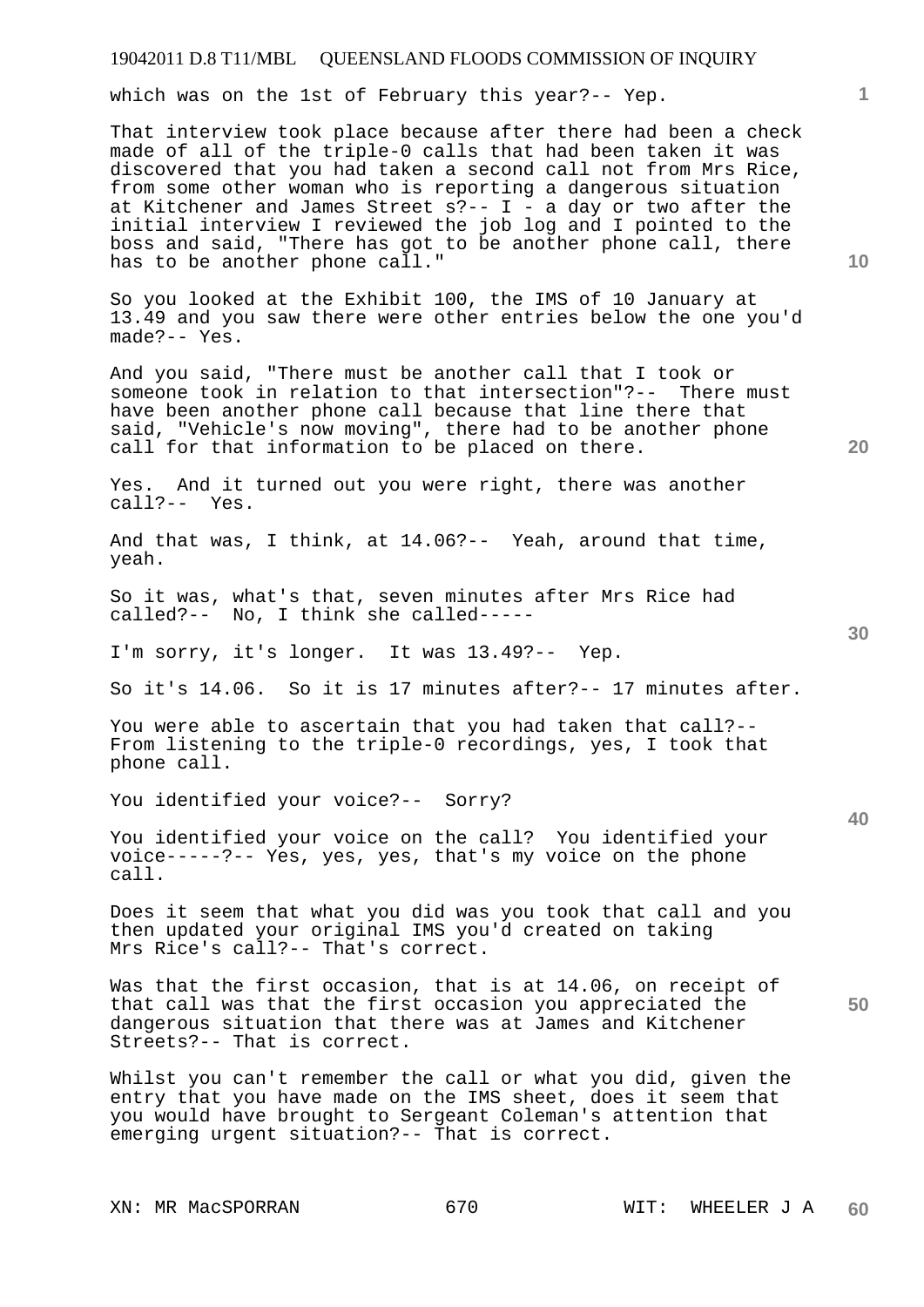# 19042011 D.8 T11/MBL QUEENSLAND FLOODS COMMISSION OF INQUIRY XN: MR BURNS 671 WIT: WHEELER J A **1 10 20 30 40 50 60**  And you would do that, as you've told us I think, by calling out to him or raising your arm. You're nodding. I think you need to-----?-- Yes. Yes, that's correct. Thank you. And so you would then - that call would then be actioned for Coleman to send a unit or other resources to the intersection?-- Yes. That was his job?-- Yes. If you had ever believed that Mrs Rice was in danger when she made the call to you at 13.49, would you have brought that to Sergeant Coleman's attention then?-- Most definitely. That's all I have, thank you, your Honour. COMMISSIONER: Thank you. Mr Burns? MR BURNS: Thank you, Commissioner. Senior, I won't be long. We've heard the call played, the first of the calls you had, and there's a long lead in. We hear the telephone ring for some time. What does that indicate?-- My understanding is it's - the system we use records all the phone calls and that would have been duration of the time she's - from the time she's connected to the triple-0 until the time we picked it up. When it's picked up the ringing stops obviously?-- That's correct. The way that's done is you click on a computer screen?-- Yes. You can see in front of you the emergency calls on a Zetron screen, can't you?-- That's correct. Up to a limited number of them. There's a number of boxes?-- Yes, yes. For emergency calls?-- Yes. And you click on a  $box---?--$  The next - the next available call you click on, yes. The next call. So while you're on a call you can see other triple-0 calls coming in on the screen visually?-- And auditory. There's a ring - a chime that's goes for triple-0 phone call as well. You also have the radio adjacent to you?-- Yes. And you can hear radio chatter at the same time?-- Yes. And you also have, of course, a number of other operators around you?-- Yes. And exchanges between those operators and CommCo?-- There was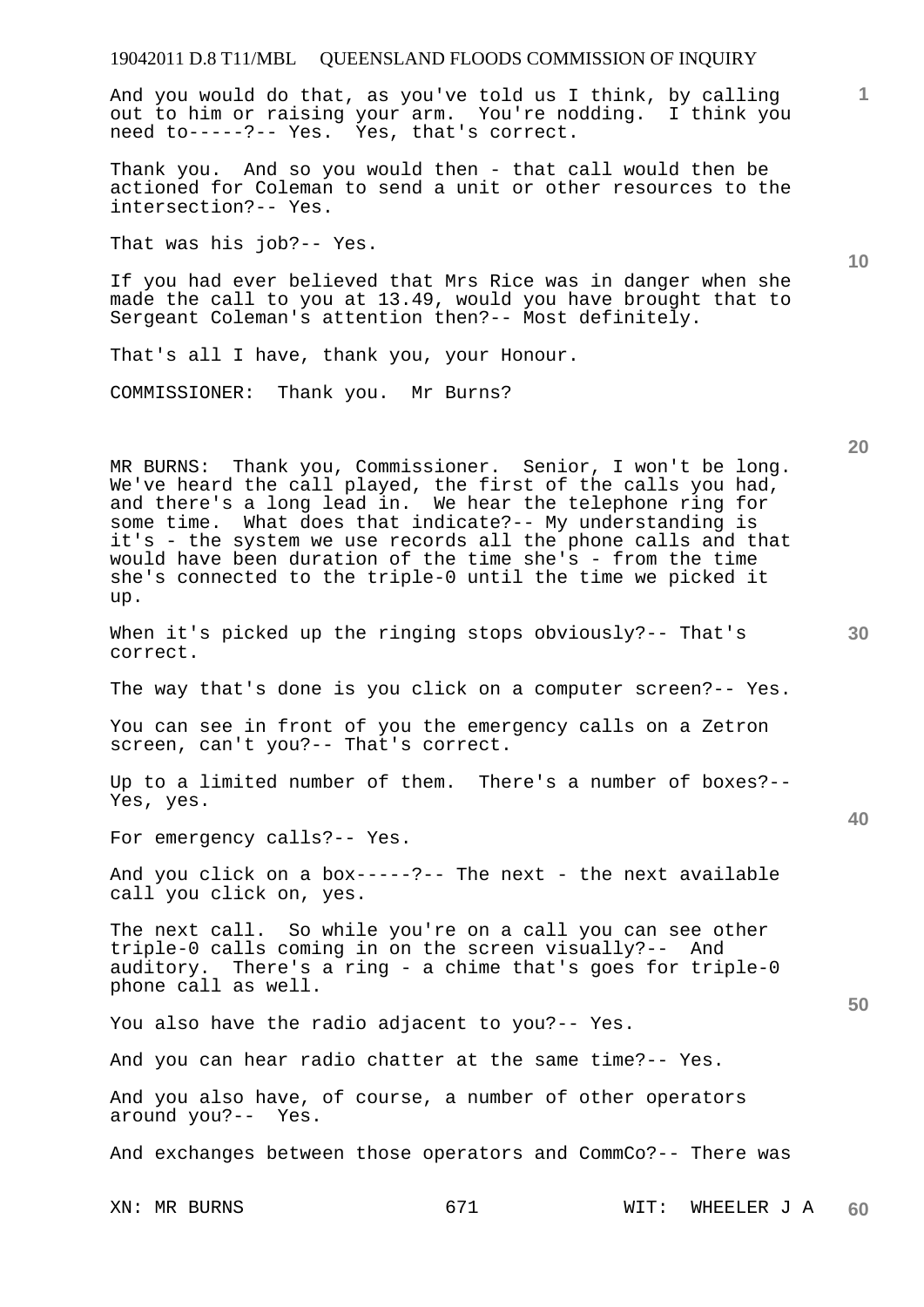a lot of raised voices that day which made a stressful and difficult situation to hear and deal with things.

In terms of that first call, we hear a couple of places what I imagine are pauses. Can you say what you were doing when there's no conversation?-- We then - when someone rings through, we enter the job on a - a thing called an IMS system, instant management system-----

**10**  We've heard about that. And you enter that as you receive the call?-- Yes.

And as you're talking to the person?-- Yes.

And there are a number of fields for information?-- That's correct.

Up to 10, approximately?-- Possibly more.

**20**  With dropdown menus?-- No, dropdown, no - oh, yeah, menus, not dropdown menus.

And then there's spaces for you to type in information-----?-- Free text and precis.

And so during those pauses, is it reasonable to assume you're actually entering data?-- I asked her for her phone number and then after that there's - there's a pause. From that point I would have been looking at the triple-0 logger screen to see if I can identify the phone number or the call that come from. The screen was scrolling. I couldn't find that.

This is the ICL, have I got that?-- That's the ICL, that's correct, which displays triple-0 phone calls information. I couldn't find the details on there so I'm trying to read through the screen there as I'm entering the data entering the job card.

Once the call is finished you just click on another box and-----?-- Just use the mouse, click on the box, take the next phone call.

The very next. And on this day they were all triple-0 calls?-- They were - the phone systems, everything was lit up. With local standard operating procedures you answer triple-0 phone calls first and, basically, that's all we answered that I da. That's all we could answer.

**50**  What did you know about the crews available, police crews to attend to emergencies?-- I was aware that we had one crew on air which I believe to be 210.

Right?-- It was a crew of Jarrod Bruce and a first year, I don't know her name. And I was aware they were off job at down near Grand Central.

Any other crews?-- I was not aware of other crews at the time.

**1**

**30**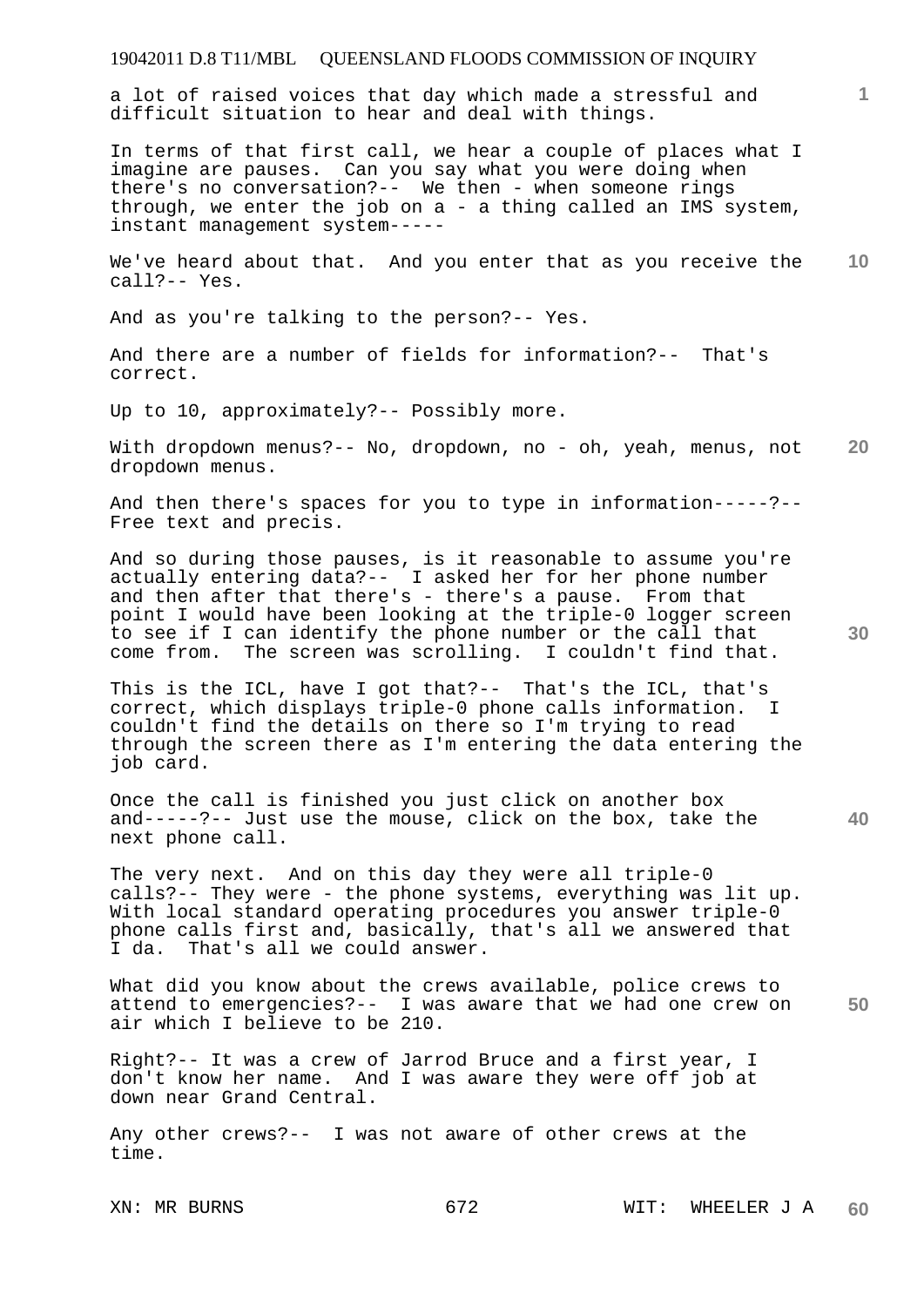To attend - to be tasked to look after emergencies?-- No, I was not aware of any other crews.

How do you know where a crew is from time to time?-- You don't. You get on the radio and you ask where they are.

So that's your source of information?-- Not unless they're booked off on a job. We can see - just to look at a job. If they're not on a job, we've got no idea where they are.

In your interview, I believe - first interview at page 10, you were asked a question as to why - or you were asked whether you'd inquired of Ms Rice how far up the door the water had come and you said, "At that stage." You then asked what you assumed at that point in time and you gave this answer: "I was - what's happened there in the past and particularly the last couple of weeks, people have been driving through flood waters. I'm aware of that intersection. People have self-helped themselves to get out of the place. If we're talking about water up to the door, you're only thinking about 30 centimetres, you know, something like that, you know." Is that your recollection of what you assumed?-- Yes.

All right. So that didn't cause you to flag Mr Coleman?-- No.

All right. You thought that this caller was stuck at a major intersection in town?-- Yeah, and she requested a towtruck.

Yes. Thank you, Commissioner.

COMMISSIONER: Thank you. Any re-examination, Mr Callaghan?

MR CALLAGHAN: I have just got one question which we will address with Sergeant Cooling, but were you conscious of a number of triple-0 calls coming into the centre which couldn't be answered, that dropped out in other words before someone answered?-- I know the triple-0 phone screen was booked up, was fully loaded. I think we've only got four or five lines. The volume of - and the non-stop, constant as soon as one phone is down another triple-0 line is there, yeah, we would have lost heaps.

It has been the subject of discussion since then, hasn't it?-- I - I don't know.

No, I have nothing further. May Mr Wheeler be excused?

**50** 

COMMISSIONER: Thank you, Constable Wheeler, you're excused?-- Thank you.

WITNESS EXCUSED

**10** 

**1**

**20**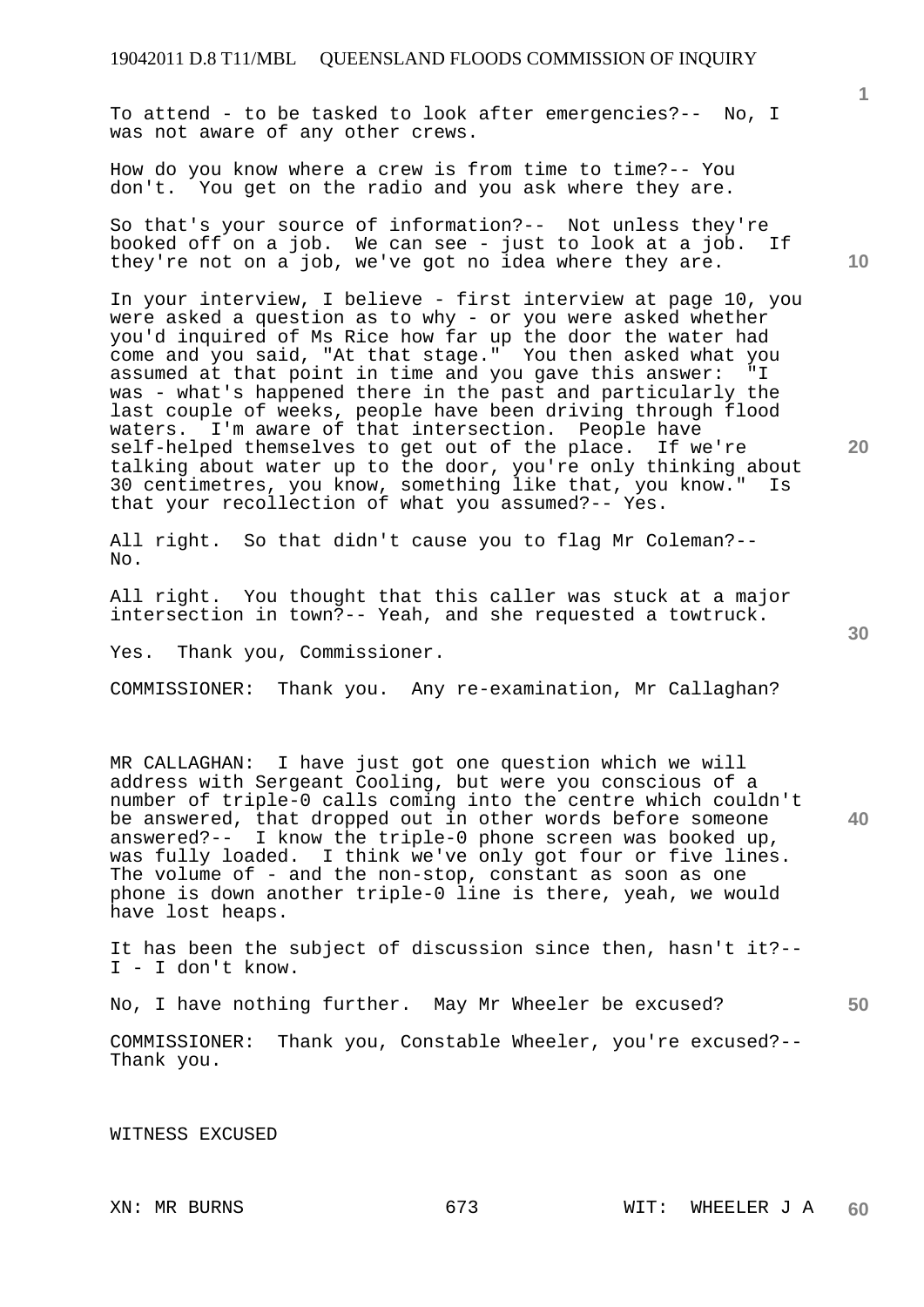MR CALLAGHAN: I call John Tyson. Madam Commissioner, Mr Tyson's appearance will be part in the way of impact statement and part evidence. It might be just as simple if he is sworn for all purposes.

COMMISSIONER: All right.

JOHN ROBERT TYSON, SWORN AND EXAMINED:

MR CALLAGHAN: Can you tell the Court your full name, please?-- John Robert Tyson.

Mr Tyson, Donna Rice, your wife?-- Yes.

Blake and Jordan, your children?-- Yes.

And you've been in Court this afternoon while the evidence relating to the 10th of January has been given?-- Yes.

Now, first of all, there's something that you've written relating to your wife and son Jordan?-- Yes, that's correct.

I understand you'd like to read that to the Commission; is that correct?-- Yeah, that's correct.

Yes?-- I understood I was allowed to read a victim impact statement.

**40 50**  Please go ahead?-- My wife was a guardian angel to many. Children of the neighbourhood, Donna's family and friends contributed to the hundreds and hundreds of letters I received about how she will be missed for her love, compassion and contribution to the community. Sometimes she gave much of her time to the people that needed it and her children that I took a back seat. I was always find for that to happen because I never chose her for her superficial reasons but rather the fact that she was one of the most beautiful, maternal natured people on the planet. Jordan. His voice was just starting to break. He was still a child with boyish looks but had the depth of something special in his gaze. A compassionate heart and it wasn't uncommon for him to have girls as best friends. He hugged his mum and dad in public. His love for his family unconditional. I can only ponder on what a man he was to become. He may not have been a leader of this country but I'm sure he would have made his mark somewhere with or for somebody. All I have left of these two selfless people is a bit of paper and a few memories. Do you know what it's like to walk the same hallway they once trod? The impact their death has had on my life? Trying to do everything my wife did, being a mother, a brother, trying to be a sister, a sister-in-law, a daughter, a friend to many. It's the end. They're gone physically. They're never coming back. How do I

XN: MR CALLAGHAN 674 WIT: TYSON J R

**10** 

**1**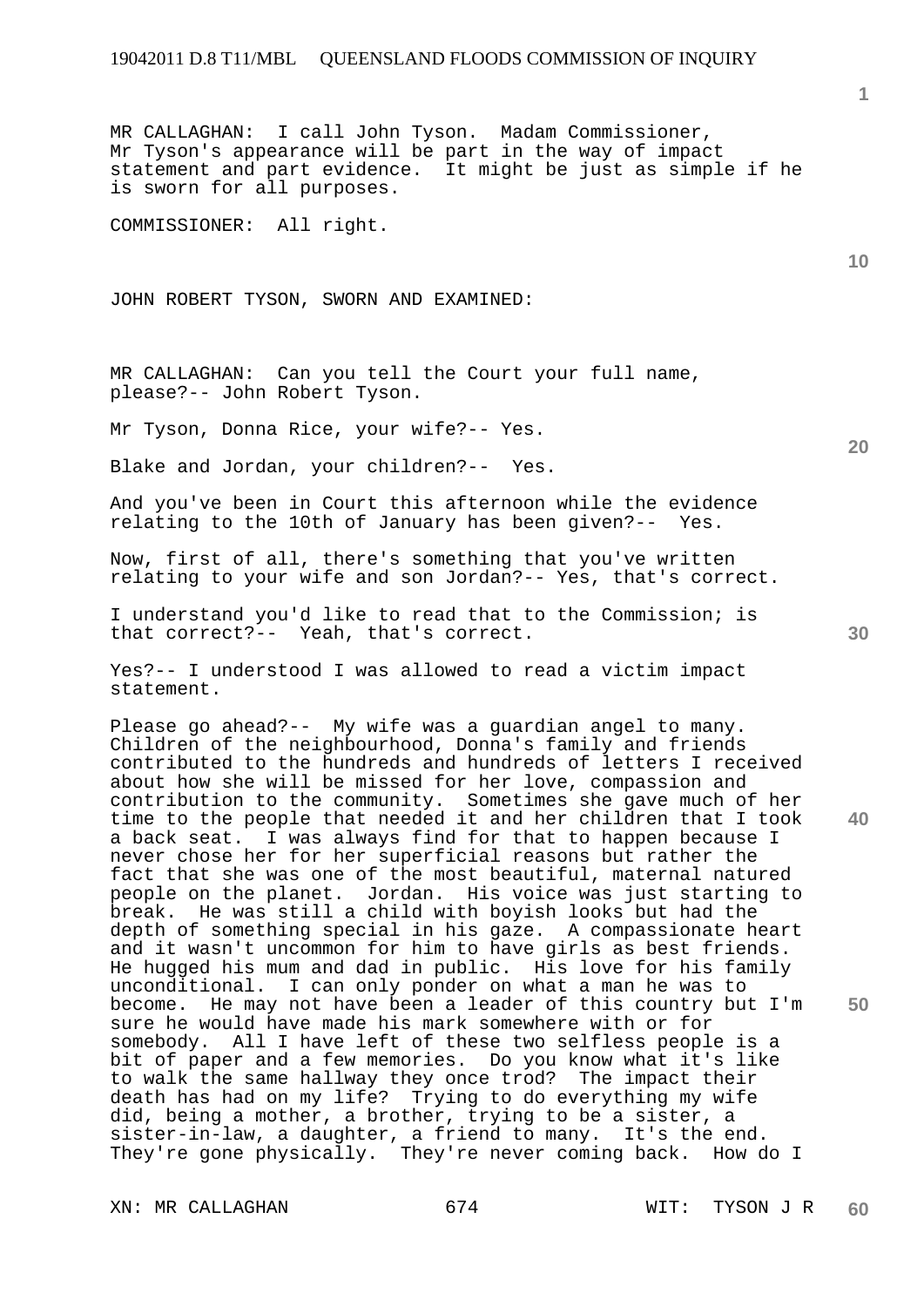replace that? I don't. I just have to learn to live with it and it is a pain that will never fade. It is my cross to carry for the rest of my life, my crown of thorns regardless of what happens. I've met so many good people through my personal tragedy, some in the profession of helping people as well as some of the most wonderful run of the mill Australians. To protect and to serve is the motto by which most rescue personnel apply themselves to their job and on this day and after the fact, many went above and beyond their call of duty. However, I was assured by the Deputy Commissioner of Police that my wife was under no distress at the time of making the triple-0 calls and he also advised me that I had no right to comment on them. I cannot believe that someone would let me believe this right from the 10/1st up until the 11th of April. I fail to see what part of any of the triple-0 calls resemble calm and composure. What gave anybody the right to decide that I had to bury half my family twice? Nobody will ever understand the severity of those comments that were made to me. I'm of the understanding that a triple-0 call is for emergency response and should be dealt with in this manner. I can't help but ask the question if my wife and son had have connected with a different operator, would the outcome have been the same? Care and compassion. I can receive it after the fact. My tears can be dried if I have an emotional outburst in the strangest of places, but who is there in the most sullen moment? The people that usually are have been taken from me under the most gut wrenching of tragic circumstances. I have lost my wife and son. It makes me feel alone to feel the pain, the sorrow, the grief the anxiety, all alone to weep on my morning paper. I spray my wife's deodorant and pretend she's still there. Unless you can walk a mile in my shoes, there is no way anyone can ever understand how empty and shattered I feel. Just on that, I would just like to add there's countless family members down there that really wanted to tender witness impact statements but I had to suck it up and be the strong one for the day and do it for them all. I can't physically get up and do it or emotionally.

**40**  The result of that is the document that you're now holding which you're happy to have tendered to the Commission; is that correct?-- Yeah.

Yes, I tender that, Madam Commissioner.

COMMISSIONER: That will be Exhibit 105.

ADMITTED AND MARKED "EXHIBIT 105"

MR CALLAGHAN: Now, in that, Mr Tyson, you made reference to certain things under the heading of "To Protect and To Serve" and you spoke about the manner in which you were informed about the triple-0 calls; is that correct?-- Yeah, that's correct.

**10** 

**1**

**20** 

**30**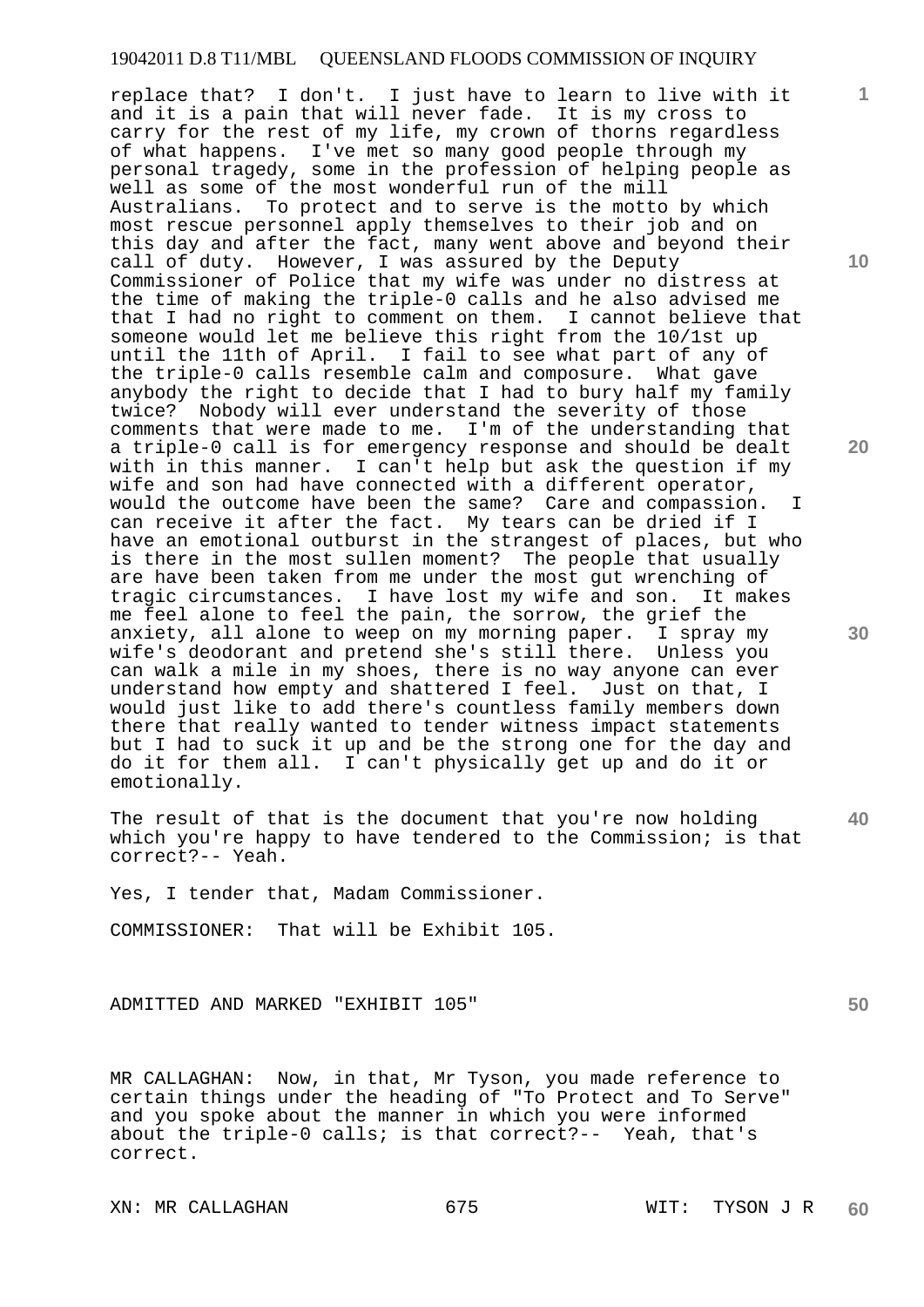And subsequent to preparing that, you've actually prepared something in the nature of a formal witness statement; is that correct?-- Yes, that's correct.

All right. Can I show you a copy of that. It's been sworn under the Oaths Act; is that correct?-- Yes. Yes, that's correct.

Yes, all right. I tender that statement.

COMMISSIONER: That will be Exhibit 106.

ADMITTED AND MARKED "EXHIBIT 106"

MR CALLAGHAN: Just by way of summary, Mr Tyson, in that statement you say that you were advised by Assistant Commissioner Gollschewski in relation to the triple-0 calls and the media?-- Yes, that's correct.

And, in essence, you say he told you that you had no right to comment to the media in relation to the triple-0 calls?-- Yes, that's correct.

And you believe that that conversation - and other things which are recorded in paragraph 4; is that correct?-- Yep.

And you believe that comment or that conversation related to comments which had been printed in the Toowoomba Chronicle; is that right?-- Yes, that's correct.

You were also told various things about the triple-0 calls themselves?-- Yes.

You recall being told about more than one call?-- The term given was "calls".

In fact, the calls themselves weren't played to you until the 13th of April; is that correct?-- Yes, that's correct.

As detailed in the statement?-- Yes.

**50**  Was there anything else as to this incident that is not recorded in the statement that you've-----?-- There's probably a lot that - there's a brief overview of it because at the time we'd only just buried my wife and son, I can't recall every single detail or every word. But that's a brief overview it.

That's the effect of it?-- Yeah.

The details might be-----?-- Yep.

-----a bit - or might have gone a bit astray because of the

**1**

**20** 

**10** 

**30**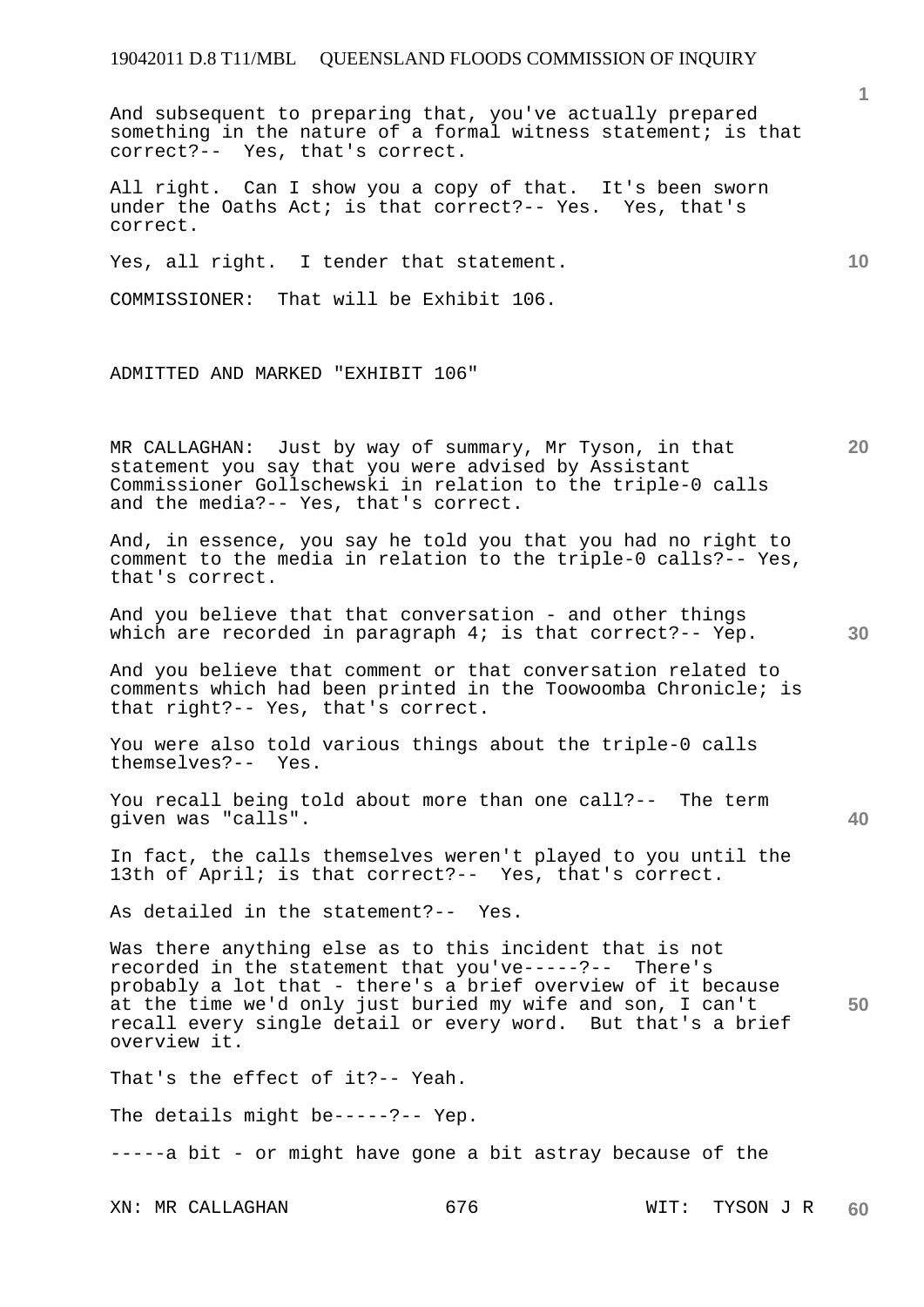19042011 D.8 T11/MBL QUEENSLAND FLOODS COMMISSION OF INQUIRY **1 10 20**  condition you were in; is that right?-- I probably left a fair bit of it out. The detail is reasonably correct for sure. All right. Okay?-- Thank you. COMMISSIONER: Ms McLeod. MS McLEOD: No questions. COMMISSIONER: Mr Gibson. MR GIBSON: No, thank you. COMMISSIONER: Mr MacSporran. MR MacSPORRAN: Mr Tyson, you only met - you called him the Deputy Commissioner, the Assistant Commissioner Gollschewski

That was, I suggest to you, on the 7th of January this year?-- That must be correct I'd say if you've got the detail there.

As you've said in your statement, he came out with two other people. One was a detective from the child-----?-- Protection unit.

Protection unit. And the other was the police chaplain?-- Yes.

Did he indicate why he was bringing the police chaplain with him?-- That some of the detail, I can't remember. Look right up to that point I'd really had enough of counselling to tell you the truth.

Did the context suggest that he was bringing the chaplain in case you needed further support?-- Yes.

During that conversation?-- Yep, that's correct.

And it was clear that the purpose of the visit was to, from someone at that level in the police force, a very senior police officer, give you an update on what was happening?-- Didn't seem like it.

Well, do you remember him telling you that the whole issue of your wife's and son's deaths was being investigated by the Coroner?-- Yes.

And that he couldn't go into much detail or couldn't comment in much detail for that reason?-- His exact words were that he was privy to information and I wasn't.

But in the context of telling you that the matter was being fully investigated by the Coroner, in the hands of the Coroner, something like that?-- I don't think you're right.

XN: MR MacSPORRAN 677 677 WIT: TYSON J R

once?-- Yes.

**30** 

**40** 

**50**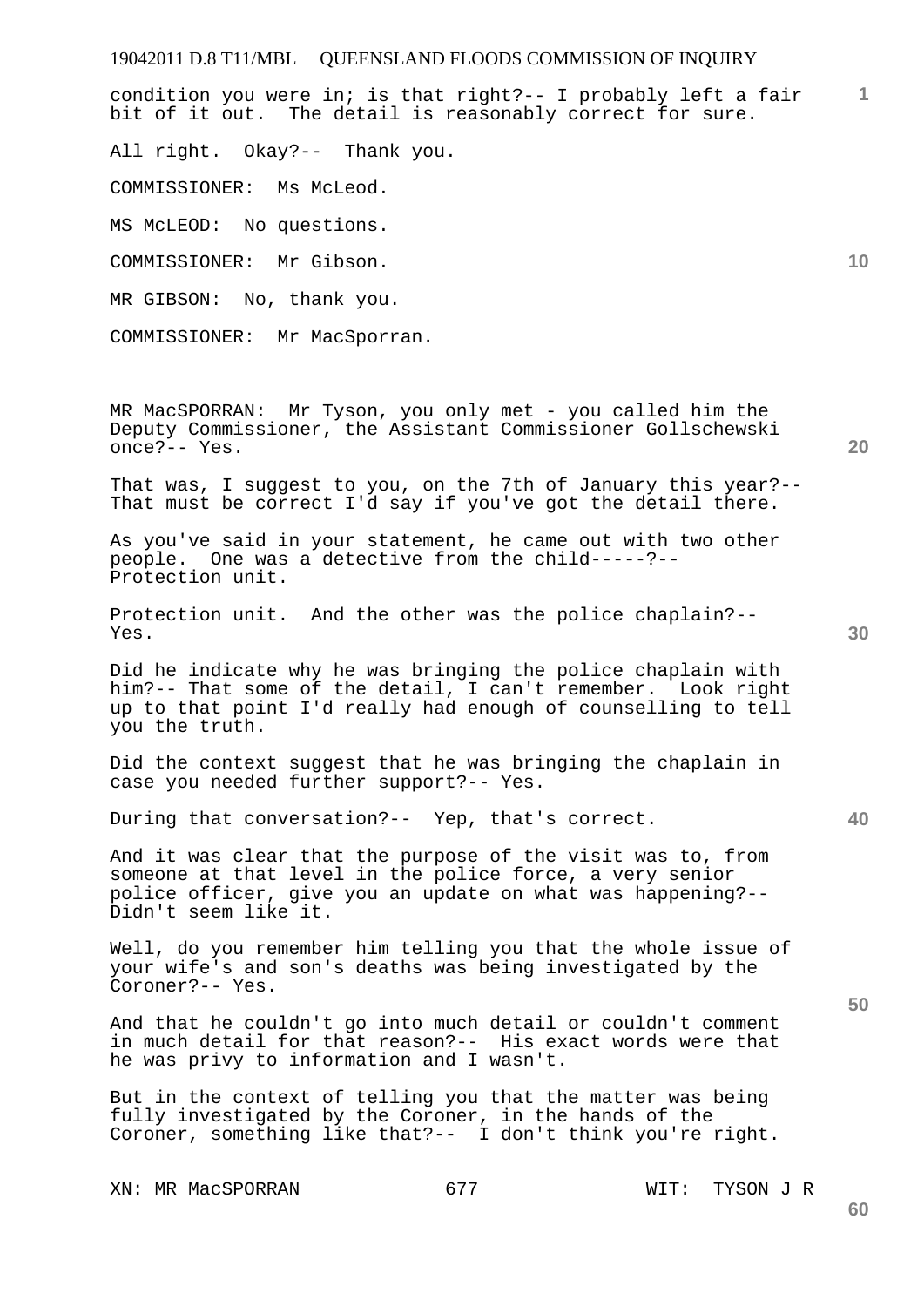## 19042011 D.8 T11/MBL QUEENSLAND FLOODS COMMISSION OF INQUIRY

Maybe the other policemen that were present could enlighten you on that one.

He went on to say, I suggest, in the same context that one thing he could assure you of was that your wife appeared calm or was calm?-- Mate, when I listened to the tape she was all but calm, trust me.

**10**  Yes?-- She had two kids in the car and she had their best interests at heart straight off the cuff. Now, if you call that calm, God help you if you ever make a triple-0 call, trust me.

**40** 

**50** 

**20**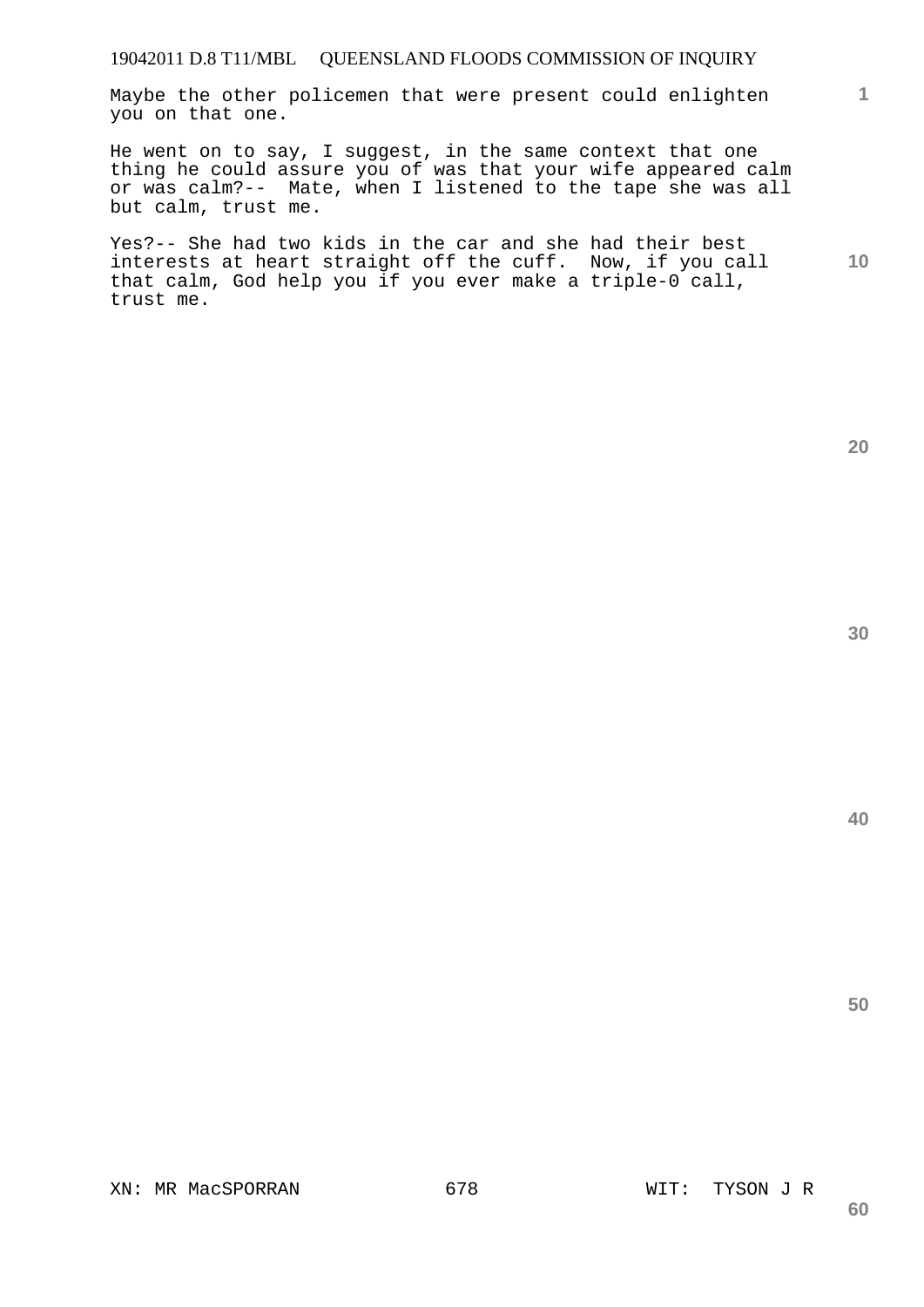## 19042011 D812/KHW QUEENSLAND FLOODS COMMISSION OF INQUIRY

I understand that, Mr Tyson, but what I'm suggesting to you is that he said to you, that's Mr Gollschewski said to you one thing he could assure you of - he was trying to put you at rest-----?-- You reckon?

What he could assure you of was that she appeared calm in this triple 0 call, first triple 0 call?-- "I can assure you your wife was calm." There you go. That's exactly in the context it was said.

Okay. And you were upset because-----?-- I'm not upset, not one bit. All I'm upset about is that I got - the tapes weren't played to me straight off the cuff. I had to bury my family twice. Why was it left till how many days ago to play those tapes? Why wasn't I told straight away?

Well, tell me this: when you listened to the tape, you appreciated your wife wasn't calm?-- Oh, far from it. I think that goes without saying. You can hear the kids in the background, can't you?

You had known your wife for a total of about 31 years at that stage?-- Yeah, roughly, 28 to 31, something like that.

Can I just take you to it? "I could tell Donna was maintaining a level just below panicking, trying to put a calming influence over the boys."?-- Yep.

So, as you listened to it with the knowledge of her personality and the way she behaved, you could tell that she was trying to keep a lid on it to keep the boys calm?-- Exactly right.

You can tell with your knowledge of her, that she was, in fact, in distress?-- Let me ask you something? Did you listen to that tape before?

Well-----

COMMISSIONER: Mr Tyson-----?-- Sorry.

-----I appreciate how you feel?-- Yeah.

But don't ask Mr MacSporran questions, it won't help?-- No, okay. Well, what I could hear was my children in the background, first and foremost, so I guess that could probably conclude - anyone to the conclusion that it was all but calm.

**50**  MR MacSPORRAN: Okay. In any event, did you get the impression that Assistant Commissioner Gollschewski was trying to put your mind at rest about the circumstances of your wife's death?-- I felt very uneasy after his visit, to tell you the truth.

Okay?-- And I didn't know why.

Okay. Now, that intersection of Kitchener and James Street, did you know that intersection well?-- Yeah. Played in that

XN: MR MacSPORRAN 679 WIT: TYSON J R

**60** 

**20** 

**30** 

**10**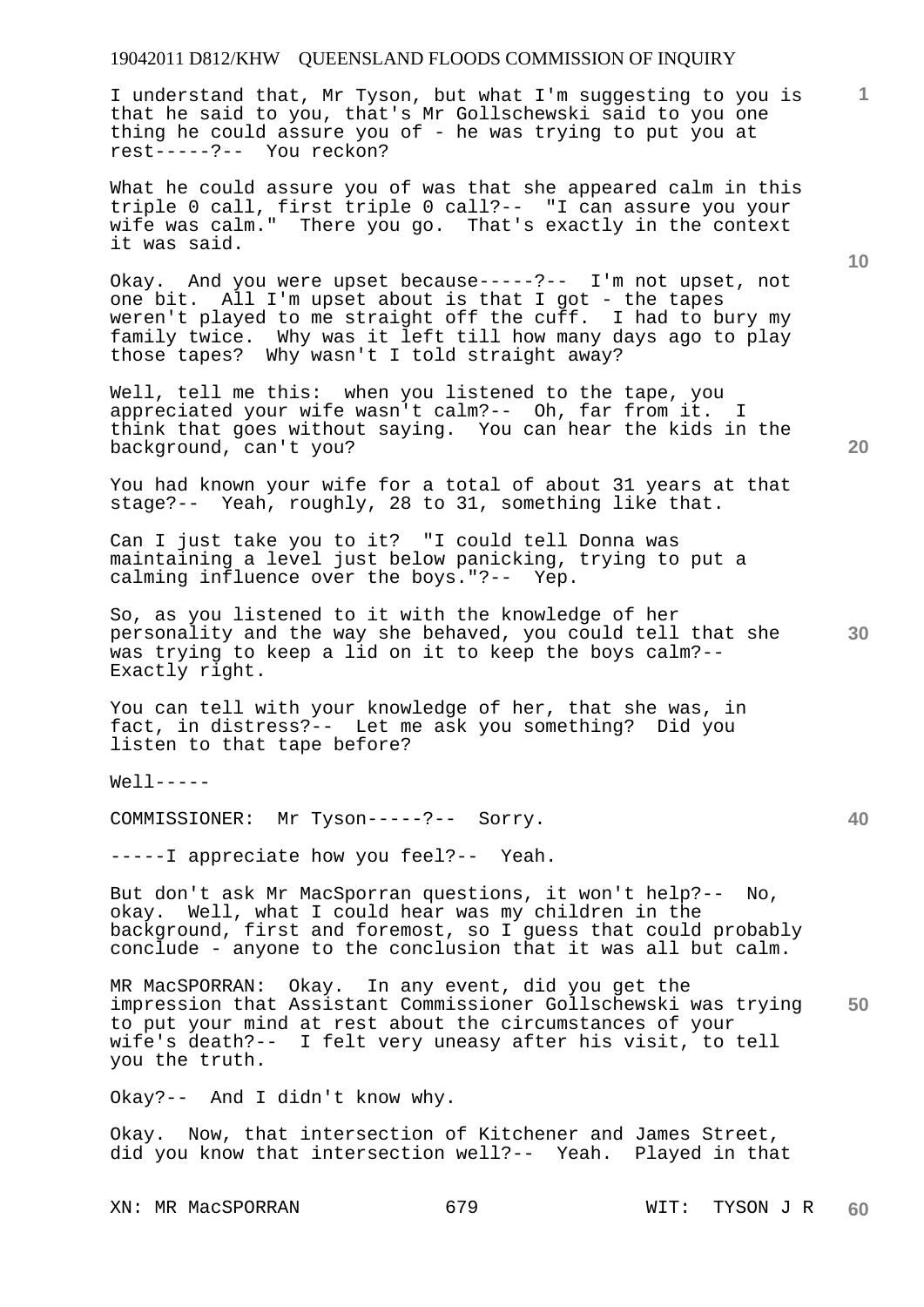creek as a kid.

Were you shocked to hear that her car had been washed away from that intersection?-- I think that's normal human reaction. I think the whole of Toowoomba was shocked.

But by that, I mean that you never appreciated before that day that flood water could reach that depth and intensity across that intersection? It was unheard of before that day, wasn't it?-- Of course, mate.

That intersection did flood, but in the sense that there would be water over the road, cars routinely drove through water at that intersection, didn't they?-- Well, I wasn't there, mate. I can't comment on that.

No, before that day, cars would routinely drive across that intersection with water across it, because it wasn't deep or fast flowing?-- Well, mate, like I say, I'm not privy to that, I wasn't there, I haven't driven through it myself.

All right?-- Trust me, if there was water across the road, I wouldn't drive there.

All right. Anyway, you know how long the police chaplain and Assistant Commissioner Gollschewski spent with you that day?-- No, nope, no idea.

Right. Thank you. Thank you.

COMMISSIONER: Mr Burns?

MR BURNS: No questions.

COMMISSIONER: Mr Callaghan?

MR CALLAGHAN: No, I have nothing in re-examination. May Mr Tyson be excused?

**40**  COMMISSIONER: Thanks, Mr Tyson?-- Sorry about that.

I am sure it's fine.

WITNESS EXCUSED

MR MacSPORRAN: Commissioner, just in light of the evidence today, I might say I am not being critical, we had no knowledge of that until today. We have taken the step of having Assistant Commissioner Gollschewski come across to Court. He's outside Court and it is appropriate, in our submission, that he be given a chance to speak to this one point that's been raised today. He's coming back next week.

XN: MR MacSPORRAN 680 WIT: TYSON J R

**1**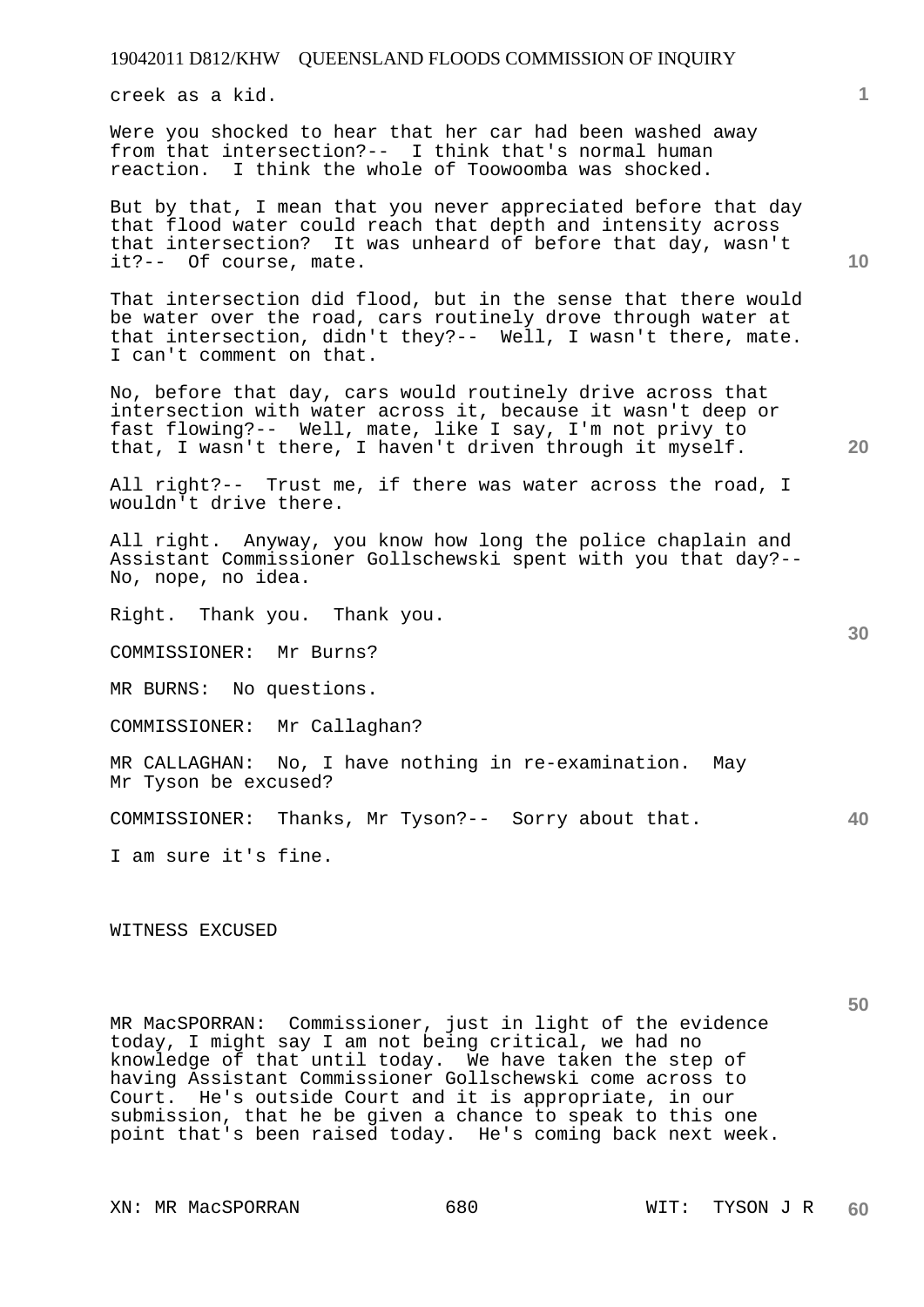19042011 D812/KHW QUEENSLAND FLOODS COMMISSION OF INQUIRY XN: MR CALLAGHAN 681 WIT: GOLLSCHEWSKI S W **1 10 20 30 40 50 60**  COMMISSIONER: He is giving evidence later. MR MacSPORRAN: Yes. COMMISSIONER: Mr Callaghan, what do you say about that? MR CALLAGHAN: Well, he is giving evidence again. COMMISSIONER: Do you have anybody else lined up for now? MR CALLAGHAN: We do, but no-one that we could finish, I don't think. COMMISSIONER: All right. Why don't we do that, if he's going to be quick, if you want to call him now? MR CALLAGHAN: If it is just on that issue, we will call Stephen Gollschewski. COMMISSIONER: You were hoping to call Sergeant Cooling? MR CALLAGHAN: Yes. She will be a while, though, I think. COMMISSIONER: How long do you think, more than half an hour, say? MR CALLAGHAN: I will be probably 15 or 20 minutes, I would have thought. COMMISSIONER: We might manage her, but if Sergeant Gollschewski is here we will go ahead with him. STEPHAN WILLIAM GOLLSCHEWSKI, SWORN AND EXAMINED: MR CALLAGHAN: Can you tell the Commission your full name, rank and station, please?-- Stephan William Gollschewski. I'm the Assistant Commissioner of Southern Regional Queensland Police Service based in Toowoomba. Mr Gollschewski, you are aware of the specific issue in which you are giving evidence this afternoon?-- I am. And have you had the opportunity to read the typed statement well, both statements of Mr Tyson?-- I have seen them, yes. You have had the opportunity to read them, though?-- Yes. All right. You are aware that he speaks about a visit to his house?-- That's correct. You did, in fact, pay a visit to his house?-- Yes, I did. What date do you say that was on?-- 27th of January this year.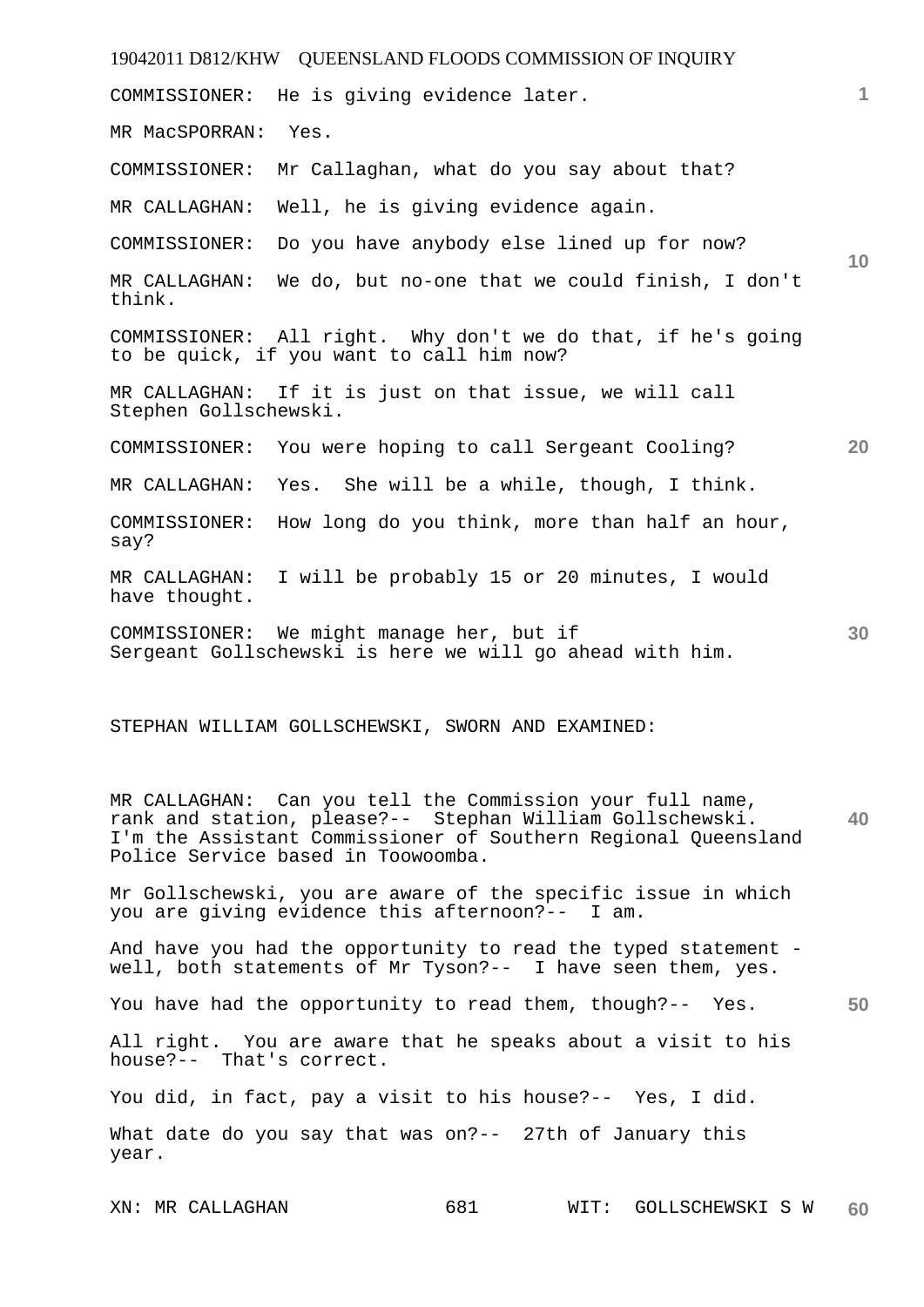And who else was with you?-- Detective Sergeant Andrew Lowe and I think his name was John Case, the police chaplain that we had in from Charleville.

What was the purpose of the visit?-- The purpose of the visit was to meet with Mr Dyson and discuss with him some aspects of the investigation that was ongoing by the police. This had been a matter that I'd discussed with the Commissioner and it was felt by the Commissioner and I that I should go around and speak to Mr Dyson in view of the tragedy that had befallen him and what was happening as a result of that.

You are aware it's Mr Tyson?-- Sorry, Mr Tyson, sorry.

What preparation did you undertake prior to the visit?-spoke with the Taskforce Galaxy people that were dealing with the investigation. In fact, Andrew Lowe was there because he was the liaison officer for that, and also obviously I was familiar with what were - the background was to the events and also the investigation that was going on both in terms of the Coronial and the internal investigation into Senior Constable wheeler.

Specifically in relation to triple 0 calls, what did you do?-- Triple 0 calls, I have listened to the triple 0 call sin relation to the one made by Donna Rice in this instance - that relates to this.

All right. Well, how many calls did you listen to?-- I listened to one. I am aware there was a second one, but I'm not certain that I actually listened to that one.

How did you become aware there was a second one?-- That was brought to my attention by my staff officer and it was a matter that I then briefed up on because it was already under investigation.

**40**  Sorry, I missed that last bit. It was a matter that you were briefed up?-- I briefed up on it. Once it was brought to my attention, I briefed up on it to the Deputy Commissioner so that Ethical Standards Command could become aware that there was a further call that they had not considered.

Right. And when did you do that?-- Oh, I can't recall off the top of my head, whatever date it was that I was advised of it.

It was before or after your visit to Mr Tyson?-- I'm not certain.

Right. Well, you are aware that Mr Tyson says that during the conversation that you had with him you told him that he had no right to comment in the media in relation to the triple 0 calls?-- That's incorrect.

And that just simply wasn't said?-- That wasn't said. I know it wasn't said.

**10** 

**1**

**20** 

**30**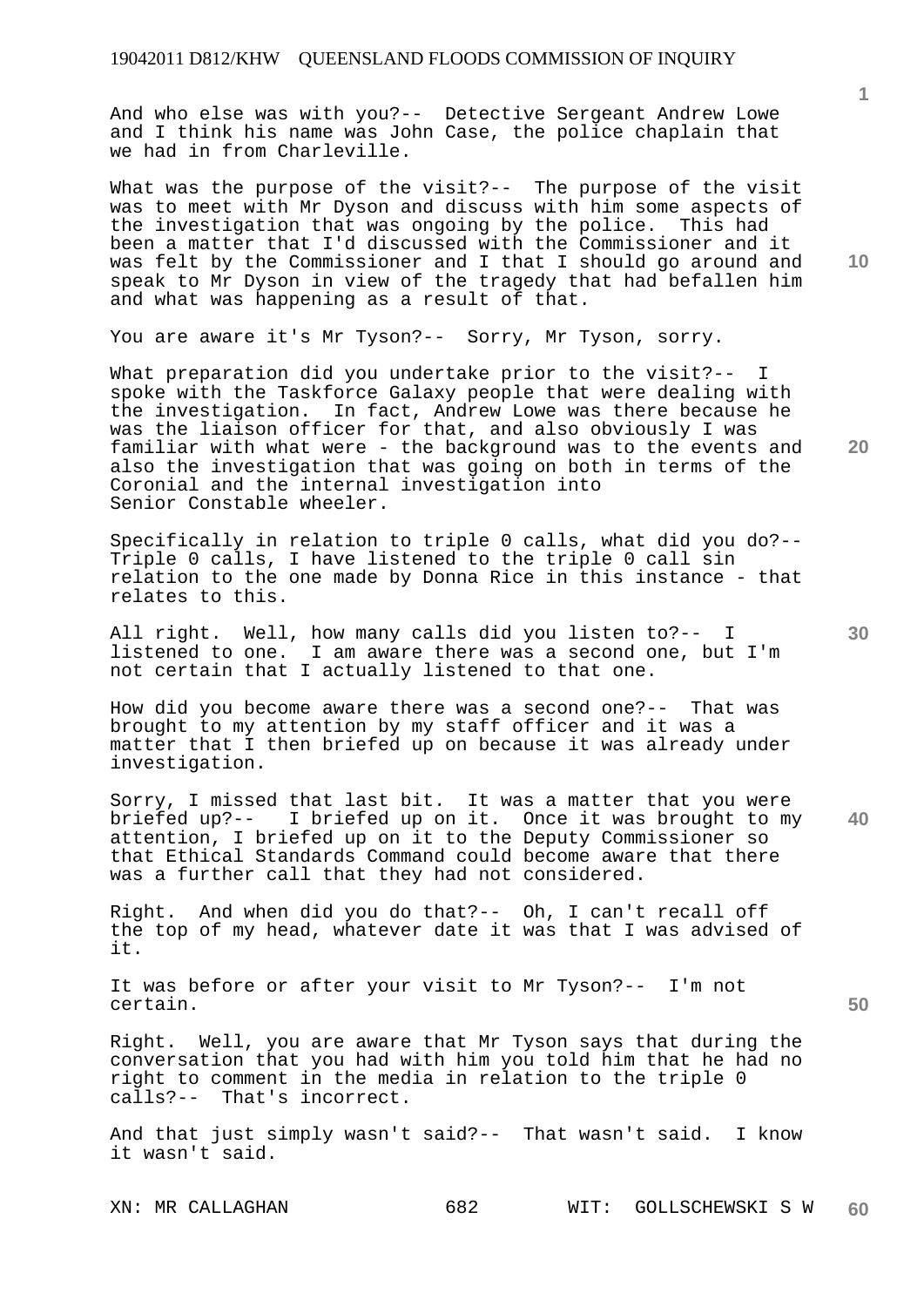That you told him that he didn't know what was said in the triple 0 calls and that you did?-- I beg your pardon?

Well, the suggestion is that you told Mr Tyson that he didn't know - he was not privy to what was said in the triple 0 calls, but that you were, you did know?-- I said that I had listened to the call, that's the original call-----

Yes?-- -----I was referring to.

Yes?-- And that I knew what was in them, but I actually said that I couldn't comment on it too much because the matter was subject to an investigation being controlled by the Coroner.

Right. You had, in fact, listened to at least one call?-- Yes.

Is that right? So, where did you do that?-- In my office in the Southern Region.

**20** 

**30** 

**40** 

**50** 

**1**

**10** 

So, you had a desk or something?-- It was - one of those wave files that was on a computer.

All right. Well, the question has to be asked: why was that not played to Mr Tyson?-- Because my advice was that it was a matter subject to a Coronial investigation, it would be inappropriate for me to do that.

Who gave you that advice?-- That was advice from the - in my discussions with the Commissioner and the members conducting Taskforce Galaxy.

Well, the Commissioner and who else?-- Through the hierarchy of Taskforce Galaxy, the investigation.

Names?-- I can't give you specific names, but I can tell you that as I sit at the top of that investigation in an oversight role with Assistant Commissioner Mike Condon from State Crime, and also that I speak on a daily basis at that time with the commanders in the actual taskforce, which there are two, Detective Inspector Dave Issuewood and Detective Acting Inspector from State Crime, the name escapes me at the moment.

That's all interesting. I am just asking who the advice came from that you couldn't play the recording to Mr Tyson and you have told us the Commissioner. I am just wondering whether anyone else?-- Well, that's my understanding anyway, my understanding is that a matter that's under investigation at the behest of the Coroner sits within his - he is the one that determines whether things can be released or not, certainly not I.

Well, it didn't have to be released, you had a copy of it?-- But by playing it to someone else, I am releasing it.

Well, you could have kept custody of the-----?-- No, I am releasing the information by playing it surely.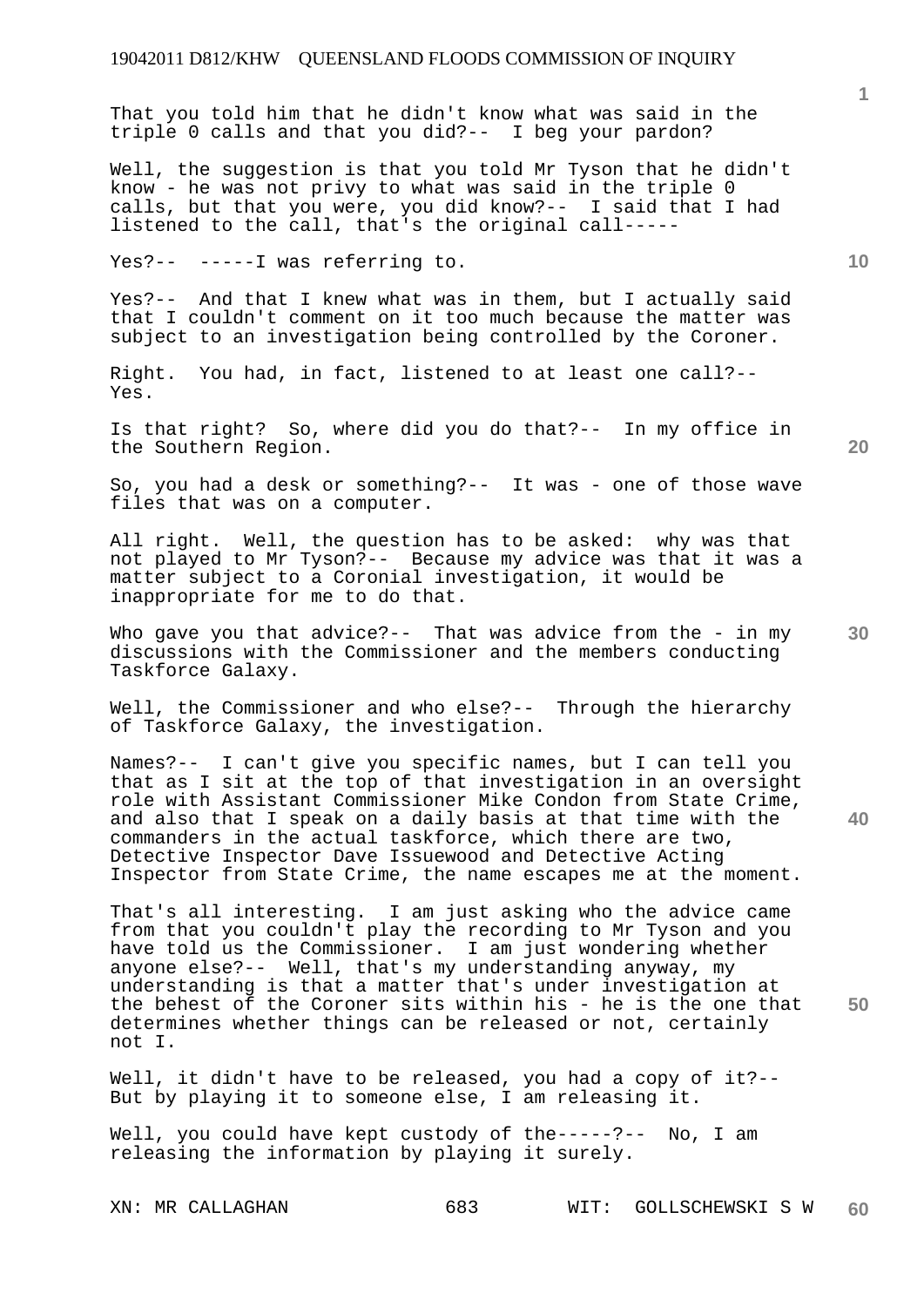## 19042011 D812/KHW QUEENSLAND FLOODS COMMISSION OF INQUIRY

Anyway, that was your understanding-----?-- Yes.

-----in any event?-- Yes.

That you couldn't do that even if you wanted to?-- No, that was my understanding, that I don't control that investigation, I don't have authority to release that information.

**10**  Did you take any advice from the Coroner's office on that?-- I didn't need to take advice from the Coroner's office.

Hang on. I thought you just said that they're in  $charge---?---$  Yes.

-----of the investigation?-- Yes.

And that it was a matter for them whether something could be released or not?-- That's correct, but I had - I answered to the Commissioner of Police and I had a conversation with him about it.

And the consensus is that you can't do anything while it's with the Coroner?-- My understanding is that an investigation conducted - Taskforce Galaxy in this instance - is done on behalf of the Coroner.

Yes?-- And, therefore, he has legal ownership, if you like-----

Sure?-- -----of all the material, and it's not my place to release it without authority, and I - in this instance, I did not seek authority because I didn't think it was appropriate.

Why was it not appropriate to ask the Coroner whether you can play the tape?-- The matter was still under investigation on several fronts.

**40**  Was this because there's potential for a disciplinary investigation?-- Well, there is a disciplinary investigation, as well as the Coronial investigation.

All right. But how could the playing of the tape to Mr Tyson prejudice the investigation?-- Well, that was the view that we took, that at that time it was not appropriate to play any tapes.

I don't want to go around in circles and all I'm interested in is whether it was considered appropriate to ask the Coroner or whether somebody decided not to, or it just didn't cross anyone's mind, or what was the story?-- Can I say it was a very dynamic period at that time and my memory is not complete on those exact conversations.

Sure?-- I know there was a fair bit of discussion about what was appropriate and in determining what was appropriate, we our decision was that that was not an appropriate thing to do at that time.

**30** 

**20** 

**50**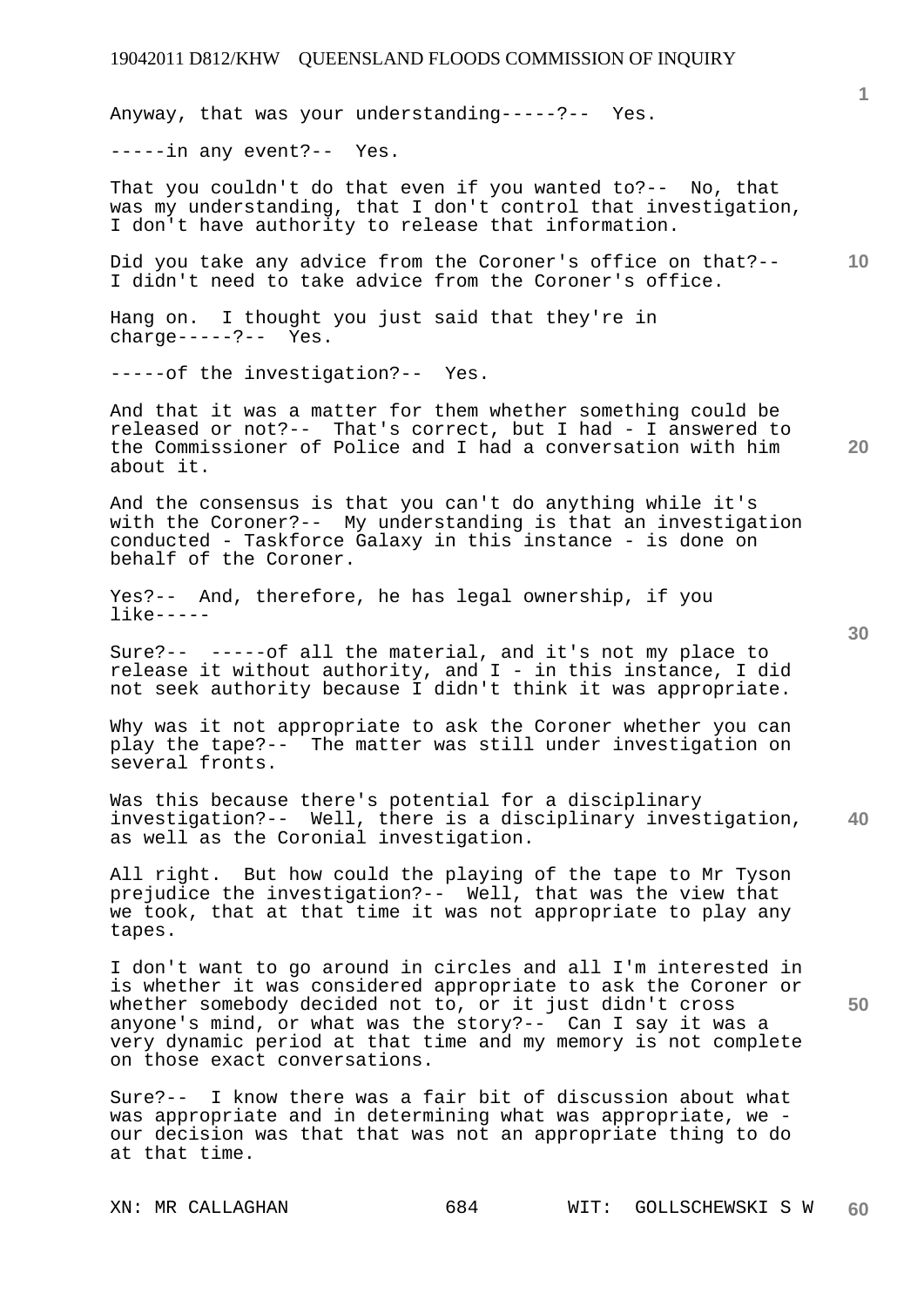**10 20 30 40 50**  Okay?-- And, indeed, in my conversation, which I might add was recorded with Mr Tyson, it's quite clear that I tell him that there's an investigation and that later on we will be able to talk further about it. Okay. That's the first time that we've heard that the conversation was recorded, so do you still have the recording?-- I do. I have transcripts with me. You have a transcript?-- Yes, I do. Okay. COMMISSIONER: It might have been easier if we hadn't called Mr Gollschewski this afternoon, from the sound of things. MR CALLAGHAN: I think we'd better leave it there. I could be asking questions which are totally misplaced, if it's all-----?-- In my view, you are, yes. COMMISSIONER: All right. Well, I think, Mr MacSporran, we will adjourn Mr Gollschewski's evidence till next week so that everybody has a chance to look at these transcripts. MR MacSPORRAN: Yes. Would it be appropriate to preserve the tape and transcript at this stage? They can be tendered  $and----$ COMMISSIONER: That's a good idea. MR MacSPORRAN: Yes. COMMISSIONER: Thank you. Who's got physical possession of both those things? MR MacSPORRAN: I have got a copy of the transcript now, but I think----- WITNESS: I have a copy of the - I brought a copy of the recording with me in case it was required. COMMISSIONER: All right. Well, the transcript and the tape can be one exhibit, Exhibit 107. ADMITTED AND MARKED "EXHIBIT 107" COMMISSIONER: Assistant Commissioner Gollschewski, you are

excused until next week. I am not sure which day?-- Thank you, your Honour.

WITNESS STOOD DOWN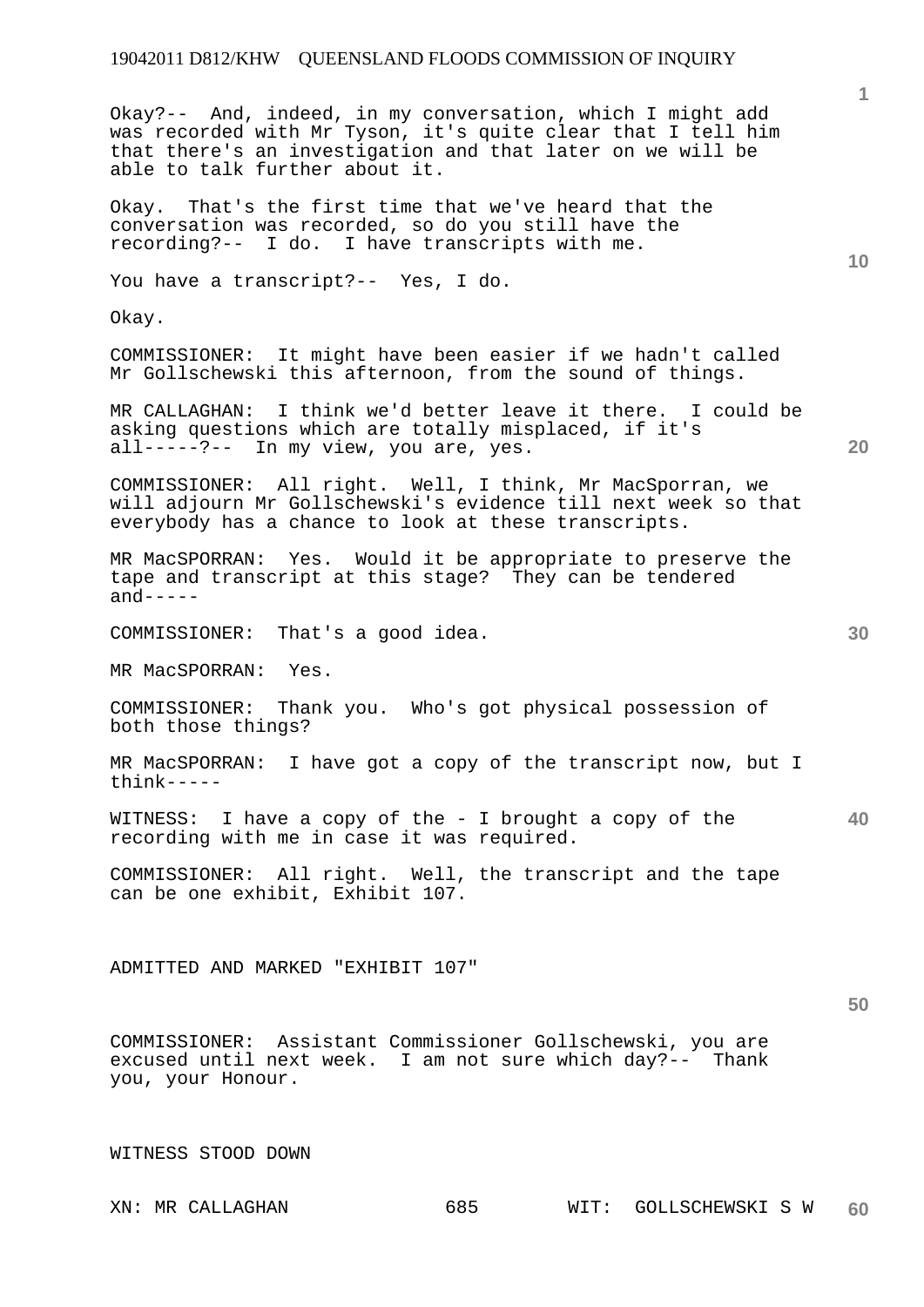MR CALLAGHAN: Would that be a convenient time? Did you want to - we have got-----

COMMISSIONER: Mr MacSporran, I didn't ask you how long you thought you would be with - is it Sergeant Cooling?

MR MacSPORRAN: Your Honour, I think probably 15, 20 minutes.

COMMISSIONER: I see. That might be getting a bit long for everyone.

MR CALLAGHAN: I'm sorry, Madam Commissioner, I missed that exchange.

COMMISSIONER: Mr MacSporran think he will be 15 or 20 minutes with Sergeant Cooling, so that might be getting-----

MR CALLAGHAN: I will be 15 or 20 and there's another witness - we won't finalise the evidence on this issue anyway, there's at least one more witness on top of Sergeant Cooling.

COMMISSIONER: All right.

MR CALLAGHAN: It may be, given that we're now moving to systemic issues, that this issue is one which could be finalised in evidence in Brisbane if we don't have time to conclude it in Toowoomba next week. I mean, the more personal issues referable to Mr Tyson, I think, have been canvassed in evidence this afternoon, and the wider issues of triple 0 calls generally are ones which will be addressed by other evidence in other parts of Queensland and so on. I think we can usefully deal with that elsewhere.

COMMISSIONER: All right. I am concerned about the reporters who have to provide a transcript for the next day, so it gets a little difficult.

MR MacSPORRAN: The only concern I have with that - I understand the rationale behind it - but this evidence has been live streamed and the reporting is being done on an hourly basis almost, and, in our submission, it's important that both sides of the story be told reasonably approximate to each other, otherwise the reporting necessarily is skewed. That's undesirable for the wider public perspective and this is good example of it. There have been real allegations made against the Assistant Commission. He has got a taped record of the actual conversation.

COMMISSIONER: He's had the opportunity to answer them. Presumably the tape also support what he says, but he's certainly been given the chance to say something this afternoon. I don't think he's too badly off.

MR MacSPORRAN: But the tape itself has not been. The triple 0 call's been publicly played but his tape,

**50** 

**30** 

**20** 

**1**